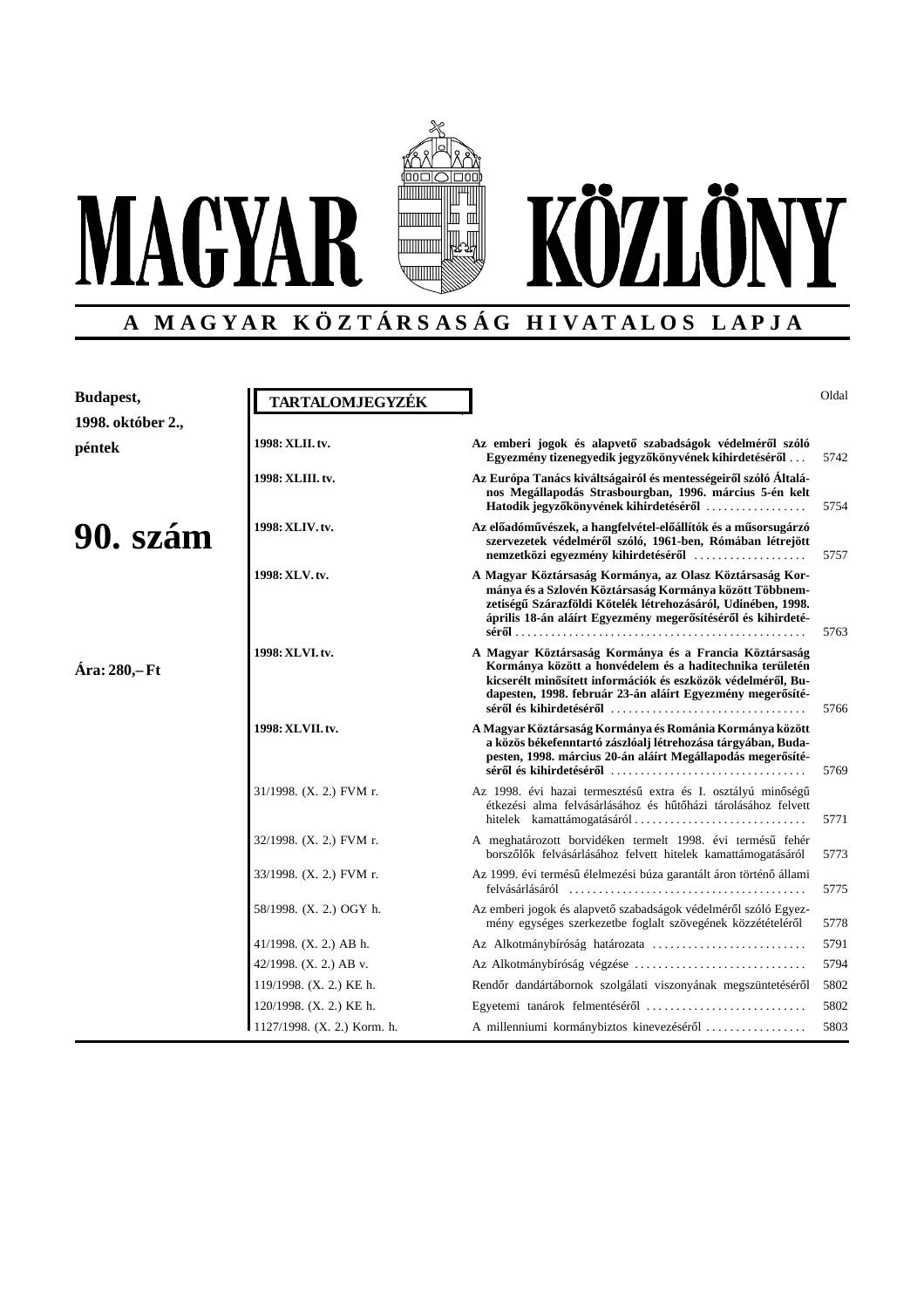# **II. rész JOGSZABÁLYOK**

# **Törvények**

# **1998. évi XLII. törvény**

# az emberi jogok és alapvető szabadságok védelméről szóló Egyezmény tizenegyedik jegyzőkönyvének kihirdetéséről\*

*(A Magyar Köztársaság meger´´osítési okiratának letétbe helyezése az Európa Tanács F´´otitkáránál 1995. április 26-án megtörtént. A jegyz´´okönyv hatálybalépésének napja*  $-4$ . Cikke rendelkezéseinek megfelelően — 1998. novem*ber 1.)*

1. § Az Országgyűlés "Az emberi jogok és alapvető szabadságok védelméről szóló Egyezmény tizenegyedik jegyzőkönyve'' címet viselő nemzetközi egyezményt e törvénnyel kihirdeti.

**2.** § A jegyzőkönyv angol nyelvű szövege és annak hivatalos fordítása a következő:

# **,,Protocol No. 11 to the Convention for the Protection of Human Rights and Fundamental Freedoms, restructuring the control machinery established thereby**

Strasbourg, 11. V. 1994

The member States of the Council of Europe, signatories to this Protocol to the Convention for the Protection of Human Rights and Fundamental Freedoms, signed at Rome on 4 November 1950 (hereinafter referred to as: the Convention),

Considering the urgent need to restructure the control machinery established by the Convention in order to maintain and improve the efficiency of its protection of human rights and fundamental freedoms, mainly in view of the increase in the number of applications and the growing membership of the Council of Europe,

Considering that it is therefore desirable to amend certain provisions of the Convention with a view, in particular, to replacing the existing European Commission and Court of Human Rights with a new permanent Court,

Having regard to Resolution No. 1 adopted at the European Ministerial Conference on Human Rights, held in Vienna on 19 and 20 March 1985,

Having regard to Recommendation 1194 (1992), adopted by the Parliamentary Assembly of the Council of Europe on 6 October 1992,

Having regard to the decision taken on reform of the Convention control machinery by the Heads of State and Government of the Council of Europe member States in the Vienna Declaration on 9 October 1993,

Have agreed as follows:

# *Article 1*

The existing text of Sections II to IV of the Convention (Articles 19 to 56) and Protocol No. 2 conferring upon the European Court of Human Rights competence to give advisory opinions shall be replaced by the following Section II of the Convention (Articles 19 to 51):

*,,Section II — European Court of Human Rights*

#### *Article 19 — Establishment of the Court*

To ensure the observance of the engagements undertaken by the High Contracting Parties in the Convention and the protocols thereto, there shall be set up a European Court of Human Rights (hereinafter referred to as: the Court). It shall function on a permanent basis.

# *Article 20 — Number of judges*

The Court shall consist of a number of judges equal to that of the High Contracting Parties.

# *Article 21 — Criteria for office*

1. The judges shall be of high moral character and must either possess the qualifications required for appointment to high judicial office or be jurisconsults of recognised competence.

2. The judges shall sit on the Court in their individual capacity.

3. During their term of office the judges shall not engage in any activity which is incompatible with their independence, impartiality or with the demands of a full-time office; all questions arising from the application of this paragraph shall be decided by the Court.

#### *Article 22 — Election of judges*

1. The judges shall be elected by the Parliamentary Assembly with respect to each High Contracting Party by a majority of votes cast from a list of three candidates nominated by the High Contracting Party.

2. The same procedure shall be followed to complete the Court in the event of the accession of new High Contracting Parties and in filling casual vacancies.

<sup>\*</sup> A törvényt az Országgyűlés az 1998. szeptember 22-i ülésnapján fogadta el.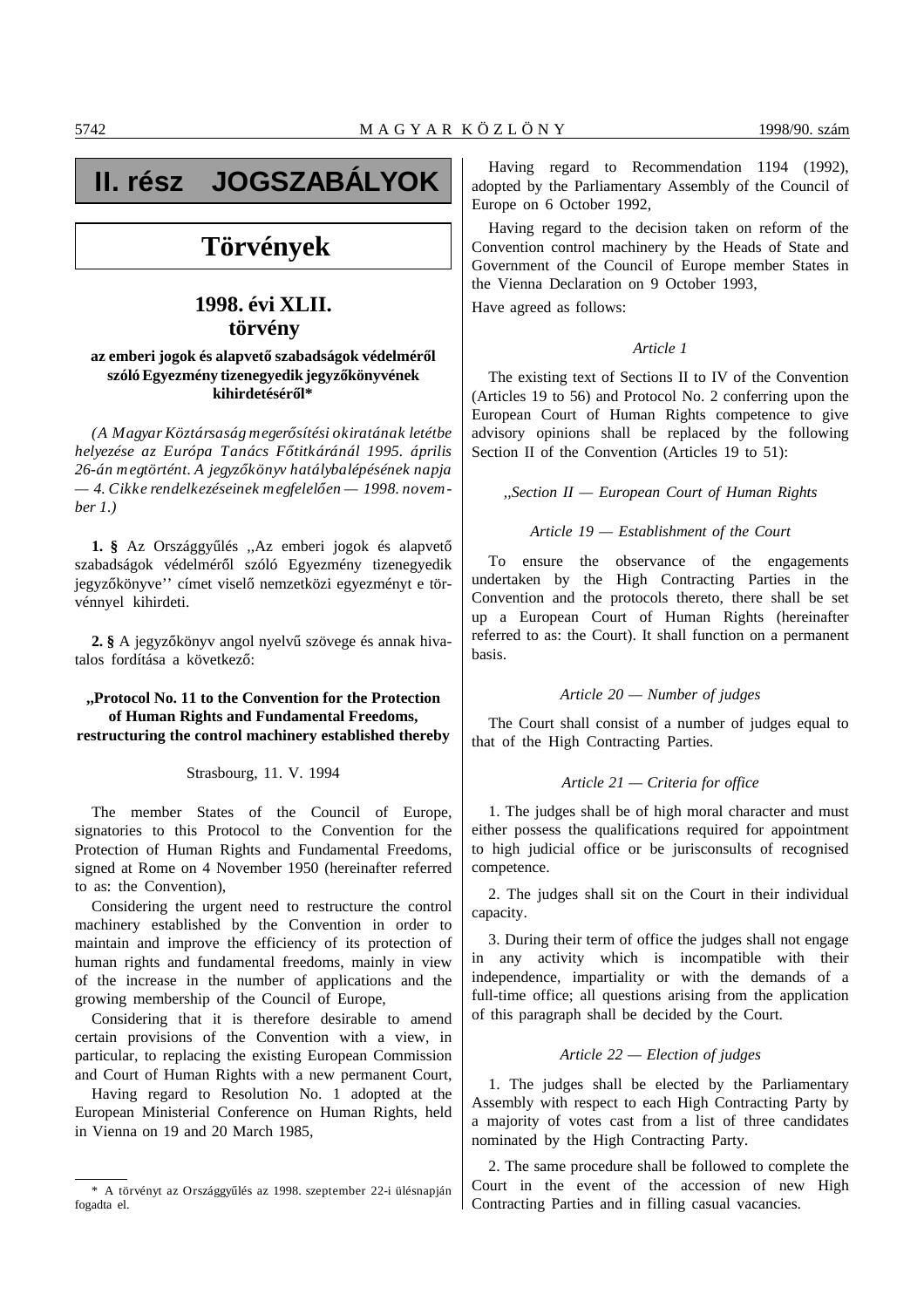## *Article 23 — Terms of office*

1. The judges shall be elected for a period of six years. They may be re-elected. However, the terms of office of one-half of the judges elected at the first election shall expire at the end of three years.

2. The judges whose terms of office are to expire at the end of the initial period of three years shall be chosen by lot by the Secretary General of the Council of Europe immediately after their election.

3. In order to ensure that, as far as possible, the terms of office of one-half of the judges are renewed every three years, the Parliamentary Assembly may decide, before proceeding to any subsequent election, that the term or terms of office of one or more judges to be elected shall be for a period other than six years but not more than nine and not less than three years.

4. In cases where more than one term of office is involved and where the Parliamentary Assembly applies the preceding paragraph, the allocation of the terms of office shall be effected by a drawing of lots by the Secretary General of the Council of Europe immediately after the election.

5. A judge elected to replace a judge whose term of office has not expired shall hold office for the remainder of his predecessor's term.

6. The terms of office of judges shall expire when they reach the age of 70.

7. The judges shall hold office until replaced. They shall, however, continue to deal with such cases as they already have under consideration.

# *Article 24 — Dismissal*

No judge may be dismissed from his office unless the other judges decide by a majority of two-thirds that he has ceased to fulfil the required conditions.

#### *Article 25 — Registry and legal secretaries*

The Court shall have a registry, the functions and organisation of which shall be laid down in the rules of the Court. The Court shall be assisted by legal secretaries.

#### *Article 26 — Plenary Court*

The plenary Court shall

*a)* elect its President and one or two Vice-Presidents for a period of three years; they may be re-elected;

*b)* set up Chambers, constituted for a fixed period of time;

*c)* elect the Presidents of the Chambers of the Court; they may be re-elected;

*d)* adopt the rules of the Court; and

*e)* elect the Registrar and one or more Deputy Registrars.

# *Article 27 — Committees, Chambers and Grand Chamber*

1. To consider cases brought before it, the Court shall sit in committees of three judges, in Chambers of seven judges and in a Grand Chamber of seventeen judges. The Court's Chambers shall set up committees for a fixed period of time.

2. There shall sit as an ex officio member of the Chamber and the Grand Chamber the judge elected in respect of the State Party concerned or, if there is none or if he is unable to sit, a person of its choice who shall sit in the capacity of judge.

3. The Grand Chamber shall also include the President of the Court, the Vice-Presidents, the Presidents of the Chambers and other judges chosen in accordance with the rules of the Court. When a case is referred to the Grand Chamber under Article 43, no judge from the Chamber which rendered the judgment shall sit in the Grand Chamber, with the exception of the President of the Chamber and the judge who sat in respect of the State Party concerned.

# *Article 28 — Declarations of inadmissibility by committees*

A committee may, by a unanimous vote, declare inadmissible or strike out of its list of cases an individual application submitted under Article 34 where such a decision can be taken without further examination. The decision shall be final.

# *Article 29 — Decisions by Chambers on admissibility and merits*

1. If no decision is taken under Article 28, a Chamber shall decide on the admissibility and merits of individual applications submitted under Article 34.

2. A Chamber shall decide on the admissibility and merits of inter-State applications submitted under Article 33.

3. The decision on admissibility shall be taken separately unless the Court, in exceptional cases, decides otherwise.

# *Article 30 — Relinquishment of jurisdiction to the Grand Chamber*

Where a case pending before a Chamber raises a serious question affecting the interpretation of the Convention or the protocols thereto, or where the resolution of a question before the Chamber might have a result inconsistent with a judgment previously delivered by the Court, the Chamber may, at any time before it has rendered its judgment, relinquish jurisdiction in favour of the Grand Chamber, unless one of the parties to the case objects.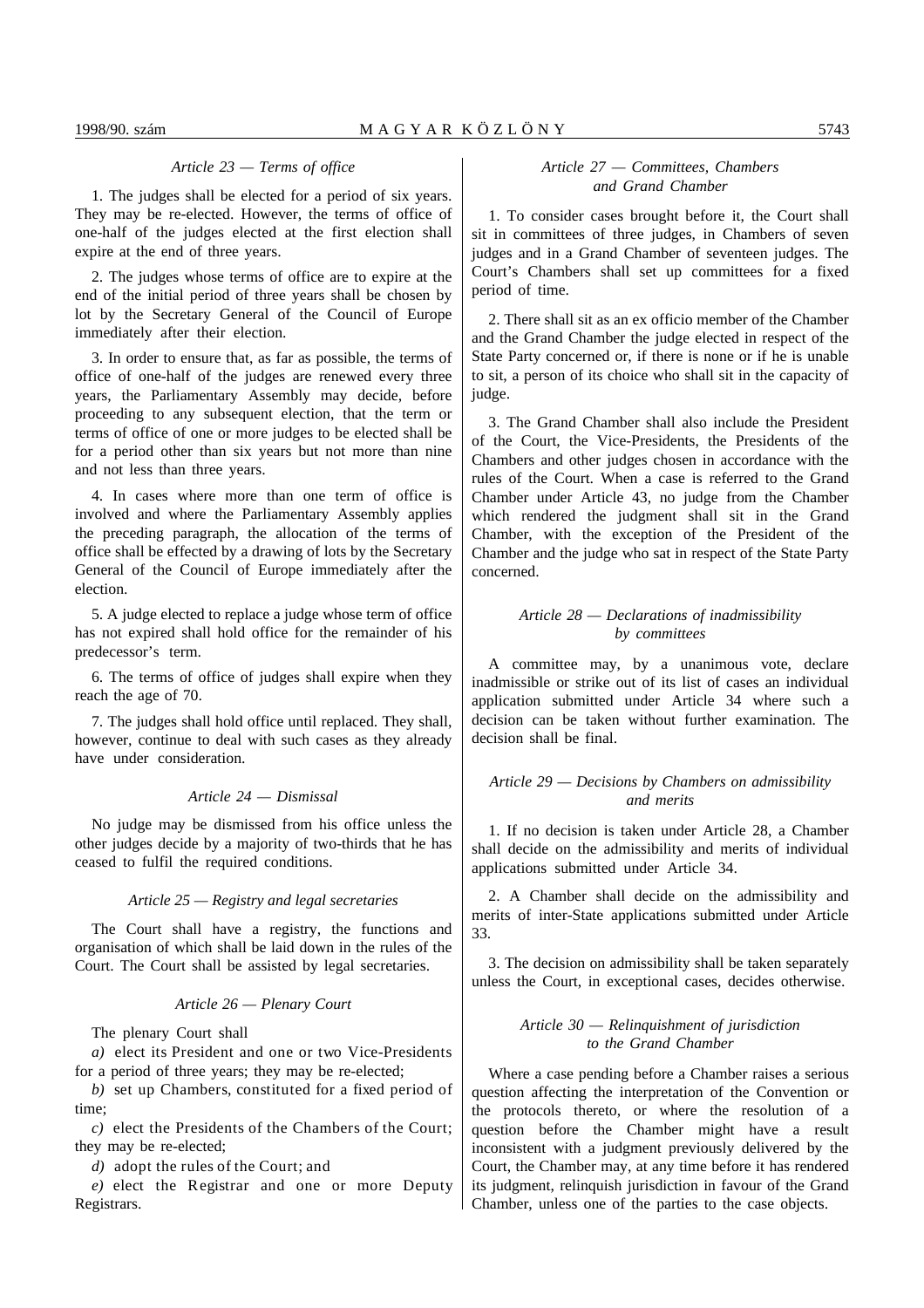*Article 31 — Powers of the Grand Chamber*

# The Grand Chamber shall

*a)* determine applications submitted either under Article 33 or Article 34 when a Chamber has relinquished jurisdiction under Article 30 or when the case has been referred to it under Article 43; and

*b)* consider requests for advisory opinions submitted under Article 47.

# *Article 32 — Jurisdiction of the Court*

1. The jurisdiction of the Court shall extend to all matters concerning the interpretation and application of the Convention and the protocols thereto which are referred to it as provided in Articles 33, 34 and 47.

2. In the event of dispute as to whether the Court has jurisdiction, the Court shall decide.

#### *Article 33 — Inter-State cases*

Any High Contracting Party may refer to the Court any alleged breach of the provisions of the Convention and the protocols thereto by another High Contracting Party.

# *Article 34 — Individual applications*

The Court may receive applications from any person, non-governmental organisation or group of individuals claiming to be the victim of a violation by one of the High Contracting Parties of the rights set forth in the Convention or the protocols thereto. The High Contracting Parties undertake not to hinder in any way the effective exercise of this right.

# *Article 35 — Admissibility criteria*

1. The Court may only deal with the matter after all domestic remedies have been exhausted, according to the generally recognised rules of international law, and within a period of six months from the date on which the final decision was taken.

2. The Court shall not deal with any individual application submitted under Article 34 that

*a)* is anonymous; or

*b)* is substantially the same as a matter that has already been examined by the Court or has already been submitted to another procedure of international investigation or settlement and contains no relevant new information.

3. The Court shall declare inadmissible any individual application submitted under Article 34 which it considers incompatible with the provisions of the Convention or the protocols thereto, manifestly ill-founded, or an abuse of the right of application.

4. The Court shall reject any application which it considers inadmissible under this Article. It may do so at any stage of the proceedings.

## *Article 36 — Third-party intervention*

1. In all cases before a Chamber or the Grand Chamber, a High Contracting Party one of whose nationals is anParty one of whose nationals is an applicant shall have the right to submit written comments.

2. The President of the Court may, in the interest of the proper administration of justice, invite any High Contracting Party which is not a party to the proceedings or any person concerned who is not the applicant to submit written comments or take part in hearings.

#### *Article 37 — Striking out applications*

1. The Court may at any stage of the proceedings decide to strike an application out of its list of cases where the circumstances lead to the conclusion that

*a)* the applicant does not intend to pursue his application; or

*b)* the matter has been resolved; or

*c)* for any other reason established by the Court, it is no longer justified to continue the examination of the application.

However, the Court shall continue the examination of the application if respect for human rights as defined in the Convention and the protocols thereto so requires.

2. The Court may decide to restore an application to its list of cases if it considers that the circumstances justify such a course.

# *Article 38 — Examination of the case and friendly settlement proceedings*

1. If the Court declares the application admissible, it shall

*a)* pursue the examination of the case, together with the representatives of the parties, and if need be, undertake an investigation, for the effective conduct of which the States concerned shall furnish all necessary facilities;

*b)* place itself at the disposal of the parties concerned with a view to securing a friendly settlement of the matter on the basis of respect for human rights as defined in the Convention and the protocols thereto.

2. Proceedings conducted under paragraph 1.b shall be confidential.

# *Article 39 — Finding of a friendly settlement*

If a friendly settlement is effected, the Court shall strike the case out of its list by means of a decision which shall be confined to a brief statement of the facts and of the solution reached.

# *Article 40 — Public hearings and access to documents*

1. Hearings shall be public unless the Court in exceptional circumstances decides otherwise.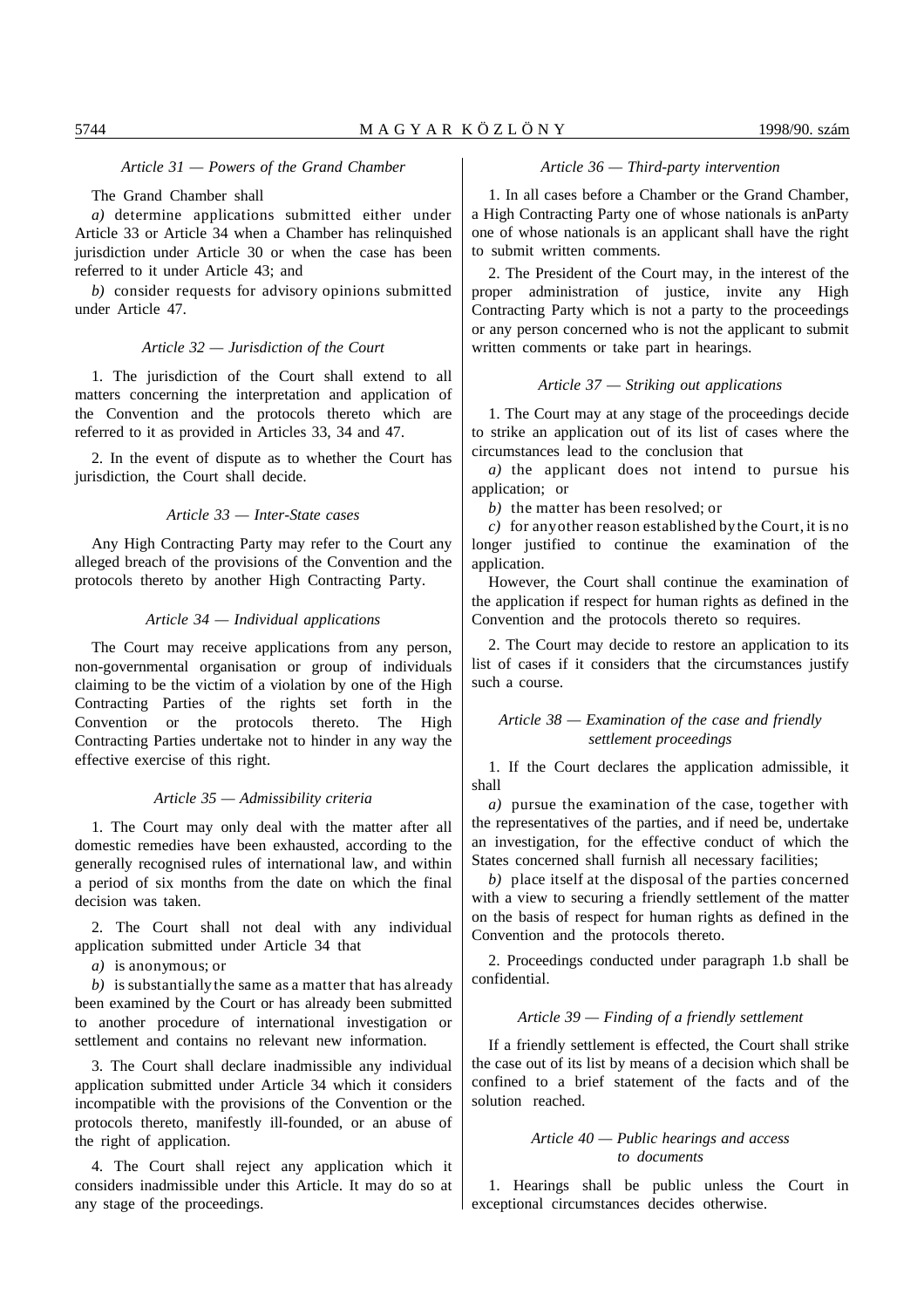2. Documents deposited with the Registrar shall be accessible to the public unless the President of the Court decides otherwise.

# *Article 41 — Just satisfaction*

If the Court finds that there has been a violation of the Convention or the protocols thereto, and if the internal law of the High Contracting Party concerned allows only partial reparation to be made, the Court shall, if necessary, afford just satisfaction to the injured party.

# *Article 42 — Judgments of Chambers*

Judgments of Chambers shall become final in accordance with the provisions of Article 44, paragraph 2.

# *Article 43 — Referral to the Grand Chamber*

1. Within a period of three months from the date of the judgment of the Chamber, any party to the case may, in exceptional cases, request that the case be referred to the Grand Chamber.

2. A panel of five judges of the Grand Chamber shall accept the request if the case raises a serious question affecting the interpretation or application of the Convention or the protocols thereto, or a serious issue of general importance.

3. If the panel accepts the request, the Grand Chamber shall decide the case by means of a judgment.

#### *Article 44 — Final judgments*

1. The judgment of the Grand Chamber shall be final.

2. The judgment of a Chamber shall become final

*a)* when the parties declare that they will not request that the case be referred to the Grand Chamber; or

*b)* three months after the date of the judgment, if reference of the case to the Grand Chamber has not been requested; or

*c)* when the panel of the Grand Chamber rejects the request to refer under Article 43.

3. The final judgment shall be published.

#### *Article 45 — Reasons for judgments and decisions*

1. Reasons shall be given for judgments as well as for decisions declaring applications admissible or inadmissible.

2. If a judgment does not represent, in whole or in part, the unanimous opinion of the judges, any judge shall be entitled to deliver a separate opinion.

# *Article 46 — Binding force and execution of judgments*

1. The High Contracting Parties undertake to abide by the final judgment of the Court in any case to which they are parties.

2. The final judgment of the Court shall be transmitted to the Committee of Ministers, which shall supervise its execution.

#### *Article 47 — Advisory opinions*

1. The Court may, at the request of the Committee of Ministers, give advisory opinions on legal questions concerning the interpretation of the Convention and the protocols thereto.

2. Such opinions shall not deal with any question relating to the content or scope of the rights or freedoms defined in Section I of the Convention and the protocols thereto, or with any other question which the Court or the Committee of Ministers might have to consider in consequence of any such proceedings as could be instituted in accordance with the Convention.

3. Decisions of the Committee of Ministers to request an advisory opinion of the Court shall require a majority vote of the representatives entitled to sit on the Committee.

# *Article 48 — Advisory jurisdiction of the Court*

The Court shall decide whether a request for an advisory opinion submitted by the Committee of Ministers is within its competence as defined in Article 47.

# *Article 49 — Reasons for advisory opinions*

1. Reasons shall be given for advisory opinions of the Court.

2. If the advisory opinion does not represent, in whole or in part, the unanimous opinion of the judges, any judge shall be entitled to deliver a separate opinion.

3. Advisory opinions of the Court shall be communicated to the Committee of Ministers.

# *Article 50 — Expenditure on the Court*

The expenditure on the Court shall be borne by the Council of Europe.

#### *Article 51 — Privileges and immunities of judges*

The judges shall be entitled, during the exercise of their functions, to the privileges and immunities provided for in Article 40 of the Statute of the Council of Europe and in the agreements made thereunder.''

#### *Article 2*

1. Section V of the Convention shall become Section III of the Convention; Article 57 of the Convention shall become Article 52 of the Convention; Articles 58 and 59 of the Convention shall be deleted, and Articles 60 to 66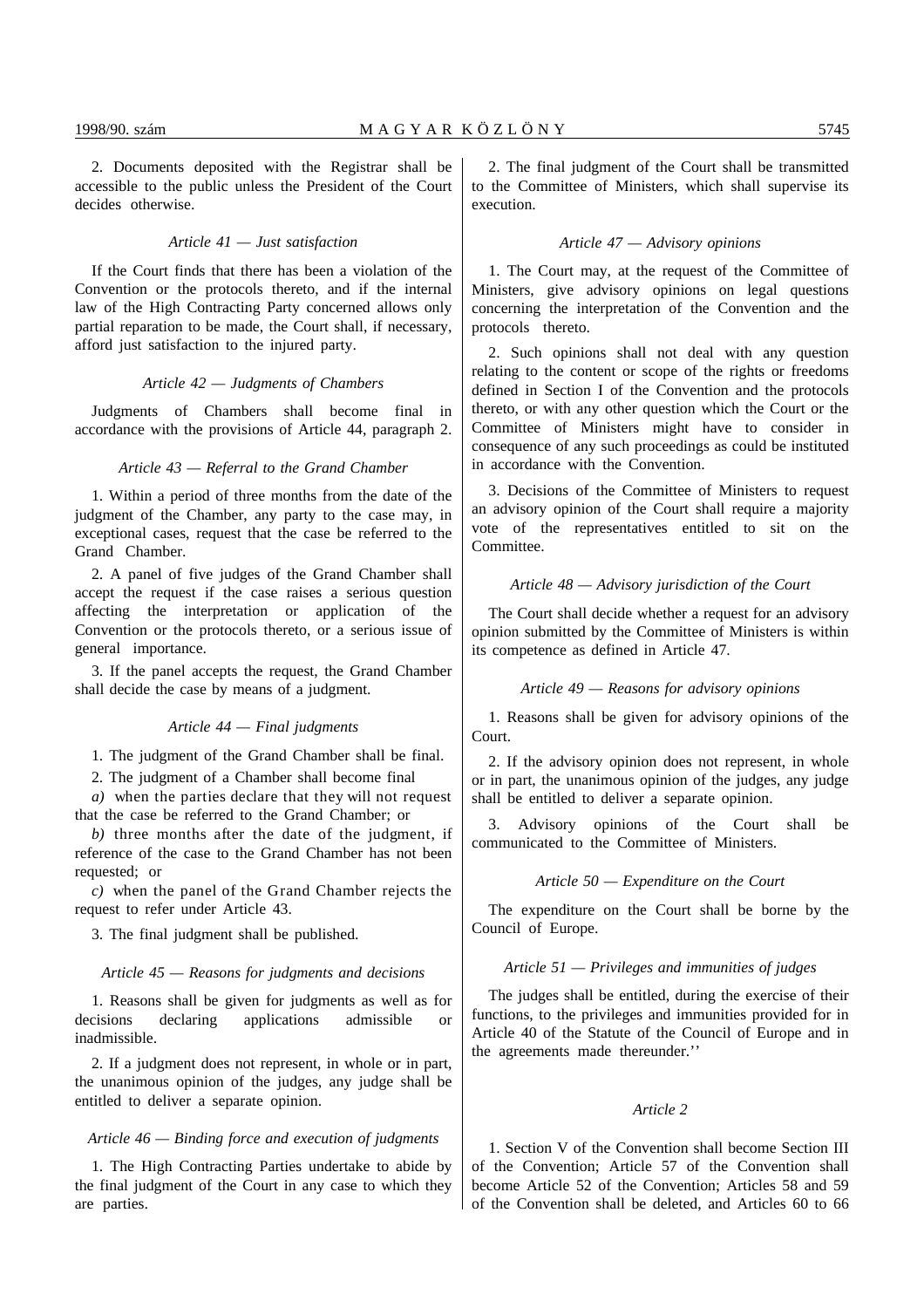2. Section I of the Convention shall be entitled ,,Rights and freedoms'' and new Section III of the Convention shall be entitled ,,Miscellaneous provisions''. Articles 1 to 18 and new Articles 52 to 59 of the Convention shall be provided with headings, as listed in the appendix to this Protocol.

3. In new Article 56, in paragraph 1, the words ,,subject to paragraph 4 of this Article,'' shall be inserted after the word ,,shall''; in paragraph 4, the words ,,Commission to receive petitions'' and ,,in accordance with Article 25 of the present Convention'' shall be replaced by the words ,,Court to receive applications'' and ,,as provided in Article 34 of the Convention'' respectively. In new Article 58, paragraph 4, the words ,,Article 63'' shall be replaced by the words ,,Article 56''.

4. The Protocol to the Convention shall be amended as follows:

*a)* the Articles shall be provided with the headings listed in the appendix to the present Protocol; and

*b)* in Article 4, last sentence, the words ,,of Article 63'' shall be replaced by the words ,,of Article 56''.

5. Protocol No. 4 shall be amended as follows:

*a)* the Articles shall be provided with the headings listed in the appendix to the present Protocol;

*b)* in Article 5, paragraph 3, the words ,,of Article 63'' shall be replaced by the words ,,of Article 56''; a new paragraph 5 shall be added, which shall read:

,,Any State which has made a declaration in accordance with paragraph 1 or 2 of this Article may at any time thereafter declare on behalf of one or more of the territories to which the declaration relates that it accepts the competence of the Court to receive applications from individuals, non-governmental organisations or groups of individuals as provided in Article 34 of the Convention in respect of all or any of Articles 1 to 4 of this Protocol.''; and

*c)* paragraph 2 of Article 6 shall be deleted.

6. Protocol No. 6 shall be amended as follows:

*a)* the Articles shall be provided with the headings listed in the appendix to the present Protocol; and

*b)* in Article 4 the words ,,under Article 64'' shall be replaced by the words ,,under Article 57''.

7. Protocol No. 7 shall be amended as follows:

*a)* the Articles shall be provided with the headings listed in the appendix to the present Protocol;

*b)* in Article 6, paragraph 4, the words ,,of Article 63'' shall be replaced by the words ,,of Article 56''; a new paragraph 6 shall be added, which shall read:

,,Any State which has made a declaration in accordance with paragraph 1 or 2 of this Article may at any time thereafter declare on behalf of one or more of the territories to which the declaration relates that it accepts the competence of the Court to receive applications from individuals, non-governmental organisations or groups of individuals as provided in Article 34 of the Convention in respect of Articles 1 to 5 of this Protocol.''; and

*c)* paragraph 2 of Article 7 shall be deleted. 8.Protocol No. 9 shall be repealed.

# *Article 3*

1. This Protocol shall be open for signature by member States of the Council of Europe signatories to the Convention, which may express their consent to be bound by

*a)* signature without reservation as to ratification, acceptance or approval; or

*b)* signature subject to ratification, acceptance or approval, followed by ratification, acceptance or approval.

2. The instruments of ratification, acceptance or approval shall be deposited with the Secretary General of the Council of Europe.

# *Article 4*

This Protocol shall enter into force on the first day of the month following the expiration of a period of one year after the date on which all Parties to the Convention have expressed their consent to be bound by the Protocol in accordance with the provisions of Article 3. The election of new judges may take place, and any further necessary steps may be taken to establish the new Court, in accordance with the provisions of this Protocol from the date on which all Parties to the Convention have expressed their consent to be bound by the Protocol.

# *Article 5*

1. Without prejudice to the provisions in paragraphs 3 and 4 below, the terms of office of the judges, members of the Commission, Registrar and Deputy Registrar shall expire at the date of entry into force of this Protocol.

2. Applications pending before the Commission which have not been declared admissible at the date of the entry into force of this Protocol shall be examined by the Court in accordance with the provisions of this Protocol.

3. Applications which have been declared admissible at the date of entry into force of this Protocol shall continue to be dealt with by members of the Commission within a period of one year thereafter. Any applications the examination of which has not been completed within the aforesaid period shall be transmitted to the Court which shall examine them as admissible cases in accordance with the provisions of this Protocol.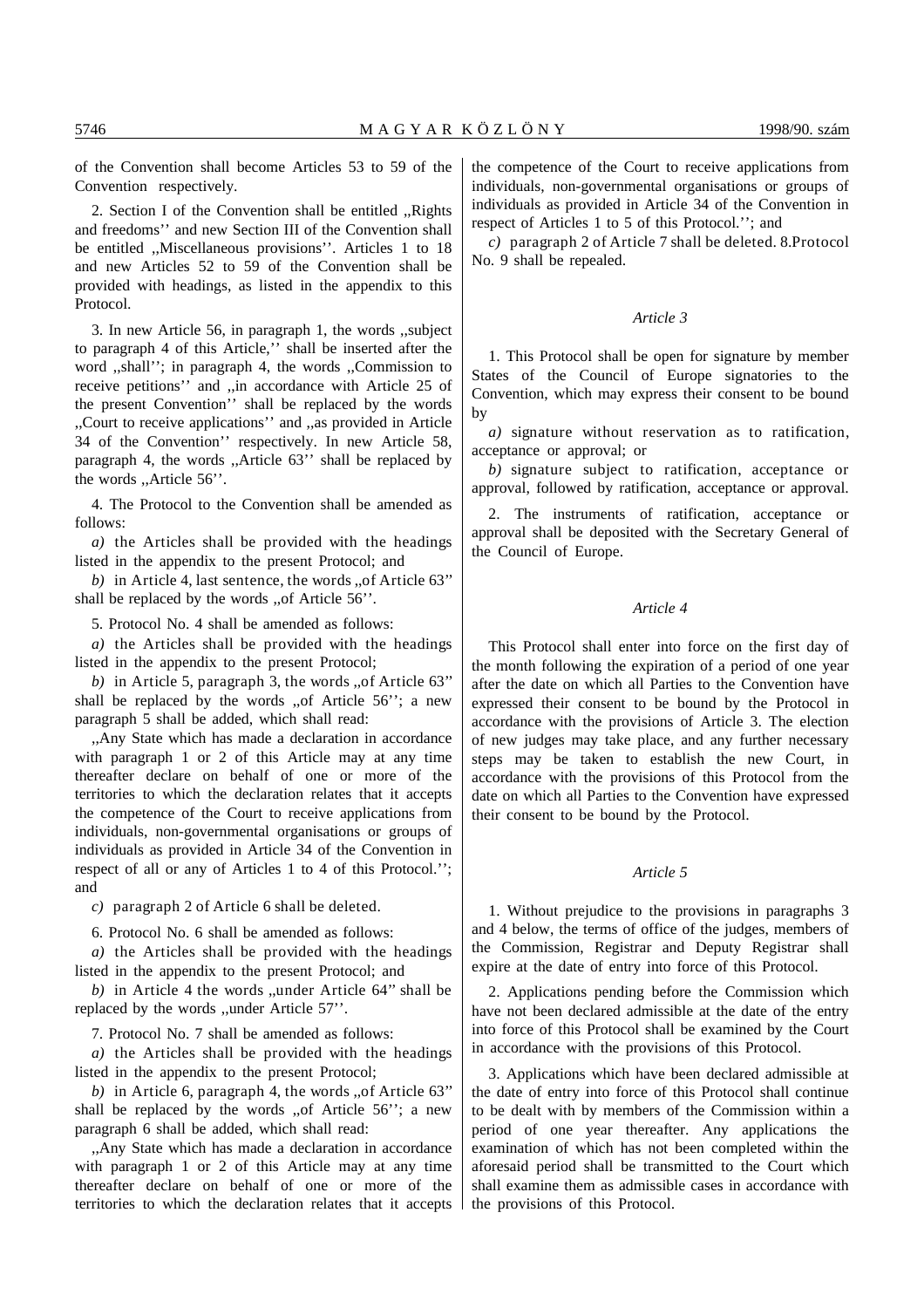4. With respect to applications in which the Commission, after the entry into force of this Protocol, has adopted a report in accordance with former Article 31 of the Convention, the report shall be transmitted to the parties, who shall not be at liberty to publish it. In accordance with the provisions applicable prior to the entry into force of this Protocol, a case may be referred to the Court. The panel of the Grand Chamber shall determine whether one of the Chambers or the Grand Chamber shall decide the case. If the case is decided by a Chamber, the decision of the Chamber shall be final. Cases not referred to the Court shall be dealt with by the Committee of Ministers acting in accordance with the provisions of former Article 32 of the Convention.

5. Cases pending before the Court which have not been decided at the date of entry into force of this Protocol shall be transmitted to the Grand Chamber of the Court, which shall examine them in accordance with the provisions of this Protocol.

6. Cases pending before the Committee of Ministers which have not been decided under former Article 32 of the Convention at the date of entry into force of this Protocol shall be completed by the Committee of Ministers acting in accordance with that Article.

# *Article 6*

Where a High Contracting Party had made a declaration recognising the competence of the Commission or the jurisdiction of the Court under former Article 25 or 46 of the Convention with respect to matters arising after or based on facts occurring subsequent to any such declaration, this limitation shall remain valid for the jurisdiction of the Court under this Protocol.

# *Article 7*

The Secretary General of the Council of Europe shall notify the member States of the Council of

*a)* any signature;

*b)* the deposit of any instrument of ratification, acceptance or approval;

*c)* the date of entry into force of this Protocol or of any of its provisions in accordance with Article 4; and

*d)* any other act, notification or communication relating to this Protocol.

In witness whereof, the undersigned, being duly authorised thereto, have signed this Protocol.

Done at Strasbourg, this 11th day of May 1994, in English and French, both texts being equally authentic, in a single copy which shall be deposited in the archives of the Council of Europe. The Secretary General of the Council of Europe shall transmit certified copies to each member State of the Council of Europe.

# *Appendix*

# **Headings of articles to be inserted into the text of the Convention for the Protection of Human Rights** and Fundamental Freedoms and its protocols<sup>1</sup>

| Article 1             | — Obligation to respect human rights             |
|-----------------------|--------------------------------------------------|
| Article 2             | $-$ Right to life                                |
| Article 3             | — Prohibition of torture                         |
| Article 4             | - Prohibition of slavery and forced labour       |
| Article 5             | - Right to liberty and security                  |
| Article 6             | — Right to a fair trial                          |
| Article 7             | - No punishment without law                      |
| Article 8             | - Right to respect for private and family life   |
| Article 9             | - Freedom of thought, conscience and religion    |
| Article 10            | - Freedom of expression                          |
| Article 11            | - Freedom of assembly and association            |
| Article 12            | $-$ Right to marry                               |
| Article 13            | - Right to an effective remedy                   |
| Article 14            | — Prohibition of discrimination                  |
| Article 15            | — Derogation in time of emergency                |
| Article 16            | — Restrictions on political activity of aliens   |
| Article 17            | - Prohibition of abuse of rights                 |
| Article 18            | - Limitation on use of restrictions on rights    |
| $\left[\ldots\right]$ |                                                  |
| Article 52            | — Enquiries by the Secretary General             |
| Article 53            | — Safeguard for existing human rights            |
| Article 54            | - Powers of the Committee of Ministers           |
| Article 55            | - Exclusion of other means of dispute settlement |
| Article 56            | $-$ Territorial application                      |
| Article 57            | $-$ Reservations                                 |
| Article 58            | — Denunciation                                   |
| Article 59            | — Signature and ratification                     |
|                       |                                                  |

#### *Protocol*

| Article 1 | - Protection of property         |
|-----------|----------------------------------|
| Article 2 | — Right to education             |
| Article 3 | $-$ Right to free elections      |
| Article 4 | $-$ Territorial application      |
| Article 5 | — Relationship to the Convention |
| Article 6 | — Signature and ratification     |

## *Protocol No. 4*

| Article 1 | - Prohibition of imprisonment for debt          |
|-----------|-------------------------------------------------|
| Article 2 | — Freedom of movement                           |
| Article 3 | — Prohibition of expulsion of nationals         |
| Article 4 | - Prohibition of collective expulsion of aliens |
| Article 5 | — Territorial application                       |
| Article 6 | $-$ Relationship to the Convention              |
| Article 7 | - Signature and ratification                    |
|           |                                                 |

#### *Protocol No. 6*

| — Abolition of the death penalty |
|----------------------------------|
| - Death penalty in time of war   |
| - Prohibition of derogations     |
| - Prohibition of reservations    |
| — Territorial application        |
| — Relationship to the Convention |
| — Signature and ratification     |
| — Entry into force               |
| $-$ Depositary functions         |
|                                  |

<sup>&</sup>lt;sup>1</sup> Headings have already been to new Articles 19 to 51 of the Convention by the present Protocol.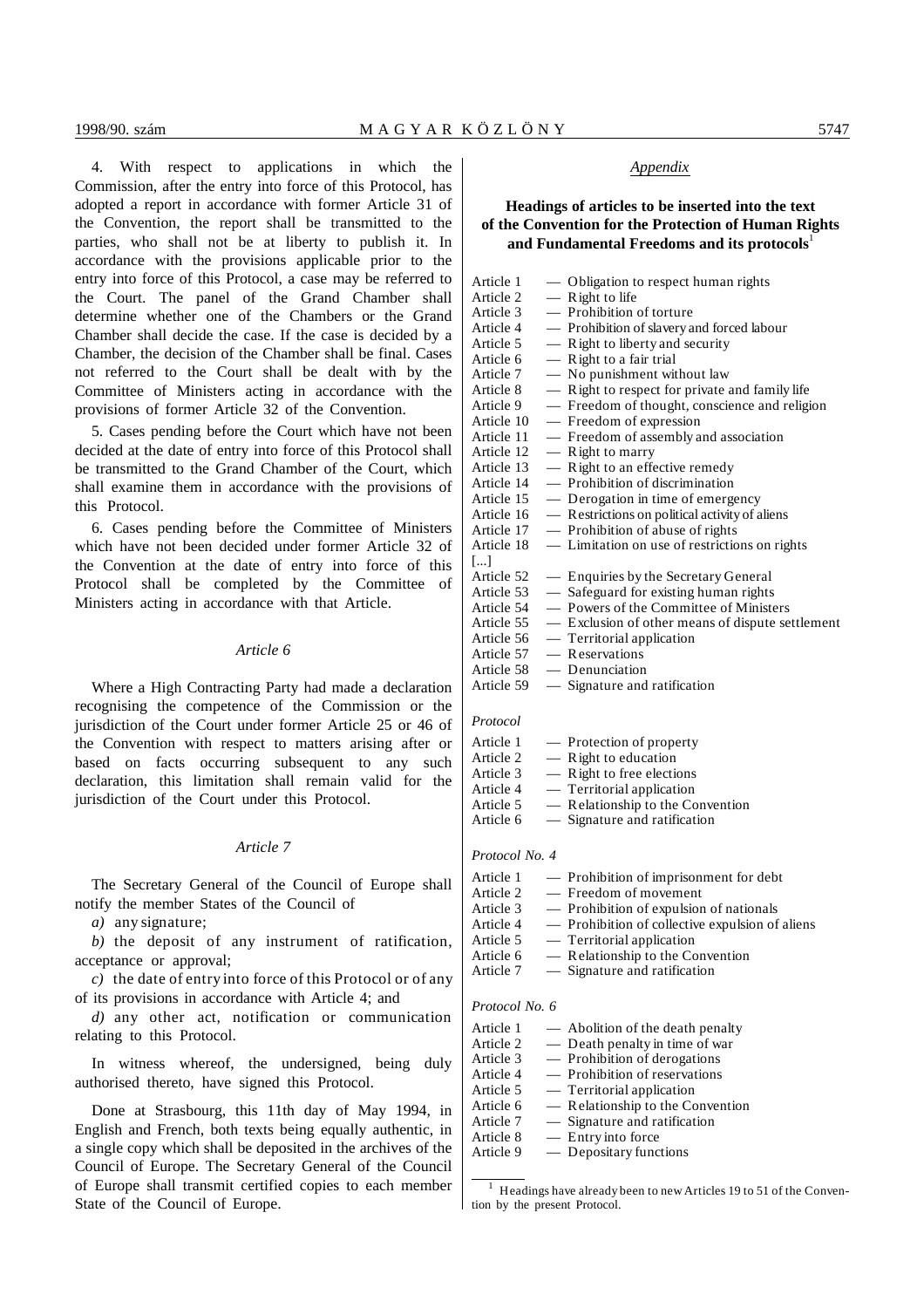*Protocol No. 7*

| Article 1  | - Procedural safeguards relating to expulsion of |
|------------|--------------------------------------------------|
|            | aliens                                           |
| Article 2  | — Right of appeal in criminal matters            |
| Article 3  | — Compensation for wrongful conviction           |
| Article 4  | - Right not to be tried or punished twice        |
| Article 5  | — Equality between spouses                       |
| Article 6  | — Territorial application                        |
| Article 7  | — Relationship to the Convention                 |
| Article 8  | — Signature and ratification                     |
| Article 9  | — Entry into force                               |
| Article 10 | $\sim$ Depositary functions                      |

# **Tizenegyedikjegyzőkönyv** az emberi jogok és alapvető szabadságok védelméről szóló Egyezményhez, az abban megállapított ellenőrzési **rendszer átalakításáról**

Az Európa Tanács tagállamai, az emberi jogok és alapvető szabadságok védelméről, Rómában, 1950. november 4. napján kelt egyezmény (a továbbiakban: Egyezmény) ezen jegyzőkönyvének aláírói,

figyelembe véve az Egyezményben megállapított ellenőrzési rendszer sürgős átalakításának igényét azon célból, hogy — tekintettel elsősorban a kérelmek növekvő számára és az Európa Tanács gyarapodó taglétszámára — fenntartsák és javítsák az emberi jogok és alapvető szabadságok védelmének hatékonyságát,

figyelembe véve, hogy mindezek alapján kívánatos az Egyezmény egyes rendelkezéseinek módosítása, különösen abból a célból, hogy az Emberi Jogok Európai Bizottságát és Bíróságát új, állandó Bírósággal váltsák fel,

figyelemmel az 1985. március 19-én és 20-án, Bécsben megtartott Európai Emberi Jogi Miniszteri Konferencián elfogadott 1. számú határozatra,

figyelemmel az Európa Tanács Parlamenti Közgyűlése 1992. október 6-án elfogadott 1194 (1992) számú ajánlására,

figyelemmel az Egyezmény ellenőrzési rendszerének reformjáról az Európa Tanács tagállamainak állam- és kormányfői által a Bécsi Nyilatkozatban, 1993. október 9-én hozott döntésre,

az alábbiakban állapodtak meg:

#### *1. Cikk*

Az Egyezmény II—IV. Fejezetének jelenlegi szövegét (19—56. Cikk) és az Emberi Jogok Európai Bíróságát tanácsadó vélemény nyilvánítására felruházó Második jegyzőkönyvet az Egyezmény alábbi II. Fejezete (19-51. Cikk) váltja fel:

# *,,II. Fejezet — Emberi Jogok Európai Bírósága*

# *19. Cikk — A Bíróság felállítása*

A Magas Szerződő Felek által az Egyezményben és az ahhoz kapcsolódó jegyzőkönyvekben vállalt kötelezettségek tiszteletben tartásának biztosítása céljából az Emberi Jogok Európai Bírósága (a továbbiakban: a Bíróság) létesül. A Bíróság állandó jelleggel működik.

# *20. Cikk — A bírák száma*

A Bíróság ugyanannyi bíróból áll, mint amennyi a Magas Szerződő Felek száma.

# *21. Cikk — A hivatalviselés feltételei*

1. A bíráknak a legmagasabb erkölcsiséggel kell rendelkezniük, és vagy magas bírói hivatal betöltéséhez szükséges képesítéssel kell bírniuk, vagy elismert szakértelemmel bíró jogásznak kell lenniük.

2. A bírák egyéni minőségükben vesznek részt az ítélkezésben.

3. Hivatali idejük alatt a bírák nem vállalhatnak semmi olyan tevékenységet, amely összeférhetetlen a függetlenségükkel és pártatlanságukkal vagy egy teljes munkaidőt igénylő tisztség betöltésének követelményeivel; e rendelkezés alkalmazásával kapcsolatos kérdésekben a Bíróság dönt.

# *22. Cikk — A bírák választása*

1. A bírákat a Parlamenti Közgyűlés valamennyi Magas Szerződő Fél tekintetében szótöbbséggel, a Magas Szerződő Fél által állított három jelöltet tartalmazó jegyzékből választja.

2. Ugyanezt az eljárást kell követni a Bíróság kiegészítésére új Magas Szerződő Felek csatlakozása, valamint az esetenkénti üresedések betöltése alkalmával.

# *23. Cikk — A hivatalviselés ideje*

1. A bírákat hatéves időszakra választják. A bírák újraválaszthatók. Mindamellett az első választáskor megválasztott bírák felének hivatalviselési ideje három év elteltével lejár.

2. Azokat a bírákat, akiknek hivatalviselési ideje a kezdeti három év elteltével lejár, az Európa Tanács Főtitkára az első választást követően haladéktalanul sorshúzással választja ki.

3. Avégből, hogy hacsak lehetséges, a bírák hivatalviselési idejét minden harmadik évben megújítsák, a Parlamenti Közgyűlés minden újabb választást megelőzően határozhat úgy, hogy egy vagy több megválasztandó bíró hivatalviselési ideje eltér a hatévi időszaktól, de az ekkor sem lehet kilenc évnél hosszabb és három évnél rövidebb.

4. Ha egyszerre több választásra is sor kerül és a Parlamenti Közgyűlés az előző bekezdést alkalmazza, a hivatalviselési idők elosztása közvetlenül a választás után, az Európa Tanács Főtitkára általi sorshúzással történik.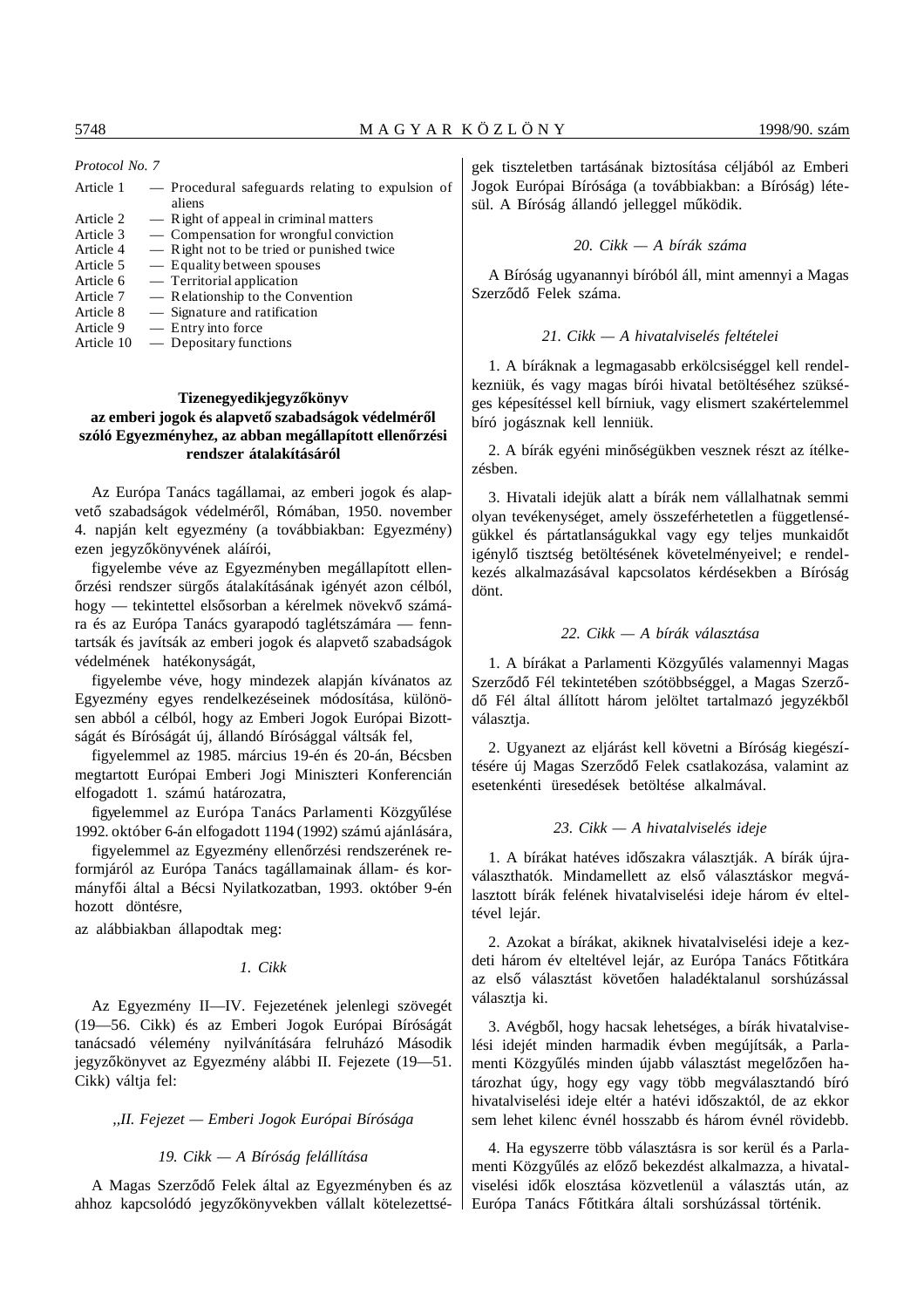5. Az a bíró, akit egy hivatalviselési idejét le nem töltött bíró helyére választottak, tisztségét elődje hivatali idejének hátralevő időszakára viseli.

6. A bírák hivatalviselési ideje 70. életévük betöltésekor lejár.

7. A bírák utódjuk megválasztásáig viselik tisztségüket. Hivatali idejük lejárta után is eljárnak azonban a már folyamatban levő ügyeikben.

# *24. Cikk — Elmozdítás*

Bírót csak a többi bíró arra vonatkozó kétharmados többséggel hozott határozatával lehet hivatalából elmozdítani, hogy többé már nem felel meg a tisztsége ellátásához megkívánt feltételeknek.

# *25. Cikk — A Bíróság Hivatala és jogi titkárai*

A Bíróság Hivatallal rendelkezik, melynek működését és szervezetét a Bíróság eljárási szabályzatában kell megállapítani. A Bíróság munkáját jogi titkárok segítik.

# *26. Cikk — A teljes ülés*

A Bíróság teljes ülése

*a)* megválasztja az elnökét és egy vagy két alelnökét hároméves időtartamra, akik újraválaszthatók;

*b*) meghatározott időtartamra Kamarákat állít fel;

*c)* megválasztja a Bíróság Kamaráinak elnökeit; akik újraválaszthatók;

*d)* elfogadja a Bíróság eljárási szabályzatát; és

*e*) megválasztja a Hivatalvezetőt és egy vagy több helyettesét.

## *27. Cikk — Tanácsok, Kamarák és a Nagykamara*

1. Az eléje terjesztett ügyekben a Bíróság háromtagú bírói tanácsban, hét bíróból álló Kamarában vagy tizenhét bíróból álló Nagykamarában jár el. A Bíróság Kamarái meghatározott időtartamra tanácsokat hoznak létre.

2. Hivatalból tagja a Kamarának és a Nagykamarának az érdekelt állam tekintetében választott bíró, illetve ilyen hiányában vagy ha ez a bíró eljárásában akadályoztatva van, az ezen állam által választott személy, aki bírói minőségben jár el.

3. A Nagykamarában részt vesznek még: a Bíróság elnöke és alelnökei, a Kamarák elnökei és az eljárási szabályzatnak megfelelően választott más bírák. A 43. Cikk alapján a Nagykamara elé utalt ügyben nem járhat el a Nagykamarában a határozatot hozó Kamara bírája, kivéve annak elnökét és az érdekelt állam tekintetében eljárt bírót.

# *28. Cikk — Elfogadhatatlanná nyilvánítás a tanácsok részér´´ol*

A tanács egyhangú szavazással elfogadhatatlannak nyilváníthat vagy az ügylajstromból törölhet a 34. Cikk alapján benyújtott olyan egyéni kérelmet, amelyben ilyen határozat további vizsgálat nélkül meghozható. Ez a határozat végleges.

# *29. Cikk — A Kamarák határozatai az elfogadhatóságról és az érdemr´´ol*

1. Ha a 28. Cikk alapján nem hoztak határozatot, a Kamara hoz határozatot a 34. Cikk alapján benyújtott egyéni kérelmek elfogadhatósága és érdeme tekintetében.

2. Kamara hoz határozatot a 33. Cikk alapján benyújtott, államok közötti kérelmek elfogadhatóságáról és érdeméről.

3. Az elfogadhatóság tekintetében külön határozatot hoznak, hacsak a Bíróság rendkívüli esetekben másképpen nem dönt.

### *30. Cikk — Hatáskör átadása a Nagykamarának*

Amennyiben a Kamara előtt folyamatban levő ügyben az Egyezmény vagy az ahhoz kapcsolódó jegyzőkönyvek értelmezése tekintetében lényeges kérdés merül fel, vagy valamely kérdésnek a Kamara általi megítélése a Bíróság által korábban hozott határozattal ellentétes lehet, a Kamara határozatának meghozatala előtt bármikor hatáskörét a Nagykamarának adhatja át, feltéve, hogy a felek egyike sem ellenzi azt.

#### *31. Cikk — A Nagykamara hatásköre*

A Nagykamara

*a)* határozatot hoz a 33. Cikk vagy a 34. Cikk alapján benyújtott kérelmek esetén, ha egy Kamara a 30. Cikk alapján hatáskörét átadta, vagy ha az ügyet a 43. Cikk alapján terjesztették elé; és

*b)* megvizsgálja a 47. Cikk alapján tanácsadó vélemény iránt benyújtott kérelmeket.

#### *32. Cikk — A Bíróság joghatósága*

1. A Bíróság joghatósága az Egyezmény és az ahhoz csatlakozó jegyzőkönyvek értelmezésével és alkalmazásával kapcsolatos minden olyan ügyre kiterjed, amelyet a 33., a 34. vagy 47. Cikknek megfelelően elé terjesztettek.

2. Ha a Bíróság joghatósága vitatott, a kérdésben a Bíróság határoz.

# *33. Cikk — Államok közötti ügyek*

Bármely Magas Szerződő Fél a Bíróság elé terjesztheti az Egyezmény és az ahhoz kapcsolódó jegyzőkönyvek rendelkezéseinek bármely más Magas Szerződő Fél részéről történt állítólagos megsértését.

# *34. Cikk — Egyéni kérelmek*

A Bíróság kérelmeket vehet át bármely természetes személytől, nem-kormányzati szervezettől vagy személyek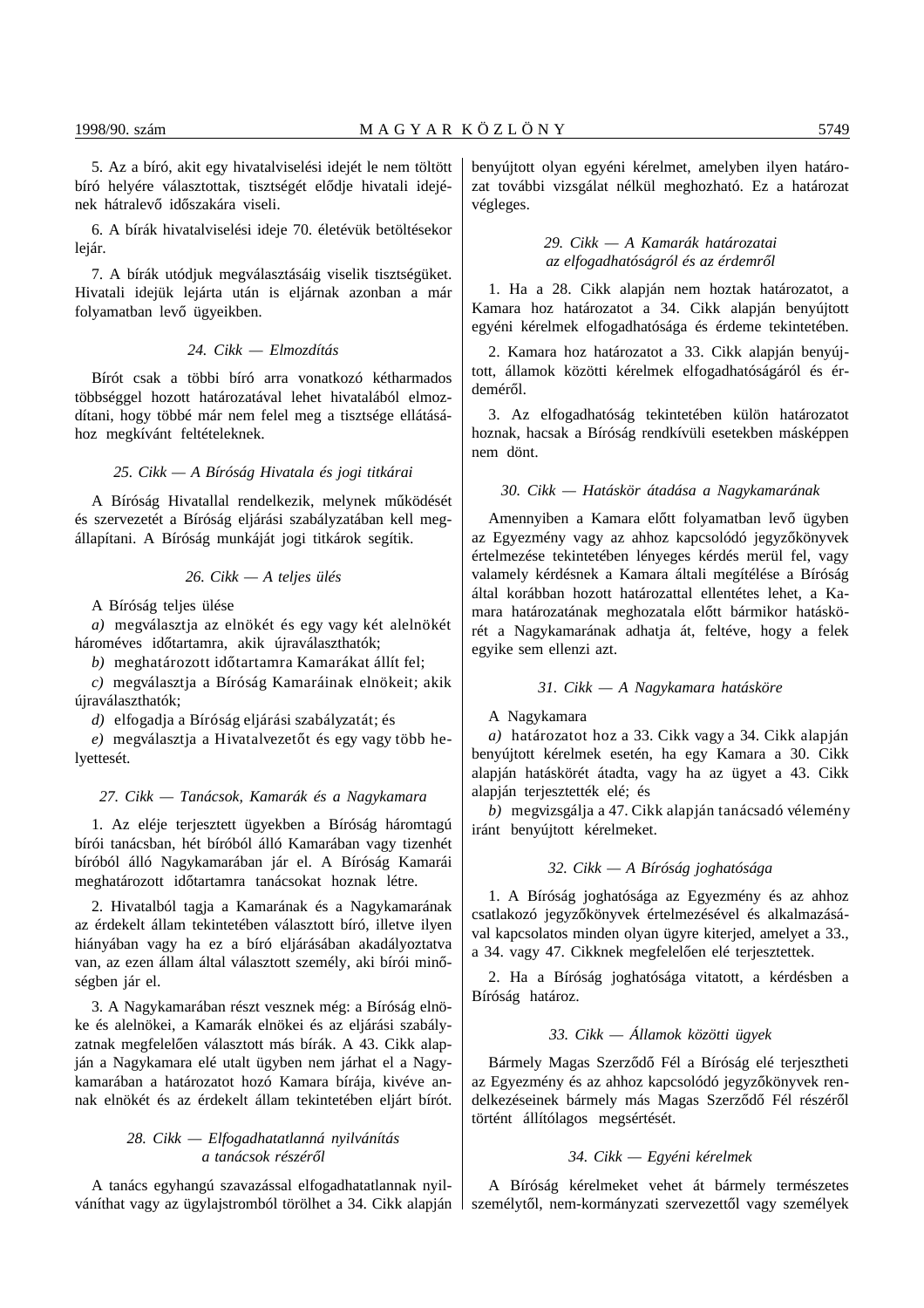csoportjaitól, akik vagy amelyek azt állítják, hogy az Egyezményben vagy az ahhoz kapcsolódó jegyzőkönyvekben biztosított jogok valamely Magas Szerződő Fél részéről történt megsértésének áldozatai. A Magas Szerződő Felek kötelezettséget vállalnak arra, hogy semmilyen módon nem akadályozzák e jog hatékony gyakorlását.

### *35. Cikk — Az elfogadhatóság feltételei*

1. Az ügyet csak akkor lehet a Bíróság elé terjeszteni, ha az összes hazai jogorvoslati lehetőséget már kimerítették a nemzetközi jog általánosan elismert szabályainak megfelelően, éspedig attól az időponttól számított hat hónapon belül, amikor a hazai végleges határozatot meghozták.

2. A Bíróság a 34. Cikk alapján előterjesztett egyéni kérelemmel nem foglalkozik, ha az

*a)* névtelen; vagy

*b)* lényegileg azonos egy olyan üggyel, amelyet a Bíróság már megvizsgált, illetve amelyet már más nemzetközi vizsgálat vagy elintézési eljárás alá bocsátottak, és az nem tartalmaz az ügyre vonatkozó új adatokat.

3. A Bíróság a 34. Cikk alapján előterjesztett egyéni kérelmet elfogadhatatlannak nyilvánítja, amennyiben úgy találja, hogy az az Egyezmény és az ahhoz kapcsolódó jegyzőkönyvek rendelkezéseivel összeegyeztethetetlen, nyilvánvalóan alaptalan vagy a kérelmezési joggal való visszaélésnek minősül.

4. A Bíróság elutasít minden olyan kérelmet, amelyet e Cikk alapján elfogadhatatlannak tart. Ezt az eljárás bármely szakaszában megteheti.

# *36. Cikk — Harmadik fél beavatkozása*

1. Annak a Magas Szerződő Félnek, amelynek a kérelmező az állampolgára, a Kamara vagy a Nagykamara előtti ügyekben jogában áll írásos véleményét benyújtani és a tárgyaláson részt venni.

2. A Bíróság elnöke az igazságszolgáltatás megfelelő működése érdekében az eljárásban félként részt nem vevő bármely más Magas Szerződő Felet vagy bármely érintett személyt, aki nem kérelmező, felhívhat írásos vélemény benyújtására vagy a tárgyaláson való résztvételre.

#### *37. Cikk — A kérelmek törlése*

1. A Bíróság az eljárás bármely szakaszában határozhat úgy, hogy a kérelmet az ügylajstromból törli, ha a körülmények arra engednek következtetni, hogy

*a*) a kérelmező nem szándékozik kérelmét tovább fenntartani, vagy

*b)* az ügy megoldódott, vagy

*c)* a Bíróság által megállapított bármely más okból nem indokolt a kérelem vizsgálatát tovább folytatni.

A Bíróság mindazonáltal folytatja a kérelem vizsgálatát, ha az Egyezményben vagy az ahhoz kapcsolódó jegyzőkönyvekben meghatározott emberi jogok tisztelete ezt megkívánja.

2. A Bíróság a kérelemnek az ügylajstromba való újbóli felvételéről határozhat, ha úgy tekinti, hogy ezt a körülmények indokolttá teszik.

# *38. Cikk — Az ügy vizsgálata és a békés rendezésre irányuló eljárás*

1. Ha a Bíróság a kérelmet elfogadhatónak nyilvánítja *a*) a felek képviselőivel együtt folytatja a kérelem vizsgálatát, illetve szükség esetén tényfeltárást végez, amelynek hatékony lefolytatása érdekében az érintett államok minden szükséges segítséget megadnak;

*b)* az érdekelt felek rendelkezésére áll abból a célból, hogy az ügynek az Egyezményben és az ahhoz kapcsolódó jegyzőkönyvekben meghatározott emberi jogok tiszteletben tartása alapján történő békés rendezését biztosítsa.

2. Az 1. bekezdés *b)* pontja alapján folytatott eljárás bizalmas jellegű.

#### *39. Cikk — Békés rendezés elérése*

Békés rendezés elérése estén a Bíróság a tények és az elért megoldás rövid ismertetésére szorítkozó határozattal törli az ügyet a lajstromából.

# *40. Cikk — Nyilvános tárgyalások és iratok hozzáférhet´´osége*

1. A tárgyalások nyilvánosak, hacsak a Bíróság rendkívüli körülmények esetén másképpen nem határoz.

2. A hivatalvezetőnél elhelyezett iratok a nyilvánosság számára hozzáférhetőek, hacsak a Bíróság elnöke másképpen nem határoz.

# *41. Cikk — Igazságos elégtétel*

Ha a Bíróság az Egyezmény vagy az ahhoz kapcsolódó jegyzőkönyvek megsértését állapítia meg és az érdekelt Magas Szerződő Fél belső joga csak részleges jóvátételt tesz lehetővé, a Bíróság — szükség esetén — igazságos elégtételt ítél meg a sértett félnek.

#### *42. Cikk — Kamarák ítéletei*

A Kamarák ítéletei a 44. Cikk 2. bekezdés rendelkezéseinek megfelelően válnak véglegessé.

#### *43. Cikk — Az ügynek a Nagykamara elé terjesztése*

1. Kivételes esetekben a Kamara ítéletének meghozatalától számított három hónapon belül az ügyben részes bármely fél kérheti az ügynek a Nagykamara elé terjesztését.

2. A Nagykamara öt bíróból álló kollégiuma határozatával akkor fogadja el ezt a kérelmet, ha az ügy az Egyezmény vagy az ahhoz kapcsolódó jegyzőkönyvek értelmezé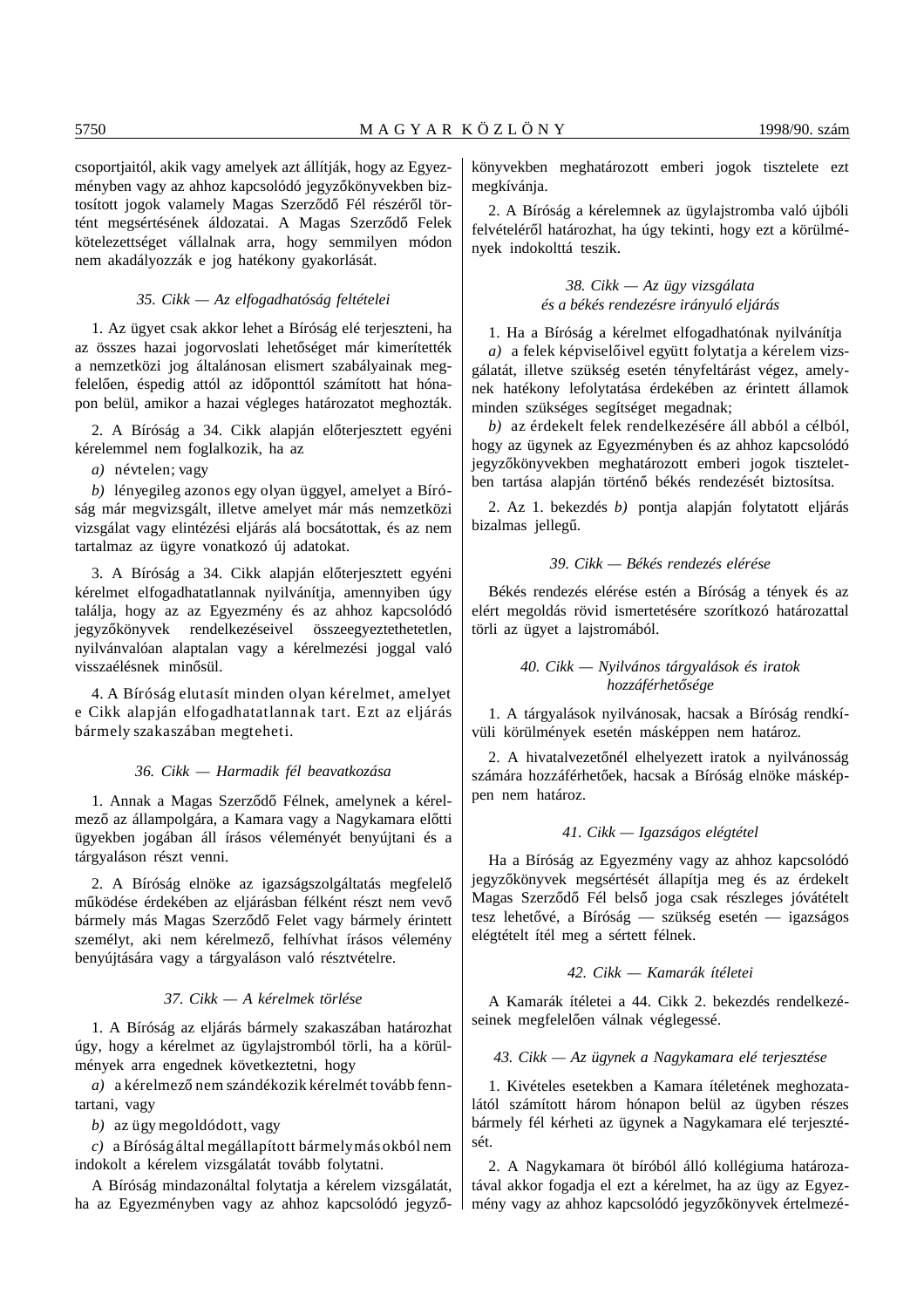sét vagy alkalmazását érintő lényeges kérdést vagy egy egyébként általános jelentőségű lényeges kérdést vet fel.

3. Ha a bírói kollégium elfogadja a kérelmet, a Nagykamara az ügyben ítélettel dönt.

*44. Cikk — Végleges ítéletek*

1. A Nagykamara ítélete végleges.

2. A Kamara ítélete véglegessé válik,

*a)* ha a felek közlik, hogy nem kérik az ügynek a Nagykamara elé terjesztését; vagy

*b*) az ítélet meghozatalát követő három hónap elteltével, amennyiben az ügynek a Nagykamara elé terjesztését nem kérték; vagy

*c)* ha a Nagykamara kollégiuma elutasítja a 43. Cikk szerint előterjesztett kérelmet.

3. A végleges határozatot közzé kell tenni.

#### *45. Cikk — Ítéletek és határozatok indokolása*

1. Az ítéleteket, továbbá a kérelmek elfogadhatóságát, illetve elfogadhatatlanságát megállapító határozatokat indokolással kell ellátni.

2. Ha egy ítélet egészében vagy részben nem képviseli a bírák egyhangú véleményét, a bíró jogosult különvéleményt csatolni.

#### *46. Cikk — Az ítéletek kötelez´´o ereje és végrehajtása*

1. A Magas Szerződő Felek vállalják, hogy magukra nézve kötelezőnek tekintik a Bíróság végleges ítéletét minden ügyben, amelyben félként szerepelnek.

2. A Bíróság végleges ítéletét el kell juttatni a Miniszteri Bizottsághoz, amely ellenőrzi annak végrehajtását.

#### *47. Cikk — Tanácsadó vélemények*

1. A Bíróság a Miniszteri Bizottság felkérésére az Egyezmény és az ahhoz kapcsolódó jegyzőkönyvek értelmezésére vonatkozó jogi kérdésekben tanácsadó véleményt nyilváníthat.

2. Az ilyen vélemények nem vonatkozhatnak az Egyezmény I. Fejezete és az Egyezményhez kapcsolódó jegyzőkönyvek által meghatározott jogok és szabadságok tartalmával és terjedelmével összefüggő kérdésekre, sem olyan más kérdésekre, melyeket a Bíróságnak vagy a Miniszteri Bizottságnak kellene vizsgálnia az Egyezménynek megfelelően kezdeményezett eljárás folytán.

3. A Miniszteri Bizottságnak a Bíróságot tanácsadó vélemény nyilvánítására felkérő határozatát a Bizottságban részvételre jogosult képviselők többségi határozatával kell meghozni.

#### *48. Cikk — A Bíróság tanácsadó hatásköre*

A Bíróság határoz arról, hogy a Miniszteri Bizottság tanácsadó vélemény nyilvánítására vonatkozó felkérése a 47. Cikkben meghatározott hatáskörébe tartozik-e.

*49. Cikk — Tanácsadó vélemények indokolása*

1. Tanácsadó véleményét a Bíróság indokolással látja el.

2. Ha a tanácsadó vélemény egészében vagy részben nem képviseli a bírák egyhangú véleményét, a bíró jogosult különvéleményt csatolni.

3. A Bíróság tanácsadó véleményét közli a Miniszteri Bizottsággal.

*50. Cikk — A Bíróság költségei*

A Bíróság költségeit az Európa Tanács viseli.

*51. Cikk — Bírák kiváltságai és mentességei*

A bírák feladataik gyakorlása során jogosultak az Európa Tanács Alapokmányának 40. Cikkében és az annak alapján kötött megállapodásokban meghatározott kiváltságokra és mentességekre.''

#### *2. Cikk*

1. Az Egyezmény V. Fejezete az Egyezmény III. Fejezetévé módosul; az Egyezmény 57. Cikke az Egyezmény 52. Cikkévé változik; az Egyezmény 58. és 59. Cikkei törlésre kerülnek és ennek megfelelően az Egyezmény 60—66. Cikkei lesznek az Egyezmény 53—59. Cikkei.

2. Az Egyezmény I. Fejezete a ,,Jogok és szabadságok'', az Egyezmény új III. Fejezete a ,,Vegyes rendelkezések'' címet kapja. Az Egyezmény 1—18. Cikkei és az új 52—59. Cikkei a jelen Jegyzőkönyvhöz csatolt mellékletben felsorolt címeket kapják.

3. Az új 56. Cikk 1. bekezdése a ,,— fenntartva az ezen Cikk 4. bekezdésében foglaltakat —'' szavakkal egészül ki a ,,kijelentheti, hogy'' szavak után; a 4. bekezdésben a ,,Bizottság hatáskörét'' és ,,az Egyezmény 25. Cikke értelmében'' szavak ennek megfelelően a "Bíróság joghatóságát'' és ,,az Egyezmény 34. Cikkében meghatározottak szerint'' szavakra változik. Az új 58. Cikk 4. bekezdésben a ,,63. Cikk'' szavak ,,56. Cikk'' szavakra változik.

4. Az Egyezmény Jegyzőkönyve az alábbiak szerint módosul:

*a*) a Cikkek az ezen Jegyzőkönyvhöz csatolt mellékletben felsorolt címeket kapják;

*b)* a 4. Cikk utolsó mondatában a ,,63. Cikke'' szavak ,,56. Cikke'' szavakra változik.

5. A negyedik Jegyzőkönyv az alábbiak szerint módosul: *a*) a Cikkek az ezen Jegyzőkönyvhöz csatolt mellékletben felsorolt címeket kapják,

*b)* az 5. Cikk 3. bekezdésben a ,,63. Cikke'' szavak ,,56. Cikke'' szavakra változik; egy új 5. bekezdéssel egészül ki, melynek szövege a következő:

,,Bármely állam, amely ezen Cikk 1. vagy 2. bekezdésével kapcsolatban nyilatkozatot tett, a későbbiekben egy vagy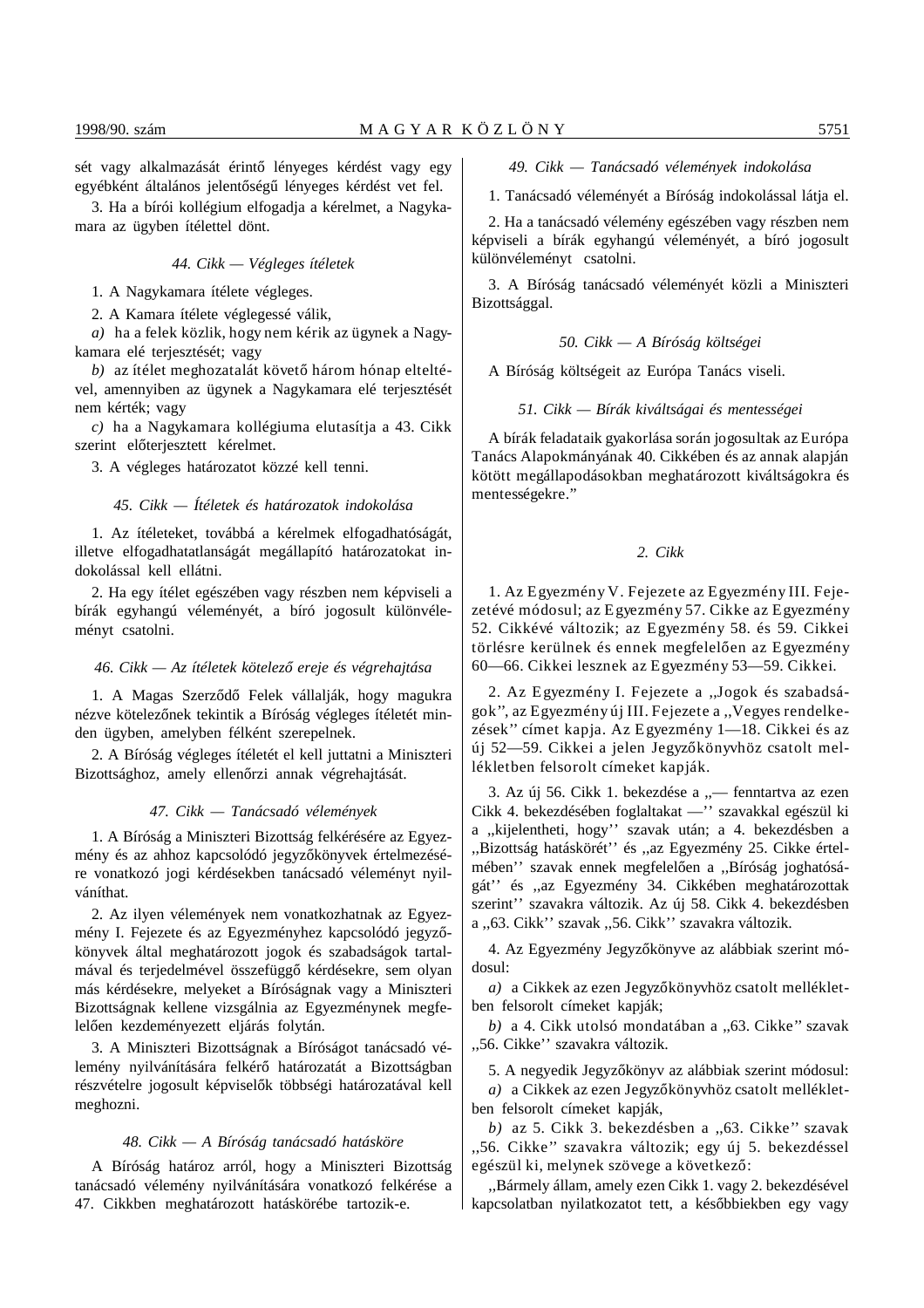több olyan terület vonatkozásában, amelyre a nyilatkozat vonatkozott, bármikor kinyilváníthatja, hogy elfogadja a Bíróság joghatóságát arra, hogy természetes személyektől, nem-kormányzati szervezetektől vagy egyének csoportjaitól az Egyezmény 34. Cikke szerint kérelmeket fogadjon ezen Jegyzőkönyv 1—4. Cikkei közül valamennyi vagy bármelyik vonatkozásában.'';

*c)* a 6. Cikk 2. bekezdése törlésre kerül.

6. A hatodik Jegyzőkönyv az alábbiak szerint módosul:

*a*) a Cikkek az ezen Jegyzőkönyvhöz csatolt mellékletben felsorolt címeket kapják; és

*b)* a 4. Cikkben a ,,a 64. Cikke alapján'' szavak ,,az 57. Cikke alapján'' szavakra változik.

7. A hetedik Jegyzőkönyv az alábbiak szerint módosul: *a*) a Cikkek az ezen Jegyzőkönyvhöz csatolt mellékletben felsorolt címeket kapják;

*b)* a 6. Cikk 4. bekezdésben a ,,63. Cikk'' szavak ,,56. Cikk'' szavakra változnak; ez a Cikk egy új 6. bekezdéssel egészül ki, melynek szövege a következő:

,,Bármely állam, amely ezen Cikk 1. vagy 2. bekezdésével kapcsolatban nyilatkozatot tett, a későbbiekben egy vagy több olyan terület vonatkozásában, amelyre a nyilatkozat vonatkozott, bármikor kinyilváníthatja, hogy elfogadja a Bíróság joghatóságát arra, hogy természetes személyektől, nem-kormányzati szervezetektől vagy egyének csoportjaitól az Egyezmény 34. Cikkében meghatározottak szerint kérelmeket fogadjon ezen Jegyzőkönyv 1-5. Cikkei vonatkozásában.'';

*c)* a 7. Cikk 2. bekezdése törlésre kerül.

8. A kilencedik Jegyzőkönyv hatályát veszti.

# *3. Cikk*

1. Ez a Jegyzőkönyv az Európa Tanács azon tagállamai részére áll nyitva aláírásra, melyek az Egyezményt aláírták. Ezen államok kötelezettségvállalásukat az alábbi módok egyikén juttathatják kifejezésre:

a) megerősítés, elfogadás vagy jóváhagyás fenntartása nélküli aláírás; vagy

*b*) megerősítés, elfogadás vagy jóváhagyás fenntartásával történő aláírás, melyet megerősítés, elfogadás vagy jóváhagyás követ.

2. A megerősítő, elfogadó vagy jóváhagyó okiratot az Európa Tanács Főtitkáránál kell letétbe helyezni.

#### *4. Cikk*

Ez a Jegyzőkönyv azon egyéves időtartam lejárta utáni hónap első napján lép hatályba, mikor az Egyezményben részes valamennyi Fél a 3. Cikk rendelkezéseinek megfelelően kötelezettségvállalását fejezte ki a Jegyzőkönyv tekintetében. Az új bírák választása megtörténhet, és az új Bíróság létrehozásához szükséges lépések is megtehetők e Jegyzőkönyv rendelkezéseivel összhangban attól a naptól kezdve, amelyen ezt a kötelezettségvállalását az Egyezményben részes valamennyi fél kifejezésre juttatta.

#### *5. Cikk*

1. A bírák, a Bizottság tagjai, a hivatalvezető és a hivatalvezető-helyettes hivatali megbízatása, fenntartva az alábbi 3. és 4. bekezdésben foglaltakat, e Jegyzőkönyv hatálybalépésének napján lejár.

2. A Bizottság előtt folyamatban levő mindazon kérelmeket, amelyeket e Jegyzőkönyv hatálybalépésekor még nem nyilvánítottak elfogadhatónak, e Jegyzőkönyv rendelkezéseivel összhangban a Bíróság vizsgálja meg.

3. Azokkal a kérelmekkel, amelyeket e Jegyzőkönyv hatálybalépésekor már elfogadhatónak nyilvánítottak, az ezt követő egy éven belül továbbra is a Bizottság tagjai foglalkoznak. Minden olyan kérelmet, amelynek vizsgálata nem fejeződött be az előbb említett időszakon belül, áttesznek a Bírósághoz, amely azt e Jegyzőkönyv rendelkezései szerint mint elfogadható ügyet vizsgálja meg.

4. Azokban a kérelmekben, amelyekben e Jegyzőkönyv hatálybalépését követően az Egyezmény korábbi 31. Cikkének megfelelően a Bizottság jelentést készített, a jelentést megküldik a feleknek, akik, illetve amelyek azt nem hozhatják nyilvánosságra. Az ügy, e Jegyzőkönyv hatálybalépését megelőzően alkalmazandó rendelkezésekkel összhangban, a Bíróság elé utalható. A Nagykamara kollégiuma dönt arról, hogy a Kamarák egyike vagy a Nagykamara hoz döntést az ügyben. Amennyiben az ügyben egy Kamara hoz döntést, a Kamara döntése végleges. A Bíróság elé nem terjesztett ügyekkel az Egyezmény korábbi 32. Cikke rendelkezéseivel összhangban eljárva a Miniszteri Bizottság foglalkozik.

5. A Bíróság előtt folyamatban lévő ügyeket, amelyekben nem hoztak még döntést e Jegyzőkönyv hatálybalépésekor, a Bíróság Nagykamarájának adják át, amely e Jegyzőkönyv rendelkezéseivel összhangban vizsgálja azokat meg.

6. A Miniszteri Bizottság előtt folyamatban lévő ügyeket, amelyekben az Egyezmény korábbi 32. Cikke alapján nem hoztak még döntést e Jegyzőkönyv hatálybalépésekor, a Miniszteri Bizottság a 32. Cikknek megfelelően fejezi be.

#### *6. Cikk*

Amennyiben valamely Magas Szerződő Fél az Egyezmény korábbi 25. vagy 46. Cikke alapján a Bizottság illetékességét vagy a Bíróság joghatóságát elismerő nyilatkozatot tett az ezt követően felmerült vagy ezt követően bekö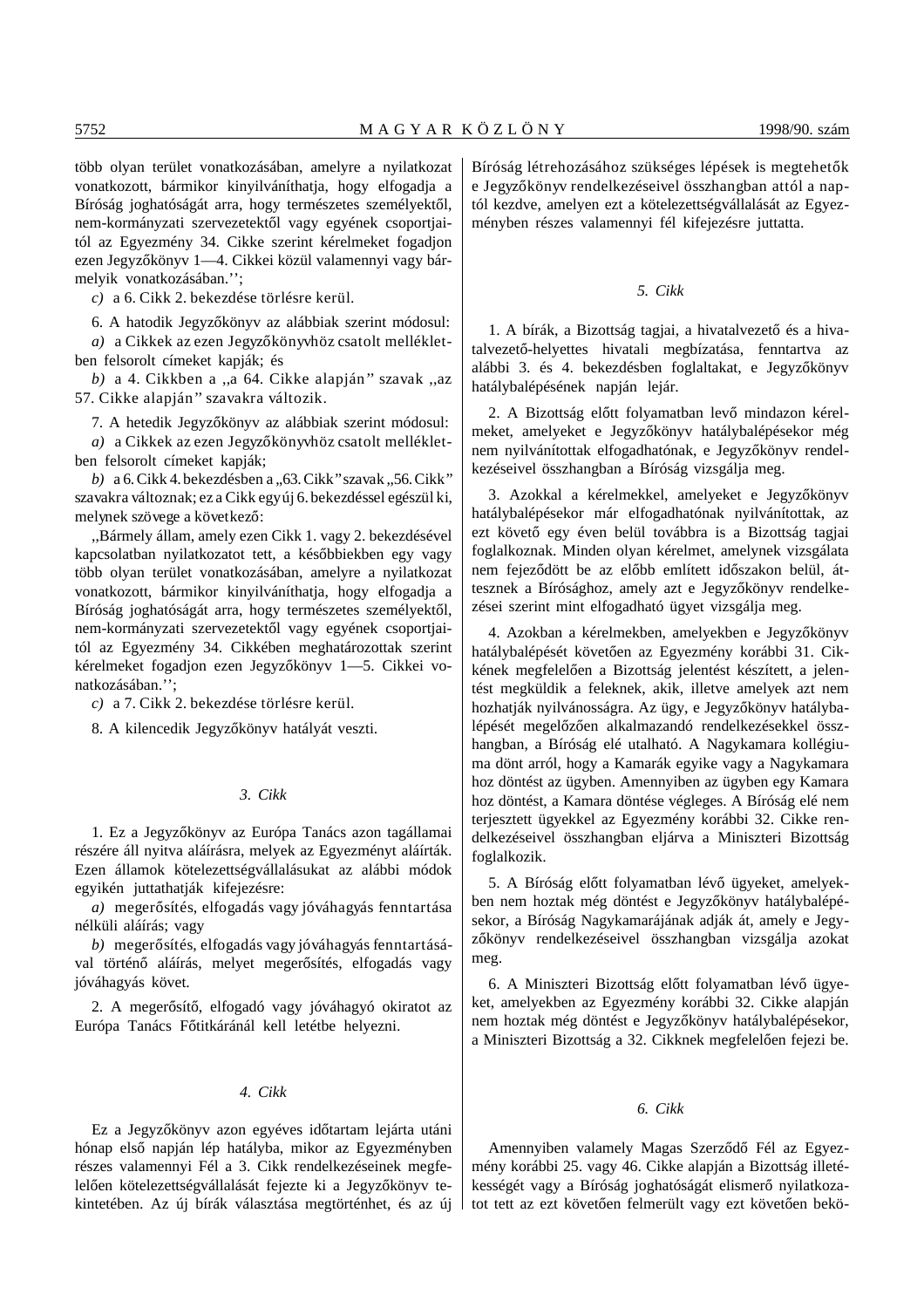vetkezett tényeken alapuló ügyeket illetően, ezen korlátozás hatályos marad a Bíróságnak e Jegyzőkönyv alapján fennálló joghatósága tekintetében.

#### *7. Cikk*

Az Európa Tanács Főtitkára értesíti a Tanács tagállamait

*a)* minden aláírásról;

*b*) minden megerősítő, elfogadó vagy jóváhagyó okirat letétbe helyezéséről;

*c*) e Jegyzőkönyvnek vagy bármely rendelkezésének a 4. Cikkel összhangban történő hatálybalépéséről; és

d) e Jegyzőkönyvre vonatkozó bármely más cselekményről, értesítésről vagy tájékoztatásról.

Minek hiteléül a kellőképpen meghatalmazott alulírottak aláírták ezt a Jegyzőkönyvet.

Készült Strasbourgban, 1994. május 11. napján, angol és francia nyelven, mindkét nyelvű szöveg egyaránt hiteles; egyetlen példányban, melyet az Európa Tanács levéltárában kell elhelyezni. A Főtitkár valamennyi aláíró állam részére hiteles másolatokat küld.

# *Melléklet*

# Az emberi jogok és alapvető szabadságok védelméről szóló egyezmény és jegyzőkönyvei Cikkeinek a szövegeibe illesztendő címei<sup>1</sup>

| 1. Cikk  | — Kötelezettség az emberi jogok tiszteletben tartá-<br>sára         |
|----------|---------------------------------------------------------------------|
|          |                                                                     |
| 2. Cikk  | — Élethez való jog                                                  |
| 3. Cikk  | — Kínzás tilalma                                                    |
| 4. Cikk  | - Rabszolgaság és kényszermunka tilalma                             |
| 5. Cikk  | - Szabadsághoz és biztonsághoz való jog                             |
| 6. Cikk  | — Tisztességes tárgyaláshoz való jog                                |
| 7. Cikk  | — Büntetés kiszabásának tilalma törvényi rendelke-<br>zés nélkül    |
| 8. Cikk  | - Magán- és családi élet tiszteletben tartásához való<br>jog        |
| 9. Cikk  | — Gondolat-, lelkiismeret- és vallásszabadság                       |
| 10. Cikk | — Véleménynyilvánítás szabadsága                                    |
| 11. Cikk | — Gyülekezés és egyesülés szabadsága                                |
| 12. Cikk | — Házasságkötéshez való jog                                         |
| 13. Cikk | — Hatékony jogorvoslathoz való jog                                  |
| 14. Cikk | — Megkülönböztetés tilalma                                          |
| 15. Cikk | — Az Egyezmény hatályának felfüggesztése szük-<br>séghelyzet esetén |
| 16. Cikk | — Külföldiek politikai tevékenységének korlátozása                  |
| 17. Cikk | — Joggal való visszaélés tilalma                                    |
| 18. Cikk | — Jogkorlátozás alkalmazásának megszorítása                         |
| ()       |                                                                     |
| 52. Cikk | — Főtitkári tudakozódás                                             |
| 53. Cikk | — Már elismert emberi jogok védelme                                 |
|          |                                                                     |

 $1$  Az Egyezmény új 19—51. Cikkeinek címeit már a jelen Jegyzőkönyv beillesztette.

| 54. Cikk | — A Miniszteri Bizottság hatásköre               |
|----------|--------------------------------------------------|
| 55. Cikk | — Viták más eszközökkel történő rendezésének ki- |

- zárása
- 56. Cikk Területi hatály<br>57 Cikk Fenntartások 57. Cikk — Fenntartások
- 58. Cikk Felmondás
- $59.$  Cikk Aláírás és megerősítés

#### $Jegyz$ őkönyv

| 1. Cikk | Tulajdon védelme    |
|---------|---------------------|
| 2. Cikk | Oktatáshoz való jog |

- 3. Cikk Szabad választásokhoz való jog
	-
- 4. Cikk Területi hatály<br>5. Cikk Az Egyezmény — Az Egyezményhez fűződő viszony
- 6. Cikk Aláírás és megerősítés

#### *Negyedik jegyz´´okönyv*

1. Cikk — Adósságokért való szabadságelvonás tilalma

| 2. Cikk | — Mozgásszabadság                             |  |
|---------|-----------------------------------------------|--|
| 3. Cikk | - Saját állampolgárok kiutasításának tilalma  |  |
| 4. Cikk | — Külföldiek kollektív kiutasításának tilalma |  |
| 5. Cikk | — Területi hatály                             |  |
| 6. Cikk | — Az Egyezményhez fűződő viszony              |  |

- 
- 7. Cikk  $-$  Aláírás és megerősítés

# Hatodik jegyzőkönyv

| 1. Cikk | — Halálbüntetés eltörlése                   |
|---------|---------------------------------------------|
| 2. Cikk | — Halálbüntetés háború idején               |
| 3. Cikk | — Hatály felfüggesztésének tilalma          |
| 4. Cikk | — Fenntartások tilalma                      |
| 5. Cikk | — Területi hatály                           |
| 6. Cikk | — Az Egyezményhez fűződő viszony            |
| 7. Cikk | — Aláírás és megerősítés                    |
| 8. Cikk | $-$ Hatálybalépés                           |
| 9. Cikk | — Letétbe helyezéssel kapcsolatos feladatok |
|         |                                             |

# *Hetedik jegyz´´okönyv*

| — Külföldiek kiutasításának eljárási garanciái      |
|-----------------------------------------------------|
| — Fellebbezéshez való jog büntetőügyekben           |
| — Kártalanításhoz való jog bírói hiba esetén        |
| — Kétszeres eljárás alá vonás vagy büntetés tilalma |
| — Házastársak egyenjogúsága                         |
| — Területi hatály                                   |
| — Az Egyezményhez fűződő viszony                    |
| — Aláírás és megerősítés                            |
| $-$ Hatálybalépés                                   |
| — Letétbe helyezéssel kapcsolatos feladatok"        |
|                                                     |

**3.** § Az emberi jogok és alapvető szabadságok védelméről szóló, Rómában, 1950. november 4-én kelt Egyezmény kilencedik jegyzőkönyvének kihirdetéséről szóló 1994. évi LXXXVI. törvény e törvény hatálybalépésével egyidejűleg hatályát veszti.

**4.** § E törvény a kihirdetését követő 15. napon lép hatályba. A tizenegyedik jegyzőkönyvben foglaltakat 1998. november 1. napjától kell alkalmazni.

| Göncz Árpád s. k.,   | Dr. Áder János s. k.,  |
|----------------------|------------------------|
| a Köztársaság elnöke | az Országgyűlés elnöke |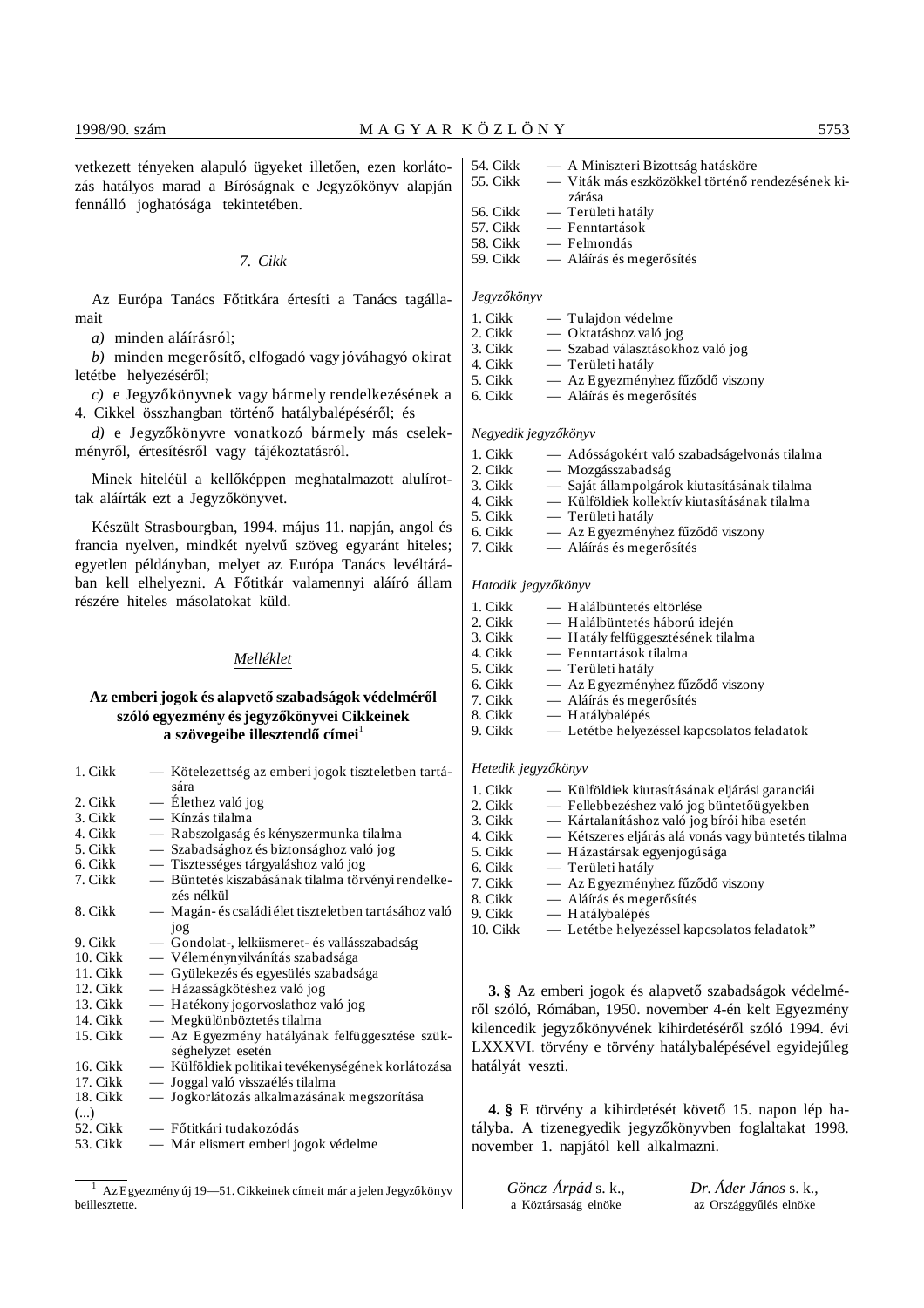# **1998. évi XLIII. törvény**

# az Európa Tanács kiváltságairól és mentességeiről szóló **Általános Megállapodás Strasbourgban,** 1996. március 5-én kelt Hatodik jegyzőkönyvének kihirdetéséről\*

*(A Magyar Köztársaság meger´´osítési okiratának letétbe helyezése az Európa Tanács F´´otitkáránál 1998. április 1-jén megtörtént. A Jegyz´´okönyv hatálybalépésének napja*  $-8$ . Cikke rendelkezéseinek megfelelően – 1998. novem*ber 1.)*

1. § Az Országgyűlés "Az Európa Tanács kiváltságairól és mentességeiről szóló Általános Megállapodás Hatodik jegyzőkönyve'' címet viselő nemzetközi egyezményt e törvénnyel kihirdeti.

**2.** § A Jegyzőkönyv angol nyelvű szövege és annak hivatalos fordítása a következő:

# **,,Sixth Protocol to the General Agreement on Privileges and Immunities of the Council of Europe**

#### Strasbourg, 5. III. 1996

The member States of the Council of Europe, signatories hereto.

Having regard to the Convention for the Protection of Human Rights and Fundamental Freedoms, signed at Rome on 4 November 1950 (hereinafter referred to as: the Convention),

Having regard to Protocol No. 11 to the Convention, restructuring the control machinery established thereby, signed at Strasbourg on 11 May 1994 (hereinafter referred to as: Protocol No. 11 to the Convention), which establishes a permanent European Court of Human Rights (hereinafter referred to as: the Court) to replace the European Commission and Court of Human Rights,

Also having regard to Article 51 of the Convention which specifies that judges are entitled, during the discharge of their functions, to the privileges and immunities provided for in Article 40 of the Statute of the Council of Europe and in the agreements made thereunder,

Recalling the General Agreement on Privileges and Immunities of the Council of Europe, signed at Paris on 2 September 1949 (hereinafter referred to as: the General Agreement), and its Second, Fourth and Fifth Protocols, Have agreed as follows:

# *Article 1*

In addition to the privileges and immunities specifed in Article 18 of the General Agreement, judges shall be accorded in respect of themselves, their spouses and minor children the privileges and immunities, exemptions and facilities accorded to diplomatic envoys in accordance with international law.

#### *Article 2*

For the purposes of this Protocol, the term ,,judges'' means judges elected in accordance with Article 22 of the Convention as well as any ad hoc judge appointed by a State Party concerned in pursuance of Article 27, paragraph 2, of the Convention.

# *Article 3*

In order to secure for the judges complete freedom of speech and complete independence in the discharge of their duties, the immunity from legal process in respect of words spoken or written and all acts done by them in discharging their duties shall continue to be accorded, notwithstanding that the persons concerned are no longer engaged in the discharge of such duties.

#### *Article 4*

Privileges and immunities are accorded to judges not for the personal benefit of the individuals themselves but in order to safeguard the independent exercise of their functions. The plenary Court alone shall be competent to waive the immunity of judges; it has not only the right, but is under a duty, to waive the immunity of a judge in any case where, in its opinion, the immunity would impede the course of justice, and where it can be waived without prejudice to the purpose for which the immunity is accorded.

#### *Article 5*

1. The provisions of Articles 1, 3 and 4 of this Protocol shall apply to the Registrar of the Court and a Deputy Registrar formally notified as Acting Registrar to the States Parties to the Convention.

2. The provisions of Article 3 of this Protocol and Article 18 of the General Agreement shall apply to a Deputy Registrar of the Court.

3. The privileges and immunities referred to in paragraphs 1 and 2 of this Article are accorded to the Registrar and a Deputy Registrar not for the personal benefit of the individuals themselves but to facilitate the discharge of their duties. The plenary Court alone shall be competent to waive the immunity of its Registrar and a Deputy Registrar; it has not only the right, but is under a duty, to waive such immunity in any case where, in its opinion, the immunity would impede the course of justice,

<sup>\*</sup> A törvényt az Országgyűlés az 1998. szeptember 22-i ülésnapján fogadta el.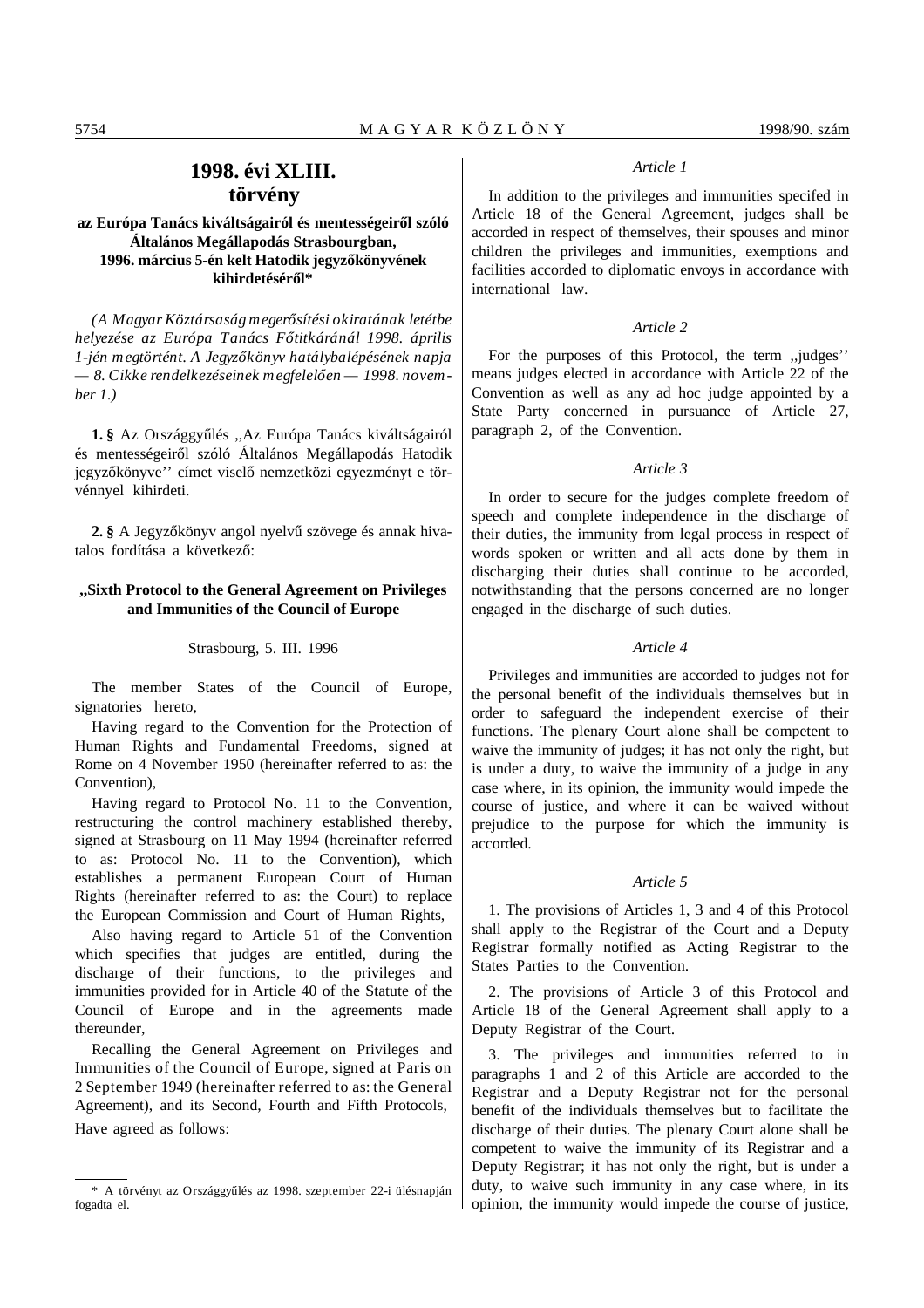and where it can be waived without prejudice to the purpose for which the immunity is accorded.

4. The Secretary General of the Council of Europe shall be competent to waive, with the agreement of the President of the Court, the immunity of other staff members of the registry in accordance with the provisions of Article 19 of the General Agreement and having due regard to the consideration set out in paragraph 3.

#### *Article 6*

1. Documents and papers of the Court, judges and registry, in so far as they relate to the business of the Court, shall be inviolable.

2. The official correspondence and other official communications of the Court, judges and the registry may not be held up or subjected to censorship.

## *Article 7*

1. This Protocol shall be open for signature by member States of the Council of Europe signatories to the General Agreement, which may express their consent to be bound by:

*a)* signature without reservation as to ratification, acceptance or approval; or

*b)* signature subject to ratification, acceptance or approval, followed by ratification, acceptance or approval.

2. Instruments of ratification, acceptance or approval shall be deposited with the Secretary General of the Council of Europe.

#### *Article 8*

1. This Protocol shall enter into force on the first day of the month following the expiration of a period of one month after the date on which three Parties to the General Agreement have expressed their consent to be bound by the Protocol in accordance with the provisions of Article 7 or on the date of entry into force of Protocol No. 11 to the Convention, whichever is the later.

2. As regards any State Party to the General Agreement which shall subsequently sign this Protocol without reservation in respect of ratification, acceptance or approval or which shall ratify, accept or approve it, this Protocol shall enter into force one month after the date of such signature or after the date of deposit of the instrument of ratification, acceptance or approval.

# *Article 9*

1. Any State may, at the time of its signature without reservation in respect of ratification, of its ratification or at any time thereafter, declare, by notification addressed to the Secretary General of the Council of Europe, that the present Protocol shall extend to all or any of the territories for whose international relations it is responsible and where the Convention and its Protocols apply.

2. The Protocol shall extend to the territory or territories named in the notification as from the thirtieth day after the receipt of this notification by the Secretary General of the Council of Europe.

3. Any declaration made pursuant to paragraph 1 may, in respect of any territory specified in such declaration, be withdrawn or modified by a notification addressed to the Secretary General. The withdrawal or modification shall become effective on the first day of the month following the expiration of one month after the receipt of notification by the Secretary General.

# *Article 10*

The Secretary General of the Council of Europe shall notify the member States of the Council of:

*a)* any signature;

*b)* the deposit of any instrument of ratification, acceptance or approval;

*c)* any date of entry into force of this Protocol in accordance with Articles 8 and 9;

*d)* any other act, notification or communication relating to this Protocol.

In witness whereof the undersigned, being duly authorised thereto, have signed this Protocol.

Done at Strasbourg, this 5th day of March 1996, in English and French, both texts being equally authentic, in a single copy which shall be deposited in the archives of the Council of Europe. The Secretary General of the Council of Europe shall transmit certified copies to each member State of the Council of Europe.

# **Hatodik jegyzőkönyv** az Európa Tanács kiváltságairól és mentességeiről szóló **Általános Megállapodáshoz**

Strasbourg, 1996. március 5.

Az Európa Tanács ezen jegyzőkönyvet aláíró Tagállamai

tekintettel az emberi jogok és az alapvető szabadságok védelméről szóló, Rómában, 1950. november 4-én aláírt Egyezményre (a továbbiakban: Egyezmény),

tekintettel az Egyezményhez kapcsolódó, az az által megállapított ellenőrzési rendszer átalakításáról szóló, Strasbourgban, 1994. május 11-én aláírt Tizenegyedik jegyzőkönyvre (a továbbiakban: az Egyezményhez kapcsolódó Tizenegyedik jegyzőkönyv), amely az Emberi Jogok Európai Bizottsága és Bírósága helyett egy állandóan működő Emberi Jogok Európai Bíróságát hozza létre (a továbbiakban: a Bíróság),

továbbá tekintettel az Egyezmény 51. Cikkére, amelynek rendelkezései szerint a Bíróság tagjai feladataik ellá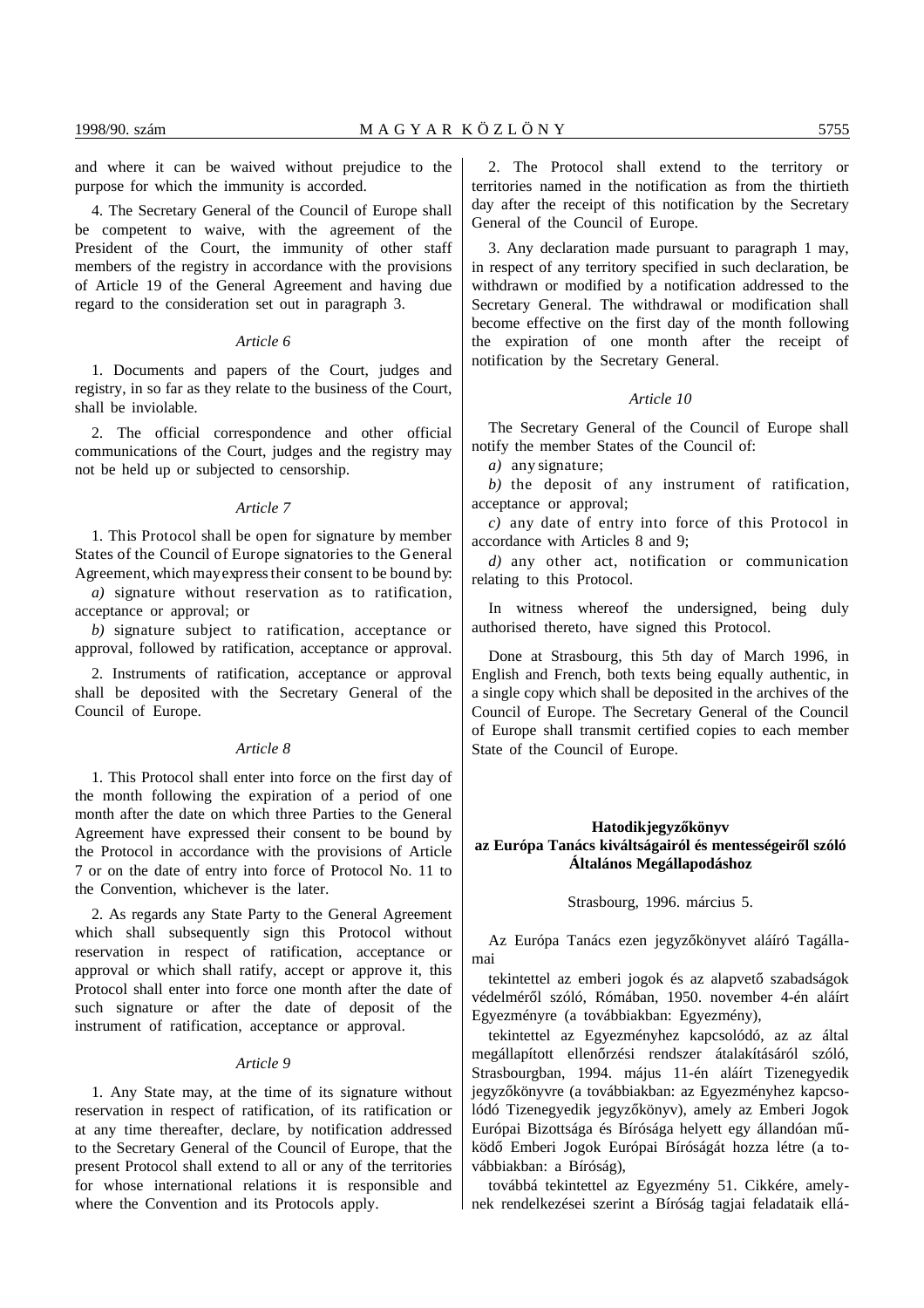tása során jogosultak az Európa Tanács Alapokmányának 40. Cikkében és az annak alapján létesített megállapodásokban meghatározott kiváltságokra és mentességekre,

emlékeztetve az Európa Tanács kiváltságairól és mentességeiről szóló, Párizsban, 1949. szeptember 2-án aláírt Általános Megállapodásra (a továbbiakban: Általános Megállapodás), valamint annak Második, Negyedik és Ötödik jegyzőkönyveire,

figyelemmel arra, hogy szükségessé vált egy, az Általános Megállapodást kiegészítő új jegyzőkönyv a Bíróság tagjait megillető kiváltságok és mentességek meghatározására,

az alábbiakban állapodtak meg:

## *1. Cikk*

Az Általános Megállapodás 18. Cikkében meghatározott kiváltságokon és mentességeken kívül a bírák saját személyük, valamint házastársuk és kiskorú gyermekeik tekintetében részesülnek mindazon kiváltságokban, mentességben, kivételekben és könnyítésekben, amelyekben a diplomaták a nemzetközi jog szerint részesülnek.

#### *2. Cikk*

Ezen jegyzőkönyv alkalmazásában a "bírák" kifejezés egyaránt jelenti az Egyezmény 22. Cikke szerint megválasztott bírákat és bármely, egy érintett Tagállam által az Egyezmény 27. Cikke 2. bekezdésének figyelembevételével kinevezett ad hoc bírót.

## *3. Cikk*

Azért, hogy feladataik ellátása során a bírák számára biztosítva legyen a teljes szólásszabadság és a teljes függetlenség, az általuk feladataik ellátása körében tett szóbeli és írásbeli nyilatkozatokra, illetve cselekedeteikre vonatkozó joghatóság alóli mentesség e személyek megbízatásának megszűnte után is fennmarad.

#### *4. Cikk*

A bírák nem azért részesülnek kiváltságokban és mentességekben, hogy azok személyes előnyükre szolgáljanak, hanem azért, hogy biztosítva legyen feladataik független gyakorlása. Kizárólag a Bíróság teljes ülése jogosult a bírák mentességét megszüntetni; a Bíróság teljes ülésének nemcsak joga, hanem kötelessége is, hogy megszüntesse a bíró mentességét minden olyan esetben, amikor megítélése szerint a mentesség fenntartása akadályozná az igazságszolgáltatást, és amikor a megszüntetés megtehető anélkül, hogy sértené azt a célt, amelyért a mentességet adták.

#### *5. Cikk*

1. Ezen jegyzőkönyv 1., 3. és 4. Cikkeinek rendelkezéseit kell alkalmazni a Bíróság Hivatalvezetője és a hivatalvezetőként eljáró Hivatalvezető-helyettes tekintetében is, amennyiben erről az Egyezményben részes államok formális értesítést kaptak.

2. A Bíróság Hivatalvezető-helyettese tekintetében ezen jegyzőkönyv 3. Cikke, valamint az Általános Megállapodás 18. Cikke rendelkezéseit kell alkalmazni.

3. A Hivatalvezető és a Hivatalvezető-helyettes nem azért részesül az ezen Cikk 1. és 2. bekezdésében meghatározott kiváltságokban és mentességekben, hogy azok személyes előnyükre szolgáljanak, hanem azért, hogy biztosítva legyen feladataik független gyakorlása. Kizárólag a Bíróság teljes ülése jogosult a Hivatalvezető és a Hivatalvezető-helyettes mentességét megszüntetni; a Bíróság teljes ülésének nemcsak joga, hanem kötelessége is, hogy megszüntesse az ilyen mentességet minden olyan esetben, amikor megítélése szerint a mentesség fenntartása akadályozná az igazságszolgáltatást, és amikor a megszüntetés megtehető anélkül, hogy sértené azt a célt, amelyért a mentességet adták.

4. A Bíróság Elnökének egyetértésével az Európa Tanács Főtitkára jogosult arra, hogy az Általános Megállapodás 19. Cikke rendelkezéseivel összhangban, a 3. bekezdésben foglalt megfontolásokat kellően tekintetbe véve, a jegyzői hivatal többi tagjának mentességét megszüntesse.

# *6. Cikk*

1. A Bíróságnak, a bíráknak és a Hivatalnak a Bíróság tevékenységével kapcsolatos okmányai és iratai sérthetetlenek.

2. A Bíróság, a bírák és a Hivatal hivatalos levelezése és más hivatalos közlései nem tarthatók vissza és cenzúra alá nem vonhatók.

#### *7. Cikk*

1. Ez a jegyzőkönyv az Európa Tanács azon Tagállamai részére áll nyitva aláírásra, amelyek aláírták az Általános Megállapodást; melyek kifejezhetik egyetértésüket, hogy az rájuk nézve kötelező legyen:

*a*) megerősítés, elfogadás vagy jóváhagyás fenntartása nélküli aláírással; vagy

*b*) megerősítés, elfogadás vagy jóváhagyás fenntartásával történő aláírással, amelyet megerősítés, elfogadás vagy jóváhagyás követ.

2. A megerősítésről, elfogadásról vagy jóváhagyásról szóló okiratot az Európa Tanács Főtitkáránál kell letétbe helyezni.

#### *8. Cikk*

1. Ez a jegyzőkönyv az azon időpontot követő egy hónapos időszak lejárta utáni hónap első napján lép hatályba, amikor az Általános Megállapodásban részes három Fél egyetértését fejezte ki azzal, hogy ez a jegyzőkönyv a 7. Cikk rendelkezéseinek megfelelően köte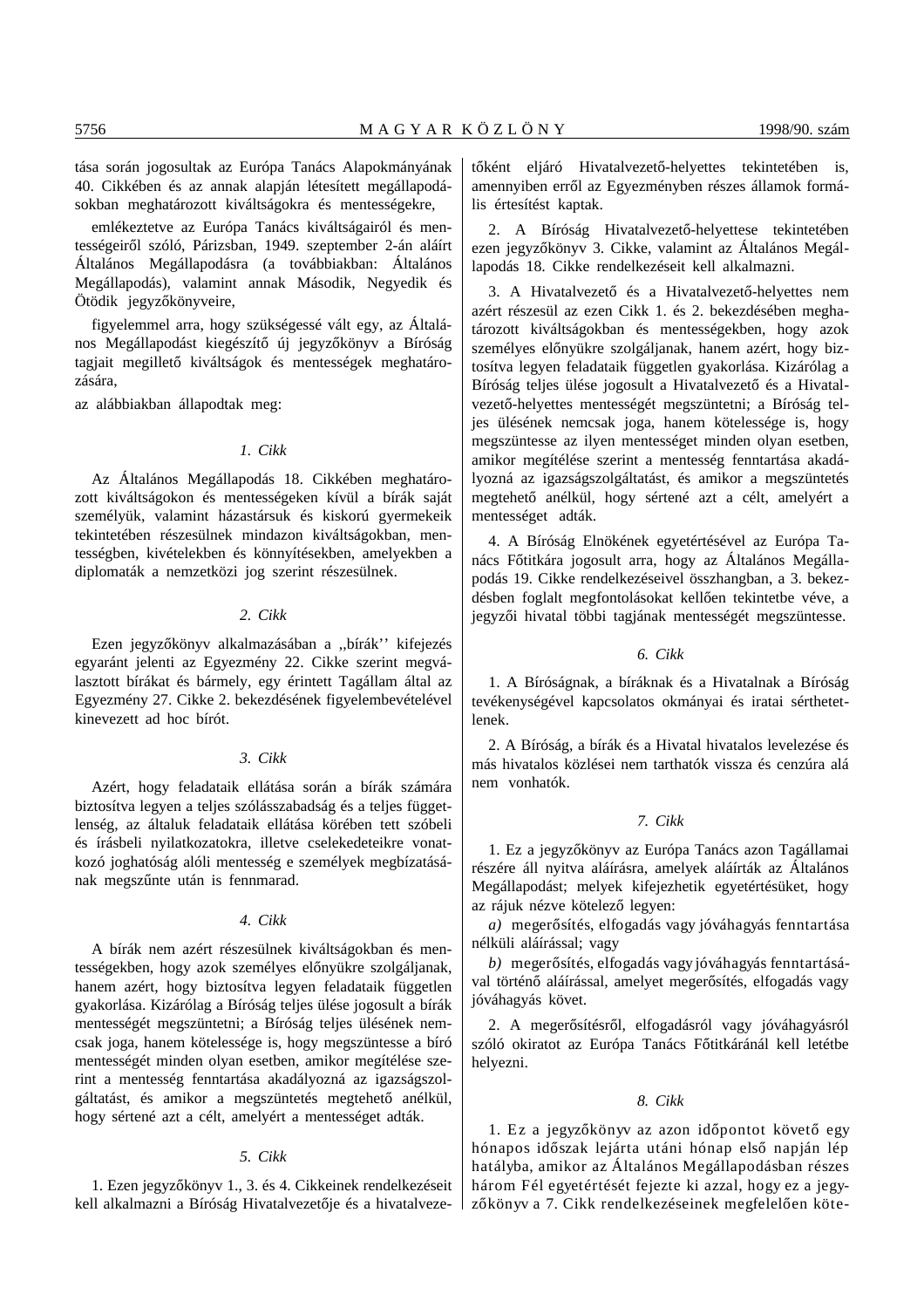lező legyen számára, illetve — attól függően, hogy melyik időpont a későbbi — azon időpontban, amikor az Egyezmény Tizenegyedik jegyzőkönyve hatályba lép.

2. Mindazon, az Általános Megállapodásban részes államok vonatkozásában, amelyek ezt követően írják alá ezen jegyzőkönyvet megerősítés, elfogadás vagy jóváhagyás fenntartása nélkül, illetve amelyek ezt követően erősítik meg, fogadják el vagy hagyják jóvá, ez a jegyzőkönyv az aláírás, illetve a megerősítésről, elfogadásról vagy jóváhagyásról szóló okirat letétbe helyezésének időpontját követő egy hónapos időszak lejárta után lép hatályba.

#### *9. Cikk*

1. A megerősítés fenntartása nélküli aláíráskor, a megerősítéskor vagy bármely későbbi időpontban az Európa Tanács Főtitkárához intézett értesítéssel bármely állam kinyilváníthatja, hogy ezt a jegyzőkönyvet kiterjeszti valamennyi vagy bármely olyan területre, amelynek nemzetközi kapcsolataiért felelősséget visel, és ahol az Egyezmény, valamint annak jegyzőkönyvei alkalmazásra kerülnek.

2. Az értesítésben megnevezett terület, illetve területek vonatkozásában e jegyzőkönyv alkalmazása az értesítésnek az Európa Tanács Főtitkára általi kézhezvétele időpontjától számított harmincadik naptól terjed ki.

3. Az 1. bekezdés alapján tett bármely nyilatkozat, a nyilatkozatban meghatározott bármely terület vonatkozásában visszavonható vagy módosítható a Főtitkárhoz intézett értesítéssel. A visszavonás vagy módosítás az értesítésnek a Főtitkár általi kézhezvétele időpontjától számított egy hónapos időszak lejártát követő hónap első napján lép érvénybe.

#### *10. Cikk*

Az Európa Tanács Főtitkára értesíti a Tanács Tagállamait

*a)* minden aláírásról;

*b*) minden megerősítő, elfogadó vagy jóváhagyó okirat letétbe helyezéséről;

*c*) ezen jegyzőkönyv a 8. és 9. Cikkei szerint történt hatálybalépése időpontiairól:

d) az e jegyzőkönyvre vonatkozó minden jogcselekményről, értesítésről vagy közlésről.

Minek hiteléül a kellőképpen meghatalmazott alulírottak aláírták ezt a jegyzőkönyvet.

Készült Strasbourgban, 1996. március 5. napján, angol és francia nyelven, egyetlen példányban, melyet az Európa Tanács levéltárában kell elhelyezni. Mindkét nyelvű szöveg egyaránt hiteles. Az Európa Tanács Főtitkára az Európa Tanács valamennyi Tagállama részére hiteles másolatot küld.''

**3.** § E törvény a kihirdetését követő 15. napon lép hatályba. A jegyzőkönyvben foglaltakat 1998. november 1. napjától kell alkalmazni.

*Göncz Árpád* s. k., *Dr. Áder János* s. k., a Köztársaság elnöke az Országgyűlés elnöke

# **1998. évi XLIV. törvény**

# az előadóművészek, a hangfelvétel-előállítók és a műsorsugárzó szervezetek védelméről szóló, **1961-ben, Rómában létrejött nemzetközi egyezmény** kihirdetéséről\*

*(A meger´´osít´´o okirat letétbe helyezése 1994. november 10-én megtörtént.)*

1. § A Magyar Köztársaság Országgyűlése az előadóművészek, a hangfelvétel-előállítók és a műsorsugárzó szervezetek védelméről szóló, 1961-ben, Rómában létrejött nemzetközi egyezményt (a továbbiakban: egyezmény) e törvénnyel kihirdeti.

2. § Az egyezmény hivatalos magyar nyelvű fordítása a következő:

# **,,Nemzetközi Egyezmény** az előadóművészek, a hangfelvétel-előállítók és a műsorsugárzó szervezetek védelmére

A Szerződő Államok attól az óhajtól indíttatva, hogy védjék az előadóművészek, a hangfelvétel-előállítók és a műsorsugárzó szervezetek jogait, a következőkben egyeztek meg:

#### *1. Cikk*

Az ezzel az Egyezménnyel biztosított védelem nem érinti, és semmilyen módon nem befolyásolja az irodalmi és a művészeti művekre vonatkozó szerzői jog védelmét. Ebből következően ennek az Egyezménynek egyik rendelkezése sem értelmezhető az ilyen védelem sérelmére.

<sup>\*</sup> A törvényt az Országgyűlés az 1998. szeptember 22-i ülésnapján fogadta el.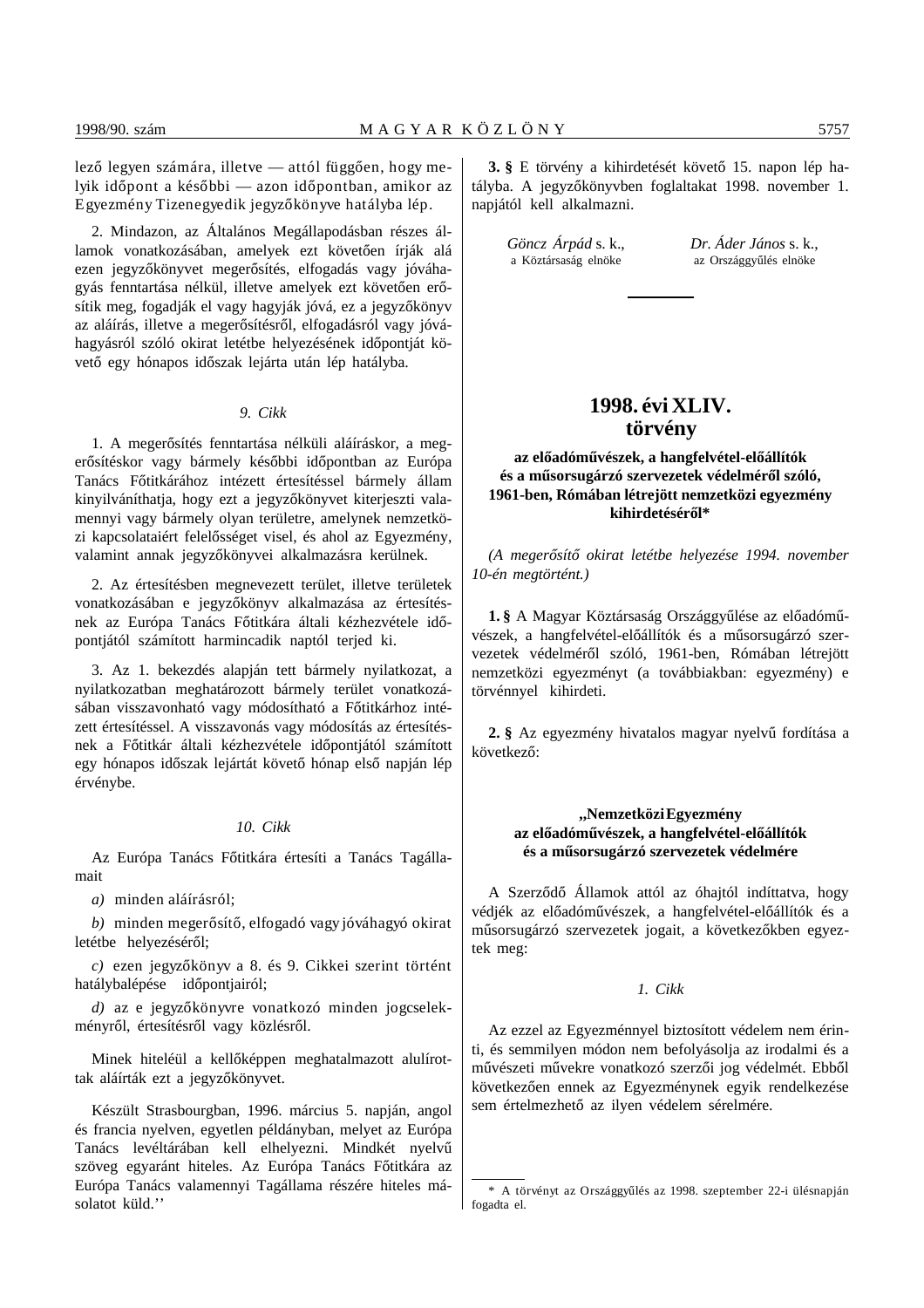# *2. Cikk*

1. Ennek az Egyezménynek az alkalmazásában a nemzeti elbánás annak a Szerződő Államnak a hazai törvényei szerinti elbánást jelenti, ahol a védelmet kérik:

*a*) olyan előadóművészek számára, akik az illető állam állampolgárai, olyan előadásokra vonatkozóan, amelyeket területén tartanak, sugároznak vagy első ízben rögzítenek;

*b*) olyan hangfelvétel-előállítók számára, akik az illető állam állampolgárai, olyan hangfelvételekre vonatkozóan, amelyeket területén adtak ki, vagy rögzítenek először;

 $c)$  olyan műsorsugárzó szervezetek számára, amelyeknek székhelye az illető államban van, olyan adásokra vonatkozóan, amelyeket a területén elhelyezett adókról sugároznak.

2. A nemzeti elbánást ezzel az Egyezménnyel kifejezetten biztosított védelem, valamint az Egyezményben kifejezetten meghatározott korlátozások figyelembevételével kell biztosítani.

#### *3. Cikk*

Ennek az Egyezménynek az alkalmazásában:

*a) el´´oadóm´´uvészek:* a színészek, énekesek, zenészek, táncosok és más olyan személyek, akik irodalmi vagy művészeti műveket megjelenítenek, énekelnek, elmondanak, szavalnak, eljátszanak vagy bármely más módon előadnak;

*b*) *hangfelvétel*: valamely előadásnak vagy más hangoknak minden, kizárólag hallgatható rögzítése;

*c)* hangfelvétel-előállító: az a természetes vagy jogi személy, aki elsőként rögzíti valamely előadás hangjait vagy más hangokat;

*d) kiadás:* valamely hangfelvétel példányainak kielégítő mennyiségben történő nyilvánosságra hozatala;

*e) többszörözés:* egy vagy több másolat készítése valamely rögzítésről;

*f) sugárzás:* hangoknak vagy képeknek és hangoknak a nyilvánosság által történő vétel céljából való, vezeték nélküli átvitele;

g) *továbbsugárzás:* valamely műsorsugárzó szervezet sugárzásának más műsorsugárzó szervezet által történő egyidejű sugárzását jelenti.

#### *4. Cikk*

Valamennyi Szerződő Állam nemzeti elbánásban köteles részesíteni az előadóművészeket, ha a következő feltételek bármelyike megvalósul:

*a*) az előadást valamely másik Szerződő Államban tartják;

*b*) az előadást olyan hangfelvételen rögzítik, amely az Egyezmény 5. Cikke alapján védelmet élvez;

 $c)$  a hangfelvételen nem rögzített előadást olyan sugárzott műsor útján közvetítik, amely az Egyezmény 6. Cikke alapján védelemben részesül.

# *5. Cikk*

1. Valamennyi Szerződő Állam nemzeti elbánásban köteles részesíteni a hangfelvétel-előállítókat, ha a következő feltételek bármelyike megvalósul:

*a*) a hangfelvétel előállítója valamely más szerződő állam állampolgára (az állampolgárság ismérve);

*b*) a hang első rögzítése valamely más Szerződő Államban történt (a rögzítés ismérve);

 $c)$  a hangfelvételt először valamely más Szerződő Államban adták ki (a kiadás ismérve).

2. Ha a hangfelvételt nem Szerződő Államban adták ki először, de azt az első kiadást követő harminc napon belül valamelyik Szerződő Államban is kiadták (egyidejű kiadás), a hangfelvétel úgy tekintendő, mintha először a Szerződő Államban adták volna ki.

3. Az Egyesült Nemzetek Szervezetének főtitkáránál letétbe helyezett értesítés útján bármelyik Szerződő Állam úgy nyilatkozhat, hogy nem fogja alkalmazni vagy a kiadás, vagy a rögzítés ismérvét. Az ilyen értesítést a megerősítéssel, az elfogadással vagy a csatlakozással egyidejűleg, illetőleg bármikor azt követően is letétbe lehet helyezni; utóbbi esetben az hat hónappal a letétbe helyezés után válik hatályossá.

# *6. Cikk*

1. Valamennyi Szerződő Állam nemzeti elbánásban köteles részesíteni a műsorsugárzó szervezeteket, ha a következő feltételek bármelyike megvalósul:

*a*) a műsorsugárzó szervezet székhelye valamely másik Szerződő Államban van;

*b*) a sugárzott műsor átvitelére valamely másik Szerződő Államban lévő adóról került sor.

2. Az Egyesült Nemzetek Szervezetének főtitkáránál letétbe helyezett értesítés útján bármelyik Szerződő Állam úgy nyilatkozhat, hogy csak abban az esetben fog védelmet nyújtani a sugárzott műsoroknak, ha a műsorsugárzó szervezet székhelye valamely másik Szerződő Államban található, és a sugárzás átvitele ugyanazon Szerződő Államban lévő adóról történt. Az ilyen értesítést a megerősítéssel, az elfogadással vagy a csatlakozással egyidejűleg, illetőleg bármikor azt követően is letétbe lehet helyezni; utóbbi esetben az hat hónappal a letétbe helyezés után válik hatályossá.

#### *7. Cikk*

1. Az előadóművészek az ezzel az Egyezménnyel nyújtott védelem alapján megakadályozhatják:

*a)* el´´oadásuk hozzájárulásuk nélküli sugárzását és közönséghez közvetítését, kivéve, ha a sugárzott, illetőleg a közönséghez közvetített előadás már önmaga is sugárzott előadás, vagy rögzítésről történt;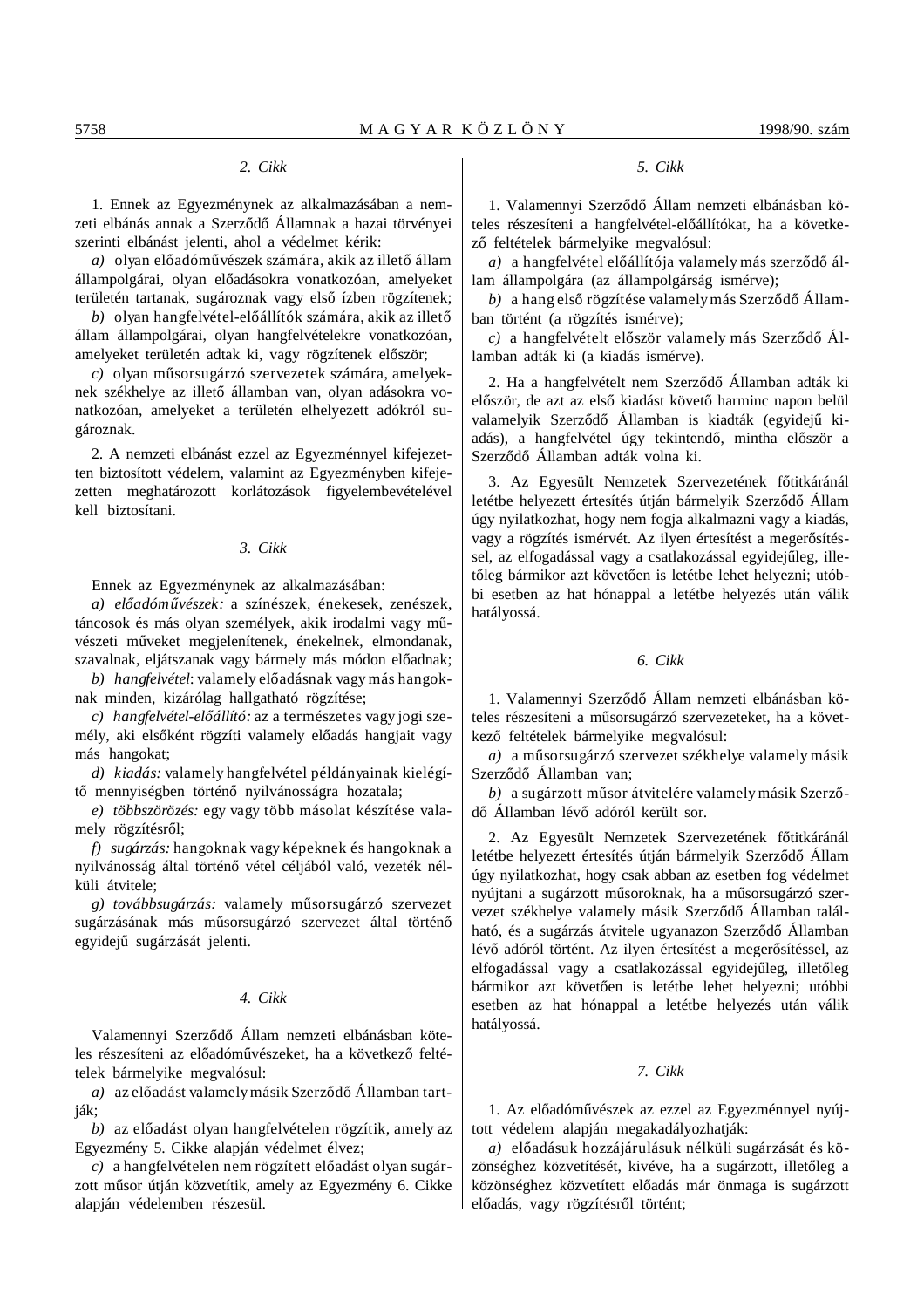*b*) rögzítetlen előadásuk hozzájárulásuk nélküli rögzítését;

*c)* el´´oadásuk rögzítésének hozzájárulásuk nélküli többszörözését,

*(i)* ha maga az eredeti rögzítés hozzájárulásuk nélkül készült,

*(ii)* ha a többszörözés más célra készül, mint amelyhez hozzájárulásukat adták,

*(iii)* ha az eredeti rögzítés a 15. Cikk rendelkezései alapján készült, és a többszörözést más célra készítették, mint amelyre ez a rendelkezés vonatkozik.

2. (1) Ha a sugárzáshoz az előadóművészek hozzájárulásukat adták, annak a Szerződő Államnak a nemzeti jogára tartozik a továbbsugárzással, a sugárzás céljára történő rögzítéssel és az ilyen rögzítés sugárzás céljára történő többszörözésével szembeni védelem szabályozása, amelynek területén a védelmet igénylik.

(2) A sugárzás céljára készített rögzítéseknek a műsorsugárzó szervezetek általi felhasználását szabályozó feltételeket annak a Szerződő Államnak a nemzeti joga határozza meg, ahol a védelmet igénylik.

(3) Mindazonáltal az e Cikk (1) és (2) bekezdéseiben említett esetekben a nemzeti jog nem eredményezheti az előadóművészek megfosztását attól a lehetőségtől, hogy szerződés útján szabályozzák kapcsolataikat a műsorsugárzó szervezetekkel.

# *8. Cikk*

Bármelyik Szerződő Állam nemzeti jogalkotása útján szabályozhatja annak módját, hogy az előadóművészek jogaik gyakorlásával kapcsolatban miként képviseltessék magukat, ha ugyanabban az előadásban többen vesznek részt.

#### *9. Cikk*

Bármelyik Szerződő Állam nemzeti jogalkotása útján kiterjesztheti az ezzel az Egyezménnyel biztosított védelmet azokra az előadóművészekre is, akik nem irodalmi vagy művészeti műveket adnak elő.

#### *10. Cikk*

A hangfelvétel-előállítók joga, hogy hangfelvételeik közvetlen vagy közvetett többszörözését engedélyezzék vagy megtiltsák.

#### *11. Cikk*

Ha valamely Szerződő Állam nemzeti joga a hangfelvétel-előállítóknak vagy az előadóművészeknek, vagy mind az előbbieknek, mind az utóbbiaknak a hangfelvételekkel kapcsolatos jogai védelmének feltételeként bizonyos alakiságok betartását kívánja meg, ezeket a követelményeket kielégítetteknek kell tekinteni, ha a kiadott hangfelvétel valamennyi kereskedelmi forgalomban lévő példányán vagy borítóján feltüntetik a  $\Phi$  jelzést, — az első kiadás évével együtt — oly módon elhelyezve, hogy a védelemre való igényt kellőképpen jelezze. Ha pedig a példányok vagy a borítók alapján nem lehet azonosítani az előállítót vagy az általa jogosított személyt (neve, védjegye vagy más megfelelő megjelölése feltüntetésével), a jelzésnek a hangfelvétel-előállítói jogok jogosultjának nevét is tartalmaznia kell; továbbá, ha a példányok vagy a borítók alapján nem azonosíthatók a főbb előadók, a jelzésnek annak a személynek a nevét is tartalmaznia kell, aki abban az országban, ahol a felvételt készítették, az előadóművészek jogaival rendelkezik.

## *12. Cikk*

Ha valamely kereskedelmi célokra kiadott hangfelvételt vagy arról készült másolatot közvetlen módon sugárzásra vagy nyilvánossághoz közvetítésre használnak fel, a felhasználó egyszeri, méltányos díjazást köteles fizetni az előadóknak, vagy a hangfelvételek előállítóinak, vagy mindkét félnek. E felek közötti megállapodás hiányában a nemzeti jog határozhatja meg e díjazás megosztásának feltételeit.

#### *13. Cikk*

A műsorsugárzó szervezetek joga, hogy engedélyezzék vagy megtiltsák

*a*) sugárzott műsoraik továbbsugárzását;

*b*) sugárzott műsoraik rögzítését;

*c*) *(i)* a sugárzott műsoraikról engedélyük nélkül készített rögzítések többszörözését,

*(ii)* a sugárzott műsoraikról a 15. Cikk rendelkezéseivel összhangban eszközölt rögzítéseknek az e rendelkezésekben említettektől eltérő célokra történő többszörözését;

*d*) televíziós sugárzott műsoraiknak a nyilvánossághoz való közvetítését, ha az olyan helyen történik, amely a nyilvánosság számára belépődíj megfizetése ellenében áll nyitva; e jog gyakorlása feltételeinek meghatározása annak a Szerződő Államnak a nemzeti jogalkotására tartozik, amelyben a védelmét igénylik.

## *14. Cikk*

Az ennek az Egyezménynek az értelmében biztosítandó védelem időtartama legalább húsz év, annak az évnek a végétől számítva, amelyben

*a)* a rögzítés készült — a hangfelvételek és az azokon rögzített előadások tekintetében;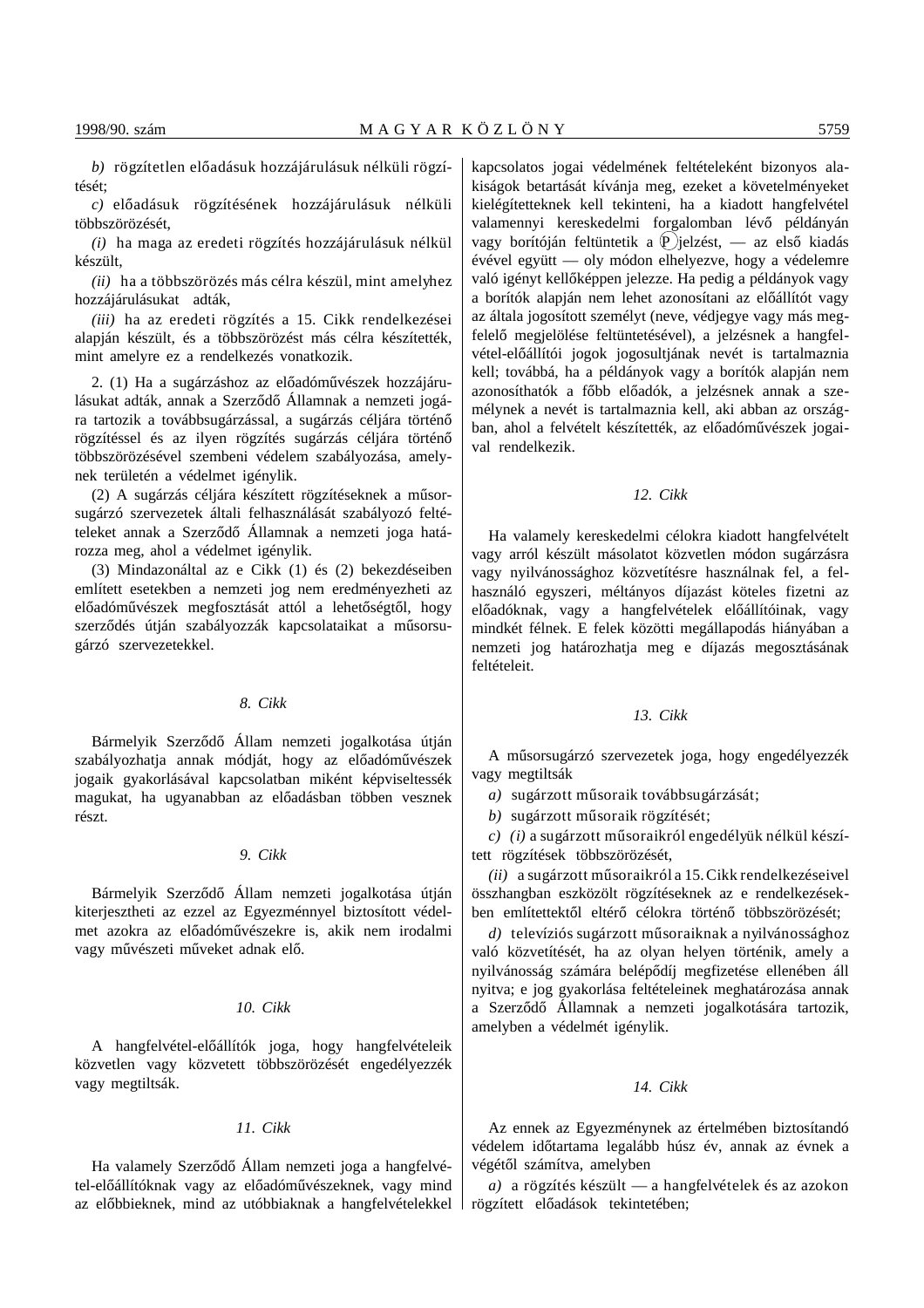*b*) az előadást tartották — hangfelvételen nem rögzített előadások tekintetében;

*c*) a műsorsugárzás történt — a sugárzott műsorok tekintetében.

# *15. Cikk*

1. Nemzeti jogában bármely Szerződő Állam kivételeket engedhet az ezzel az Egyezménnyel biztosított védelemhez képest, a következő esetekben:

*a)* magáncélú felhasználás;

*b*) rövid részletek felhasználása időszerű eseményekről szóló tudósításokkal kapcsolatban;

*c*) efemer rögzítés készítése a műsorsugárzó szervezet által, saját eszközeivel és saját sugárzásának céljára;

*d)* kizárólag oktatás vagy tudományos kutatás céljára történő felhasználás.

2. Tekintet nélkül e Cikk 1. bekezdésére, bármelyik Szerződő Állam nemzeti jogalkotása útján ugyanazokat a korlátozásokat rendelheti el az előadóművészek, a hangfelvétel-előállítók és a műsorsugárzó szervezetek védelme vonatkozásában, mint amelyeket joga az irodalmi és a művészeti művek szerzői jogának védelmével kapcsolatban irányoz elő. Kényszerengedélyeket azonban csak ennek az Egyezménynek a szabályaival összhangban lehet előirányozni.

# *16. Cikk*

1. Amikor valamely állam részese lesz ennek az Egyezménynek, vállalja az abból eredő valamennyi kötelezettséget, és élvezi annak minden előnyét. Mindazonáltal bármely állam bármikor nyilatkozhat úgy az Egyesült Nemzetek Szervezetének főtitkáránál letétbe helyezett értesítéssel, hogy

*a)* a 12. Cikk vonatkozásában:

*(i)* nem fogja alkalmazni annak a Cikknek a rendelkezéseit,

*(ii)* bizonyos felhasználásokra nézve nem fogja alkalmazni annak a Cikknek a rendelkezéseit,

*(iii)* olyan hangfelvételek vonatkozásában, amelyeknek az előállítója nem egy másik Szerződő Állam állampolgára, nem fogja alkalmazni azt a Cikket,

*(iv)* olyan hangfelvételek tekintetében, amelyeknek előállítója egy másik Szerződő Állam állampolgára, korlátozni fogja az abban a Cikkben előirányzott védelmet olyan mértékben és olyan időtartamra, ahogyan az utóbbi állam biztosít védelmet olyan hangfelvételekre nézve, amelyeket a nyilatkozó állam állampolgára rögzített először; mindamellett az a körülmény, hogy az a Szerződő Állam, amelynek az előállító állampolgára, nem ugyanazon kedvezményezett vagy kedvezményezettek részére biztosítja a védelmet, mint a nyilatkozó ország, nem tekintendő a védelem mértékében fennálló eltérésnek;

*b)* a 13. Cikk vonatkozásában nem fogja alkalmazni a hivatkozott Cikk *d*) pontját; ha valamely Szerződő Állam így nyilatkozik, a többi Szerződő Állam nem köteles a 13. Cikk *d)* pontjában említett jogot azoknak a műsorsugárzó szervezeteknek biztosítani, amelyeknek a székhelye a nyilatkozó államban van.

2. Amennyiben az e Cikk 1. bekezdésében említett értesítést a megerősítésről, elfogadásról vagy csatlakozásról szóló okmány letétbe helyezésének időpontja után teszik meg, úgy a nyilatkozat ennek letétbe helyezése után hat hónappal válik hatályossá.

#### *17. Cikk*

Bármely állam, amely 1961. október 26-án kizárólag a rögzítés ismérve alapján nyújt védelmet hangfelvétel-előállítóknak, a megerősítés, elfogadás vagy csatlakozás időpontjában az Egyesült Nemzetek Szervezetének főtitkáránál letétbe helyezett értesítés útján úgy nyilatkozhat, hogy az 5. Cikk végrehajtásakor csak a rögzítés ismérvét, és a 16. Cikk 1. *a)* bekezdésének *(iii)* és *(iv)* pontjai végrehajtásakor az előállító állampolgárságának ismérve helyett a rögzítés ismérvét fogja alkalmazni.

# *18. Cikk*

Bármely állam, amely az 5. Cikk 3. bekezdése, a 6. Cikk 2. bekezdése, a 16. Cikk 1. bekezdése vagy a 17. Cikk szerint értesítést helyezett letétbe, újabb, az Egyesült Nemzetek Szervezetének Főtitkáránál letétbe helyezett értesítés útján korlátozhatja annak tartalmát, vagy visszavonhatja azt.

#### *19. Cikk*

Tekintet nélkül az Egyezmény bármely más rendelkezésére, ha az előadóművész hozzájárulását adta előadása képi vagy audiovizuális rögzítéséhez, a 7. Cikk a továbbiakban már nem alkalmazható.

#### *20. Cikk*

1. Ez az Egyezmény nem csorbíthat olyan jogokat, amelyeket valamely Szerződő Államban az Egyezmény arra az államra nézve történő hatálybalépésének napja előtt szereztek.

2. Egyik Szerződő Állam sem köteles ennek az Egyezménynek a rendelkezéseit olyan előadásokra, sugárzott műsorokra vagy hangfelvételekre alkalmazni, amelyeket az Egyezménynek az érintett Államra vonatkozó hatálybalépése előtt eszközöltek, illetőleg rögzítettek.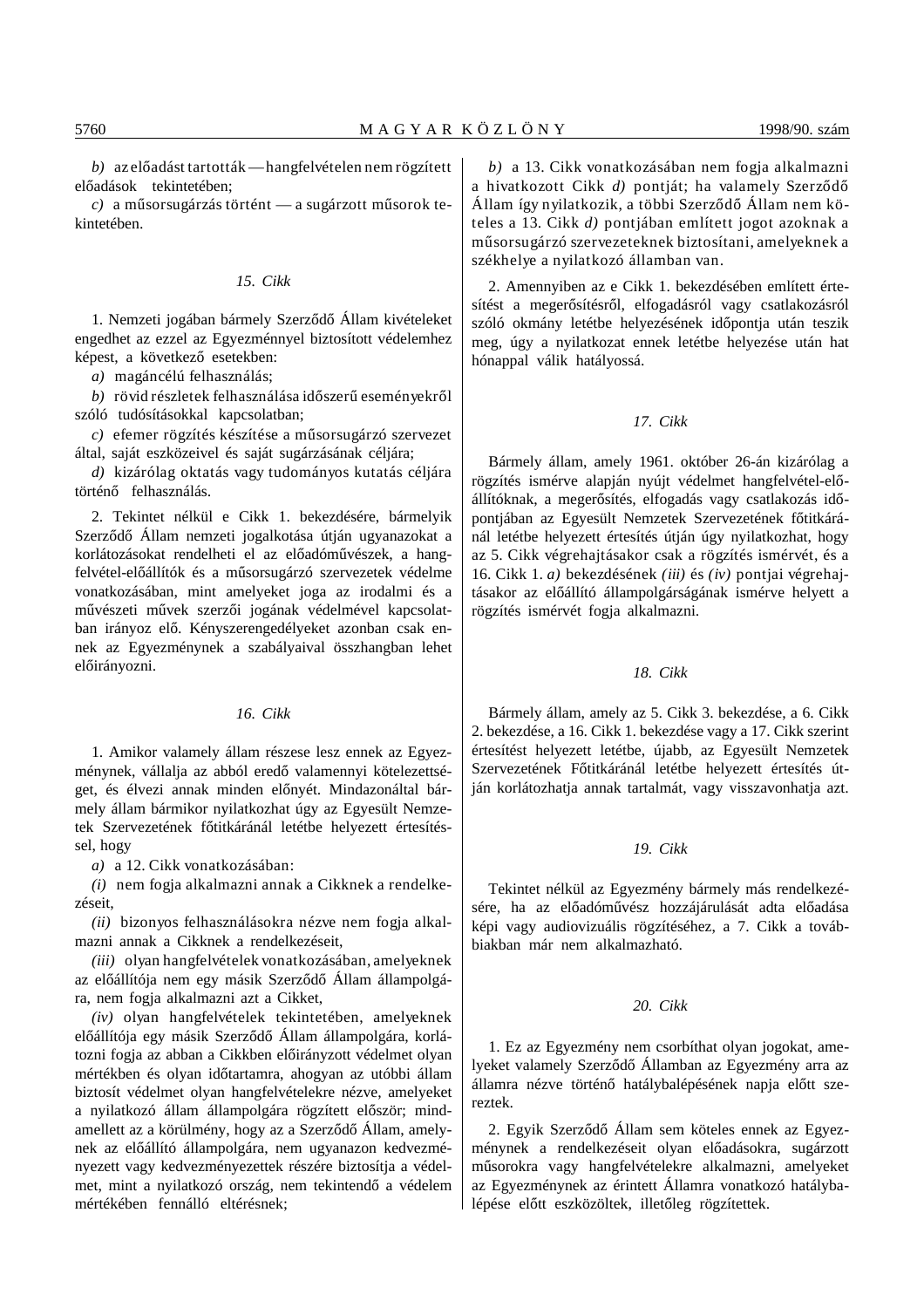# *21. Cikk*

Az ezzel az Egyezménnyel nyújtott védelem nem csorbíthat semmilyen védelmet, amelyre az előadóművészek, a hangfelvétel-előállítók és a műsorsugárzó szervezetek más címen tarthatnak igényt.

#### *22. Cikk*

A Szerződő Államok fenntartják maguknak a jogot, hogy külön megállapodásokat létesítsenek egymás között, amennyiben az ilyen megállapodások szélesebb körű jogokat biztosítanak az előadóművészeknek, a hangfelvétel-előállítóknak vagy a műsorsugárzó szervezeteknek, mint amilyeneket ez az Egyezmény nyújt, vagy egyéb, az Egyezménnyel nem ellentétes rendelkezéseket tartalmaznak.

## *23. Cikk*

Ezt az Egyezményt az Egyesült Nemzetek Szervezetének Főtitkáránál kell letétbe helyezni. 1962. június 30-ig áll nyitva aláírásra minden állam számára, amely meghívást kapott az előadóművészek, hangfelvétel-előállítók és műsorsugárzó szervezetek nemzetközi védelméről tartott diplomáciai értekezletre, és amely részese az Egyetemes Szerzői Jogi Egyezménynek, vagy tagja az irodalmi és művészeti művek védelmére alakult nemzetközi Uniónak.

#### *24. Cikk*

1. Ez az Egyezmény az aláíró államok részéről megerősítésre vagy elfogadásra szorul.

2. Ehhez az Egyezményhez csatlakozhat minden állam, amely meghívást kapott a 23. Cikkben említett értekezletre, továbbá az Egyesült Nemzetek Szervezetének bármely tagállama, minden esetben azzal a feltétellel, hogy az illető állam részese legyen az Egyetemes Szerzői Jogi Egyezménynek, vagy tagja az irodalmi és művészeti művek védelmére alakult nemzetközi Uniónak.

3. A megerősítés, elfogadás vagy csatlakozás az arról szóló okmánynak az Egyesült Nemzetek Szervezetének Főtitkáránál történő letétbe helyezésével történik meg.

#### *25. Cikk*

1. Ez az Egyezmény a megerősítésről, elfogadásról vagy csatlakozásról szóló hatodik okmány letétbe helyezésének napjától számított három hónap elteltével lép hatályba.

2. Ezt követően ez az Egyezmény minden állam vonatkozásában a megerősítésről, elfogadásról vagy csatlakozásról szóló okmányának a letétbe helyezésének napjától számított három hónap elteltével lép hatályba.

#### *26. Cikk*

1. Minden Szerződő Állam vállalja, hogy alkotmányával összhangban megteszi azokat az intézkedéseket, amelyek az Egyezmény alkalmazásának biztosításához szükségesek.

2. A megerősítésről, elfogadásról, illetőleg csatlakozásról szóló okmánya letétbe helyezésének időpontjában minden államnak abban a helyzetben kell lennie, hogy az Egyezmény rendelkezéseinek hatályosulását nemzeti joga alkalmazásával biztosítsa.

#### *27. Cikk*

1. A megerősítés, elfogadás, illetve a csatlakozás időpontjában, vagy ezt követően bármikor, bármely állam úgy nyilatkozhat az Egyesült Nemzetek Szervezete Főtitkárának küldött értesítés útján, hogy ez az Egyezmény kiterjed valamennyi vagy bármelyik olyan területre, amelynek nemzetközi kapcsolataiért felelős, feltéve, hogy az Egyetemes Szerzői Jogi Egyezmény vagy az irodalmi és művészeti művek védelmére létesült Nemzetközi Egyezmény hatálya kiterjed az érintett területre vagy területekre. Ez az értesítés a kézhezvétele napjától számított három hónap elteltével lép hatályba.

2. Az 5. Cikk 3. bekezdésében, a 6. Cikk 2. bekezdésében, a 16. Cikk 1. bekezdésében, valamint a 17. és a 18. Cikkekben említett értesítések kiterjeszthetők aképpen, hogy vonatkozzanak az e Cikk 1. bekezdésében említett valamennyi vagy bármelyik területre.

#### *28. Cikk*

1. Ezt az Egyezményt bármelyik Szerződő Állam felmondhatja saját magára vagy valamennyi, illetőleg bármelyik olyan területre nézve, amelyre a 27. Cikk vonatkozik.

2. A felmondás az Egyesült Nemzetek Szervezetének Főtitkárához címzett értesítéssel történik, és az értesítés kézhezvételének napját követő tizenkét hónap elteltével hatályosul.

3. A felmondás jogát egyik Szerződő Állam sem gyakorolhatja attól a naptól számított ötéves időszak eltelte előtt, amelyben az Egyezmény az illető állam vonatkozásában hatályba lépett.

4. A Szerződő Állam attól kezdve megszűnik az Egyezmény részesének lenni, amikor már se nem részese az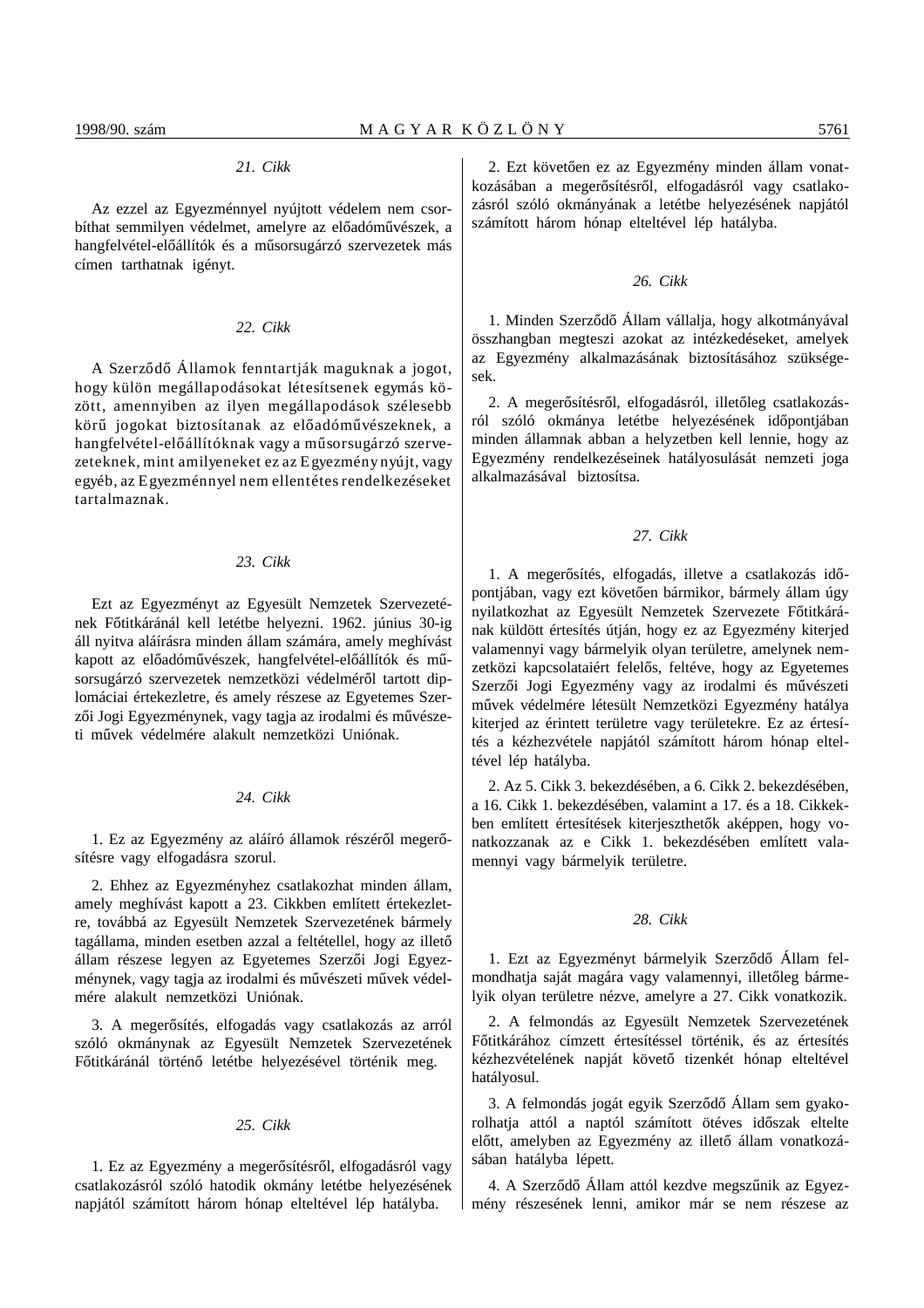Egyetemes Szerzői Jogi Egyezménynek, se nem tagja az irodalmi és művészeti művek védelmére létesült nemzetközi Uniónak.

5. Ez az Egyezmény hatályát veszti minden, a 27. Cikkben említett területre vonatkozóan attól az időponttól fogva, amikor az illető területre már sem az Egyetemes Szerzői Jogi Egyezmény, sem az irodalmi és művészeti művek védelmére létesült Nemzetközi Egyezmény nem vonatkozik.

#### *29. Cikk*

1. Azt követően, hogy ez az Egyezmény már öt éve hatályban volt, bármelyik Szerződő Állam az Egyesült Nemzetek Szervezetének Főtitkárához címzett értesítéssel értekezlet összehívását kérheti abból a célból, hogy az Egyezményt felülvizsgálják. A Főtitkár erről a kérelemről valamennyi Szerződő Államot értesíti. Amennyiben az Egyesült Nemzetek Szervezetének Főtitkára által küldött értesítést követő hat hónapos időtartamon belül a Szerződő Államoknak legalább a fele értesíti a Főtitkárt, hogy egyetért a kérelemmel, a Főtitkár tájékoztatja a Nemzetközi Munkaügyi Hivatal főigazgatóját, az ENSZ Oktatási, Tudományos és Kulturális Szervezetének főigazgatóját, valamint az irodalmi és művészeti művek védelmére létesült nemzetközi Unió Irodájának igazgatóját, akik a 32. Cikkben említett Kormányközi Bizottsággal együttműködve felülvizsgálati értekezletet hívnak össze.

2. Ennek az Egyezménynek bármilyen módosításához a felülvizsgálati értekezleten részt vevő államok kétharmadának egyetértő szavazatára van szükség, feltéve, hogy ez a többség felöleli azon államok kétharmadát, amelyek a felülvizsgálati értekezlet időpontjában az Egyezmény tagjai.

3. Abban az esetben, ha olyan egyezményt fogadnak el, amely egészben vagy részben módosítja ezt az Egyezményt, és amennyiben az új egyezmény másként nem rendelkezik,

*a*) ez az Egyezmény attól a naptól kezdődően, hogy az új, módosító egyezmény hatályba lép, a továbbiakban nem áll nyitva megerősítésre, elfogadásra vagy csatlakozásra;

*b*) ez az Egyezmény hatályban marad azon Szerződő Államok közötti viszonylatban, amelyek nem válnak a módosító egyezmény részesévé.

### *30. Cikk*

Az Egyezmény értelmezésével vagy alkalmazásával kapcsolatban két vagy több Szerződő Állam között felmerülő minden vitát, amelyet nem rendeznek tárgyalás útján, a vitában részt vevő bármelyik fél kérésére a Nemzetközi Bíróság elé kell utalni, hacsak a felek más rendezési módban nem egyeznek meg.

### *31. Cikk*

Az 5. Cikk 3. bekezdésében, a 6. Cikk 2. bekezdésében, a 16. Cikk 1. bekezdésében és a 17. Cikkben előirányzott lehetőségek kivételével ezzel az Egyezménnyel kapcsolatban nem lehet fenntartással élni.

#### *32. Cikk*

1. Kormányközi Bizottság létesül a következő feladatokra:

a) az Egyezmény alkalmazásával és működésével kapcsolatos kérdések tanulmányozása; valamint

*b*) javaslatok gyűjtése és dokumentáció előkészítése az Egyezmény esetleges felülvizsgálatához.

2. A Bizottság a Szerződő Államok képviselőiből áll, akiket méltányos földrajzi megoszlás figyelembevételével választanak. A tagok száma hat, ha a Szerződő Államok száma nem haladja meg a tizenkettőt; kilenc, ha a Szerződő Államok száma tizenháromtól tizennyolcig terjed; és tizenkettő, ha a Szerződő Államok száma meghaladja a tizennyolcat.

3. A Bizottságot az Egyezmény hatálybalépését követő tizenkét hónap elteltével a Nemzetközi Munkaügyi Hivatal főigazgatója, az Egyesült Nemzetek Szervezete Oktatási, Tudományos és Kulturális Szervezetének főigazgatója, valamint az irodalmi és művészeti művek védelmére alakult nemzetközi Unió igazgatója által a Szerződő Államok között szervezett választás útján kell létrehozni, valamennyi Szerződő Állam többsége által előzetesen jóváhagyott szabályok szerint, minden Szerződő Államnak egy szavazatot biztosítva.

4. A Bizottság megválasztja elnökét és tisztségviselőit. Megállapítja eljárási szabályait, különös tekintettel működésére és megújításának módjára; ennek a szabályzatnak biztosítania kell a különböző Szerződő Államok közötti rotációt.

5. A Bizottság Titkárságát a Nemzetközi Munkaügyi Hivatal, az Egyesült Nemzetek Szervezete Oktatási, Tudományos és Kulturális Szervezetének, valamint az irodalmi és művészeti művek védelmére alakult nemzetközi Unió Irodájának főigazgatói, illetőleg igazgatója által kijelölt tisztségviselők alkotják.

6. A Bizottság üléseit, amelyeket bármikor össze kell hívni, ha azt a tagok többsége szükségesnek tartja, felváltva a Nemzetközi Munkaügyi Hivatal, az Egyesült Nemzetek Szervezete Oktatási, Tudományos és Kulturális Szervezetének, valamint az irodalmi és művészeti művek védelmére alakult nemzetközi Unió Irodájának a székhelyén kell megrendezni.

7. A Bizottság tagjainak költségeit azok Kormányai viselik.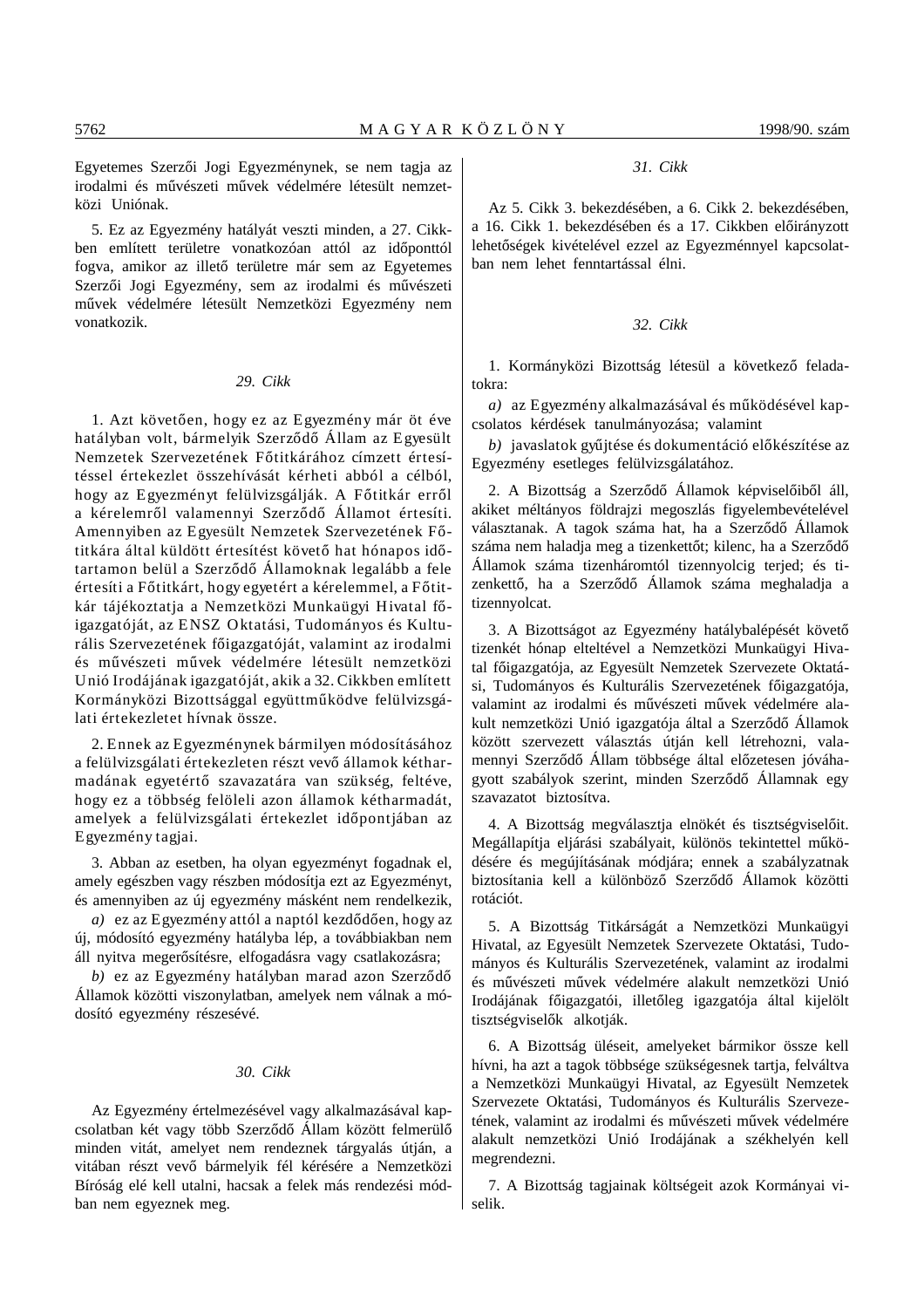#### *33. Cikk*

1. Ezt az Egyezményt angolul, franciául és spanyolul szövegezték, mindhárom szöveg egyformán hiteles.

2. Ezen túlmenően az Egyezmény hivatalos szövegeit németül, olaszul és portugál nyelven kell elkészíteni.

#### *34. Cikk*

1. Az Egyesült Nemzetek Szervezete Főtitkárának értesítenie kell a 23. Cikkben említett értekezletre meghívott tagállamokat, valamint az Egyesült Nemzetek Szervezetének valamennyi tagállamát csakúgy, mint a Nemzetközi Munkaügyi Hivatal főigazgatóját, az Egyesült Nemzetek Szervezete Oktatási, Tudományos és Kulturális Szervezetének főigazgatóját, továbbá az irodalmi és művészeti művek védelmére alakult nemzetközi Unió Irodájának igazgatóját:

a) minden egyes megerősítésről, elfogadásról vagy csatlakozásról szóló okmány letétbe helyezéséről;

*b*) az Egyezmény hatálybalépésének időpontjáról;

 $c)$  valamennyi értesítésről, nyilatkozatról és közleményről, amelyről ez az Egyezmény rendelkezik;

*d)* ha a 28. Cikk 4. és 5. bekezdésében említett helyzetek bármelyike előáll.

2. Az Egyesült Nemzetek Szervezetének Főtitkára értesíteni köteles továbbá a Nemzetközi Munkaügyi Hivatal főigazgatóját, az Egyesült Nemzetek Szervezete Oktatási, Tudományos és Kulturális Szervezetének főigazgatóját, valamint az irodalmi és művészeti művek védelmére alakult nemzetközi Unió Irodájának igazgatóját a hozzá a 29. Cikkel kapcsolatban eljuttatott kérelmekről is, csakúgy, mint a Szerződő Államok által benyújtott, az Egyezmény felülvizsgálatát érintő kérelemről.

Melynek hiteléül alulírottak szabályszerű meghatalmazás alapján aláírták a jelen Egyezményt.

Készült Rómában, 1961. október 26. napján, egyetlen példányban, angol, francia és spanyol nyelven. Az Egyesült Nemzetek Szervezete főtitkára hiteles másolatokat küld a 23. Cikkben említett konferenciára meghívott valamennyi államnak, valamint az Egyesült Nemzetek Szervezete minden tagállamának, továbbá a Nemzetközi Munkaügyi Hivatal főigazgatójának, az Egyesült Nemzetek Szervezete Oktatási, Tudományos és Kulturális Szervezete főigazgatójának, továbbá az irodalmi és művészeti művek védelmére alakult nemzetközi Unió Irodája igazgatójának.''

**3.** § Ez a törvény a kihirdetését követő 8. napon lép hatályba.

*Göncz Árpád* s. k., *Dr. Áder János* s. k.,

a Köztársaság elnöke az Országgyűlés elnöke

# **1998. évi XLV. törvény**

# **a Magyar Köztársaság Kormánya, az Olasz Köztársaság Kormánya és a Szlovén Köztársaság Kormánya között** Többnemzetiségű Szárazföldi Kötelék létrehozásáról, **Udinében, 1998. április 18-án aláírt Egyezmény** megerősítéséről és kihirdetéséről\*

1. § Az Országgyűlés a Magyar Köztársaság Kormánya, az Olasz Köztársaság Kormánya és a Szlovén Köztársaság Kormánya között Többnemzetiségű Szárazföldi Kötelék létrehozásáról, Udinében, 1998. április 18-án aláírt Egyezményt (a továbbiakban: Egyezmény) e törvénnyel megerősíti.

**2.** § Az Egyezmény hivatalos magyar nyelvű szövege a következő:

# **,,Egyezmény**

# **a Magyar Köztársaság Kormánya, az Olasz Köztársaság Kormánya és a Szlovén Köztársaság Kormánya között** Többnemzetiségű Szárazföldi Kötelék létrehozásáról

A Magyar Köztársaság Kormánya, az Olasz Köztársaság Kormánya és a Szlovén Köztársaság Kormánya (a továbbiakban: Felek)

— megerősítve az európai stabilitás erősítése iránti feltétlen elkötelezettségüket,

— kiemelve az olyan háromoldalú együttműködés fontosságát a biztonság területén, amely a kölcsönös érdekeken és a katonai kapcsolatok fejlesztésén alapul,

— hangsúlyozva a nemzetközi együttműködés és annak egyik fő összetevője, a nemzetközi erők fontosságát, amelyek a szolidaritás és összetartozás legmagasabb szintű kifejezése mellett képesek az interoperabilitást és a hatékonyságot erősíteni,

— emlékeztetve az 1997. november 13-án, Budapesten a védelmi miniszterek által aláírt közös miniszteri Szándéknyilatkozat politikai jelentőségére

a következőkben egyeztek meg:

## *1. Cikk*

#### *Általános rendelkezések*

1. A Felek — a hatályos belső jogukkal összhangban és a nemzetközi kötelezettségvállalásaikra figyelemmel egy Többnemzetiségű Szárazföldi Köteléket (a továbbiakban: Kötelék, illetve TSZFK) állítanak fel. Politikai-katonai, valamint földrajzi és geostratégiai megfontolások alapján a Kötelék egy könnyű lövész dandár lesz.

<sup>\*</sup> A törvényt az Országgyűlés az 1998. szeptember 22-i ülésnapján fogadta el.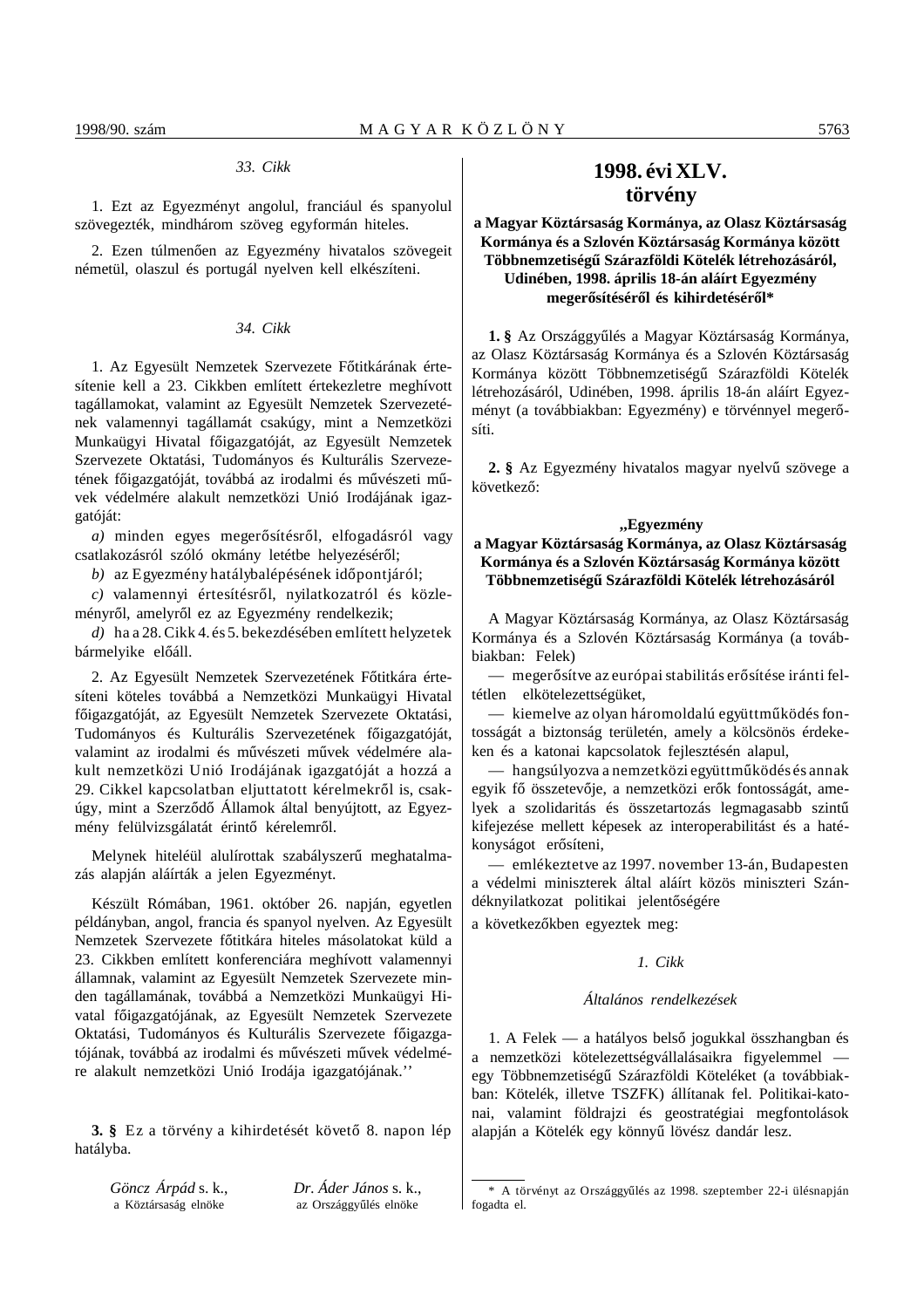2. A Kötelék általános célja:

— olyan készenlétben lévő, gyors reagálású könnyű lövész dandár létrehozása, amely képes hatékony katonai választ adni az újonnan felmerülő kihívásokra;

— a Köteléket létrehozó Felek együttműködési képességének növelése, a kölcsönös ismeretek elmélyítése, és a közösen egyeztetett hadműveleti eljárások adaptálása.

3. E kereteken belül a megállapodás fő célja az átfogó nemzetközi biztonsághoz történő hozzájárulás a következők szerint:

— a lehetséges ellenséges szembenállás kialakulásának megakadályozása hatékony és hiteles katonai erő felmutatása révén;

— válságterületekre történő haderő-irányítás tervezése válságkezelő hadműveletek céljából.

4. A fenti célok elérése érdekében a Köteléknek képesnek kell lennie:

— közös kiképzések tervezésére és végrehajtására a magas fokú hadműveleti hatékonyság elérése és fenntartása érdekében, valamint az együttműködés javításához való hozzájárulás céljából,

— a 2. Cikkben meghatározottak szerinti humanitárius és kutató-mentő feladatoktól kezdve a békefenntartó feladatokon keresztül a válságkezelési műveletekben előforduló harcfeladatokig bezárólag

béketámogató műveletek végrehajtására.

5. Ennek megfelelően a NYEU Petersbergi Nyilatkozatában megjelölt missziók is ide értendők. Az előbb felsorolt feladatok végrehajtási területe egész Európára kiterjedhet — különös tekintettel Közép-Kelet-Európára és Dél-Kelet-Európára — és főként az átszegdelt tereppel, nehezen, illetve lassan járható tereptulajdonságokkal és szélsőséges időjárási viszonyokkal jellemezhető területekre. Az sem zárható ki azonban, hogy a Köteléket vagy annak részeit Európán kívüli térségben vetik majd be főként mint humanitárius, békefenntartó, megelőző vagy a szembenálló feleket elválasztó erőt.

# *2. Cikk*

#### *Az alkalmazás keretei*

1. A Kötelék — amely idővel nyitott lehet majd más államok felé is — három- vagy többnemzetiségű keretek között kerülhet alkalmazásra. Emellett a NYEU részére is rendelkezésre bocsátható, illetve a NATO keretein belül is alkalmazható az ezen szervezetek eljárásaival összhangban.

2. A Kötelék az ENSZ Biztonsági Tanácsától, az EBESZ-től vagy más elismert nemzetközi szervezettől kaphat alkalmazásra felkérést.

3. A Kötelék bevetése a részt vevő Felek előzetes, közös egyetértését igényli, legyen szó akár háromoldalú, akár nemzetközi szervezeteken belüli tevékenységről, vagy az 1. Cikkben megfogalmazott feladatok bármelyikéről.

4. A Kötelék elvi irányítását a szolgálati út betartásával egy magas szintű Katonai-Politikai Irányító Csoport (ICS) végzi, amelynek tagjai a külügyminisztériumok, a honvédelmi minisztériumok, valamint a Felek vezérkarainak felső vezetéséből kerülnek ki. A ICS teremti meg a Kötelék felhasználásának, felvonultatásának és kiképzési alkalmazásának feltételeit.

5. Az ICS munkáját egy többnemzetiségű, vezérkari szintű, a honvédelmi minisztériumok szakértőiből álló politikai-katonai munkacsoport, valamint alkalmanként ülésező, a haderőnemi törzsek tagjaiból álló szakértői csoportok támogatják. Ezek a szervezetek egyben a Kötelék fejlesztéséről folytatott megbeszélések fórumai is.

### *3. Cikk*

#### *A Kötelék szervezeti és vezetési felépítése*

1. A Kötelék egy olyan erő, amely — az olasz Fél "szakmai vezető szerepének'' koncepcióján és a nemzeti keretekről szóló elgondoláson alapuló - állandó, integrált parancsnoki szervezetből és kijelölt alegységekből áll.

2. A ,,nemzeti keretek koncepciója'' azt jelenti, hogy a csapatoknak nemzeti helyőrségeiken kívüli állandó állomásoztatására nem kerül sor - azok megfelelő szintű integrációját a másik Fél állományának a nemzeti dandárparancsnoksághoz való kinevezése révén biztosítják. Ez elősegíti majd a különböző elemek integrációját is hadműveletek vagy hadgyakorlatok kezdetekor.

3. Az Olasz Köztársaság mint a "szakmai vezető ország" biztosítja a Kötelék parancsnokát és a dandárparancsnokság túlnyomó részét, amelyet a másik két Fél részéről állandó időtartamra kijelölt állománnyal erősít meg, illetve igény szerint egészít ki.

4. A kijelölt alegységek a következők:

— a részt vevő három Fél által biztosított egy-egy lövész ezred vagy zászlóalj;

— egy, az Olasz Köztársaság által biztosított tüzérezred;

— az Olasz Köztársaság által biztosított és a megfelel´´o nemzeti támogató elemekkel (NTE) kiegészített dandár szintű támogató alegységek;

— mindegyik Fél fenntartja teljes szabadságát alegységeinek a Kötelékbe történő kijelölését illetően.

5. A kijelölt alakulatok nem állandó, hanem bevetésre alkalmas állapotban állnak a Kötelék rendelkezésére, biztosítva a kötelék felállítását és összevonását.

6. A Köteléket alkotó alakulatok ,,igény szerint összevonható" erőt képeznek. Ezen alakulatokat a részt vevő Feleknek évente, minden év végén a következő évre vonatkozóan kell kijelölniük.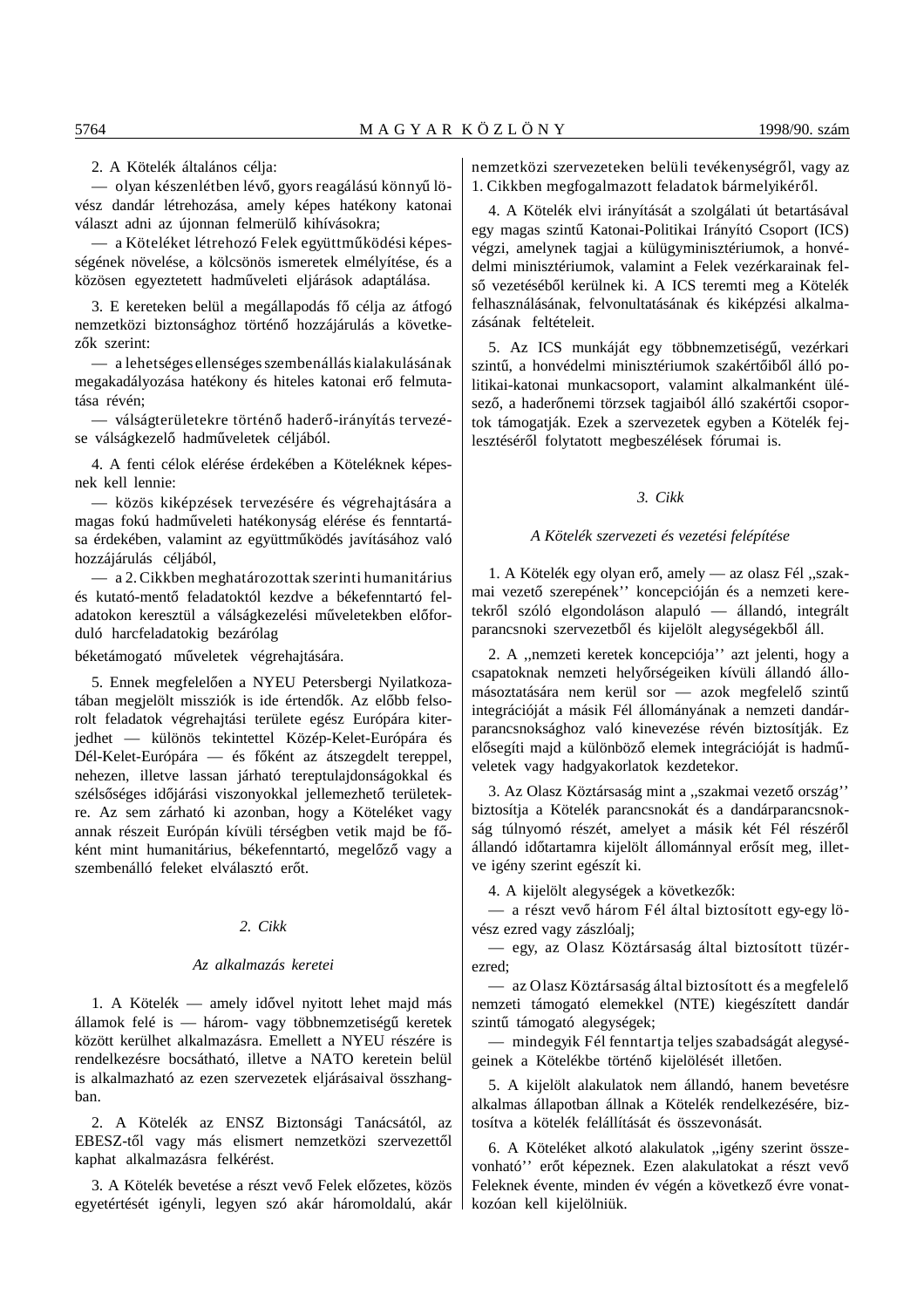# *4. Cikk*

## *A Kötelék kiképzése és aktivizálása*

1. A Kötelék aktivizálásakor az olasz nemzeti dandár parancsnoka kerül a Többnemzetiségű Szárazföldi Kötelék Parancsnokává (a továbbiakban: Parancsnok) kinevezésre.

2. A hadműveletek és a hadgyakorlatok tervezési és végrehajtási feladatainak ellátására a Parancsnok hívja össze a Kötelék törzsének a három Fél már kijelölt állományát magában foglaló keretét, és az aktuális feladat által megkívánt kiegészítésre tesz javaslatokat.

3. A Parancsnok feladatai a kapott iránymutatás alapján: — a hadműveleti tervezés irányítása;

— a nemzeti komponensek által teljesítendő kiképzési és logisztikai követelmények meghatározásához történő hozzájárulás;

— a harcászati és törzsvezetési gyakorlatok (LIVEX, illetve CPX) tervezése és végrehajtása;

— a kapcsolatok kiépítése más nemzetközi kötelékekkel a tervezéshez szükséges információcsere céljából.

4. Hadműveletek és hadgyakorlatok során a hadműveleti vezetés szolgálati rendjét az egyes országok nemzeti szervei közösen hozzák létre, figyelembe véve a Kötelék alkalmazásának sajátosságait.

5. Az alárendeléssel a Kötelék önálló elemeit a részt vevő Felek a Parancsnok hadműveleti vezetése/irányítása alá helyezik.

6. A Felek felelősséggel tartoznak a Kötelék rendelkezésére bocsátott felszerelése, kiképzése és fenntartása tekintetében a Kötelékkel szemben támasztott hadműveleti és készenléti követelményeknek megfelelően.

# *5. Cikk*

#### *Hadm´´uveleti és munkanyelvek*

A Kötelék működése során mindhárom Fél nemzeti nyelve hivatalos nyelv. A hadműveleti és munkanyelv az angol, minden hadműveleti dokumentum ezen a nyelven kerül kiadásra.

# *6. Cikk*

#### *Pénzügyi és logisztikai vonatkozások*

Minden Fél viseli a Kötelék felállításával kapcsolatos hozzájárulásából eredő minden saját költségét. A közös kiadásokat — a közös gyakorlat, a közös kiképzés és a Kötelékhez történő kinevezésekből eredő aktuális költségekkel — a Felek megosztják a ténylegesen felmerülő költségek alapján.

#### *7. Cikk*

#### *A végrehajtás szabályozása*

A különböző technikai részletek, és a Kötelékre vonatkozó hadműveleti és más végrehajtási kérdések külön megállapodásban kerülnek rögzítésre.

# *8. Cikk*

#### *A Kötelékben való részvétel*

Egyedi esetekben, a Felek egyetértése esetén a NATO és NYEU szövetségesek, valamint más baráti országok erői is csatlakozhatnak a Kötelék kiképzési programjaihoz, illetve hadműveleteihez.

# *9. Cikk*

#### *Titokvédelmi rendelkezések*

1. Általános elvként mindegyik Fél garantálja, hogy ezen Egyezmény körébe tartozó bármely minősített információ és anyag védelmét saját vonatkozó belső jogszabályai és szabályzatai szerint kezel.

2. Az ezen Egyezmény alapján szerezhető információk, dokumentumok, technikai adatok és anyagok— akár minősítettek, akár nem - harmadik Fél részére történő átadása a származás szerinti Kormány vagy testület előzetes jóváhagyásához van kötve, hacsak a Felek külön nem állapodnak meg másban.

3. A teljes titokvédelmi témakört, ideértve a speciális kezelési eljárásokat a Feleknek az általuk kidolgozandó és aláírandó külön Egyezményben kell rendezniük.

#### *10. Cikk*

#### *Záró rendelkezések*

1. Jelen Egyezmény azután lép hatályba, hogy a Felek értesítették egymást arról, hogy eleget tettek a megerősítéshez szükséges belső jogi követelményeiknek. Az ezen Egyezményben levő előírások, amelyek a haderőnek az egyik részes állam területén való működésére vonatkoznak, akkor válnak teljes érvényűvé, amikor a Fegyveres Erők Jogállásáról szóló Megállapodás hatályba lép.

2. Jelen Egyezmény a Felek kölcsönös egyetértésével módosítható. A módosítást diplomáciai úton, írásban kell javasolni, amely e Cikk 1. pontjában foglaltak szerint lép hatályba.

3. Jelen Egyezmény határozatlan időre szól. Az Egyezményt bármelyik Fél felmondhatja a másik Félnek küldött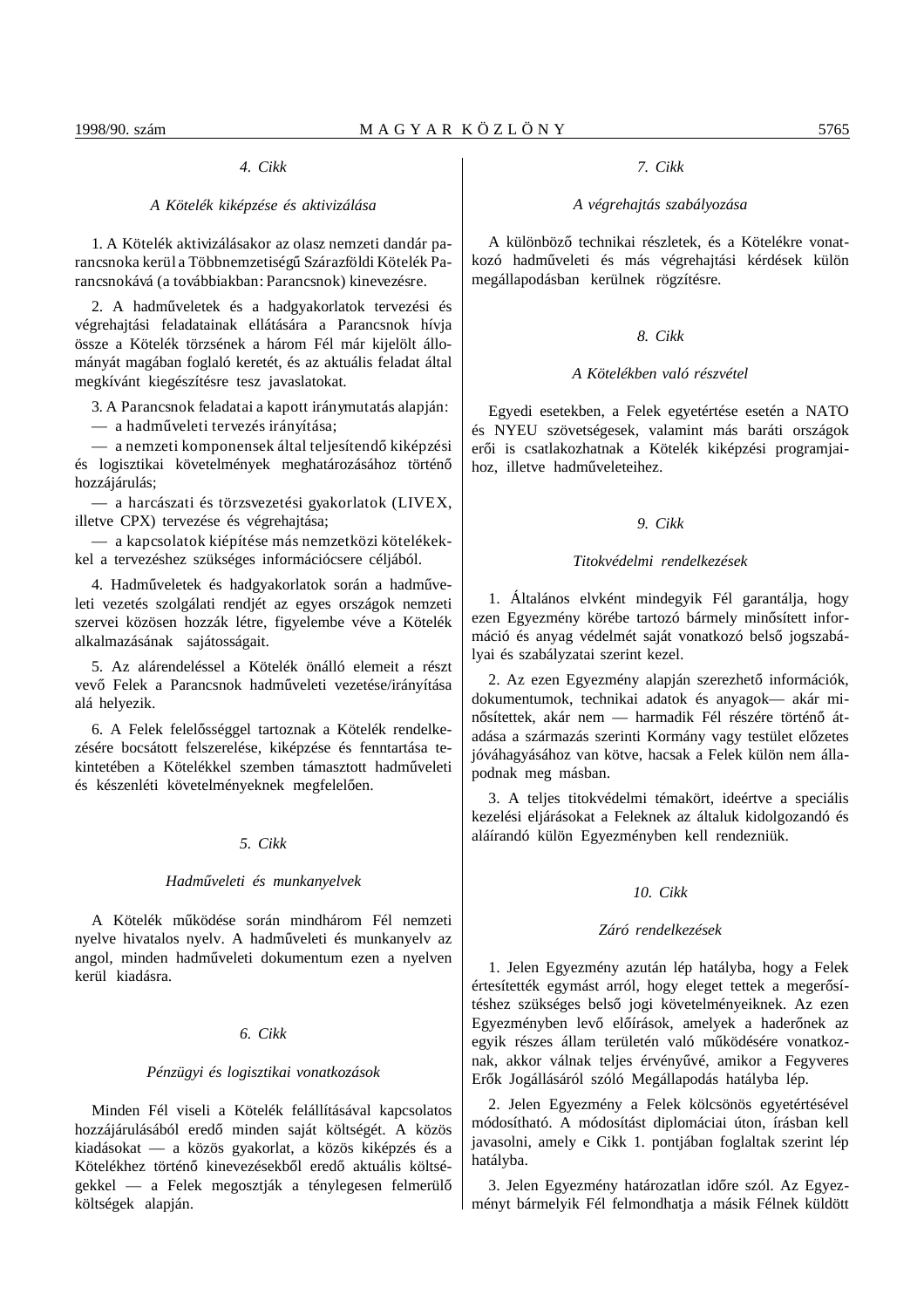írásos értesítés útján. Az értesítés kézhezvétele után hat hónappal az Egyezmény hatályát veszti.

4. Annak hiteléül, hogy az alulírott képviselők rendelkeznek Kormányuk felhatalmazásával az Egyezmény aláírására.

Készült Udinében, 1998. április 18-án, három eredeti példányban, magyar, olasz, szlovén és angol nyelven. Mindegyik szöveg egyformán hiteles. Eltérő értelmezés esetén az angol nyelvű változat az irányadó.

> A Magyar Köztársaság Kormánya részéréről

Az Olasz Köztársaság A Szlovén Köztársaság Kormánya részéről Kormánya részéről''

**3. §** (1) Ez a törvény a (2) bekezdésben foglalt kivétellel a kihirdetése napján lép hatályba.

(2) A törvény 2. §-a — az Egyezmény 10. Cikk 1. pontjára tekintettel — az Egyezmény megerősítéséről szóló diplomáciai jegyzékváltás megtörténtének napján lép hatályba.

(3) A (2) bekezdés szerinti hatálybalépésről szóló közleményt a külügyminiszter a Magyar Közlönyben közzéteszi.

*Göncz Árpád* s. k., *Dr. Áder János* s. k., a Köztársaság elnöke az Országgyűlés elnöke

# **1998. évi XLVI. törvény**

**a Magyar Köztársaság Kormánya és a Francia Köztársaság Kormánya között a honvédelem és a haditechnika területén kicserélt** minősített információk és eszközök védelméről, **Budapesten, 1998. február 23-án aláírt Egyezmény** megerősítéséről és kihirdetéséről\*

**1. §** Az Országgyűlés a Magyar Köztársaság Kormánya és a Francia Köztársaság Kormánya között a honvédelem és a haditechnika területén kicserélt minősített információk és eszközök védelméről, Budapesten, 1998. február 23-án aláírt Egyezményt (a továbbiakban: Egyezmény) e törvénnyel megerősíti.

2. § Az Egyezmény hivatalos magyar nyelvű szövege a következő:

# **,,Egyezmény a Magyar Köztársaság Kormánya és a Francia Köztársaság Kormánya között a honvédelem és a haditechnika területén kicserélt** minősített információk és eszközök védelméről

A Magyar Köztársaság Kormánya, valamint a Francia Köztársaság Kormánya (a továbbiakban: Felek)

azon szándékuktól vezérelve, hogy támogassák a kölcsönös együttműködést a honvédelem és a haditechnika területén, és hogy biztosítsák a két honvédelmi minisztérium illetékes szervei és azok biztonsági szempontból történő felügyelete alá tartozó intézményei között kicserélt minősített információk és eszközök védelmét,

az alábbiakban állapodnak meg:

# *1. Cikk*

### *Meghatározások*

A jelen Egyezmény szempontjából az alábbiak szerint kell értelmezni az abban szereplő kifejezéseket:

1. Minősített információk és eszközök: mindennemű olyan információ és eszköz, melynek jelen egyezmény 2. Cikkében meghatározott besorolási szintet adtak, és amely a honvédelem érdekében, a Felek nemzeti törvényeinek és jogszabályainak megfelelően, védelmet igényel az alábbi esetek ellen:

 $-$  a minősített információ vagy eszköz megrongálódása, megsemmisülése, jogszerűtlen felhasználása, eltulajdonítása, illetéktelennel közlése vagy elvesztése;

— illetéktelen személy hozzáférése egy ilyen információhoz vagy eszközhöz.

2. Minősített információ: minden olyan információ, melynek tartalmát minősítették, függetlenül annak kifejezési formájától és átadási módjától.

3. Minősített eszköz: mindennemű információhordozó, bármilyen legyen is és nevezetesen mindennemű termék, dokumentum vagy anyag, amelyen vagy amelyben információt lehet tárolni vagy integrálni, tekintet nélkül annak fizikai jellegére.

4. Átadó Fél: az a természetes vagy jogi személy, akitől a minősített információk és eszközök származnak.

5. *Fogadó Fél:* az a természetes vagy jogi személy, aki minősített információt és eszközt kapott az eredeti információt átadó Féltől.

6. *Intézmény:* a Felek honvédelmi minisztériumai illetékes szerveinek biztonsági felügyelete alá tartozó minden olyan magán- vagy közintézmény, ahol minősített információkat és eszközöket kezelnek, őriznek vagy tárolnak.

<sup>\*</sup> A törvényt az Országgyűlés az 1998. szeptember 22-i ülésnapján fogadta el.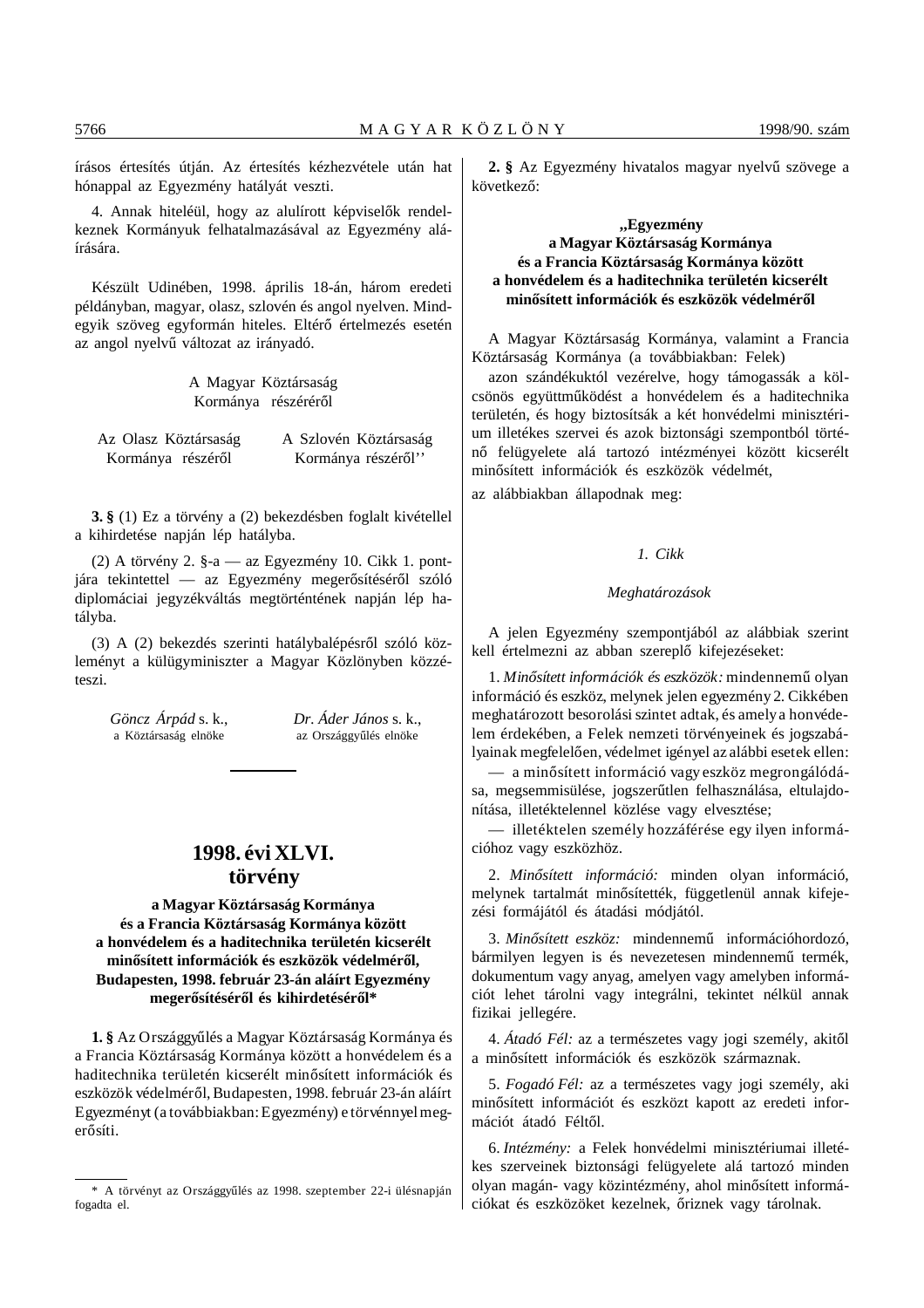7. *Harmadik Fél:* mindazon Kormányok, melyek jelen Egyezményben Felekként nem kerültek meghatározásra, valamint azok a természetes vagy jogi személyek, akik sem nem magyarok, sem nem franciák.

#### *2. Cikk*

#### *Megfeleltetési táblázat*

(1) Felek, miután kölcsönösen megismerték egymás nemzeti törvényeiben és jogszabályaiban szereplő biztonsági intézkedéseket, az alábbi megfeleltetési táblázatot fogadják el:

| Magyar Köztársaság | Francia Köztársaság  |  |
|--------------------|----------------------|--|
| Államtitok         | Secret défense       |  |
| <b>Államtitok</b>  | Confidentiel défense |  |
| Szolgálati titok   | Diffusion restreinte |  |

(2) Az így meghatározott megfeleltetés alapján mindkét Fél vállalja, hogy a jelen Egyezmény keretében átadott, a másik Féltől származó minősített információkat és eszközöket azonos védelemmel kezeli, mint amelyekkel a saját nemzeti információit védi.

(3) A Felek vállalják, hogy saját nemzeti minősítő bélyegzőikkel jelölik meg a minősített információkat és eszközöket az alábbiak szerint:

— magyar "államtitok" minősítésű információk és eszközök a ,,Szigorúan titkos!'' jelzéssel vannak ellátva;

— a "szolgálati titok" minősítésűek "Titkos!" jelzéssel vannak ellátva;

— a francia "Secret défense" minősítésű információk és eszközök a ,,Secret défense'' jelzéssel vannak ellátva;

- a "Confidentiel défense" minősítésűek "Confidentiel défense'' jelzéssel vannak ellátva.

— a "Diffusion restreinte" minősítésűek "Diffusion restreinte'' jelzéssel vannak ellátva.

(4) Mindkét Fél vállalja, hogy kölcsönösen tájékoztatják egymást minden utólagos besorolási, valamint formai jelölési változtatásról.

# *3. Cikk*

# *A Felek kötelezettségei*

(1) Mindegyik Fél felel a minősített információkért és eszközökért azok átvételétől számítva. Ez a felelősség a jelen rendelkezések és az abból fakadó gyakorlat keretében érvényesül.

(2) A kicserélt minősített információk és eszközök csakis a jelen Egyezmény alkalmazási körének keretében használhatók fel. Csak a Felek által jóváhagyott megállapodások végrehajtására és szerződések vagy alvállalkozói szerződések megvalósítására vonatkozhatnak. Nem használhatók fel reklám célból.

(3) A minősített információkhoz és eszközökhöz csak azon személyek férhetnek hozzá, akiknek beosztása szükségessé teszi az ezekhez az információkhoz való hozzáférést, és akik erre megkapták a felhatalmazást és az engedélyt az illetékes hatóságoktól.

(4) Mindkét Fél vállalja, hogy a felügyelete alá tartozó intézmények tudomására hozza a Felek között aláírt jelen Egyezmény létezését, mihelyt azok tevékenysége minősített információkat és eszközöket érint.

(5) Mindkét Fél kötelezi magát, hogy a felügyelete alá tartozó összes intézmény szigorúan betartja a jelen Egyezményben foglaltakat, amelyek ezen intézményekre nézve kényszerítő hatályúak.

(6) Az egyik Féltől származó minősített információkat és eszközöket a másik Fél nem hozhatja egy harmadik Fél tudomására az átadó Fél előzetes írásbeli beleegyezése nélkül.

(7) A közös tevékenységből származó minősített információk és eszközök nem adhatók át egy harmadik Félnek mindkét Fél előzetes írásbeli beleegyezése nélkül.

(8) Jelen Egyezmény vonatkozik minden, a Felek között, illetve a Felekkel kapcsolatban álló intézmények között aláírt vagy aláírandó, a minősített információk és eszközök cseréjével együttjáró szerződésre.

(9) Amennyiben az egyik Fél minősített információkat és eszközöket ad át a másik Fél felügyelete alá tartozó szerződéses partnereinek, illetve további olyan szerződéses partnereinek, amelyek esetleg felügyelete alá tartoznak, ez utóbbi Félnek kell gondoskodnia e szerződő partnerek berendezéseinek megfelelő szintű, a titokvédelemhez szükséges jóváhagyásáról, és megbizonyosodnia arról, hogy azok megfelelnek a vonatkozó biztonsági követelményeknek.

(10) A minősített információkról és eszközökről szóló minden szerződés vagy alvállalkozói szerződés részét képezi egy olyan biztonsági melléklet, amelyben az átadó Fél pontosan megjelöli a fogadó Fél által védendő információkat, valamint a rájuk vonatkozó titokvédelmi szintet. Csak az átadó Fél módosíthatja egy biztonsági mellékletben egy információ besorolási szintjét.

# *4. Cikk*

#### *Kijelölt biztonsági hatóságok*

A jelen Egyezmény végrehajtására kijelölt biztonsági hatóságok:

- a magyar Fél részéről: Honvédelmi Minisztérium,
- a francia Fél részéről: védelmi miniszter.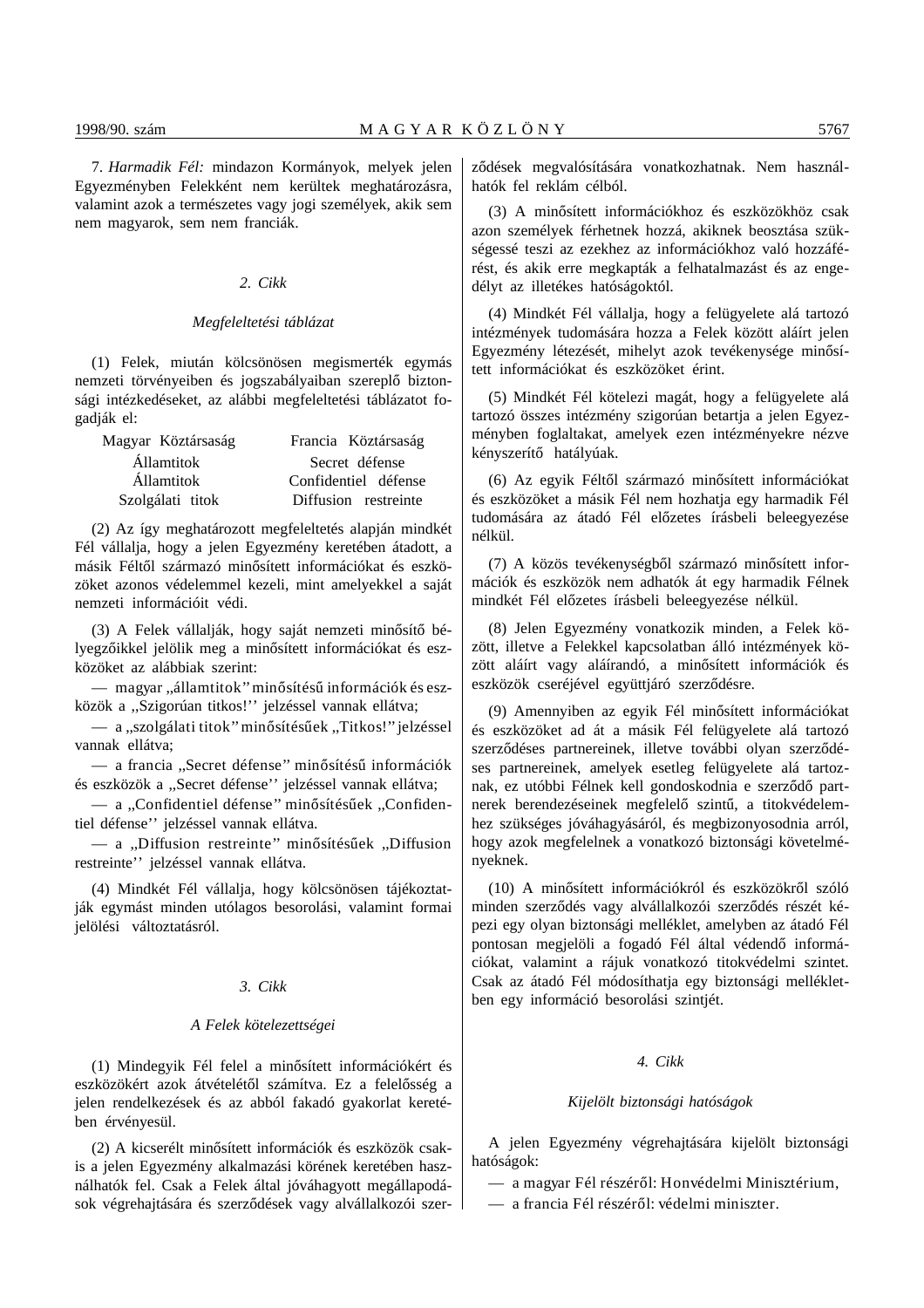# *5. Cikk*

#### *Konzultáció*

Annak érdekében, hogy azonos szintű biztonsági szabványokat határozzanak meg és tarthassanak fenn, mindkét Fél köteles kérésre tájékoztatni a másik Felet saját biztonsági szabályairól, eljárásairól és gyakorlatáról a minősített információk védelmét illetően, és köteles e célból megkönnyíteni a másik Fél által kijelölt illetékes biztonsági hatóságok kapcsolatfelvételét.

#### *6. Cikk*

#### *Min´´osített információk és eszközök továbbítása*

(1) A minősített információkat és eszközöket diplomáciai úton továbbítják, vagy bármilyen más olyan módon, amelyről közösen döntött a két Fél.

 $(2)$  A fogadó Fél jelzi az átadó Félnek a kapott minősített információk és eszközök megérkezését.

#### *7. Cikk*

#### *Látogatások*

(1) Az egyik Fél biztosítja a másik Fél bármely állampolgára számára a minősített információkhoz és eszközökhöz való hozzáférést és azon objektumokba való belépést, ahol minősített projektek készülnek, feltéve, hogy a másik Fél illetékes biztonsági hatóságai megadták ehhez az előzetes engedélyt.

(2) Ezt az engedélyt a kérelmező által benyújtott látogatási kérelem alapján kell kiadni kizárólag azoknak az állampolgároknak (a továbbiakban: látogatók), akik rendelkeznek a téma besorolásának megfelelő szintű biztosítási felhatalmazással, és akiket felhatalmaztak a minősített információk és eszközök kezelésére.

(3) Az átadó Fél illetékes hatósága megadja a fogadó Fél illetékes hatóságának a látogatók nevét legalább 20 nappal a tervezett látogatás előtt. Szükség esetén e látogatási engedély kiadására a lehető legrövidebb időn belül kerülhet sor a Felek közti egyetértést követően.

(4) A látogatási kérelmeket a fogadó Fél eljárási szabályainak megfelelően kell kiállítani, és legalább az alábbi adatokat kell tartalmazniuk:

*a)* a látogató személy neve, utónevei, születési dátuma és helye, állampolgársága és útlevelének száma;

*b)* a látogató foglalkozása, beosztása és munkáltatójának megnevezése;

*c)* a látogatónak a kérelmet benyújtó Fél által adandó, biztonsági igazolással hitelesített biztonsági felhatalmazásának szintje;

*d*) a látogatás javasolt időpontja és tervezett ideje;

*e)* a látogatás tárgya és minden hasznos útmutató a megvitatásra kerülő témákról, valamint az érintett minősített információk és eszközök besorolási szintjei;

*f)* az üzemek, létesítmények és objektumok neve, a látogatás célja;

*g)* a látogatót fogadó személyek neve.

(5) A látogatási kérelmeket a fogadó Fél területén szolgálatot teljesítő Véderőattasén keresztül továbbítják.

(6) A Felek megállapodhatnak abban, hogy 12 hónapos, meghosszabbítható időtartamra érvényes látogatási listákat állítsanak össze. Miután jóváhagyták a listát, a listán szereplő személyek számára a látogatásokkal kapcsolatos eljárások már közvetlenül az érintett intézményekkel bonyolódnak le.

(7) A látogatóknak a jelen Egyezmény rendelkezéseinek megfelelően kell kezelniük azon információkat, amelyeket tudtukra hoztak, illetve amelyekről tudomást szerezhettek.

#### *8. Cikk*

#### *Eljárás titoksértés esetén*

A minősített információk vagy eszközök valós vagy feltételezett megrongálódása, megsemmisülése, jogszerűtlen felhasználása, eltulajdonítása, engedély nélküli sokszorosítása, illetéktelennel közlése vagy elvesztése esetén az azokat birtokló Fél vizsgálatot folytat, és megteszi a saját nemzeti törvényeinek és jogszabályainak megfelelő összes intézkedést. Azonnal értesíti erről, valamint a foganatosított intézkedésekről és azok eredményeiről az átadó Felet. Ennek az értesítésnek elegendő mennyiségű részletet kell tartalmaznia ahhoz, hogy az átadó Fél felmérhesse a teljes kárt.

#### *9. Cikk*

# *Költségek*

Mindkét Fél saját maga viseli a jelen Egyezmény és rendelkezéseinek végrehajtásával kapcsolatban felmerülő összes költséget.

#### *10. Cikk*

#### *A viták rendezése*

(1) Mindkét Fél képviselői tárgyalásos úton rendezik a jelen Egyezményben foglaltak értelmezése vagy végrehaj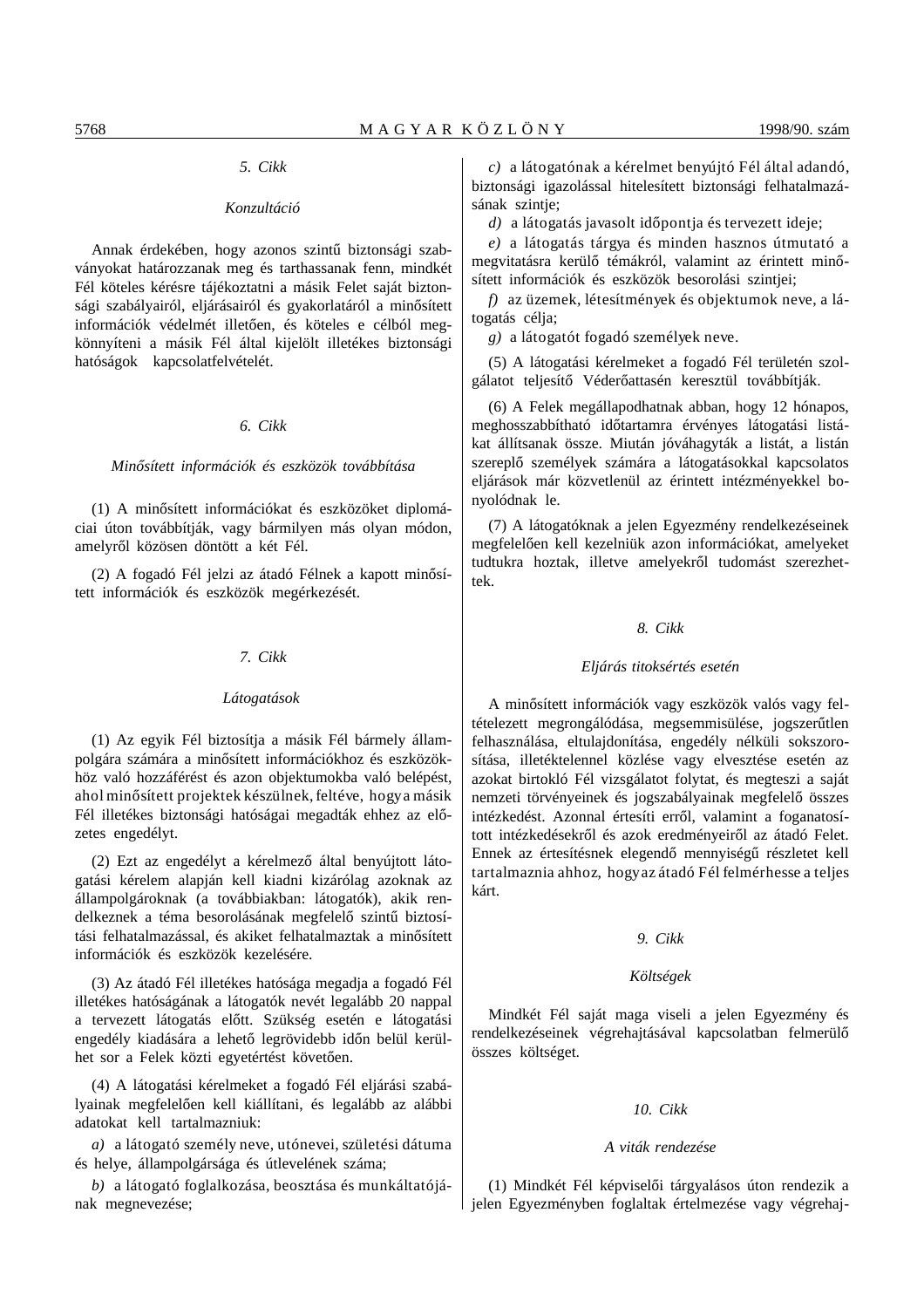tása kapcsán felmerült összes vitát, és nem fordulnak sem harmadik Félhez, sem nemzetközi bírósághoz.

(2) E vita tartama alatt mindkét Fél továbbra is betartja a jelen Egyezményből fakadó kötelezettségeit.

# *11. Cikk*

#### *Az Egyezmény hatálybalépése és felmondása*

(1) Jelen Egyezmény azután lép hatályba, hogy a Felek értesítették egymást a saját alkotmányos és törvényes előírásaik teljesítéséről. A hatálybalépés napja: az utolsó diplomáciai értesítés kézhezvételét követő harmincadik nap.

(2) Jelen Egyezményt határozatlan időre kötik, és addig marad hatályban, amíg az egyik Fél nem jelzi írásban szándékát annak felmondására. Hatálya az értesítés kézhezvételétől számított hat hónap múlva szűnik meg. Az Egyezmény megszűnése esetén a már kicserélt minősített információk és eszközök védelméről a Felek továbbra is gondoskodnak a jelen Egyezményben foglaltak szerint.

(3) Jelen Egyezmény módosítására sor kerül bármelyik Fél jogszabályainak változása esetén.

(4) Jelen Egyezmény a Felek kölcsönös egyetértésével módosítható. A módosításokat diplomáciai úton, írásban kell javasolni. A módosítások az ezen Cikk (1) bekezdésében foglaltaknak megfelelően lépnek hatályba.

Annak hiteléül, hogy alulírottak, saját Kormányuk megfelelő felhatalmazása alapján, aláírták jelen Egyezményt.

Készült Budapesten, 1998. február 23-án, két eredeti példányban, magyar és francia nyelven, mindkét szöveg egyaránt hiteles.

A Magyar Köztársaság A Francia Köztársaság Kormánya részéről Kormánya részéről'

**3. §** (1) A törvény — a (2) bekezdésben meghatározott kivétellel — a kihirdetése napján lép hatályba.

(2) A törvény 2. §-a az Egyezmény 11. Cikkének 1. pontjában meghatározott időpontban lép hatályba.

 $(3)$  A  $(2)$  bekezdés szerinti hatálybalépésről szóló közleményt a külügyminiszter a Magyar Közlönyben közzéteszi.

*Göncz Árpád* s. k., *Dr. Áder János* s. k., a Köztársaság elnöke **az Országgyűlés elnöke** 

az Országgyűlés elnöke

# **1998. évi XLVII. törvény**

# **a Magyar Köztársaság Kormánya és Románia Kormánya között a közös békefenntartó zászlóalj létrehozása tárgyában, Budapesten, 1998. március 20-án aláírt Megállapodás** megerősítéséről és kihirdetéséről\*

1. § Az Országgyűlés a Magyar Köztársaság Kormánya és R ománia Kormánya között a közös békefenntartó zászlóalj létrehozása tárgyában, Budapesten, 1998. március 20-án aláírt Megállapodást (a továbbiakban: Megállapodás) e törvénnyel megerősíti.

2. § A Megállapodás hivatalos magyar nyelvű szövege a következő:

# **,,Megállapodás a Magyar Köztársaság Kormánya és Románia Kormánya között a közös békefenntartó zászlóalj létrehozásáról**

A Magyar Köztársaság Kormánya és Románia Kormánya (a továbbiakban: Felek) a kölcsönös érdekeken alapuló kétoldalú kapcsolatok további elmélyítését szem előtt tartva, az EBESZ 1994. évi Bécsi Dokumentuma, valamint a Magyar Köztársaság Kormánya és Románia Kormánya között az EBESZ 1994. évi Bécsi Dokumentumát kiegészítő bizalom- és biztonságerősítő intézkedésekről és a katonai kapcsolatok fejlesztéséről kötött megállapodás kétoldalú katonai együttműködés fejlesztésére vonatkozó rendelkezései végrehajtására, továbbá a nemzetközi békefenntartó és humanitárius tevékenység támogatása céljából a következőkben állapodnak meg:

# *I. Cikk*

#### *Általános rendelkezések*

1. A Felek létrehoznak egy magas fokú készenlétben álló, magas szinten operatív, a béketámogató és humanitárius segítségnyújtási feladatok ellátására alkalmas közös zászlóaljat.

2. A zászlóalj célja:

— hatékony és hiteles katonai erő felmutatásával a műveleti színtéren történő potenciális ellenségeskedés megakadályozása;

— békefenntartó feladatokban, válságkezelési műveletekben harci erőként való fellépés;

– béketámogató műveletek végrehajtása, humanitárius, valamint kutató-mentő feladatok ellátása;

<sup>\*</sup> A törvényt az Országgyűlés az 1998. szeptember 22-i ülésnapján fogadta el.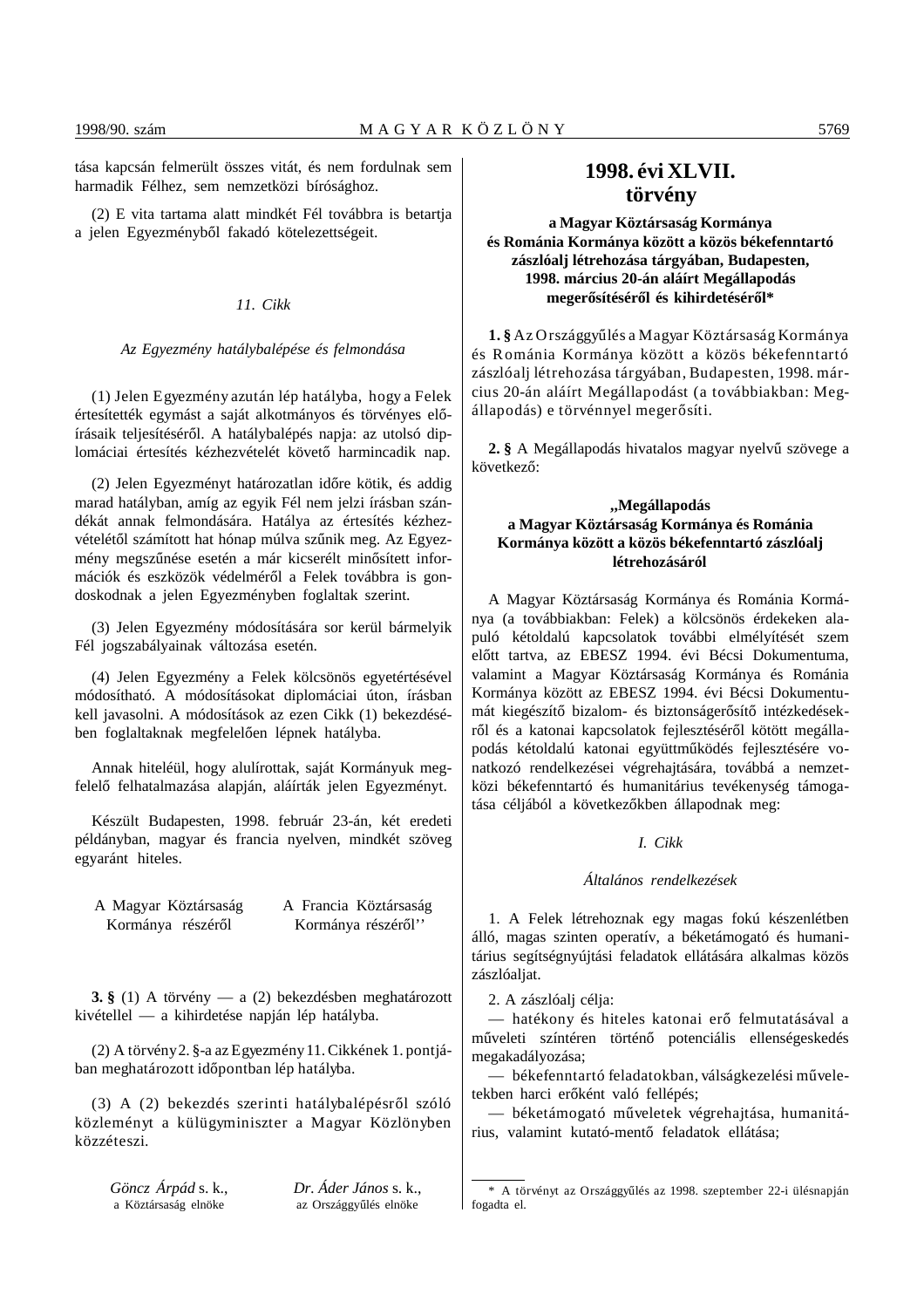— válságterületekre, illetve válságkezelési műveletre irányul bevetés és annak tervezése;

— várható, közös kiképzési műveletek tervezése és levezetése, melyeknek célja a magas műveleti hatékonyság elérése és fenntartása, valamint az interoperabilitás javításához való hozzájárulás.

3. A zászlóalj működési területe magába foglalhatja elsősorban Kelet-Közép- és Dél-Kelet-Európát, különösen az átszegdelt tereppel, bizonytalan vagy lassú földi mozgással és bonyolult időjárási viszonyokkal jellemezhető műveleti színtereket, illetve — igény esetén — további európai vagy Európán kívüli területeket is.

#### *II. Cikk*

#### *Irányítás és feladatok*

1. A zászlóalj bilaterális vagy multilaterális keretek között vethető be. Rendelkezésre áll majd a NATO vagy a NYEU keretein belüli felhasználásra is, ezen szervezetek eljárásainak megfelelően.

2. A zászlóalj az ENSZ Biztonsági Tanácsától, az EBESZ-től vagy a két országgal megfelelő szinten együttműködő nemzetközi szervezetektől érkező felkérést követően, a magyar és román Kormányok együttes felhatalmazása alapján teljesíthet nemzetközi feladatot.

3. A zászlóalj feladatait a két Fél közösen határozza meg. Nemzetközi szervezet felkérésére végzendő béketámogató, illetve humanitárius segítségnyújtási tevékenységről a két védelmi miniszter egyeztet, megállapodásukat felterjesztik jóváhagyásra a döntéshozatalra jogosult hazai szervhez.

4. A zászlóalj évente meghatározott alkalommal váltott helyszínen közös törzsvezetési gyakorlatot, valamint évente meghatározott alkalommal váltott helyszínen közös kiképzést és gyakorlatot tart a zászlóalj egészével vagy részeivel. A közös kiképzésekről és gyakorlatokról a két hadsereg vezérkari főnöke egyeztet, és tesz javaslatot ezek belső jogi engedélyezésére. A kiképzések és gyakorlatok végrehajtására az engedélyezést követően kerülhet sor.

#### *III. Cikk*

# *Létszám, fegyverzet*

1. A közös zászlóalj létszáma mindkét Fél részéről maximum 500-500 fő, összesen maximum 1000 fő. A közös zászlóalj a két hozzájáruló ország nemzeti területén állomásozik, megtartva nemzeti szervezeteit.

2. A közös zászlóaljban mindkét Fél a feladatait saját szervezetszerű, rendszeresített fegyverzetével, felszerelésével és járműveivel látja el. A két Fél a zászlóalj erőinek felszerelésére és azok beszerzésére közösen intézkedik.

#### *IV. Cikk*

#### *Vezetés*

A Felek létrehoznak egy integrált, közös zászlóalj-parancsnokságot, amelyben a két nemzet egyenlő arányban képviselteti magát. A zászlóalj-parancsnokság vezető beosztásait a két Fél képviselői évente felváltva, országonként egyenlő arányban töltik be. A zászlóalj-parancsnokság fennmaradó személyi állománya fele részben magyar, fele részben román állampolgárságú tisztektől és tiszthelyettesekből áll. A részükre meghatározott beosztásokban a nemzeti hovatartozás állandó.

# *V. Cikk*

#### *Munka- és m´´uveleti nyelv*

A közös haderő munka- és műveleti nyelve az angol, és minden műveleti dokumentumot ezen a nyelven adnak ki.

### *VI. Cikk*

#### *Költségek*

A közös zászlóalj kialakításával, fenntartásával és tevékenységével kapcsolatos ráeső költségeket mindkét Fél maga fedezi. A közös tevékenységekkel kapcsolatos pénzügytechnikai részletek, költségviselési szabályok kidolgozásáért a két hadsereg költségvetési tervező és pénzügyi szervei felelősek.

#### *VII. Cikk*

#### *Végrehajtási megállapodások*

A végrehajtásra kerülő konkrét tevékenységekkel kapcsolatos egyéb technikai részletekre, a zászlóalj vezetésére és vezető beosztásaira, összetételére, szervezetére és fegyverzetére vonatkozó, valamint a kiképzéssel és felkészítéssel kapcsolatos egyéb kérdéseket, illetve az egyes tevékenységekkel kapcsolatos költségviselési szabályokat a két hadsereg vezérkari főnöke külön katonai megállapodásban szabályozza.

#### *VIII. Cikk*

# *Záró rendelkezések*

1. Jelen Megállapodás 60 nappal azután lép hatályba, amikor a Felek értesítik egymást arról, hogy eleget tettek a hatálybalépéshez szükséges belső jogi követelményeiknek.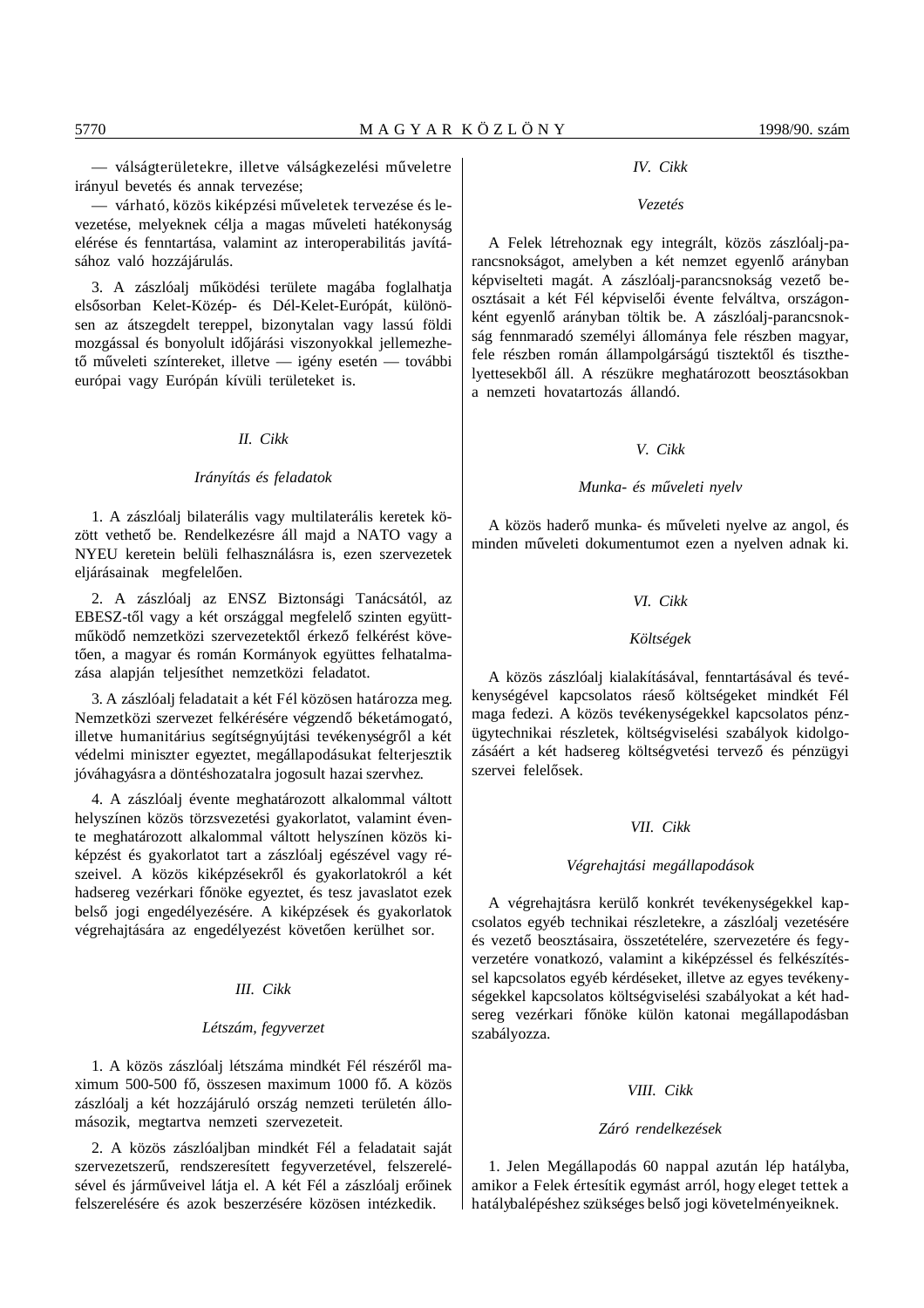2. Jelen Megállapodás a Felek kölcsönös egyetértésével módosítható. A módosításokat diplomáciai úton, írásban kell javasolni, és azok az ezen Cikk 1. pontjában foglaltaknak megfelelően lépnek hatályba.

3. Jelen Megállapodás határozatlan időre szól. A Megállapodást bármelyik Fél felmondhatja a másik Félnek küldött írásos értesítés útján. Az értesítés kézhezvételétől számított hat hónap múlva a Megállapodás hatálya megszűnik.

Készült Budapesten, 1998. március 20-án, két eredeti példányban, magyar, román és angol nyelven. Mindhárom szöveg egyaránt hiteles. Eltérő értelmezés esetén az angol szöveg az irányadó.

| A Magyar Köztársaság | Románia Kormánya |
|----------------------|------------------|
| Kormánya részéről    | részéről''       |

**3. §** (1) A törvény — a (2) bekezdésben meghatározott kivétellel — a kihirdetése napján lép hatályba.

(2) A törvény 2. §-a a Megállapodás VIII. Cikkének 1. pontjában meghatározott időpontban lép hatályba.

(3) A (2) bekezdés szerinti hatálybalépésről szóló közleményt a külügyminiszter a Magyar Közlönyben közzéteszi.

a Köztársaság elnöke az Országgyűlés elnöke

*Göncz Árpád* s. k., *Dr. Áder János* s. k.,

# **A Kormány tagjainak rendeletei**

# **A földm´´uvelésügyi és vidékfejlesztési miniszter 31/1998. (X. 2.) FVM rendelete**

az 1998. évi hazai termesztésű extra és I. osztályú minőségű étkezési alma felvásárlásához és hűtőházi **tárolásához felvett hitelek kamattámogatásáról**

Az agrárpiaci rendtartásról szóló 1993. évi VI. törvény 27. §-ának (3) bekezdésében kapott felhatalmazás alapján — a pénzügyminiszterrel és a gazdasági miniszterrel egyetértésben — a következőket rendelem el:

1. §

Az 1998. évi hazai termesztésből származó extra és I. osztályú minőségű étkezési almából a szerződő — Alma Terméktanácsi tagsággal rendelkező - hűtőházak (a továbbiakban: felvásárló) maximum ötvenezer tonna mennyiségig betárolásra alkalmas almát vásárolhatnak fel az *1. számú mellékletben* meghatározott feltételek mellett.

# 2. §

A betárolásra és értékesítésre vállalkozó felvásárló az étkezési alma felvásárlásához, a tárolás, az áruvákészítés költségeinek finanszírozására — a ténylegesen betárolt mennyiségre számított, de legfeljebb hetven Ft/kg értékkel —, a hitelintézetektől 1998. szeptember 15-től felvett forinthitelek után a jegybanki alapkamatra, a devizahitelek esetén a szerződésben rögzített mindenkori bankközi kamatra, legfeljebb 1999. május 31-ig a hitelintézet által számított és az agrártámogatások igénybevételének általános feltételeiről szóló 273/1997. (XII. 22.) Korm. rendelet 2. §-a (8) bekezdésének *a)* pontjában leírt feltételeknek megfelelő, igazoltan megfizetett jegybanki alapkamatra (a továbbiakban: alapkamatra) százszázalékos mértékű kamattámogatást vehet igénybe.

3. §

(1) Az 1. § (1) bekezdésben meghatározott termés mennyiségéig azon kistermelők, vállalkozók (a továbbiakban: termelők) szállíthatnak értékesítésre étkezési almát, akik legalább 1998. augusztus 15-én érvényes őstermelői igazolvánnyal, vagy vállalkozói igazolvánnyal rendelkeznek és gazdajegyzővel igazoltatják a helyrajzi szám megjelölése mellett almaterületük nagyságát.

(2) A felvásárlásban azok a termelők értékesíthetik az étkezési almát, akik öt hektárnál nem nagyobb termő almaültetvénnyel rendelkeznek. Az átadható mennyiség hektáronként maximum tíz tonna, amelyet saját vagy bérelt tartályládában, fajta és méret szerint kell a felvásárlónak beszállítva átadni, a tartályládán feltüntetve címkén a beszállító nevét és címét is. Az étkezési alma beszállítása a felvásárlóval előzetesen egyeztetett ütemezés szerint történik. A felvásárlási ár minimum bruttó harmincöt Ft/kg (áfával, illetve kompenzációs felárral együtt).

(3) A felvásárló az alma beszállítását követő harminc napon belül utalja át, vagy fizeti ki a vételár ötven százalékát, míg a vételár második felét legkésőbb 1999. január 31-ig.

(4) Felvásárlásra az 1998. szeptember 15.—október 15. között betárolt étkezési alma kerülhet.

(5) A beszállított alma kitárolása után a betárolásra átvett minőségű tartályládát a tulajdonos visszakapja a felvásárló hűtőháztól.

(6) Amennyiben az almát beszállító termelő a betárolótól (vagy más kölcsönzőtől) tartályládát kölcsönöz, úgy annak díját külön költségtérítés nélkül viseli.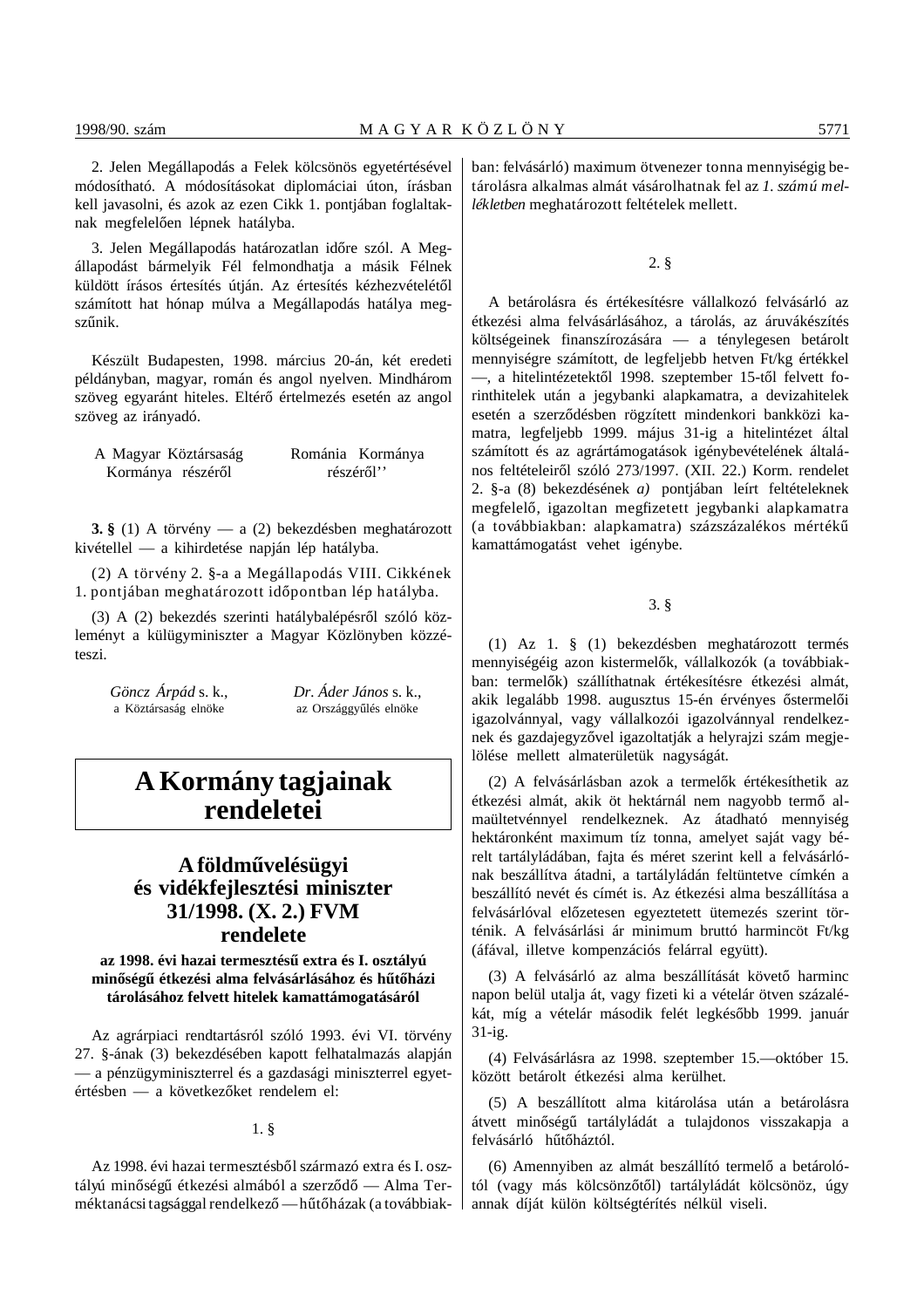# 4. §

(1) Az alapkamat támogatásra jogosult felvásárló köteles igazolást kérni a hazai hitelintézettől, amelynek tartalmaznia kell a felvásárló nevét, címét, adószámát, az eredeti hitel-(kölcsön-)szerződésben rögzített kölcsön összegét, a kölcsön céljának pontos megnevezését (az 1998. évi hazai termesztésű extra és I. osztályú minőségű étkezési alma felvásárlásához és hűtőházi tárolásához felvett hitel), a kölcsönfelvétel idejét és 1999. május 31-ig számított és június 10-ig igazolt megfizetett alapkamat összegét.

(2) Az alapkamat támogatás igénylésére jogosult felvásárlónak a 4. § (1) bekezdésében foglalt igazolást 1999. június 15-ig meg kell küldenie a Concordia Közraktár Kereskedelmi Rt.-nek (a továbbiakban: Concordia Rt.) (cím: 1453 Budapest, Soroksári út 24).

(3) A Concordia Rt. az alapkamat támogatás igénylésére jogosult felvásárló részére a felvásárolt alma mennyisége és a megküldött hitelintézet igazolása alapján jogosultanként megállapítja a maximum hetven Ft/kg értékkel számított százszázalékos alapkamat támogatás összegét.

(4) A felvásárló a Concordia Rt.-től az alapkamat összegére vonatkozóan igazolást kap 1999. június 20-ig. A kiadott igazolás egy példányát, valamint az igazolások összesítőjének 1-1 példányát a Concordia Rt. megküldi az illetékes Adó- és Pénzügyi Ellenőrzési Hivatalnak, továbbá az FVM Agrárrendtartási Hivatalnak.

#### 5. §

(1) Az alapkamat támogatásra jogosult felvásárló, a Concordia Rt.-től kapott igazolás alapján, továbbá a hitelintézettel megkötött szerződés eredeti példányának egyidejű bemutatásával igényelheti a kamattámogatást a székhelye szerinti illetékes elsőfokú adóhatóságtól a 1003000-01905520 számú APEH Agrárpiaci támogatás, állami felvásárlás folyósítási számláról.

(2) A Concordia Rt. a bonyolítás költségeire utólag kilogrammonként egy forint +áfát igényelhet az illetékes elsőfokú adóhatóságtól a ténylegesen betárolt alma után a 1003000-01905520 számú APEH Agrárpiaci támogatás, állami felvásárlás folyósítási számláról. A támogatás igényléséhez az igazolást az FVM Agrárrendtartási Hivatala adja ki november 5-ig.

(3) Az igénylőlapra — amely a kereskedelmi forgalomban beszerezhető — a rendelet számát rá kell írni.

6. §

Ez a rendelet a kihirdetés napján lép hatályba azzal, hogy rendelkezéseit szeptember 15-től kell alkalmazni. Ez a rendelet 1999. július 30-án hatályát veszti.

> *Dr. Szabadi Béla* s. k., földművelésügyi és vidékfejlesztési minisztériumi politikai államtitkár

*1. számú melléklet a 31/1998. (X. 2.) FVM rendelethez*

# **Pályázati felhívás** a betárolásra alkalmas minőségű étkezési alma **felvásárlásáról**

Azok az FVM ARH által kiadott közleményben megjelent hűtőház-tulajdonosok vagy -bérlők vehetnek részt, akik rendelkeznek:

*a*) legalább 250 tonna szabad hűtőtároló-kapacitással,

*b)* a tárolási szándékukat a mennyiség megjelölése mellett közölték a Concordia Rt.-vel, és a visszaigazolt kontingensre szerződést kötnek 1998. október 5-ig bezárólag,

*c*) vállalják az előírás szerinti minőségű étkezési alma átvételét az őstermelőtől vagy vállalkozótól, előzetesen történt megállapodást követően tartályládában fajta és méret szerint,

*d)* vállalják, hogy a visszaigazolt kontingens mértékéig felvásárolt alma mennyiségében a Jonatán fajta nem haladja meg a 40%-ot,

*e)* vállalják az étkezési alma 1998. december 1-je után történő értékesítését belföldre vagy exportra,

*f*) vállalják, hogy a jó gazda gondosságával megőrzik a betárolt alma minőségét, s ennek megfelelően gondoskodnak az áruvákészítésről és értékesítésről,

*g*) vállalják, hogy az alma átvételéről mérlegelési jeget állítanak ki, feltüntetve a minőséget és a fajtát mennyiség szerint,

*h)* vállalják, hogy a felvásárlást felvásárlási jegy, illetve számla ellenében végzik,

*i)* vállalják, hogy az alma kitárolásának megkezdése előtt 8 nappal, továbbá a kitárolás befejezését követően 3 nappal értesítik a Concordia Rt.-t a kitárolás megkezdéséről, illetve befejezéséről,

*j)* vállalják, hogy a felvásárolt és betárolt étkezési alma értékesítését 1999. május 31-ig befejezik, az értékesítésről nyilvántartást vezetnek, és erről tételesen, illetve összesítve kimutatást készítenek a Concordia Rt.-nek,

*k)* vállalják, hogy az étkezési alma betárolásánál a *2. számú mellékletben* meghatározott szempontokat figyelembe veszik (minimumkövetelmények, minőségi osztály, színezettségi követelmények).

# *2. számú melléklet a 31/1998. (X. 2.) FVM rendelethez*

#### Étkezési alma hűtőházi felvásárlása, 1998. év

Szempontok az étkezési alma felvásárlásánál:

*A)* Minimumkövetelmények

Az alma legalább három hónapos tárolásra alkalmas állapotban kerüljön felvásárlásra. Ép, egészséges, tiszta, megfelelően fejlett, kártevő és károkozók kártételétől, idegen szagtól/vagy íztől, nem természetes felületi nedvességtől mentes.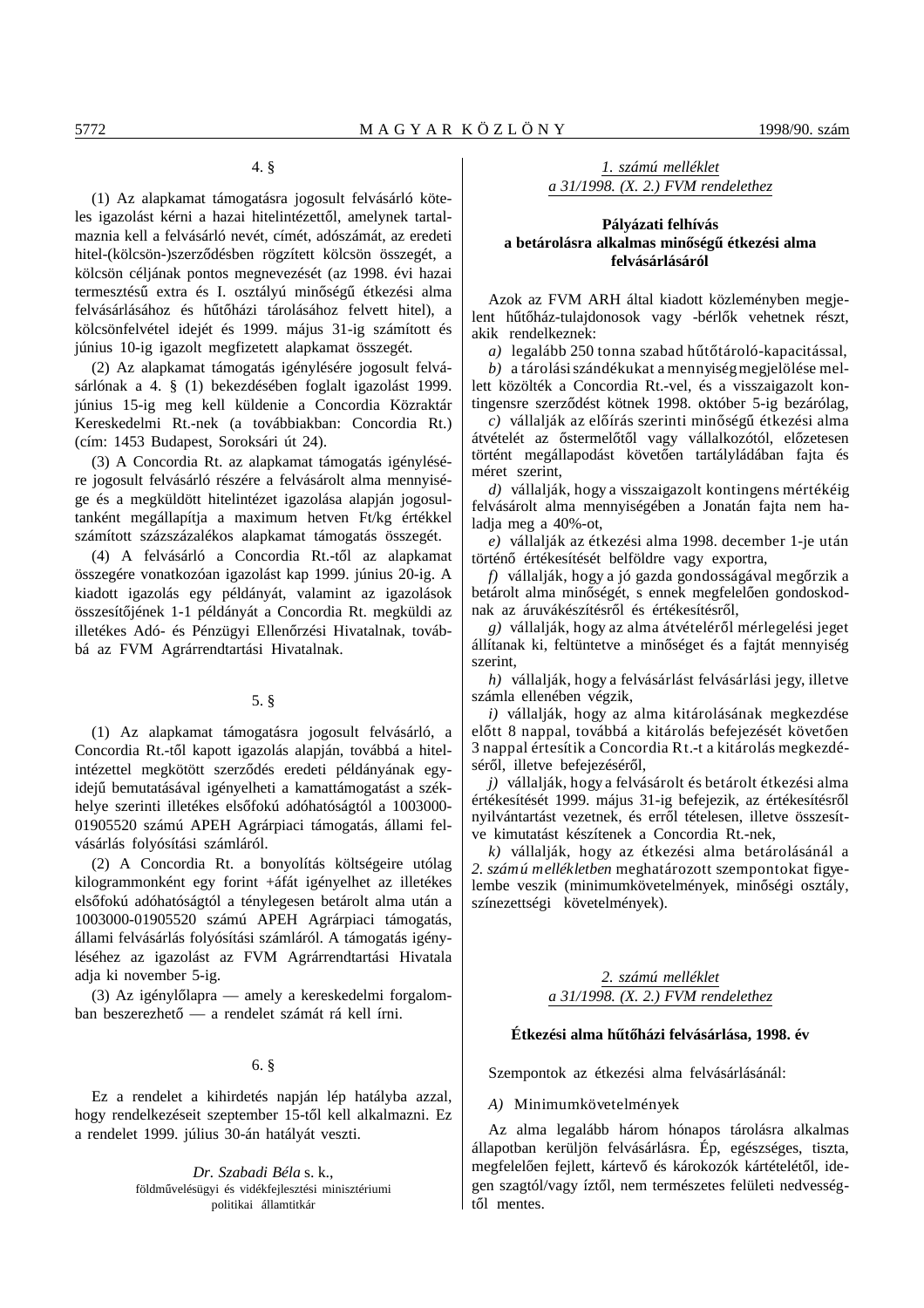# *B*) Minőségi osztályok

Extra osztály: kiváló minőség, a kocsány ép, hibátlan termés,

I. osztály: jó minőség, megengedett a kis alaki és minőségi hiba, kis színhiba, héjhibák (amennyiben az alma eltarthatóságát nem befolyásolja) legfeljebb 2 db hosszúságban, más hiba 1 cm<sup>2</sup>-ig

#### *C*) Méret előírások

| Minimum méret         | Extra           | I. osztály           |
|-----------------------|-----------------|----------------------|
| Nagy gyümölcsű fajták | 70 mm           | $65 \text{ mm}$      |
| Egyéb fajtáknál       | $60 \text{ mm}$ | $60 \; \mathrm{mm*}$ |

#### \* Piaci megfontolások miatt.

*D)* Színezettségi követelmények (a gyümölcs felületének legalább):

|                                | Extra          | I. osztály                     |
|--------------------------------|----------------|--------------------------------|
| 1. Piros színű fajták          |                | $3/4$ -e piros $1/2$ -e piros  |
| 2. Vegyes piros színű fajták   | $1/2$ -e piros | $1/2$ -e piros                 |
| 3. Csíkos fajták, enyhén piros |                | $1/3$ -a piros $1/10$ -e piros |

*E)* Fajták színezettség szerinti megoszlása (a legjelentősebb hazai termesztési fajták vonatkozásában:

A. csoportban: Jonagold, Red Delicious és mutációi, Staymared, Red Rome Van Well

B. csoportban: Gloster 69, Idared, Jonatán, Mc' Intosh

C. csoportban: Elstár, Red Fuji, Gala, Jonagold

*F*) Nagyméretű fajták (legjelentősebbek a hazai almatermesztésben):

Red Fuji, Gloster 69, Golden Delicious és mutációi, Granny Smith, Idared, Jonagold, Mutsu, Staymared, Red Delicious.

# **A földm´´uvelésügyi és vidékfejlesztési miniszter 32/1998. (X. 2.) FVM rendelete**

# a meghatározott borvidéken termelt 1998. évi termésű fehér borszőlők felvásárlásához felvett hitelek **kamattámogatásáról**

Az agrárpiaci rendtartásról szóló 1993. évi VI. törvény (a továbbiakban: Tv.) 27. §-ának (3) bekezdésében kapott felhatalmazás alapján — a gazdasági miniszterrel, illetve a pénzügyminiszterrel egyetértésben — a következőket rendelem el:

# 1. §

Meghatározott borvidéken termelt fehér borszőlőt feldolgozók által maximum ötszázezer tonna mennyiség mértékéig történ´´o felvásárlásához — a *mellékletben* meghatározott pályázat elbírálását és visszaigazolását követően a szerződésben is megjelölt hitelintézetektől felvett, egy évnél nem hosszabb lejáratú forint- és/vagy devizahitelek után, de legfeljebb 1999. február 15-ig számított, a hitelintézet által — az agrártámogatások igénybevételének általános feltételeiről szóló 273/1997. (XII. 22.) Korm. rendelet (a továbbiakban: Korm. r.) 2. §-a (8) bekezdésének *a*) pontjában leírt feltételeknek megfelelő — jegybanki alapkamatra (a továbbiakban: alapkamat), ötvenszázalékos mértékű kamattámogatás vehető igénybe.

# 2. §

(1) A borszőlő feldolgozó (a továbbiakban: feldolgozó) akkor vehet igénybe kamattámogatást, ha olyan kistermelőtől vásárol fel — a rendelet mellékletében meghatározott fajtájú — borszőlőt, aki legalább már 1998. augusztus 20-án rendelkezett őstermelői igazolvánnyal.

(2) A felvásárolható borszőlő mennyisége hét tonna/ha. Asztali bort adó fajták esetében legfeljebb tíz hektár, minőségi bort adó fajták esetén legfeljebb öt hektár terület nagyságig történhet a felvásárlás. A felvásárlási árnak az asztali minőséget adó borszőlők esetén legalább harminc Ft/kg-ot, a minőséget adók esetén legalább harminchat Ft/kg-ot (áfával, illetve kompenzációval együtt) el kell érnie, és a feldolgozónak az átvételt követő harminc napon belül a termelő részére a vételárat ki kell fizetnie.

(3) A feldolgozónak a támogatás igénybevételéhez a rendelet melléklete alapján pályázatot kell benyújtani a Hegyközségek Nemzeti Tanácsa—Terméktanács (a továbbiakban: Hegyközség) részére és a borszőlő felvásárlásának finanszírozásához 1998. november 1-jéig hitelt kell felvennie, amely megfelel az 1. § szerinti előírásnak.

(4) A feldolgozó kizárólag származási bizonyítvánnyal igazolt borszőlőt, a rendelet mellékletében meghatározott borvidéken az (1)—(2) bekezdés figyelembevételével vásárolhatja fel 1998. szeptember 10-től.

3. §

(1) A feldolgozónak a támogatás igénybevételéhez igazolást kell beszereznie a hitelintézettől, amelynek tartalmaznia kell a jogosult feldolgozó nevét, címét, adószámát, az eredeti hitel-(kölcsön-)szerződésben rögzített kölcsön öszszegét, a kölcsön céljának pontos megnevezését (az 1998. évi termésű fehér borszőlő felvásárlásához — a visszaigazolt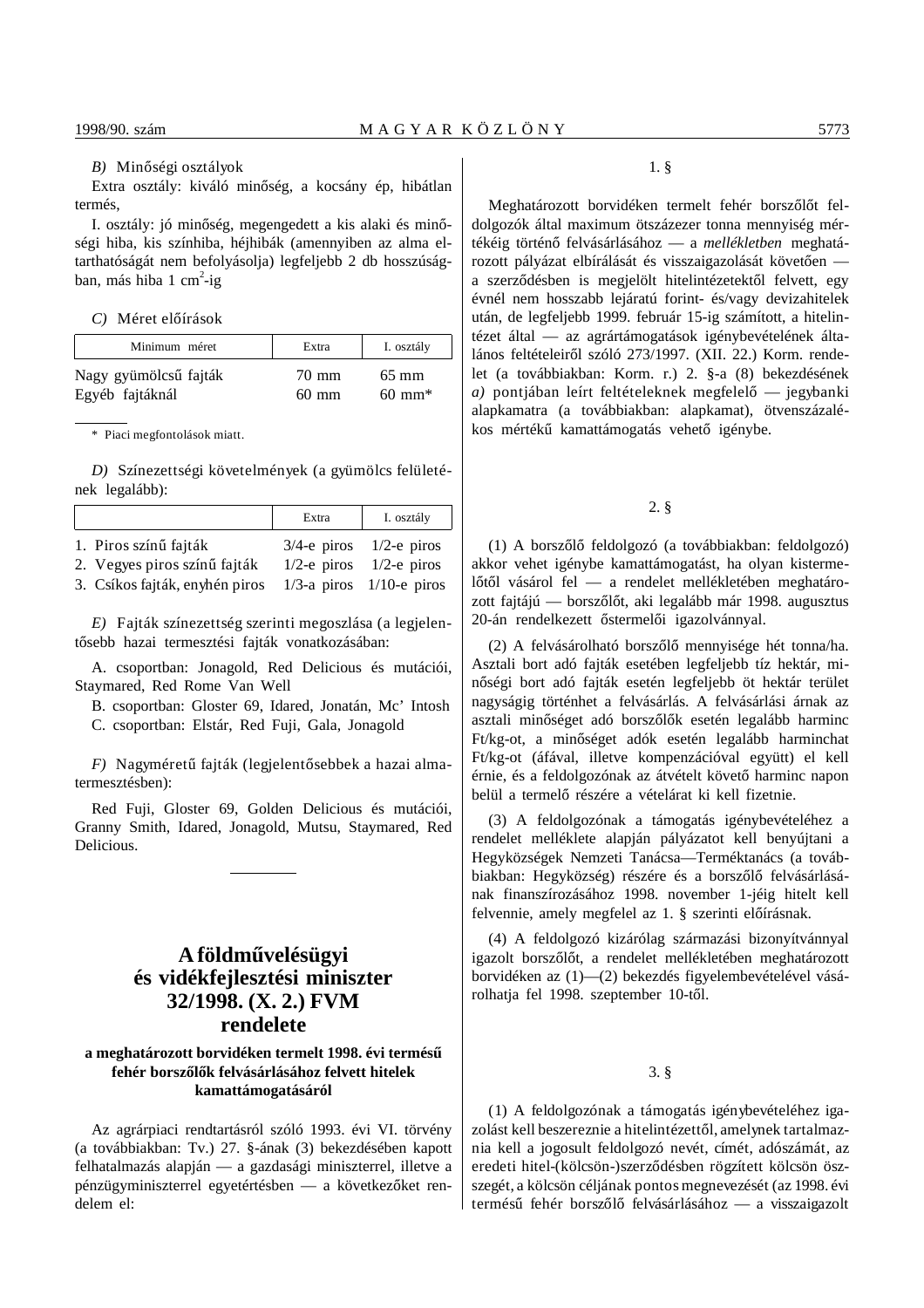mennyiségre —), a kölcsön összegét és öt hónapig, de legfeljebb 1999. február 28-ig számított és 1999. március 15-ig megfizetett alapkamat összegét.

(2) A feldolgozó a 3. § (1) bekezdésben meghatározott igazolást, a felvásárlási jegyek, illetve számlák alapján asztali és minőségi fajtákra bontva, összesítve (amelynek tartalmaznia kell a szőlő mennyiségét, fajtáját, felvásárlási árát, kifizetett forintösszegét) 1999. március 20-ig meg kell küldeni a Hegyközség címére.

(3) A Hegyközség a feldolgozó által megküldött hitelintézeti igazolás(ok) alapján feldolgozónként megállapítja az ötvenszázalékos alapkamat támogatás összegét.

(4) A feldolgozó a Hegyközségtől az alapkamat támogatás összegére vonatkozóan igazolást kap 1999. március 31-ig. A kiadott igazolások egy példányát a Hegyközség megküldi az illetékes elsőfokú adóhatóságnak, valamint az igazolások feldolgozók szerinti összesítőjének egy-egy példányát az Adó- és Pénzügyi Ellenőrzési Hivatalnak, továbbá az FVM Agrárrendtartási Hivatalnak.

## 4. §

A feldolgozó a Hegyközségtől kapott igazolás alapján, továbbá a hitelintézettel megkötött szerződés eredeti példányának egyidejű bemutatásával igényelheti a kamattámogatást, a székhelye szerinti elsőfokú adóhatóságtól a 10032000-01905520 számú APEH Agrárpiaci támogatás, állami felvásárlás folyósítási számláról. Az igénylőlapra amely a kereskedelmi forgalomban beszerezhető — e rendelet számát rá kell vezetni.

# 5. §

(1) Ez a rendelet a kihirdetése napján lép hatályba, rendelkezéseit — az 5. § (2)—(11) bekezdése kivételével — 1998. szeptember 10-től kell alkalmazni, és 1999. április 30. napján hatályát veszti.

(2) Az 1998. évi óborkészletek csökkentését elősegítő borlepárlási intervenciós támogatásról szóló 28/1998. (IX. 29.) FVM rendelet (a továbbiakban: FVM r.) 1. §-ának (2) bekezdése helyébe a következő rendelkezés lép:

,,(2) A lepárlási támogatásra azon jövedéki adóraktárengedéllyel rendelkező, középfokú borpárlat készítésére alkalmas üzemek — a rendelet mellékletében meghatározott módon — pályázhatnak, akik legalább húszezer hektoliter bor lepárlását el tudják végezni, vállalják a bor felvásárlását, lepárlását, a végtermék értékesítését, és amelyek legalább két éve borlepárlási tevékenység végzésére jogosultak, továbbá vállalják, hogy az (1) bekezdésben meghatározott minőségű szőlőbor után ötven Ft/liter alapárat kifizetnek, amely adókat nem tartalmaz. Az adózási kötelezettségnek az érvényes jogszabályok szerint kell eleget tenni.''

(3) Az FVM r. 1. §-ának (4) bekezdése helyébe a következő rendelkezés lép:

,,(4) A jelen rendeletben meghatározott bor mennyiségének felvásárlása és egyben a lepárló üzem telephelyére vagy a bértárolt telephelyére történő szállítása a lepárló üzemre megállapított kvóta mértékéig, de legfeljebb 1998. november 30-ig tart.''

(4) Az FVM r. 2. §-ának (1) bekezdése helyébe a következő rendelkezés lép:

"(1) A lepárlásra szánt szőlőbor értékesítésére azon természetes vagy jogi személyek, illetve jogi személyiség nélküli gazdasági és egyéb társaságok (a továbbiakban: bortermelők) jelentkezhetnek, akik vállalják, hogy a saját tulajdonukban, származási bizonyítvánnyal igazolhatóan harminc hektoliter vagy azt meghaladó mennyiségű, OBI által minősített szőlőbort eladják az 1.  $\S$  (2) bekezdésében meghirdetett vételáron. Az átvételnél előnyben kell részesíteni azokat a bortermelőket, akik legfeljebb kettőszáz hektoliter bort ajánlanak fel borlepárlásra, és a hegybíró igazolja, hogy a felajánlott bor a bortermelő saját terméséből származik, és a szőlőtermő terület a tíz hektárt nem haladja meg. A bortermelőnek a külön jogszabályban előírt bejelentési kötelezettségeinek eleget tett.''

(5) Az FVM r. 2. §-ának (2) bekezdése helyébe a következő rendelkezés lép:

"(2) Azok a bortermelők, akiknek az (1) bekezdésben meghatározott feltételek szerint a szőlőtermő területük a tíz hektárt nem haladja meg és borlepárlási szándékukat a rendelet megjelenéséig a területileg illetékes hegyközségeknek nem jelentették, azok 1998. október 20-ig a Hegyközségek Nemzeti Tanácsa-Terméktanácshoz beérkezőleg írásban bejelenthetik igényüket. A bejelentésnél közölni kell a bortermelő nevét, címét, lepárlásra felajánlott mennyiséget (hektoliterben), az illetékes hegyközség megnevezését és a tagnyilvántartási számát. A bortermelőnek kell kérni a lepárlásra szánt szőlőbor készletének hivatalos mintavételét az illetékes megyei OBI felügyelőtől, aki gondoskodik a minta beszállításáról. A mintavételnél részt kell venni az illetékes hegybírónak.''

(6) Az FVM r. 2. §-ának (5) bekezdése helyébe a következő rendelkezés lép:

,,(5) Az OBI a borminták bevizsgálásáról határozatot ad ki, melyet a bortermelő a vizsgálat helyén vehet át a vizsgálati díj megfizetése mellett, vagy az OBI tértivevénnyel, postán megküldi a címzettnek. Azok a bortermelők, akiknek a 2. § (1) bekezdésben meghatározott feltételek szerint a szőlőtermő területük a tíz hektárt nem haladja meg, a lepárló üzembe beszállított és átvett, illetve kifizetett szőlőboruk vizsgálati díjának az ötven százaléka megtérítésre kerül, legfeljebb a kettőszáz hektoliter mennyiségig."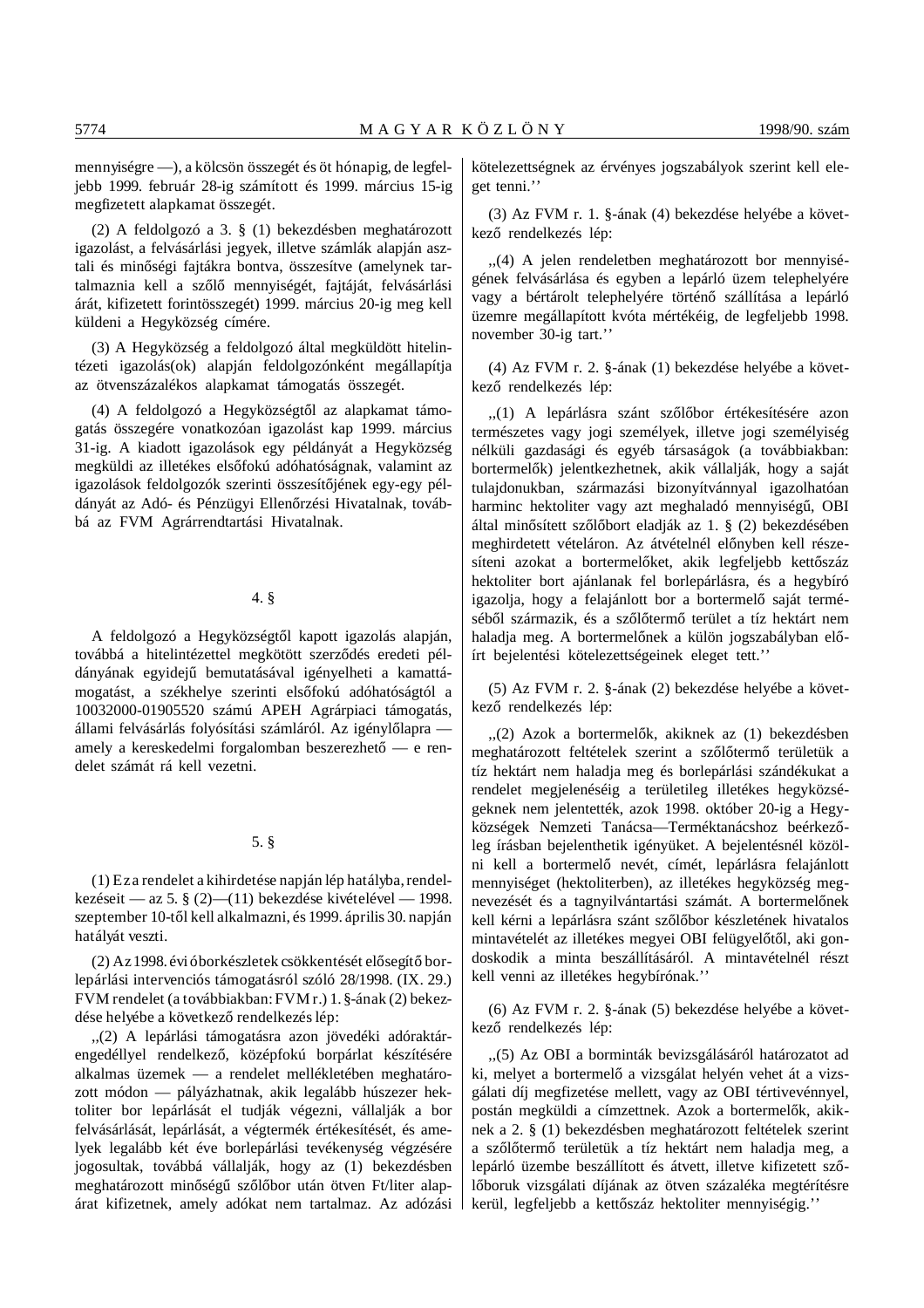(7) Az FVM r. 2. §-a (6) bekezdésének *b)* pontja helyébe a következő rendelkezés lép:

*(A bortermel´´o a sz´´ol´´obor beszállításához és átadásához köteles csatolni:)*

,,*b)* a hegybíró igazolását, amely tartalmazza a bor tulajdonosának nevét, címét, a borkészlet pontos tárolási helyét, edényzet (tároló) számát, a bor mennyiségét literben, a bor tulajdonosának olvasható aláírását, adóazonosító jelét vagy adószámát, őstermelő esetében az 1998. augusztus 20-ig kiállított őstermelői igazolvány számát és a kiállító szervezet nevét, a hegybíró aláírását és az igazolás kiállításának dátumát.''

(8) Az FVM r. 3. §-ának (1) bekezdése helyébe a következő rendelkezés lép:

,,(1) A lepárló üzem az egy tulajdonostól átvett száz hektoliternél kisebb mennyiségű szőlőbor után köteles a vételárat azonnal kifizetni, a nagyobb mennyiségű beszállításnál a vételár kifizetéséről a bortermelővel közösen állapodik meg, de a kifizetés határideje ebben az esetben sem lehet hosszabb az utolsó beszállítás dátumát (1998. november 30.) követő 45 naptári napnál, de legfeljebb 1999. január 15-ig.''

(9) Az FVM r. 4. §-ának (1) bekezdése helyébe a következő rendelkezés lép:

,,(1) A Hegyközségek Nemzeti Tanácsa—Terméktanács a támogatásra jogosult részére — a beküldött összesítők alapján — igazolást állít ki a kifizethető támogatás mértékéről, erről értesíti az Adó- és Pénzügyi Ellenőrzési Hivatalt, illetve a lepárló üzem illetékes adóigazgatóságát. A támogatásra jogosult részére kiállított igazolást köteles a hónapot követő tizedik napon, vagy ehhez legközelebb eső munkanapon a Hegyközségek Nemzeti Tanácsa—Terméktanács kiadni, erről rövid úton (faxon) értesíteni, mely alapján havonta, de legfeljebb 1999. január 15-ig igényelhető a támogatás a területileg illetékes elsőfokú állami adóhatóságtól a 10032000-01905520 számú APEH Agrárpiaci Támogatás folyósítási számláról. Az igénylőlapra rá kell vezetni a rendelet számát."

 $(10)$  Az FVM r. 4. §-a a következő $(5)$  bekezdéssel egészül ki:

"(5) A bortermelők, akik a 2. § (5) bekezdése alapján a vizsgálati díj visszaigénylésére jogosultak, azok a támogatást területileg illetékes elsőfokú állami adóhatóságtól a 10032000-01905520 számú APEH Agrárpiaci Támogatás folyósítási számláról igényelhetik. A támogatás igénybevételéhez mellékelni kell a borlepárló üzem által kiállított átvételi bizonyítványt, az OBI határozatát és a vizsgálati díj befizetését igazoló bizonylatot. Az igénylőlapra rá kell vezetni a rendelet számát.''

(11) Az FVM r. melléklete pályázati határidő sora helyébe a következő rendelkezés lép:

"Pályázati határidő: A pályázatot 1998. október 9-ig kell benyújtani az előző címre."

> *Dr. Szabadi Béla* s. k., földművelésügyi és vidékfejlesztési minisztériumi politikai államtitkár

*Melléklet a 32/1998. (X. 2.) FVM rendelethez*

# **Pályázati felhívás** a meghatározott borvidéken termelt fehér borszőlők **felvásárlásához felvett hitelek kamattámogatására**

Az FVM Agrárrendtartási Hivatala pályázatot hirdet azon szőlőfeldolgozók részére, amelyek a meghirdetett rendelet alapján az adott borvidéken szőlőt termelő kistermelőktől a meghatározott szőlőfajták kivételével szőlőt vásárolnak fel, és az ehhez felvett hitelek utáni alapkamattámogatást igénybe kívánják venni. Az egy szőlőfeldolgozó által felvásárolható legkisebb mennyiség nem lehet kevesebb ezer tonnánál.

1. A pályázatoknak továbbá tartalmaznia kell:

 $-$  a szőlőfeldolgozó üzem nevét;

— a szőlőfeldolgozó üzem feldolgozó telephelyének címét;

— a szőlőfeldolgozó üzem telefon- és telefax-számát;

— a szőlőfelvásárlással kapcsolatosan felvilágosítást adó személy nevét.

2. A pályázatot zárt borítékban kell személyesen benyújtani a Hegyközségeknek (Cím: Budapest V., Kossuth Lajos tér 11.) A borítékra rá kell írni "Pálvázat fehér borszőlő felvásárlásához felvett hitelek kamattámogatására.''

3. Pályázati határidő: a pályázatot a rendelet megjelenését követő 6. napjáig kell benyújtani az előző címre.

A pályázat elbírálásáról a szőlőfeldolgozó üzemek a naponta megjelenő gazdasági lapokból értesülhetnek.

4. E rendelet alapján a szőlőtermesztésről és a borgazdálkodásról szóló 1997. évi CXXI. törvény mellékletében meghatározott borvidékek részesíthetőek támogatásban.

5. E rendelet alapján meghatározott, támogatásban nem részesíthető szőlőfajták:

Chardonnay Sauvignon blanc Szürkebarát Tramini

# **A földm´´uvelésügyi és vidékfejlesztési miniszter 33/1998. (X. 2.) FVM rendelete**

# az 1999. évi termésű élelmezési búza garantált áron **történ´´o állami felvásárlásáról**

Az agrárpiaci rendtartásról szóló 1993. évi VI. törvény (a továbbiakban: Tv.) 11. §-ának (1) bekezdésében kapott felhatalmazás alapján — a pénzügyminiszterrel és a gazdasági miniszterrel egyetértésben — a következőket rendelem el: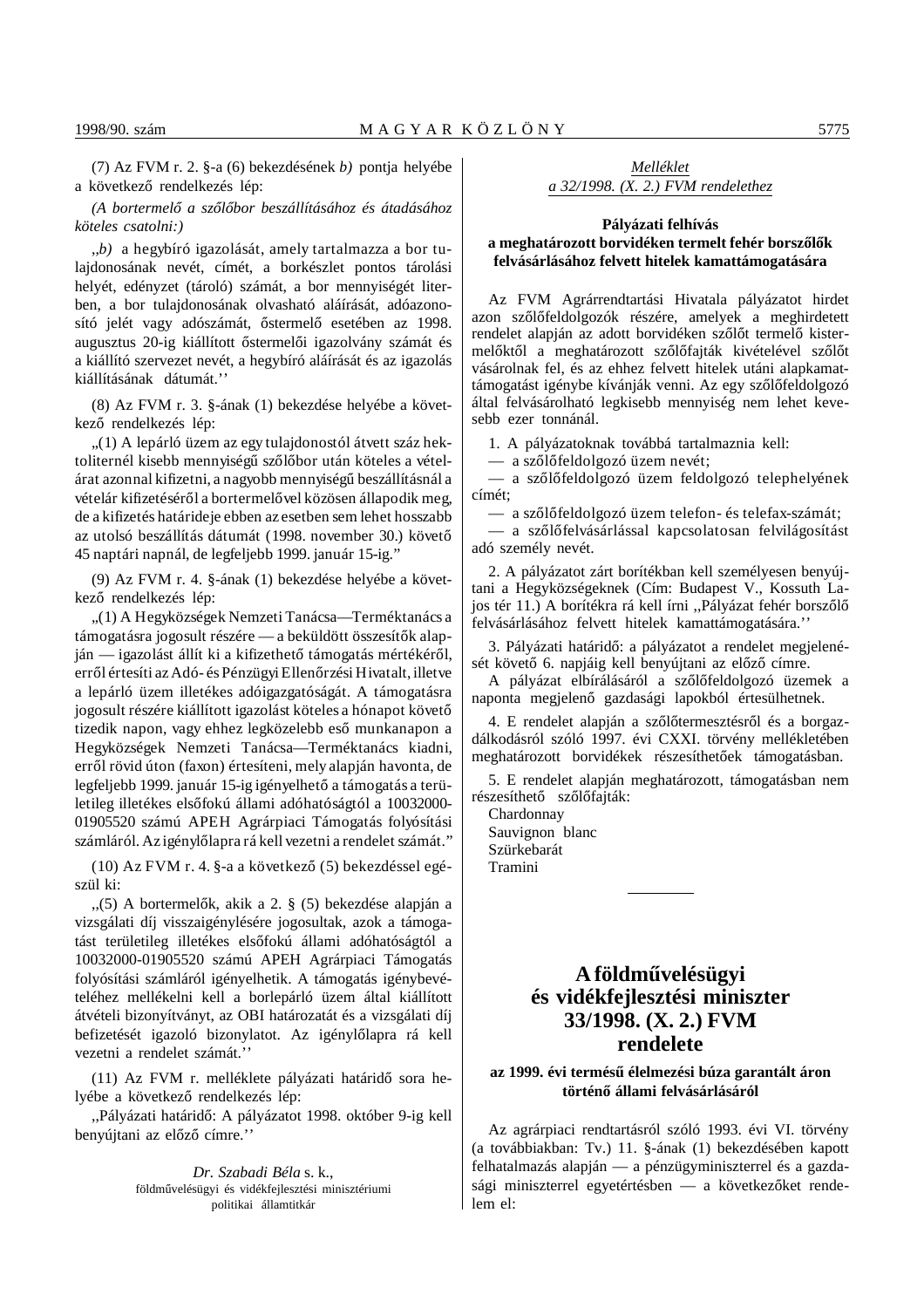# 1. §

E rendelet szerint az *1. számú mellékletben* meghatározott élelmezési célú búzára (BTO 0111121000) és durumbúza élelmezési célra (BTO 0111110000) az ott meghatározott garantált áron történő állami felvásárlására kerül sor.

2. §

(1) Az állam kizárólag az Országos Gabona Terméktanács tagjaitól — az erre irányuló igényük esetén — felvásárolja az 1. számú melléklet szerinti mennyiségű és minőségű, az általuk megtermelt élelmezési búzát (a továbbiakban: kvóta) az ott meghatározott garantált áron és időszakban, amennyiben a termelő (a kvóta jogosultja) a megyei (fővárosi) földművelésügyi hivatalhoz a 2. számú melléklet szerint bejelenti vetésterületének nagyságát az adott év május 31-i állapotnak megfelelően legkésőbb június 15-ig. A bejelentést a földművelésügyi hivatal a termelőnek visszaigazolja.

(2) A minőség tanúsítására jogosult laboratóriumok címjegyzékét, valamint a tanúsítás rendszerét a Földművelésügyi és Vidékfejlesztési Minisztérium Agrárrendtartási Hivatala (a továbbiakban: Hivatal) a Földművelésügyi és Vidékfejlesztési Értesítőben a felvásárlás megkezdése előtt harminc nappal teszi közzé. A minőségvizsgálat költségei a kvóta jogosultját terhelik.

# 3. §

(1) A kvótának megfelelő termésmennyiségnek a Tv. 10. §-ának (1) bekezdése szerinti források terhére történő felvásárlását, tárolását, valamint értékesítését a földművelésügyi és vidékfejlesztési miniszter (a továbbiakban: miniszter) által megbízott szervezet végzi.

(2) A felvásárlással megbízott szervezet nevét, címét, a felvásárlás lebonyolításának módját a Hivatal — a felvásárlás kezdete előtt harminc nappal — a Földművelésügyi és Vidékfejlesztési Értesítőben közzéteszi.

(3) A felvásárlást végző szervezet — az átvételtől számított tizenöt napon belül, de legkorábban szeptember 1-jén — a kvóta jogosultjának köteles kifizetni a termék ellenértékének hatvan százalékát. A vételár fennmaradó negyven százaléka a betárolás napját követő kilencven napon belül kerül kifizetésre.

4. §

A garantált áron történő állami felvásárlás előfeltétele, hogy a termelő a megyei (fővárosi) földművelésügyi hivatalok felé történő területbejelentéssel egyidejűleg számlával vagy vételi jeggyel bizonyítsa, hogy 1998. évi búzavetéshez minősített, fémzárolt II. szaporulati fokú vetőmagot használt fel. A vetőmag felújítási arány az őszi búza vetésterület negyven százalékára vonatkozik.

# 5. §

Ez a rendelet a kihirdetését követő 8. napon lép hatályba. Ezzel egyidejűleg az 1998. évi termésű élelmezési célú búza garantált áron történő állami felvásárlásáról szóló 58/1997. (VIII. 29.) FM rendelet hatályát veszti azzal, hogy a rendelet 1. számú mellékletében az 1998. évi búzatermésből garantált áron állami felvásárlásra kerülő étkezési búza mennyiségi és minőségi követelményeit, a felvásárlási időszakot, valamint a garantált árat az ott meghatározott időpontig kell alkalmazni.

> *Dr. Szabadi Béla* s. k., földm´´uvelésügyi és vidékfejlesztési minisztériumi politikai államtitkár

*1. számú melléklet a 33/1998. (X. 2.) FVM rendelethez*

Az 1999. évi búzatermésből garantált áron állami felvásárlásra kerülő étkezési búza mennyisége és minőségi követelményei, a felvásárlás időszaka és a garantált ár

1. Mennyiség (kvóta):

A termelő a 2. § (1) bekezdés szerint bejelentett területéről származó termésből legfeljebb

2,4 tonna/ha

mennyiséget ajánlhat fel garantált áron történő állami felvásárlásra.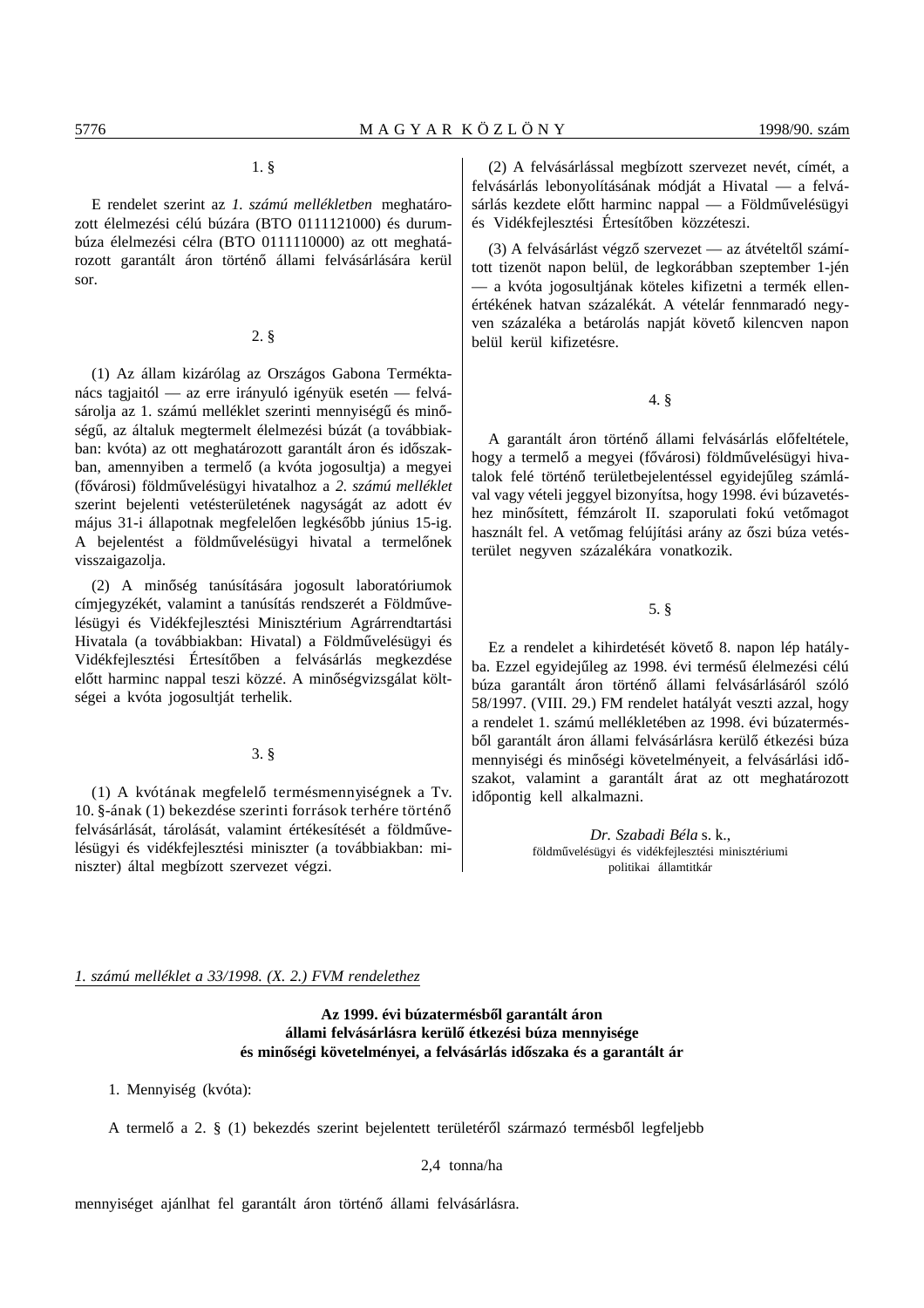- 2. Minőségi követelmények:
- A felvásárlásra felajánlott étkezési búzának az alábbi felsorolt minőségi követelményeket kell kielégíteni.
- A minőségi jellemzők fogalommeghatározása és vizsgálata az MSZ szabvány szerint értendő:

| Minőségi jellemzők                         | Mértékegység     | Követelmény      |
|--------------------------------------------|------------------|------------------|
|                                            |                  |                  |
| Sűrűség (hektolitertömeg), legalább        | kg/hl            | 76,0             |
| Nedvességtartalom, legfeljebb              | tömeg%           | 14,5             |
| Keveréktartalom, legfeljebb<br>ezen belül: | tömeg%           | 2,0              |
| káros keverék, legfeljebb                  | tömeg%           | 0,5              |
| könnyű keverék, legfeljebb                 | tömeg%           | 0,5              |
| Keveréktartalmon felül még megengedett     |                  |                  |
| Törött szem, legfeljebb                    | tömeg%           | 2,0              |
| Csírázott szem, legfeljebb                 | tömeg%           | 2,0              |
| Rozs, legfeljebb                           | tömeg%           | 2,0              |
| Csökkent értékű búzaszem, legfeljebb       | tömeg%           | 2,0              |
| Poloskaszúrt szem, legfeljebb              | $db\%$           | 2                |
| Sütőipari érték, legalább                  | minőségi csoport | <b>B2</b>        |
| A nedves sikér mennyisége, legalább        | tömeg%           | 28               |
| A nedves sikér terülése                    | mm/óra           | $3 - 8$          |
| Esésszám, legalább                         | mp               | 230              |
| Nyersfehérje-tartalom, legalább            | tömeg%           | 12,0             |
| Állati kártevők és maradványai             | nincs megengedve | nincs megengedve |

A felvásárlásra kerülő durumbúzának (MSZ 6383:98) az alábbi minőségi követelményeket kell kielégíteni:

| Minőségi jellemzők                                    | Mértékegység | Előírás | Határérték* |
|-------------------------------------------------------|--------------|---------|-------------|
| Sűrűség (hektolitertömeg), legalább                   | kg/hl        | 78,0    | 75,0        |
| Nedvességtartalom, legfeljebb                         | tömeg%       | 14,5    | 16,0        |
| Keveréktartalom, legfeljebb<br>ezen belül:            | tömeg%       | 2,0     |             |
| káros keverék, legfeljebb                             | tömeg%       | 0,5     |             |
| könnyű keverék, legfeljebb                            | tömeg%       | 0,5     |             |
| Keveréktartalmon felül még megengedett                |              |         |             |
| — törött szem, legfeljebb                             | tömeg%       | 2,0     |             |
| - szokványos (nem durum) búza szemtermése, legfeljebb | darab        | 4,0     | 10,0        |
| — csökkent értékű szem, legfeljebb                    | tömeg%       | 3,0     |             |
| - elszíneződött felületű szem, legfeljebb             | tömeg%       | 3,0     | 8,0         |
| — gabonapoloska által károsított szem, legfeljebb     | tömeg%       | 2,0     |             |
| Teljesen üveges szem, legalább                        | darab%       | 60,0    | 30,0        |
| Nedves sikér mennyisége, legalább                     | tömeg%       | 32,0    | 30,0        |
| A nedves sikér terülése                               | mm/óra       | $2 - 5$ | $2 - 5$     |
| Esésszám, legalább                                    | mp           | 300,0   | 250,0       |
| Nyersfehérje-tartalom, legalább                       | $\%$         | 12,5    |             |
| Sárga pigmenttartalom, szárazanyagra számítva         | mg/kg        | 5,0     |             |

<sup>\*</sup> A határértéknél valamely tulajdonságában rosszabb búza nem tekinthető étkezési célra felhasználható durumbúzának.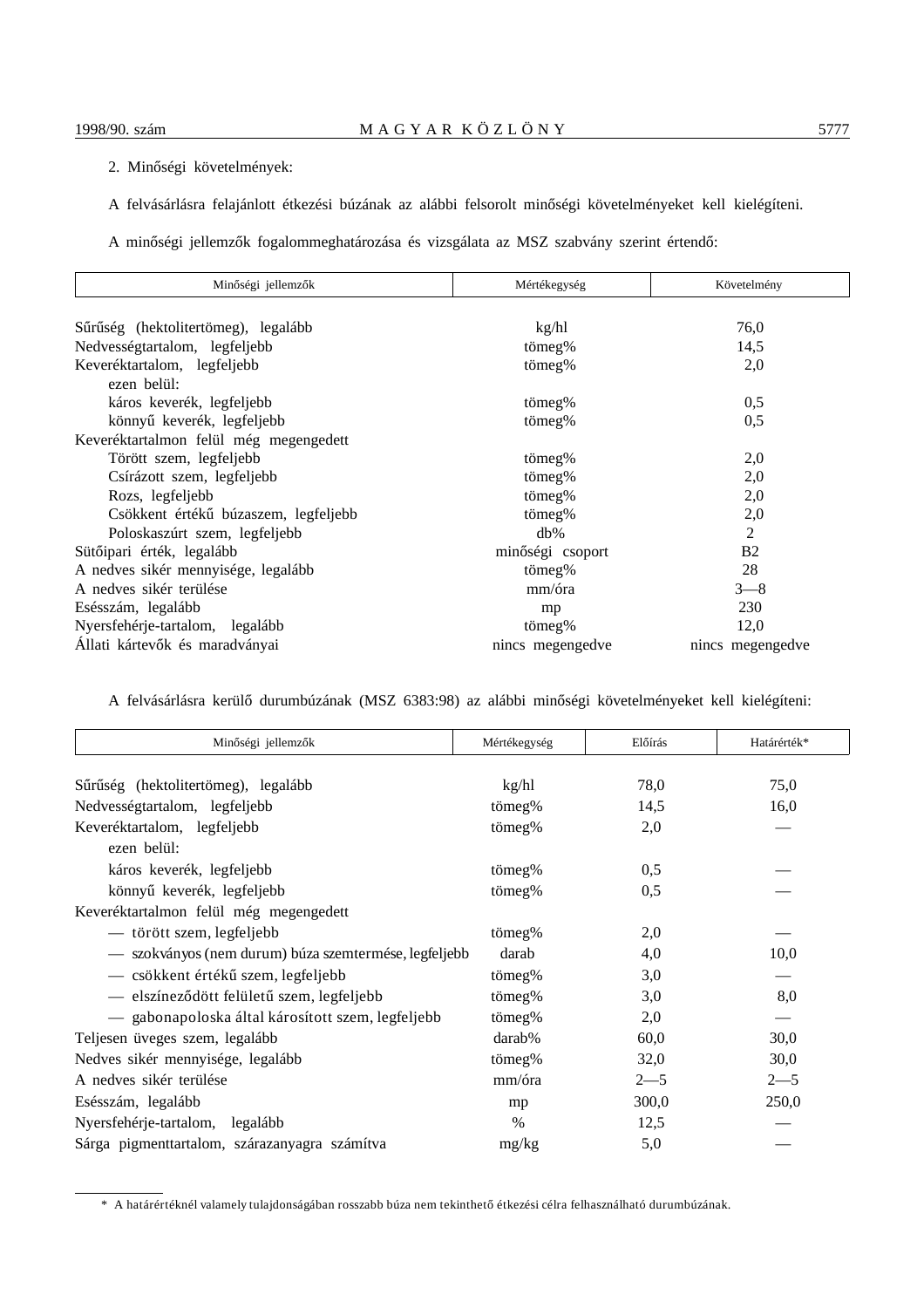3. A felvásárlás időszaka:

— 1999. augusztus 1-jétől 1999. december 1-jéig.

A termelő a felvásárlás általa kért időpontja előtt harminc nappal köteles a garantált áras felvásárlásra jogosult, Földművelésügyi és Vidékfejlesztési Minisztérium által meghirdetett szervezetet írásban értesíteni. A felajánlás a felvásárlás kért időpontjáig visszavonható, de a felvásárlás időtartama alatt az adott mennyiség ismételt felajánlására már nincs lehetőség.

4. Garantált ár mértéke:

18 000 Ft/tonna, a felvásárló szervezet által kijelölt, 50 km-nél nem távolabbi raktár helyén.

Ha az ésszerű szállítási távolság ennél hosszabb, az 50 km-t meghaladó távolságra eső szállítási költségről a felajánló és a felvásárló szervezet közötti külön megállapodás rendelkezik.

— A garantált ár az általános forgalmi adót, valamint az általános forgalmi adó hatálya alá be nem jelentkezett termelő részére fizetendő kompenzációs felárat nem tartalmazza.

# *2. számú melléklet a 33/1998. (X. 2.) FVM rendelethez*

# **Nyilatkozat a vetésterület nagyságáról az élelmezési** célú búza garantált áron történő felvásárlásához

Név: ............................................................................................

Lakcím: ......................................................................................

Telephely (m´´uködési terület): ................................................

Telephelyén a tárolóhely kapacitása: ....................... (tonna)

Azonosító szám (adószám vagy szig. szám): ..........................

Alulírott mezőgazdasági termelő bejelentem, hogy ..................... hektár búzát vetettem el, melynek 1999. év május 31-i állapotát az alábbiakban részletezem:

| Község | Helyrajzi szám | Hektár |
|--------|----------------|--------|
|        |                |        |
|        |                |        |
|        |                |        |
|        |                |        |
|        |                |        |
|        |                |        |

Dátum: 19......... év ................................... hó .................. nap

# termelő

# **III. rész HATÁROZATOK**

# **Az Országgyűlés határozatai**

# **Az Országgyűlés 58/1998. (X. 2.) OGY határozata**

# az emberi jogok és alapvető szabadságok védelméről **szóló Egyezmény egységes szerkezetbe foglalt** szövegének közzétételéről\*

Az Országgyűlés az emberi jogok és alapvető szabadságok védelméről szóló Egyezménynek az 1998. évi XLII. törvénnyel kihirdetett tizenegyedik jegyzőkönyve folytán az Egyezmény szövegében bekövetkezett változásokra tekintettel elrendeli az emberi jogok és alapvető szabadságok védelméről szóló, Rómában, 1950. november 4-én kelt Egyezmény és kiegészítő jegyzőkönyvei 1998. november 1-jét követően hatályos, egységes szerkezetbe foglalt szövegének a Magyar Közlönyben történő közzétételét.

> *Dr. Áder János* s. k., az Országgyűlés elnöke

*Dr. Juhászné* az Országgyűlés jegyzője az Országgyűlés jegyzője

*Lévai Katalin* s. k., *Herényi Károly* s. k.,

*Melléklet az 58/1998. (X. 2.) OGY határozathoz*

# **Egyezmény** az emberi jogok és alapvető szabadságok védelméről\*\*

Az aláíró Kormányok, az Európa Tanács Tagjai,

figyelembe véve az Emberi Jogok Egyetemes Nyilatkozatát, amelyet az Egyesült Nemzetek Közgyűlése 1948. december 10-én meghirdetett,

figyelembe véve, hogy ez a Nyilatkozat a benne lefektetett jogok általános és hatékony elismerésének és megtartásának biztosítását célozza,

<sup>\*</sup> A határozatot az Országgyűlés az 1998. szeptember 22-i ülésnapján fogadta el.

<sup>\*\*</sup> Az Egyezmény szövegét módosították az 1970. szeptember 21-én hatályba lépett 3. számú, az 1971. december 20-án hatályba lépett 5. számú és az 1990. január 1-jén hatályba lépett 8. számú kiegészítő jegyzőkönyvek rendelkezései, és tartalmazta a 2. számú jegyzőkönyv szövegét is, amely 5. Cikk 3. bekezdése értelmében 1970. szeptember 21. napján történt hatálybalépésével az Egyezmény szerves részévé vált. A 11. jegyzőkönyv 1998. november 1-jei hatálybalépésével felváltja az ezen jegyzőkönyvek által módosított vagy beillesztett összes rendelkezést. Ettől az időponttól kezdve az 1994. október 1-jén hatályba lépett 9. számú jegyzőkönyv hatályát veszti.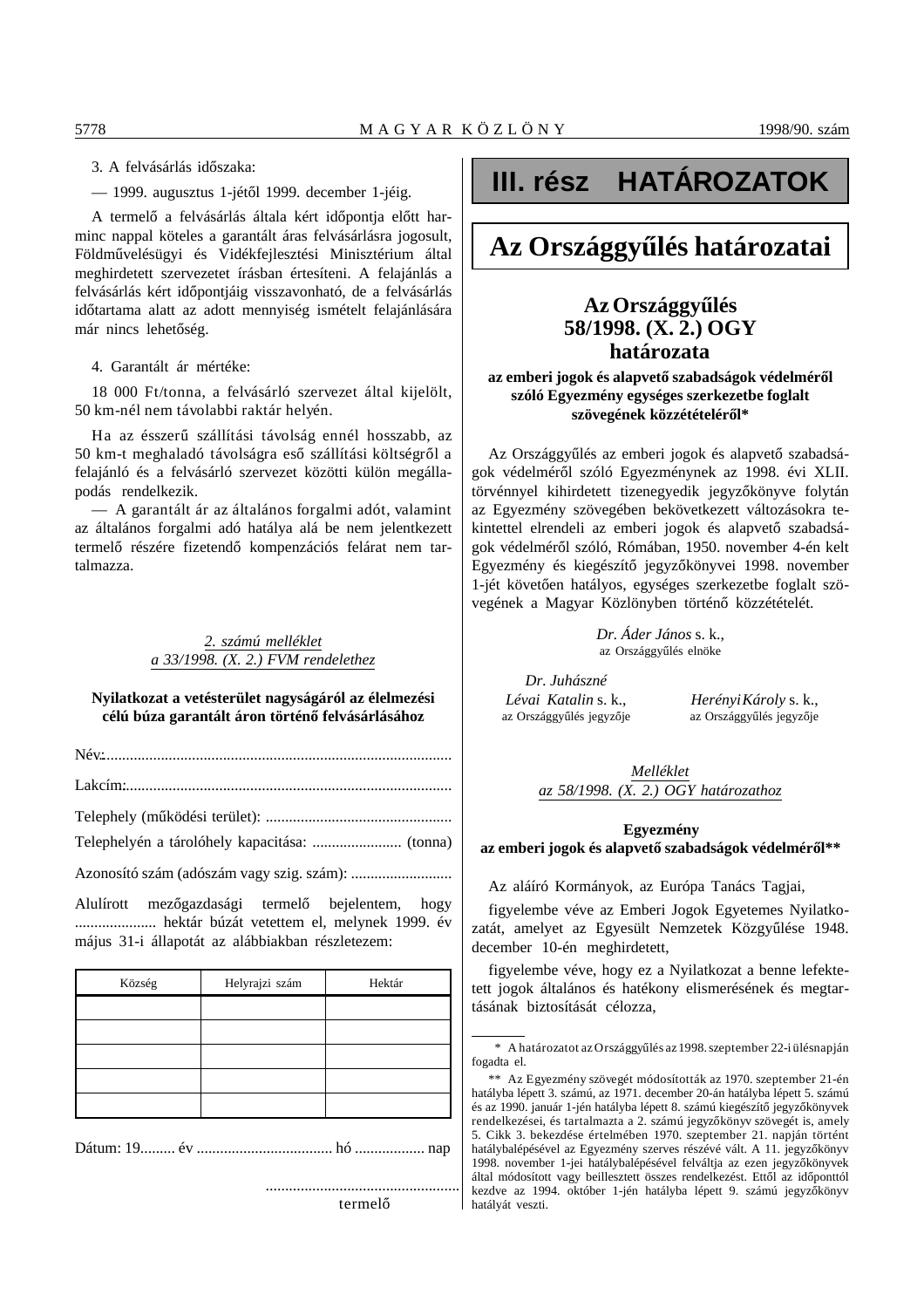figyelembe véve, hogy az Európa Tanács célja a tagjai közötti szorosabb egység megvalósítása, és hogy e cél elérésének egyik módszere az emberi jogok és alapvető szabadságok megóvása és további fejlesztése,

újra megerősítve mélységes hitüket azokban az alapvető szabadságokban, amelyek az igazság és a béke alapjai a világon, és amelyek fenntartásának legjobb eszköze egyrészt a hatékony politikai demokrácia, másrészt azoknak az emberi jogoknak a közös felfogása és tiszteletben tartása, melyeken ezek a szabadságok alapulnak,

abban az elhatározásban, hogy — mint az európai országok hasonló felfogású Kormányai, melyek a politikai hagyományok, eszmények, a szabadság és a jog uralma közös örökségével rendelkeznek — megteszik az első lépéseket egyes, az Egyetemes Nyilatkozatban foglalt jogok közös biztosítására,

az alábbiakban állapodtak meg:

# *1. Cikk — Kötelezettség az emberi jogok tiszteletben tartására*

A Magas Szerződő Felek biztosítják a joghatóságuk alatt álló minden személy számára a jelen Egyezmény I. fejezetében meghatározott jogokat és szabadságokat.

# *I. Fejezet — Jogok és szabadságok*

# *2. Cikk — Élethez való jog*

1. A törvény védi mindenkinek az élethez való jogát. Senkit nem lehet életétől szándékosan megfosztani, kivéve, ha ez halálbüntetést kiszabó bírói ítélet végrehajtása útján történik, amennyiben a törvény a bűncselekményre ezt a büntetést állapította meg.

2. Az élettől való megfosztást nem lehet e Cikk megsértéseként elkövetettnek tekinteni akkor, ha az a feltétlenül szükségesnél nem nagyobb erőszak alkalmazásából ered:

*a*) személyek jogtalan erőszakkal szembeni védelme érdekében;

*b)* törvényes letartóztatás foganatosítása vagy a törvényesen fogva tartott személy szökésének megakadályozása érdekében;

*c)* zavargás vagy felkelés elfojtása céljából törvényesen tett intézkedés esetén.

# *3. Cikk — Kínzás tilalma*

Senkit sem lehet kínzásnak, vagy embertelen, megalázó bánásmódnak, vagy büntetésnek alávetni.

# *4. Cikk — Rabszolgaság és kényszermunka tilalma*

1. Senkit sem lehet rabszolgaságban vagy szolgaságban tartani.

2. Senkit sem lehet kényszer- vagy kötelező munkára igénybe venni.

3. E Cikk szempontjából a "kényszer- vagy kötelező munka'' kifejezés nem foglalja magában:

*a)* azt a munkát, amelyet az Egyezmény 5. Cikke rendelkezéseinek megfelelően eszközölt letartóztatás folyamán, vagy az ilyen letartóztatás történt feltételes szabadlábra helyezés idején általában megkövetelnek;

*b*) a katonai jellegű szolgálatot, illetőleg a katonai szolgálatot lelkiismereti okokból megtagadó személyek esetében olyan országokban, amelyekben ezt elismerik, a kötelező katonai szolgálat helyett megkívánt szolgálatot;

*c*) a közösség létét vagy jólétét fenyegető szükségállapot vagy természeti csapás esetén előírt szolgálatot;

*d)* a rendes állampolgári kötelezettségek körébe tartozó munkát vagy szolgálatot.

# *5. Cikk — Szabadsághoz és biztonsághoz való jog*

1. Mindenkinek joga van a szabadságra és a személyi biztonságra. Szabadságától senkit sem lehet megfosztani, kivéve az alábbi esetekben és a törvényben meghatározott eljárás útján:

a) törvényes őrizetben tartás az illetékes bíróság által történt elítélést követően:

*b*) olyan személy törvényes letartóztatása vagy őrizetbe vétele, aki nem tesz eleget a bíróság törvényes rendelkezésének, illetőleg a törvény által megállapított kötelezettség teljesítésének biztosítása céljából történő letartóztatás vagy őrizetbe vétel;

*c*) törvényes letartóztatás vagy őrizetbe vétel abból a célból, hogy e bűncselekmény elkövetése alapos gyanúja miatt az illetékes hatóság elé állítsák, vagy amikor ésszerű oknál fogva szükséges, hogy megakadályozzák bűncselekmény elkövetésében vagy annak elkövetése után a szökésben;

d) a kiskorú őrizetbe vétele törvényes rendelkezés alapján nevelési felügyelet céljából vagy törvényes őrizetben tartása az illetékes hatóság elé állítás céljából;

 $e$ ) törvényes őrizetbe vétel fertőző betegségek terjedésének megakadályozása céljából, valamint elmebetegek, alkoholisták, kábítószer-élvezők vagy csavargók őrizetbe vétele;

*f*) törvényes letartóztatás vagy őrizetbe vétel az országba való jogtalan belépés megakadályozása céljából vagy olyan személy törvényes letartóztatása vagy őrizetbe vétele, aki ellen intézkedés van folyamatban kiutasítása vagy kiadatása céljából.

2. Minden letartóztatott személyt haladéktalanul az általa értett nyelven tájékoztatni kell letartóztatása okairól és az ellene felhozott vádról.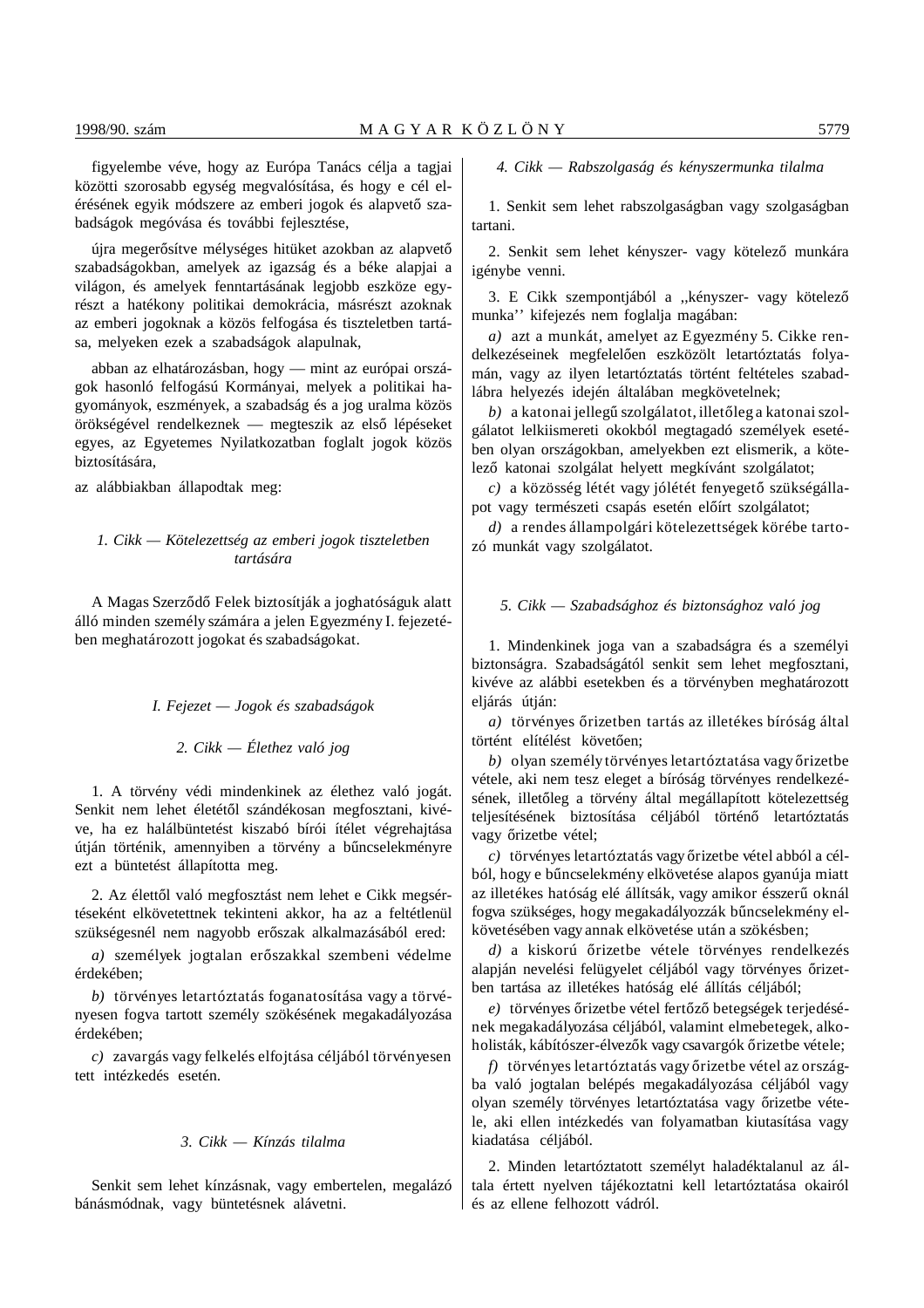3. E Cikk 1. *c)* bekezdésének rendelkezésével összhangban letartóztatott vagy őrizetbe vett minden személyt haladéktalanul bíró vagy a törvény által bírói hatáskörrel felruházott más tisztségviselő elé kell állítani, és a letartóztatott vagy őrizetbe vett személynek joga van arra, hogy ésszerű időhatáron belül tárgyalást tartsanak ügyében vagy a tárgyalásig szabadlábra helyezzék. A szabadlábra helyezés olyan feltételekhez köthető, melyek biztosítják a tárgyaláson való megjelenést.

4. Szabadságától letartóztatás vagy őrizetbe vétel folytán megfosztott minden személynek joga van olyan eljáráshoz, melynek során őrizetbe vételének törvényességéről a bíróság rövid határidőn belül dönt, és törvényellenes őrizetbe vétele esetén szabadlábra helyezését rendeli el.

5. Mindenkinek, aki e Cikk rendelkezéseinek megsértésével végrehajtott letartóztatás vagy őrizetbe vétel áldozata, joga van kártalanításra.

#### *6. Cikk — Tisztességes tárgyaláshoz való jog*

1. Mindenkinek joga van arra, hogy ügyét a törvény által létrehozott független és pártatlan bíróság tisztességesen nyilvánosan és ésszerű időn belül tárgyalja, és hozzon határozatot polgári jogi jogai és kötelezettségei tárgyában, illetőleg az ellene felhozott büntetőjogi vádak megalapozottságát illetően. Az ítéletet nyilvánosan kell kihirdetni, a tárgyalóterembe történő belépést azonban meg lehet tiltani a sajtónak és a közönségnek a tárgyalás teljes időtartamára vagy egy részére annyiban, amennyiben egy demokratikus társadalomban ez az erkölcsök, a közrend, illetőleg a nemzetbiztonság érdekében szükséges, ha e korlátozás kiskorúak érdekei vagy az eljárásban részt vevő felek magánéletének védelme szempontjából szükséges, illetőleg annyiban, amennyiben ezt a bíróság feltétlenül szükségesnek tartja, mert úgy ítéli meg, hogy az adott ügyben olyan különleges körülmények állnak fenn, melyek folytán a nyilvánosság az igazságszolgáltatás érdekeit veszélyeztetné.

2. Minden bűncselekménnyel gyanúsított személyt mindaddig ártatlannak kell vélelmezni, amíg bűnösségét a törvénynek megfelelően meg nem állapították.

3. Minden bűncselekménnyel gyanúsított személynek joga van — legalább — arra, hogy

*a*) a legrövidebb időn belül tájékoztassák olyan nyelven, amelyet megért, és a legrészletesebb módon az ellene felhozott vád természetéről és indokairól:

*b*) rendelkezzék a védekezésének előkészítéséhez szükséges idővel és eszközökkel;

*c*) személyesen vagy az általa választott védő segítségével védekezhessék, és ha nem állanak rendelkezésére eszközök védő díjazására, amennyiben az igazságszolgáltatás érdekei ezt követelik meg, hivatalból és ingyenesen rendeljenek ki számára ügyvédet;

*d)* kérdéseket intézzen vagy intéztessen a vád tanúihoz, és kieszközölhesse a mentő tanúk megidézését és kihallgatását ugyanolyan feltételek mellett, mint ahogy a vád tanúit megidézik, illetve kihallgatják;

*e)* ingyenes tolmács álljon rendelkezésére, ha nem érti vagy nem beszéli a tárgyaláson használt nyelvet.

# *7. Cikk — Büntetés kiszabásának tilalma törvényi rendelkezés nélkül*

1. Senkit sem szabad elítélni olyan cselekményért vagy mulasztásért, amely elkövetése idején a hazai vagy nemzetközi jog alapján nem volt bűncselekmény. Ugyancsak nem lehet a bűncselekmény elkövetése idején alkalmazható büntetésnél súlyosabb büntetést kiszabni.

2. Ez a Cikk nem zárja ki valamely személy bíróság elé állítását és megbüntetését olyan cselekmény vagy mulasztás miatt, amely elkövetése idején a civilizált nemzetek által elismert általános jogelvek szerint bűncselekmény volt.

# *8. Cikk — Magán- és családi élet tiszteletben tartásához való jog*

1. Mindenkinek joga van arra, hogy magán- és családi életét, lakását és levelezését tiszteletben tartsák.

2. E jog gyakorlásába hatóság csak a törvényben meghatározott, olyan esetekben avatkozhat be, amikor az egy demokratikus társadalomban a nemzetbiztonság, a közbiztonság vagy az ország gazdasági jóléte érdekében, zavargás vagy bűncselekmény megelőzése, a közegészség vagy az erkölcsök védelme, avagy mások jogainak és szabadságainak védelme érdekében szükséges.

# *9. Cikk — Gondolat-, lelkiismeret- és vallásszabadság*

1. Mindenkinek joga van a gondolat-, a lelkiismeret- és vallásszabadsághoz; ez a jog magában foglalja a vallás vagy meggyőződés megváltoztatásának szabadságát, valamint a vallásnak vagy meggyőződésnek mind egyénileg, mind együttesen, mind a nyilvánosság előtt, mind a magánéletben istentisztelet, oktatás és szertartások végzése útján való kifejezésre juttatásának jogát.

2. A vallás vagy meggyőződés kifejezésre juttatásának szabadságát csak a törvényben meghatározott, olyan korlátozásoknak lehet alávetni, amelyek egy demokratikus társadalomban a közbiztonság, a közrend, közegészség vagy az erkölcsök, illetőleg mások jogainak és szabadságainak védelme érdekében szükségesek.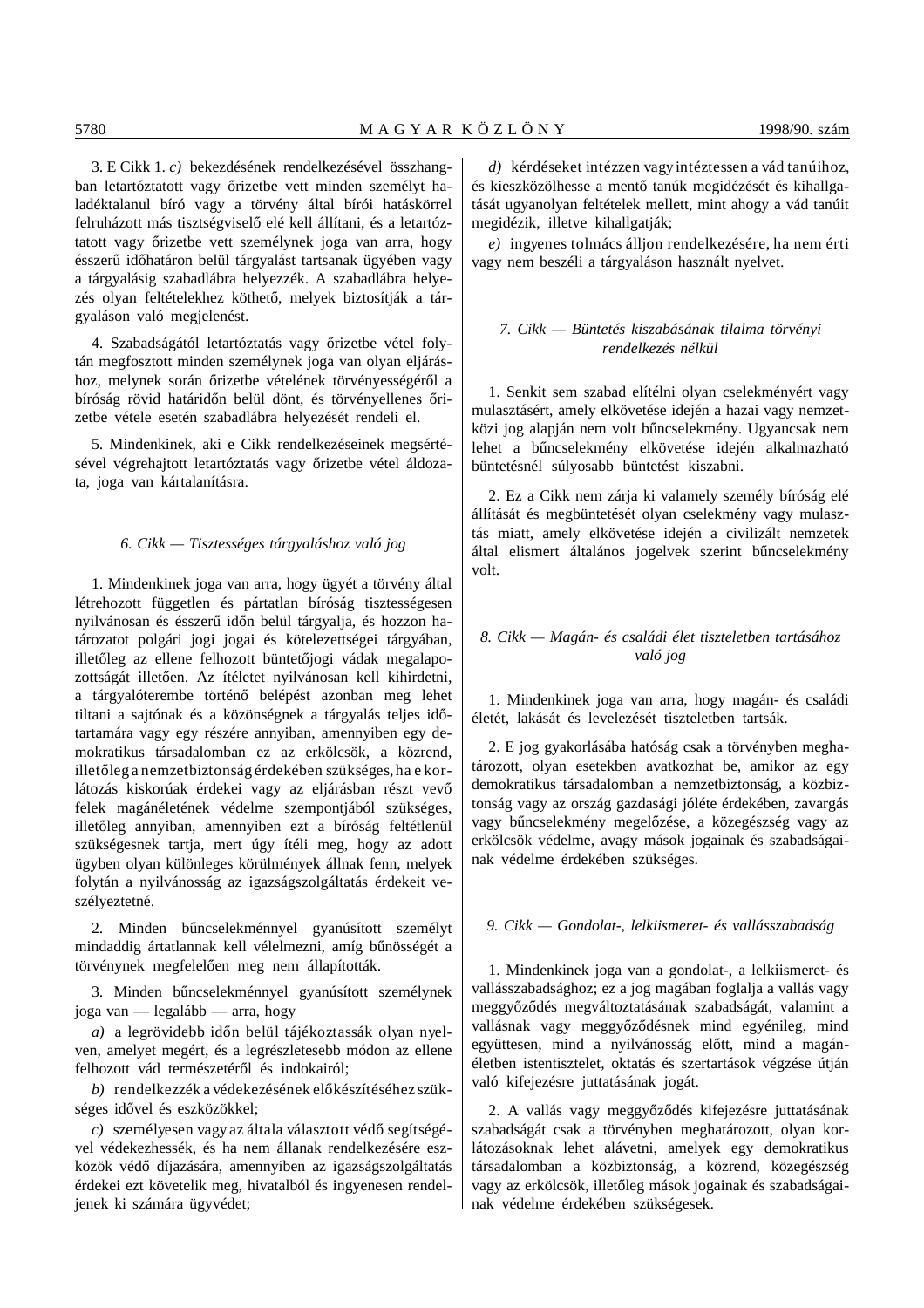1. Mindenkinek joga van a véleménynyilvánítás szabadságához. Ez a jog magában foglalja a véleményalkotás szabadságát és az információk, eszmék megismerésének és közlésének szabadságát országhatárokra tekintet nélkül és anélkül, hogy ebbe hatósági szerv beavatkozhasson. Ez a Cikk nem akadályozza, hogy az államok a rádió, televízió vagy mozgókép vállalatok működését engedélyezéshez kössék.

2. E kötelezettségekkel és felelősséggel együttjáró szabadságok gyakorlása a törvényben meghatározott, olyan alakszerűségeknek, feltételeknek, korlátozásoknak vagy szankcióknak vethető alá, amelyek szükséges intézkedéseknek minősülnek egy demokratikus társadalomban a nemzetbiztonság, a területi sértetlenség, a közbiztonság, a zavargás vagy bűnözés megelőzése, a közegészség vagy az erkölcsök védelme, mások jó hírneve vagy jogai védelme, a bizalmas értesülés közlésének megakadályozása vagy a bíróságok tekintélyének és pártatlanságának fenntartása céljából.

#### *11. Cikk — Gyülekezés és egyesülés szabadsága*

1. Mindenkinek joga van a békés célú gyülekezés szabadságához és a másokkal való egyesülés szabadságához, beleértve érdekei védelmében a szakszervezetek alapítását és az azokhoz való csatlakozásnak a jogát.

2. E jogok gyakorlását csak a törvényben meghatározott, olyan korlátozásoknak lehet alávetni, amelyek egy demokratikus társadalomban a nemzetbiztonság vagy közbiztonság, a zavargás vagy bűnözés megakadályozása, a közegészség, az erkölcsök, illetőleg mások jogai és szabadságai védelme érdekében szükségesek. Ez a Cikk nem tiltja, hogy e jogoknak a fegyveres erők, a rendőrség vagy az államigazgatás tagjai által történő gyakorlását a törvény korlátozza.

#### *12. Cikk — Házasságkötéshez való jog*

A házasságkötési korhatárt elért férfiaknak és nőknek joguk van a házasságkötésre és a családalapításra, az e jog gyakorlását szabályozó hazai törvények szerint.

#### *13. Cikk — Hatékony jogorvoslathoz való jog*

Bárkinek, akinek a jelen Egyezményben meghatározott jogait és szabadságait megsértették, joga van ahhoz, hogy a hazai hatóság előtt a jogsérelem hatékony orvoslását kérje az esetben is, ha e jogokat hivatalos minőségben eljáró személyek sértették meg.

### *14. Cikk — Megkülönböztetés tilalma*

A jelen Egyezményben meghatározott jogok és szabadságok élvezetét minden megkülönböztetés, például nem, faj, szín, nyelv, vallás, politikai vagy egyéb vélemény, nemzeti vagy társadalmi származás, nemzeti kisebbséghez tartozás, vagyoni helyzet, születés szerinti vagy egyéb helyzet alapján történő megkülönböztetés nélkül kell biztosítani.

# *15. Cikk — Az Egyezmény hatályának felfüggesztése szükséghelyzet esetén*

1. Háború vagy a nemzet létét fenyegető más rendkívüli állapot esetén bármely Magas Szerződő Fél a jelen Egyezményben meghatározott kötelezettségeitől eltérő intézkedéseket tehet a helyzet szükségessége által feltétlenül megkívánt mértékben, feltéve, hogy az ilyen intézkedések nem ellentétesek egyéb nemzetközi jogi kötelezettségeivel.

2. E rendelkezés alapján nem lehet eltérni a 2. Cikk rendelkezéseitől, kivéve a jogszerű háborús cselekmények következtében okozott haláleseteket, vagy a 3. Cikk, 4. Cikk (1. bekezdés), valamint a 7. Cikk rendelkezéseitől.

3. Az eltérés jogával élő Magas Szerződő Fél az Európa Tanács Főtitkárának teljes körű tájékoztatást ad az általa tett intézkedésekről és azok okairól. Ugyancsak tájékoztatja az Európa Tanács Főtitkárát, amikor az ilyen intézkedések hatályukat vesztették és az Egyezmény rendelkezéseit ismét teljes mértékben végrehajtják.

# *16. Cikk — Külföldiek politikai tevékenységének korlátozása*

A 10., 11. és 14. Cikkek rendelkezéseit nem lehet úgy tekinteni, mint amelyek akadályoznák a Magas Szerződő Feleket, hogy a külföldiek politikai tevékenységét korlátozásnak vessék alá.

#### *17. Cikk — Joggal való visszaélés tilalma*

Az Egyezmény egyetlen rendelkezését sem lehet úgy értelmezni, hogy az bármely állam, csoport vagy személy számára jogot biztosítana olyan tevékenység folytatására vagy olyan cselekedet végrehajtására, amely az Egyezményben foglalt jogok és szabadságok megsértésére vagy pedig az Egyezményben meghatározottnál nagyobb mértékű korlátozására irányul.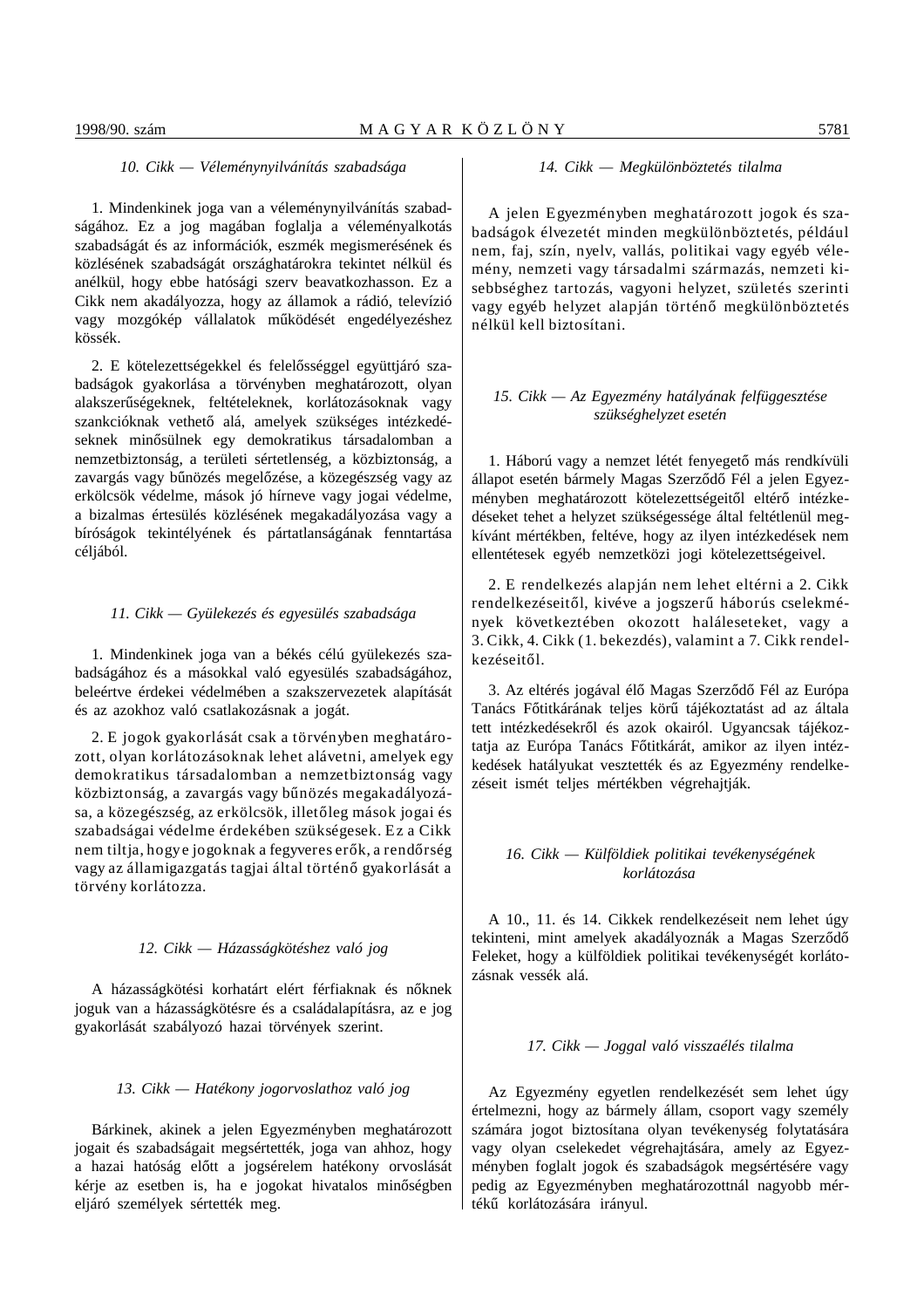# *18. Cikk — Jogkorlátozás alkalmazásának megszorítása*

A jelen Egyezményben említett jogok és szabadságok korlátozásait nem lehet más célra alkalmazni, mint amelyre elő vannak írva.

*II. Fejezet — Emberi Jogok Európai Bírósága*

# *19. Cikk — A Bíróság felállítása*

A Magas Szerződő Felek által az Egyezményben és az ahhoz kapcsolódó jegyzőkönyvekben vállalt kötelezettségek tiszteletben tartásának biztosítása céljából az Emberi Jogok Európai Bírósága (a továbbiakban: Bíróság) létesül. A Bíróság állandó jelleggel működik.

#### *20. Cikk — A bírák száma*

A Bíróság ugyanannyi bíróból áll, mint amennyi a Magas Szerződő Felek száma.

#### *21. Cikk — A hivatalviselés feltételei*

1. A bíráknak a legmagasabb erkölcsiséggel kell rendelkezniük és vagy magas bírói hivatal betöltéséhez szükséges képesítéssel kell bírniuk, vagy elismert szakértelemmel bíró jogásznak kell lenniük.

2. A bírák egyéni minőségükben vesznek részt az ítélkezésben.

3. Hivatali idejük alatt a bírák nem vállalhatnak semmi olyan tevékenységet, amely összeférhetetlen a függetlenségükkel és pártatlanságukkal vagy egy teljes munkaidőt igénylő tisztség betöltésének követelményeivel; e rendelkezés alkalmazásával kapcsolatos kérdésekben a Bíróság dönt.

# *22. Cikk — A bírák választása*

1. A bírákat a Parlamenti Közgyűlés valamennyi Magas Szerződő Fél tekintetében szótöbbséggel, a Magas Szerződő Fél által állított három jelöltet tartalmazó jegyzékből választja.

2. Ugyanezt az eljárást kell követni a Bíróság kiegészítésére új Magas Szerződő Felek csatlakozása, valamint az esetenkénti üresedések betöltése alkalmával.

# *23. Cikk — A hivatalviselés ideje*

1. A bírákat hatéves időszakra választiák. A bírák újraválaszthatók. Mindamellett az első választáskor megválasztott bírák felének hivatalviselési ideje három év elteltével lejár.

2. Azokat a bírákat, akiknek hivatalviselési ideje a kezdeti három év elteltével lejár, az Európa Tanács Főtitkára az első választást követően haladéktalanul sorshúzással választja ki.

3. Avégből, hogy hacsak lehetséges, a bírák hivatalviselési idejét minden harmadik évben megújítsák, a Parlamenti Közgyűlés minden újabb választást megelőzően határozhat úgy, hogy egy vagy több megválasztandó bíró hivatalviselési ideje eltér a hatévi időszaktól, de az ekkor sem lehet kilenc évnél hosszabb és három évnél rövidebb.

4. Ha egyszerre több választásra is sor kerül és a Parlamenti Közgyűlés az előző bekezdést alkalmazza, a hivatalviselési idők elosztása közvetlenül a választás után, az Európa Tanács Főtitkára általi sorshúzással történik.

5. Az a bíró, akit egy hivatalviselési idejét le nem töltött bíró helyére választottak, tisztségét elődje hivatali idejének hátralevő időszakára viseli.

6. A bírák hivatalviselési ideje 70. életévük betöltésekor lejár.

7. A bírák utódjuk megválasztásáig viselik tisztségüket. Hivatali idejük lejárta után is eljárnak azonban a már folyamatban levő ügyeikben.

# *24. Cikk — Elmozdítás*

Bírót csak a többi bíró arra vonatkozó kétharmados többséggel hozott határozatával lehet hivatalából elmozdítani, hogy többé már nem felel meg a tisztsége ellátásához megkívánt feltételeknek.

# *25. Cikk — A Bíróság Hivatala és jogi titkárai*

A Bíróság Hivatallal rendelkezik, melynek működését és szervezetét a Bíróság eljárási szabályzatában kell megállapítani. A Bíróság munkáját jogi titkárok segítik.

# *26. Cikk — A teljes ülés*

A Bíróság teljes ülése

*a)* megválasztja az elnökét és egy vagy két alelnökét hároméves időtartamra, akik újraválaszthatók;

*b*) meghatározott időtartamra Kamarákat állít fel;

*c)* megválasztja a Bíróság Kamaráinak elnökeit; akik újraválaszthatók;

*d)* elfogadja a Bíróság eljárási szabályzatát; és

*e*) megválasztja a Hivatalvezetőt és egy vagy több helyettesét.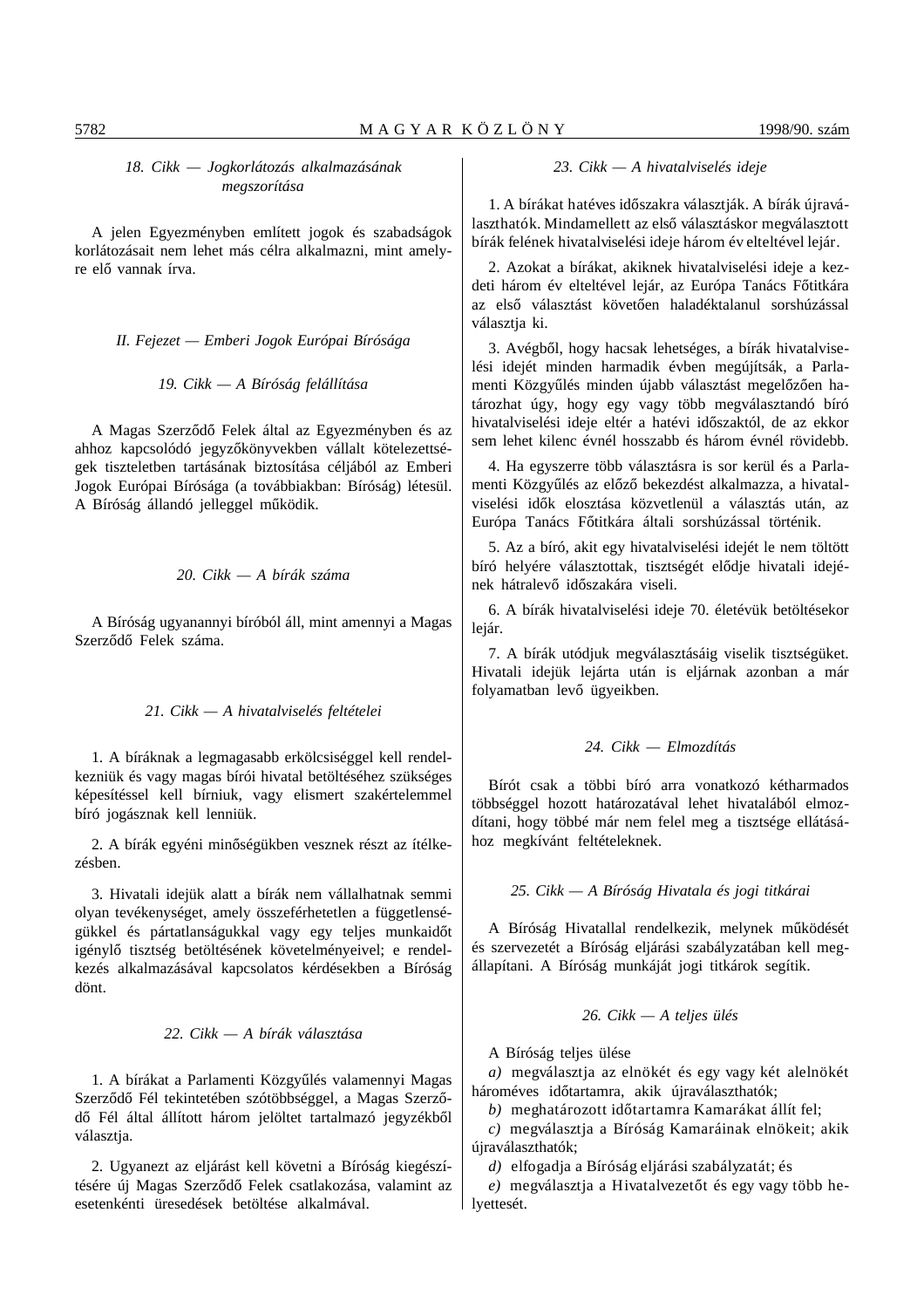### *27. Cikk — Tanácsok, Kamarák és a Nagykamara*

1. Az eléje terjesztett ügyekben a Bíróság háromtagú bírói tanácsban, hét bíróból álló Kamarában vagy tizenhét bíróból álló Nagykamarában jár el. A Bíróság Kamarái meghatározott időtartamra tanácsokat hoznak létre.

2. Hivatalból tagja a Kamarának és a Nagykamarának az érdekelt állam tekintetében választott bíró, illetve ilyen hiányában, vagy ha ez a bíró eljárásában akadályoztatva van, az ezen állam által választott személy, aki bírói minőségben jár el.

3. A Nagykamarában részt vesznek még: a Bíróság elnöke és alelnökei, a Kamarák elnökei és az eljárási szabályzatnak megfelelően választott más bírák. A 43. Cikk alapján a Nagykamara elé utalt ügyben nem járhat el a Nagykamarában a határozatot hozó Kamara bírája, kivéve annak elnökét és az érdekelt állam tekintetében eljárt bírót.

# *28. Cikk — Elfogadhatatlanná nyilvánítás a tanácsok részér´´ol*

A tanács egyhangú szavazással elfogadhatatlannak nyilváníthat vagy az ügylajstromból törölhet a 34. Cikk alapján benyújtott olyan egyéni kérelmet, amelyben ilyen határozat további vizsgálat nélkül meghozható. Ez a határozat végleges.

# *29. Cikk — A Kamarák határozatai az elfogadhatóságról és az érdemr´´ol*

1. Ha a 28. Cikk alapján nem hoztak határozatot, a Kamara hoz határozatot a 34. Cikk alapján benyújtott egyéni kérelmek elfogadhatósága és érdeme tekintetében.

2. Kamara hoz határozatot a 33. Cikk alapján benyújtott, államok közötti kérelmek elfogadhatóságáról és érdeméről.

3. Az elfogadhatóság tekintetében külön határozatot hoznak, hacsak a Bíróság rendkívüli esetekben másképpen nem dönt.

#### *30. Cikk — Hatáskör átadása a Nagykamarának*

Amennyiben a Kamara előtt folyamatban levő ügyben az Egyezmény vagy az ahhoz kapcsolódó jegyzőkönyvek értelmezése tekintetében lényeges kérdés merül fel, vagy valamely kérdésnek a Kamara általi megítélése a Bíróság által korábban hozott határozattal ellentétes lehet, a Kamara határozatának meghozatala előtt bármikor hatáskörét a Nagykamarának adhatja át, feltéve, hogy a felek egyike sem ellenzi azt.

#### *31. Cikk — A Nagykamara hatásköre*

#### A Nagykamara

*a)* határozatot hoz a 33. Cikk vagy a 34. Cikk alapján benyújtott kérelmek esetén, ha egy Kamara a 30. Cikk alapján hatáskörét átadta, vagy ha az ügyet a 43. Cikk alapján terjesztették elé; és

*b)* megvizsgálja a 47. Cikk alapján tanácsadó vélemény iránt benyújtott kérelmeket.

#### *32. Cikk — A Bíróság joghatósága*

1. A Bíróság joghatósága az Egyezmény és az ahhoz csatlakozó jegyzőkönyvek értelmezésével és alkalmazásával kapcsolatos minden olyan ügyre kiterjed, amelyet a 33., a 34. vagy a 47. Cikknek megfelelően elé terjesztettek.

2. Ha a Bíróság joghatósága vitatott, a kérdésben a Bíróság határoz.

# *33. Cikk — Államok közötti ügyek*

Bármely Magas Szerződő Fél a Bíróság elé terjesztheti az Egyezmény és az ahhoz kapcsolódó jegyzőkönyvek rendelkezéseinek bármely más Magas Szerződő Fél részéről történt állítólagos megsértését.

# *34. Cikk — Egyéni kérelmek*

A Bíróság kérelmeket vehet át bármely természetes személytől, nem-kormányzati szervezettől vagy személyek csoportjaitól, akik vagy amelyek azt állítják, hogy az Egyezményben vagy az ahhoz kapcsolódó jegyzőkönyvekben biztosított jogok valamely Magas Szerződő Fél részéről történt megsértésének áldozatai. A Magas Szerződő Felek kötelezettséget vállalnak arra, hogy semmilyen módon nem akadályozzák e jog hatékony gyakorlását.

#### *35. Cikk — Az elfogadhatóság feltételei*

1. Az ügyet csak akkor lehet a Bíróság elé terjeszteni, ha az összes hazai jogorvoslati lehetőséget már kimerítették a nemzetközi jog általánosan elismert szabályainak megfelelően, éspedig attól az időponttól számított hat hónapon belül, amikor a hazai végleges határozatot meghozták.

2. A Bíróság a 34. Cikk alapján előterjesztett egyéni kérelemmel nem foglalkozik, ha az

*a)* névtelen; vagy

*b)* lényegileg azonos egy olyan üggyel, amelyet a Bíróság már megvizsgált, illetve amelyet már más nemzetközi vizsgálat vagy elintézési eljárás alá bocsátottak és az nem tartalmaz az ügyre vonatkozó új adatokat.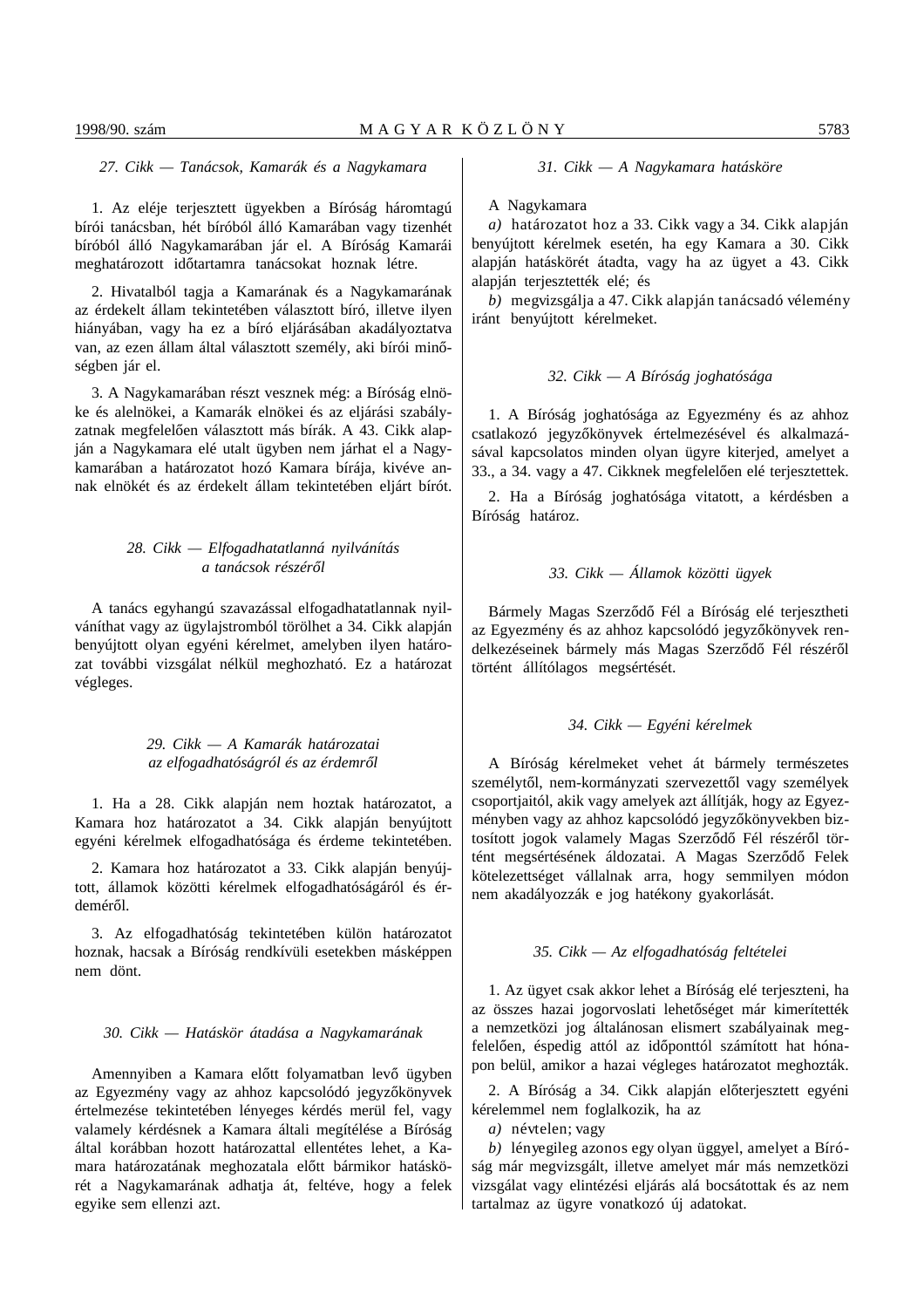3. A Bíróság a 34. Cikk alapján előterjesztett egyéni kérelmet elfogadhatatlannak nyilvánítja, amennyiben úgy találja, hogy az az Egyezmény és az ahhoz kapcsolódó jegyzőkönyvek rendelkezéseivel összeegyeztethetetlen, nyilvánvalóan alaptalan vagy a kérelmezési joggal való visszaélésnek minősül.

4. A Bíróság elutasít minden olyan kérelmet, amelyet e Cikk alapján elfogadhatatlannak tart. Ezt az eljárás bármely szakaszában megteheti.

# *36. Cikk — Harmadik fél beavatkozása*

1. Annak a Magas Szerződő Félnek, amelynek a kérelmező az állampolgára, a Kamara vagy a Nagykamara előtti ügyekben jogában áll írásos véleményét benyújtani és a tárgyaláson részt venni.

2. A Bíróság elnöke az igazságszolgáltatás megfelelő működése érdekében az eljárásban félként részt nem vevő bármely más Magas Szerződő Felet vagy bármely érintett személyt, aki nem kérelmező, felhívhat írásos vélemény benyújtására vagy a tárgyaláson való résztvételre.

#### *37. Cikk — A kérelmek törlése*

1. A Bíróság az eljárás bármely szakaszában határozhat úgy, hogy a kérelmet az ügylajstromból törli, ha a körülmények arra engednek következtetni, hogy

a) a kérelmező nem szándékozik kérelmét tovább fenntartani; vagy

*b)* az ügy megoldódott; vagy

*c)* a Bíróság által megállapított bármely más okból nem indokolt a kérelem vizsgálatát tovább folytatni.

A Bíróság mindazonáltal folytatja a kérelem vizsgálatát, ha az Egyezményben vagy az ahhoz kapcsolódó jegyzőkönyvekben meghatározott emberi jogok tisztelete ezt megkívánja.

2. A Bíróság a kérelemnek az ügylajstromba való újbóli felvételéről határozhat, ha úgy tekinti, hogy ezt a körülmények indokolttá teszik.

# *38. Cikk — Az ügy vizsgálata és a békés rendezésre irányuló eljárás*

1. Ha a Bíróság a kérelmet elfogadhatónak nyilvánítja, *a*) a felek képviselőivel együtt folytatja a kérelem vizsgálatát, illetve szükség esetén tényfeltárást végez, amelynek hatékony lefolytatása érdekében az érintett államok minden szükséges segítséget megadnak;

*b)* az érdekelt felek rendelkezésére áll abból a célból, hogy az ügynek az Egyezményben és az ahhoz kapcsolódó jegyzőkönyvekben meghatározott emberi jogok tiszteletben tartása alapján történő békés rendezését biztosítsa.

2. Az 1. bekezdés *b)* pontja alapján folytatott eljárás bizalmas jellegű.

#### *39. Cikk — Békés rendezés elérése*

Békés rendezés elérése esetén a Bíróság a tények és az elért megoldás rövid ismertetésére szorítkozó határozattal törli az ügyet a lajstromából.

# *40. Cikk — Nyilvános tárgyalások és iratok hozzáférhet´´osége*

1. A tárgyalások nyilvánosak, hacsak a Bíróság rendkívüli körülmények esetén másképpen nem határoz.

2. A hivatalvezetőnél elhelyezett iratok a nyilvánosság számára hozzáférhetőek, hacsak a Bíróság elnöke másképpen nem határoz.

# *41. Cikk — Igazságos elégtétel*

Ha a Bíróság az Egyezmény vagy az ahhoz kapcsolódó jegyzőkönyvek megsértését állapítja meg és az érdekelt Magas Szerződő Fél belső joga csak részleges jóvátételt tesz lehetővé, a Bíróság — szükség esetén — igazságos elégtételt ítél meg a sértett félnek.

# *42. Cikk — Kamarák ítéletei*

A Kamarák ítéletei a 44. Cikk 2. bekezdés rendelkezéseinek megfelelően válnak véglegessé.

# *43. Cikk — Az ügynek a Nagykamara elé terjesztése*

1. Kivételes esetekben a Kamara ítéletének meghozatalától számított három hónapon belül az ügyben részes bármely fél kérheti az ügynek a Nagykamara elé terjesztését.

2. A Nagykamara öt bíróból álló kollégiuma határozatával akkor fogadja el ezt a kérelmet, ha az ügy az Egyezmény vagy az ahhoz kapcsolódó jegyzőkönyvek értelmezését vagy alkalmazását érintő lényeges kérdést, vagy egy egyébként általános jelentőségű lényeges kérdést vet fel.

3. Ha a bírói kollégium elfogadja a kérelmet, a Nagykamara az ügyben ítélettel dönt.

# *44. Cikk — Végleges ítéletek*

1. A Nagykamara ítélete végleges.

2. A Kamara ítélete véglegessé válik,

*a)* ha a felek közlik, hogy nem kérik az ügynek a Nagykamara elé terjesztését; vagy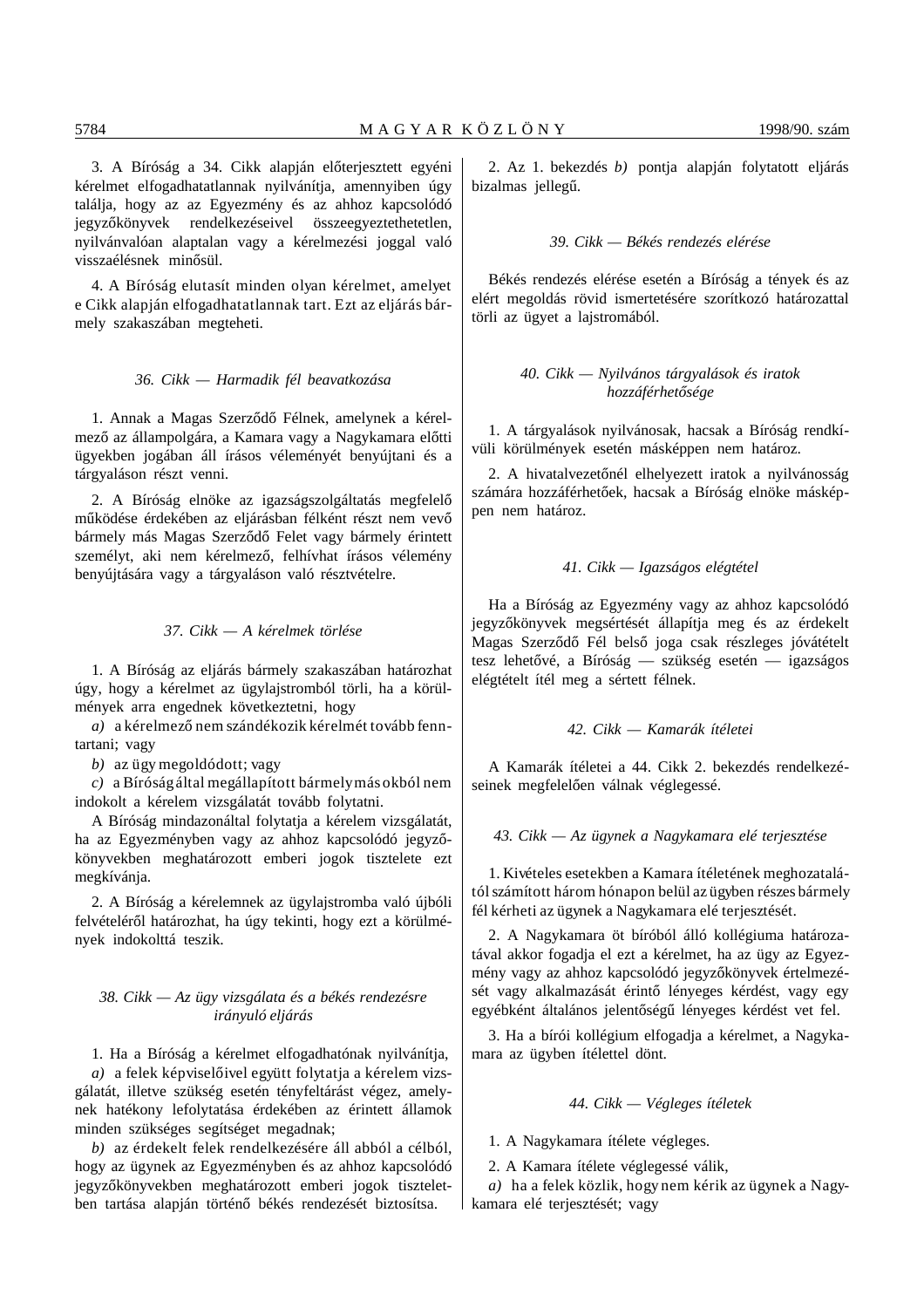*b*) az ítélet meghozatalát követő három hónap elteltével, amennyiben az ügynek a Nagykamara elé terjesztését nem kérték; vagy

*c)* ha a Nagykamara kollégiuma elutasítja a 43. Cikk szerint előterjesztett kérelmet.

3. A végleges határozatot közzé kell tenni.

*45. Cikk — Ítéletek és határozatok indokolása*

1. Az ítéleteket, továbbá a kérelmek elfogadhatóságát, illetve elfogadhatatlanságát megállapító határozatokat indokolással kell ellátni.

2. Ha egy ítélet egészében vagy részben nem képviseli a bírák egyhangú véleményét, a bíró jogosult különvéleményt csatolni.

# *46. Cikk — Az ítéletek kötelez´´o ereje és végrehajtása*

1. A Magas Szerződő Felek vállalják, hogy magukra nézve kötelezőnek tekintik a Bíróság végleges ítéletét minden ügyben, amelyben félként szerepelnek.

2. A Bíróság végleges ítéletét el kell juttatni a Miniszteri Bizottsághoz, amely ellenőrzi annak végrehajtását.

#### *47. Cikk — Tanácsadó vélemények*

1. A Bíróság a Miniszteri Bizottság felkérésére az Egyezmény és az ahhoz kapcsolódó jegyzőkönyvek értelmezésére vonatkozó jogi kérdésekben tanácsadó véleményt nyilváníthat.

2. Az ilyen vélemények nem vonatkozhatnak az Egyezmény I. Fejezete és az Egyezményhez kapcsolódó jegyzőkönyvek által meghatározott jogok és szabadságok tartalmával és terjedelmével összefüggő kérdésekre, sem olyan más kérdésekre, melyeket a Bíróságnak vagy a Miniszteri Bizottságnak kellene vizsgálnia az Egyezménynek megfelelően kezdeményezett eljárás folytán.

3. A Miniszteri Bizottságnak a Bíróságot tanácsadó vélemény nyilvánítására felkérő határozatát a Bizottságban részvételre jogosult képviselők többségi határozatával kell meghozni.

#### *48. Cikk — A Bíróság tanácsadó hatásköre*

A Bíróság határoz arról, hogy a Miniszteri Bizottság tanácsadó vélemény nyilvánítására vonatkozó felkérése a 47. Cikkben meghatározott hatáskörébe tartozik-e.

*49. Cikk — Tanácsadó vélemények indokolása*

1. Tanácsadó véleményét a Bíróság indokolással látja el.

2. Ha a tanácsadó vélemény egészében vagy részben nem képviseli a bírák egyhangú véleményét, a bíró jogosult különvéleményt csatolni.

3. A Bíróság tanácsadó véleményét közli a Miniszteri Bizottsággal.

#### *50. Cikk — A Bíróság költségei*

A Bíróság költségeit az Európa Tanács viseli.

*51. Cikk — Bírák kiváltságai és mentességei*

A bírák feladataik gyakorlása során jogosultak az Európa Tanács Alapokmányának 40. Cikkében és az annak alapján kötött megállapodásokban meghatározott kiváltságokra és mentességekre.

*III. Fejezet — Vegyes rendelkezések*

*52. Cikk — F´´otitkári tudakozódás*

Az Európa Tanács Főtitkára által előterjesztett megkeresésre minden Magas Szerződő Fél tájékoztatást ad arról a módról, ahogy belső joga biztosítja a jelen Egyezmény rendelkezéseinek hatékony végrehajtását.

#### *53. Cikk — Már elismert emberi jogok védelme*

Az Egyezmény egyetlen rendelkezését sem lehet úgy értelmezni, hogy az korlátozza vagy csorbítja azokat az emberi jogokat és alapvető szabadságokat, amelyeket bármely Magas Szerződő Fél joga vagy az olyan egyezmény biztosít, melynek ez a Magas Szerződő Fél részese.

# *54. Cikk — A Miniszteri Bizottság hatásköre*

Az Egyezmény egy rendelkezése sem korlátozza az Európa Tanács Alapokmánya által a Miniszteri Bizottságra ruházott hatáskört.

# *55. Cikk — Viták más eszközökkel történ´´o rendezésének kizárása*

A Magas Szerződő Felek megállapodnak abban, hogy erre vonatkozó külön megállapodás nélkül nem alkalmazzák a közöttük hatályban levő szerződéseket, egyezménye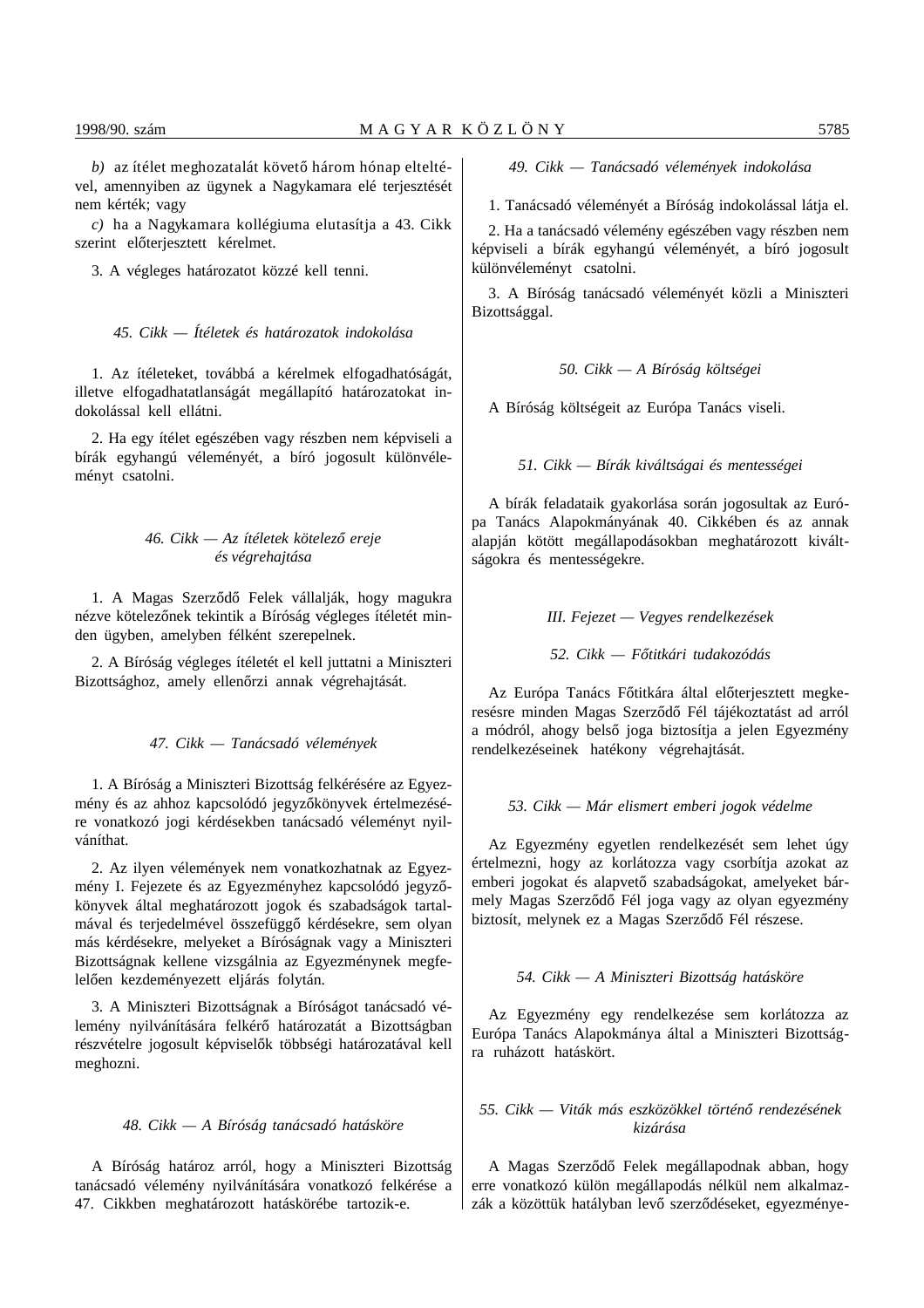ket vagy nyilatkozatokat abból a célból, hogy kérelem alapján a jelen Egyezmény értelmezéséből vagy alkalmazásából eredő vitákat a jelen Egyezményben meghatározott elintézési módtól eltérő más módon rendezzék.

# *56. Cikk — Területi hatály*

1. Az Egyezmény megerősítése alkalmával vagy ezt követően bármikor, bármely állam az Európa Tanács Főtitkárához intézett értesítéssel kijelentheti, hogy — fenntartva az ezen Cikk 4. bekezdésében foglaltakat — az Egyezmény minden olyan területre vagy e területek egy részére terjed ki, amelyek nemzetközi kapcsolataiért felelősséget visel.

2. Az Egyezmény az értesítésben megnevezett területre vagy területekre az értesítésnek az Európa Tanács Főtitkára általi kézhezvételét követő harmincadik naptól kezdve alkalmazandó.

3. A jelen Egyezmény rendelkezéseit azonban ilyen területeken a helyi követelményekre kellő tekintettel kell alkalmazni.

4. A jelen Cikk 1. bekezdése alapján nyilatkozatot tevő bármely állam ezt követően bármikor nyilatkozhat azon terület vagy területek nevében, amelyekre a nyilatkozat vonatkozik, hogy elfogadja a Bíróság joghatóságát az egyének, nem-kormányközi szervezetek vagy egyének csoportjai által az Egyezmény 34. Cikkében meghatározottak szerint előterjesztett kérelmek átvételére.

# *57. Cikk — Fenntartások*

1. Az Egyezmény aláírása vagy a megerősítésről szóló okirat letétbe helyezése alkalmával bármely állam az Egyezmény minden egyedi rendelkezésével kapcsolatban fenntartást tehet annyiban, amennyiben a területén ebben az időpontban hatályban levő valamely törvény nincs összhangban e rendelkezéssel. A jelen Cikk alapján általános jellegű fenntartásokat nem lehet tenni.

2. A jelen Cikk alapján tett fenntartásnak tartalmaznia kell a vonatkozó törvény rövid leírását.

# *58. Cikk — Felmondás*

1. A Magas Szerződő Felek az Egyezményt csak 5 évvel azt követően mondhatják fel, amikor annak részesei lettek, éspedig az Európa Tanács Főtitkárához címzett értesítésbe foglalt hathónapos felmondással. A Főtitkár arról tájékoztatja a többi Magas Szerződő Felet.

2. Az ilyen felmondásnak nincs olyan hatálya, hogy az érdekelt Magas Szerződő Felet mentesítené a jelen Egyezményből folyó kötelezettségek alól bármely olyan cselekmény tekintetében, mely e kötelezettségek megsértését jelentheti, és amelyet a felmondás hatálybalépésének időpontja előtt hajtott végre.

3. Minden olyan Magas Szerződő Fél, melynek tagsága az Európa Tanácsban megszűnik, ugyanazon feltételek mellett megszűnik a jelen Egyezmény részese lenni.

4. Az Egyezményt az előző bekezdések rendelkezéseivel összhangban fel lehet mondani olyan területek vonatkozásában, amelyekre az a 56. Cikk alapján tett nyilatkozat értelmében kiterjed.

## *59. Cikk — Aláírás és meger´´osítés*

1. Az Egyezmény az Európa Tanács tagjai számára áll nyitva aláírásra. Az Egyezményt meg kell erősíteni. A megerősítésről szóló okiratot az Európa Tanács Főtitkáránál kell letétbe helyezni.

2. Az Egyezmény tíz megerősítéséről szóló okirat letétbe helyezését követően lép hatályba.

3. Minden olyan állam vonatkozásában, amely utóbb erősíti meg az Egyezményt, az a megerősítésről szóló okirat letétbe helyezésének időpontjában lép hatályba.

4. Az Európa Tanács Főtitkára értesíti az Európa Tanács tagjait az Egyezmény hatálybalépéséről, az azt megerősítő Magas Szerződő Felek nevéről és az utóbb letétbe helyezett minden megerősítésről szóló okiratokról.

Kelt Rómában, 1950. november 4-én, egyetlen példányban, angol és francia nyelven, melyet az Európa Tanács levéltárában kell elhelyezni. Mindkét nyelvű szöveg egyaránt hiteles. A Főtitkár minden aláíró állam számára hitelesített másolatot küld.

# **Kiegészítő jegyzőkönyv** az emberi jogok és alapvető szabadságok védelméről **szóló Egyezményhez**

Az aláíró Kormányok, az Európa Tanács tagjai,

elhatározván, hogy megfelelő intézkedéseket tesznek az emberi jogok és alapvető szabadságok védelméről, Rómában, 1950. november 4-én aláírt Egyezmény (a továbbiakban: Egyezmény) I. fejezetében már benne foglaltakon felüli egyes további emberi jogok és szabadságok közös biztosítása érdekében,

a következőkben állapodtak meg:

## *1. Cikk — Tulajdon védelme*

Minden természetes vagy jogi személynek joga van javai tiszteletben tartásához. Senkit sem lehet tulajdonától megfosztani, kivéve, ha ez közérdekből és a törvényben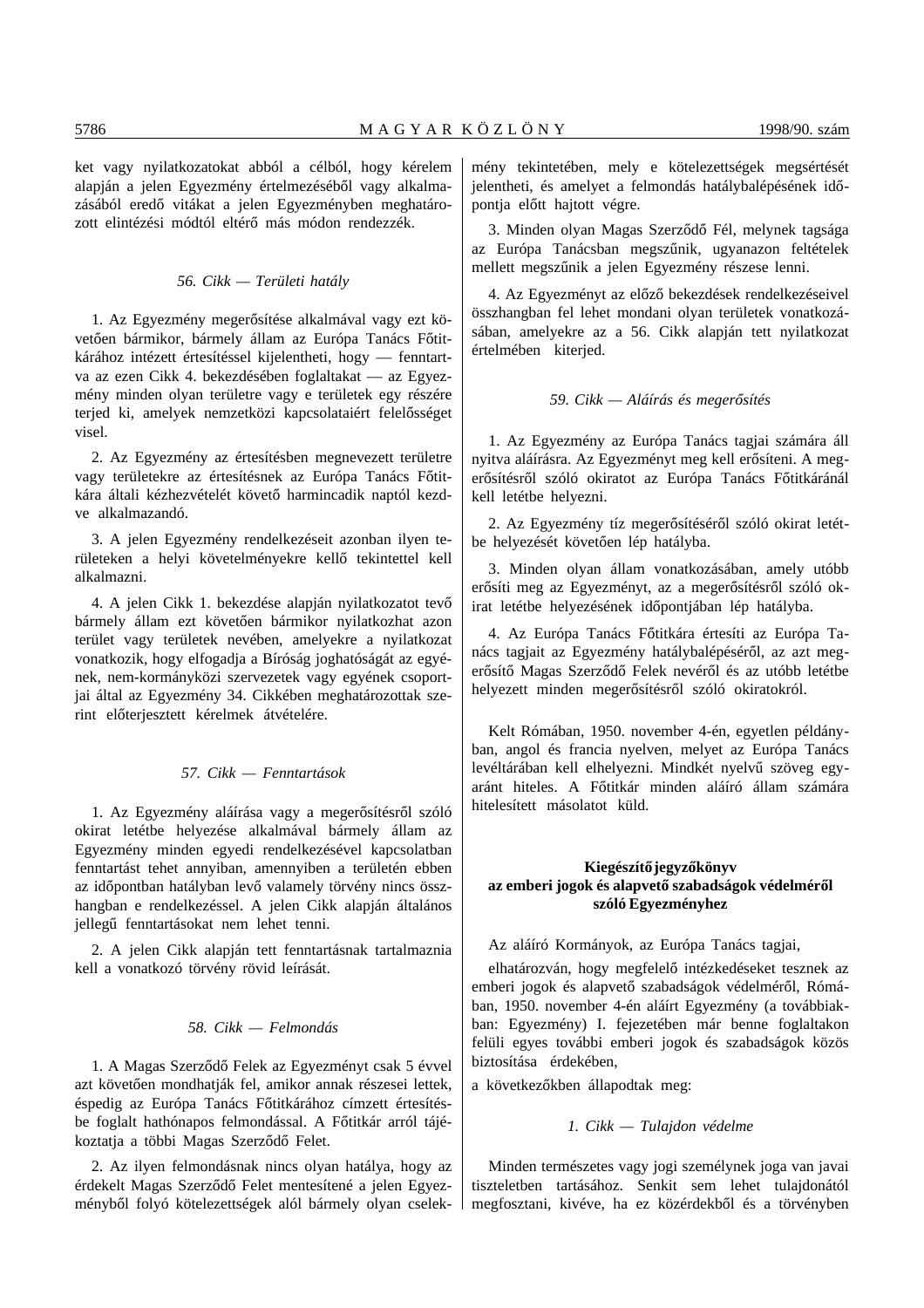meghatározott feltételek, valamint a nemzetközi jog általános elvei szerint történik.

Az előző bekezdésben foglaltak nem korlátozzák az államok jogát olyan törvények alkalmazásában, melyeket szükségesnek ítélnek ahhoz, hogy a javaknak a köz érdekében történő használatát szabályozhassák, illetőleg az adók, más közterhek vagy bírságok megfizetését biztosítsák.

#### *2. Cikk — Oktatáshoz való jog*

Senkitől sem szabad megtagadni az oktatáshoz való jogot. Az állam az oktatás és tanítás terén vállalt feladatkörök gyakorlása során köteles tiszteletben tartani a szülők vallási és világnézeti meggyőződésével összhangban lévő oktatáshoz és tanításhoz való jogot.

# *3. Cikk — Szabad választásokhoz való jog*

A Magas Szerződő Felek kötelezik magukat arra, hogy ésszerű időközönként, titkos szavazással szabad választásokat tartanak olyan körülmények között, melyek a törvényhozó testület megválasztását illetően biztosítja a nép véleményének kifejezését.

#### *4. Cikk — Területi hatály*

Minden Magas Szerződő Fél e jegyzőkönyv aláírásakor, vagy megerősítésekor, vagy bármely későbbi időpontban az Európa Tanács Főtitkárával nyilatkozatban közölheti, hogy mennyiben kötelezi magát e jegyzőkönyv rendelkezéseinek a nyilatkozatban megjelölt ama területeken való alkalmazására, melyek nemzetközi kapcsolataiért ő a felelős.

Minden Magas Szerződő Fél, mely az előző bekezdés alapján nyilatkozatot közölt, bármikor további nyilatkozatot tehet, melyben bármely korábbi nyilatkozatának tartalmát módosítja, illetőleg, amellyel e jegyzőkönyv rendelkezésének alkalmazását bármely e területtel kapcsolatban megszünteti.

A jelen Cikknek megfelelően tett nyilatkozatot olyannak kell tekinteni, mint amelyet az Egyezmény 56. Cikke 1. bekezdésének megfelelően tettek.

#### *5. Cikk — Az Egyezményhez f´´uz´´od´´o viszony*

A Magas Szerződő Felek e jegyzőkönyv 1., 2., 3. és 4. Cikkeit az Egyezmény kiegészítő Cikkeinek tekintik, és az Egyezmény valamennyi rendelkezését ennek megfelelően kell alkalmazni.

#### *6. Cikk — Aláírás és meger´´osítés*

A megerősítésről szóló okiratot az Európa Tanács Főtitkáránál kell letétbe helyezni, aki a tagállamok részére értesítést ad minden újabb megerősítésről.

Kelt Párizsban, 1952. március 20. napján, angol és francia nyelven, egyetlen példányban, melyet az Európa Tanács levéltárában kell elhelyezni. Mindkét nyelvű szöveg egyaránt hiteles. A Főtitkár valamennyi aláíró Kormány részére hiteles másolatot küld.

# Negyedik kiegészítő jegyzőkönyv az emberi jogok és alapvető szabadságok védelméről szóló Egyezményhez az Egyezményben és első kiegészítő jegyzőkönyvben már benne foglaltakon felüli **egyes jogok és szabadságok biztosításáról**

Az aláíró Kormányok, az Európa Tanács Tagjai,

elhatározván, hogy megfelelő intézkedéseket tesznek az emberi jogok és alapvető szabadságok védelméről, Rómában, 1950. november 4. napján aláírt egyezmény (a továbbiakban: Egyezmény) I. fejezetében és az Egyezmény Párizsban, 1952. március 20-án aláírt első kiegészítő jegyzőkönyvének 1—3. Cikkében már benne foglaltakon felüli jogok és szabadságok közös biztosítása érdekében,

a következőkben állapodtak meg:

# *1. Cikk — Adósságokért való szabadságelvonás tilalma*

Senkit sem lehet szabadságától pusztán azért megfosztani, mert szerződéses kötelezettségének nem tud eleget tenni.

#### *2. Cikk — Mozgásszabadság*

1. Mindazokat, akik jogszerűen tartózkodnak egy állam területén, megilleti a mozgás szabadsága és a lakhely szabad megválasztásának joga.

2. Mindenki szabadon elhagyhat minden országot, beleértve a saját országát is.

3. E jogokat kizárólag csak olyan, a törvényekkel összhangban lévő korlátozásoknak lehet alávetni, melyek egy demokratikus társadalomban a nemzetbiztonság vagy a köz biztonsága érdekében, a közrend fenntartásához, a bűnmegelőzéshez, a közegészség vagy az erkölcsök védelméhez, illetőleg mások jogainak és szabadságainak megóvásához szükségesek.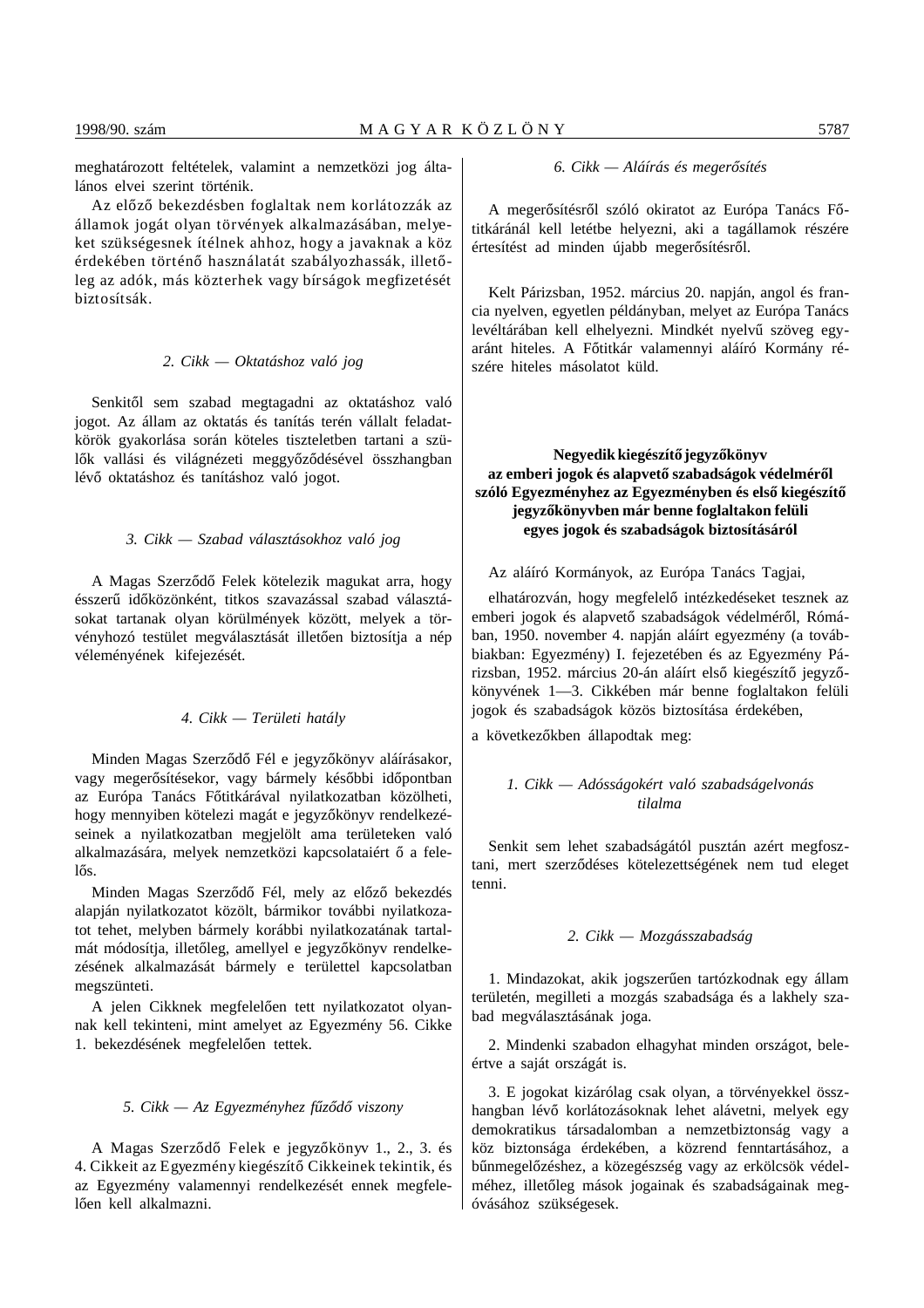4. Az 1. bekezdésben elismert jogokat bizonyos, meghatározott körzetekben alá lehet vetni olyan, a törvény által elrendelt korlátozásoknak is, melyeket egy demokratikus társadalomban a köz érdekei igazolnak.

# *3. Cikk — Saját állampolgárok kiutasításának tilalma*

1. Senkit sem lehet sem egyéni, sem kollektív rendszabályokkal annak az államnak a területéről kiutasítani, melynek honosa.

2. Senkit sem lehet megfosztani azon jogától, hogy annak az államnak a területére belépjen, melynek honosa.

# *4. Cikk — Külföldiek kollektív kiutasításának tilalma*

Tilos a külföldiek kollektív kiutasítása.

# *5. Cikk — Területi hatály*

1. Minden Magas Szerződő Fél e jegyzőkönyv aláírásakor vagy megerősítésekor, vagy bármely későbbi időpontban, az Európa Tanács Főtitkárával nyilatkozatban közölheti, hogy mennyiben kötelezi magát e jegyzőkönyv rendelkezéseinek a nyilatkozatban megjelölt ama területeken való alkalmazására, melyek nemzetközi kapcsolataiért ő a felelős.

2. Minden Magas Szerződő Fél, mely az előző bekezdés alapján nyilatkozatot tett, bármikor további nyilatkozatot tehet, melyben bármely korábbi nyilatkozatának tartalmát módosítja, illetőleg, amellyel e jegyzőkönyv rendelkezéseinek alkalmazását bármely területtel kapcsolatban megszünteti.

3. A jelen Cikknek megfelelően tett nyilatkozatot olyannak kell tekinteni, mint amelyet az Egyezmény 56. Cikke 1. bekezdésének megfelelően tettek.

4. Bármely állam területe, melyre ezt a jegyzőkönyvet ezen állam által történt megerősítése vagy elfogadása folytán alkalmazni kell, és mindazon terület, melyre e jegyzőkönyvet ezen állam által az e Cikk alapján tett nyilatkozat folytán alkalmazni kell, a 2. és 3. Cikkeknek egy állam területére való hivatkozása szempontjából különálló területnek tekintendő.

5. Bármely állam, amely ezen Cikk 1. vagy 2. bekezdésével kapcsolatban nyilatkozatot tett, a későbbiekben egy vagy több olyan terület vonatkozásában, amelyre a nyilatkozat vonatkozott, bármikor kinyilváníthatja, hogy elfogadja a Bíróság joghatóságát arra, hogy természetes személyektől, nem-kormányzati szervezetektől vagy egyének csoportjaitól az Egyezmény 34. Cikke szerint kérelmeket fogadjon ezen jegyzőkönyv 1—4. Cikkei közül valamennyi vagy bármelyik vonatkozásában.

#### *6. Cikk — Az Egyezményhez f´´uz´´od´´o viszony*

A Magas Szerződő Felek e jegyzőkönyv 1-5. Cikkeit az Egyezmény kiegészítő Cikkeinek tekintik, és az Egyezmény valamennyi rendelkezését ennek megfelelően kell alkalmazni.

#### *7. Cikk — Aláírás és meger´´osítés*

1. Ez a jegyzőkönyv az Európa Tanács azon tagjai részére áll nyitva aláírásra, melyek az Egyezményt aláírták. Azt az Egyezmény megerősítésével azonos időpontban vagy ezt követően kell megerősíteni. A jegyzőkönyv öt megerősítésről szóló okirat letétbe helyezését követően lép életbe.

Azon aláíró államok vonatkozásában, melyek ezt követően erősítik meg, a jegyzőkönyv a megerősítésről szóló okirat letétbe helyezésekor lép életbe.

2. A megerősítésről szóló okiratokat az Európa Tanács Főtitkáránál kell letétbe helyezni, aki a tagállamok részére értesítést ad minden megerősítésről.

Minek hiteléül a kellőképpen meghatalmazott alulírottak aláírták ezt a kiegészítő jegyzőkönyvet.

Készült Strasbourgban, 1963. szeptember 16. napján, angol és francia nyelven, egyetlen példányban, melyet az Európa Tanács levéltárában kell elhelyezni. Mindkét nyelvű szöveg egyaránt hiteles. A Főtitkár valamennyi aláíró állam részére hiteles másolatot küld.

# Hatodik kiegészítő jegyzőkönyv az emberi jogok és alapvető szabadságok védelméről szóló Egyezményhez a halálbüntetés eltörléséről

Az Európa Tanács tagállamai, az emberi jogok és alapvető szabadságok védelméről, Rómában, 1950. november 4. napján kelt egyezmény (a továbbiakban: Egyezmény) e kiegészítő jegyzőkönyvének aláírói,

tekintettel arra, hogy az Európa Tanács több tagállamában végbement fejlemények a halálbüntetés eltörlésének irányába mutató általános tendenciát fejeznek ki, a következőkben állapodtak meg:

#### *1. Cikk — Halálbüntetés eltörlése*

A halálbüntetést el kell törölni. Senkit sem lehet halálbüntetésre ítélni, sem kivégezni.

#### *2. Cikk — Halálbüntetés háború idején*

Egy állam törvényhozása rendelkezhet halálbüntetésről háború idején vagy háború közvetlen veszélye idején; a halálbüntetést ez esetben is csak e törvényhozás által megszabott esetekben és előírt rendelkezéseknek megfelelően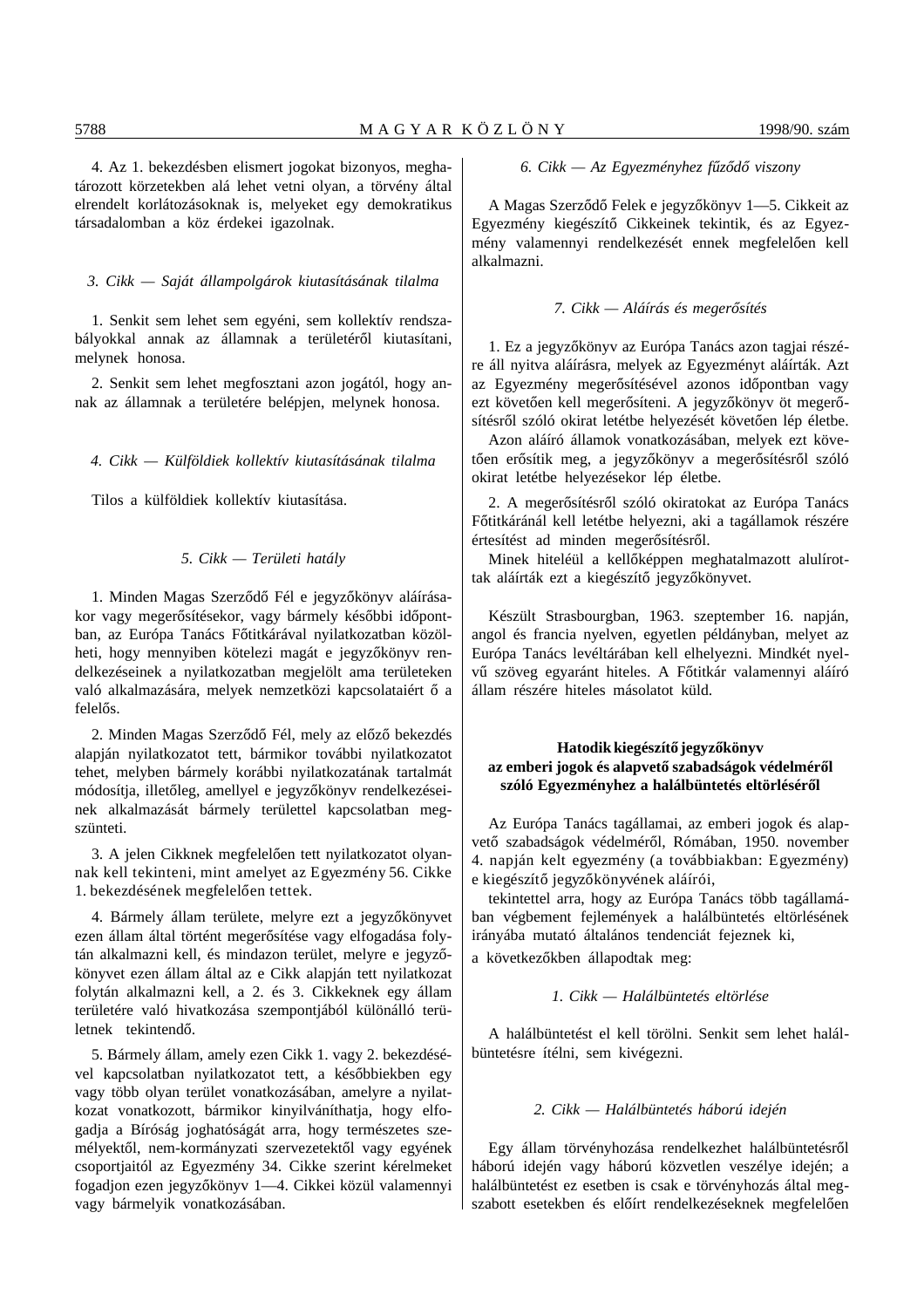lehet alkalmazni. Ez az állam köteles az Európa Tanács Főtitkárával jogszabályainak vonatkozó rendelkezéseit közölni.

# *3. Cikk — Hatály felfüggesztésének tilalma*

E jegyzőkönyv előírásaitól az Egyezmény 15. Cikke alapján nem lehet eltérni.

#### *4. Cikk — Fenntartások tilalma*

E jegyzőkönyv előírásainak vonatkozásában az Egyezmény 57. Cikke alapján nem lehet fenntartással élni.

# *5. Cikk — Területi hatály*

1. Az aláíráskor vagy a megerősítésről, elfogadásról, illetőleg jóváhagyásról szóló okirat letétbe helyezése időpontjában mindegyik állam meghatározhatja azt a területet, illetve azokat a területeket, amelyeken ez a jegyzőkönyv alkalmazást nyer.

2. Az Európa Tanács Főtitkárához intézett nyilatkozatban minden állam bármely későbbi időpontban kiterjesztheti e jegyzőkönyv alkalmazását a nyilatkozatban meghatározott bármely más területre. E terület vonatkozásában a jegyzőkönyv a nyilatkozatnak a Főtitkár általi kézhezvétele időpontját követő hónap első napján lép hatályba.

3. Az előző két bekezdés alapján tett minden nyilatkozat, a nyilatkozatban meghatározott bármely terület vonatkozásában visszavonható a Főtitkárhoz intézett értesítéssel. A visszavonás az értesítésnek a Főtitkár általi kézhezvételének időpontját követő hónap első napján válik joghatályossá.

#### *6. Cikk — Az Egyezményhez f´´uz´´od´´o viszony*

A részes államok e jegyzőkönyv 1—5. Cikkeit az Egyezmény kiegészítő Cikkeinek tekintik, és az Egyezmény valamennyi rendelkezését ennek megfelelően alkalmazzák.

#### *7. Cikk — Aláírás és meger´´osítés*

Ez a kiegészítő jegyzőkönyv az Európa Tanács azon tagállamai részére áll nyitva aláírásra, melyek az Egyezményt aláírták. A jegyzőkönyv megerősítésre, elfogadásra vagy jóváhagyásra szorul. Az Európa Tanács tagállama a jegyzőkönyvet csak akkor erősítheti meg, fogadhatja el, vagy hagyhatja jóvá, ha egyidejűleg megerősíti, vagy már korábban megerősítette az Egyezményt. A megerősítésről, elfogadásról vagy jóváhagyásról szóló okiratot az Európa Tanács Főtitkáránál kell letétbe helyezni.

#### *8. Cikk — Hatálybalépés*

1. Ez a jegyzőkönyv azt az időpontot követő hónap első napján lép hatályba, melyen az Európa Tanácsnak már öt tagállama hozzájárulását fejezte ki ahhoz, hogy a jegyzőkönyv a 7. Cikknek megfelelően kötelező legyen reá nézve.

2. Mindazon tagállamok vonatkozásában, melyek ezt követően fejezik ki hozzájárulásukat ahhoz, hogy a jegyzőkönyv kötelező legyen reájuk nézve, az a megerősítésről, elfogadásról vagy jóváhagyásról szóló okirat letétbe helyezésének időpontját követő hónap első napján lép hatályba.

## *9. Cikk — Letétbehelyezéssel kapcsolatos feladatok*

Az Európa Tanács Főtitkára értesíti a Tanács tagállamait:

*a)* minden aláírásról;

*b*) minden megerősítő, elfogadó vagy jóváhagyó okirat letétbe helyezéséről;

*c*) e jegyzőkönyvnek az 5. és 8. Cikkeknek megfelelően történt hatálybalépése időpontjairól;

d) az e jegyzőkönyvre vonatkozó minden jogcselekményről, értesítésről vagy közlésről.

Minek hiteléül a kellőképpen meghatalmazott alulírottak aláírták ezt a kiegészítő jegyzőkönyvet.

Készült Strasbourgban, 1983. április 28. napján, angol és francia nyelven, egyetlen példányban, melyet az Európa Tanács levéltárában kell elhelyezni. Mindkét nyelvű szöveg egyaránt hiteles. Az Európa Tanács Főtitkára az Európa Tanács valamennyi tagállama részére hiteles másolatot küld.

# Hetedik kiegészítő jegyzőkönyv az emberi jogok és alapvető szabadságok védelméről **szóló Egyezményhez**

Az Európa Tanács ezen jegyzőkönyvet aláíró tagállamai,

elhatározván, hogy további lépéseket tesznek egyes jogoknak és szabadságoknak az emberi jogok és alapvető szabadságok védelméről, Rómában, 1950. november 4. napján aláírt egyezmény (a továbbiakban: Egyezmény) általi közös biztosítása érdekében,

a következőkben állapodtak meg:

# *1. Cikk — Külföldiek kiutasításának eljárási garanciái*

1. Az állam területén jogszerűen lakóhellyel rendelkező külföldit onnan csak a jogszabályoknak megfelelően meghozott határozat eredményeképpen lehet kiutasítani, és lehetővé kell tenni számára, hogy

a) kiutasításával szemben felhozott indokait előterjeszthesse;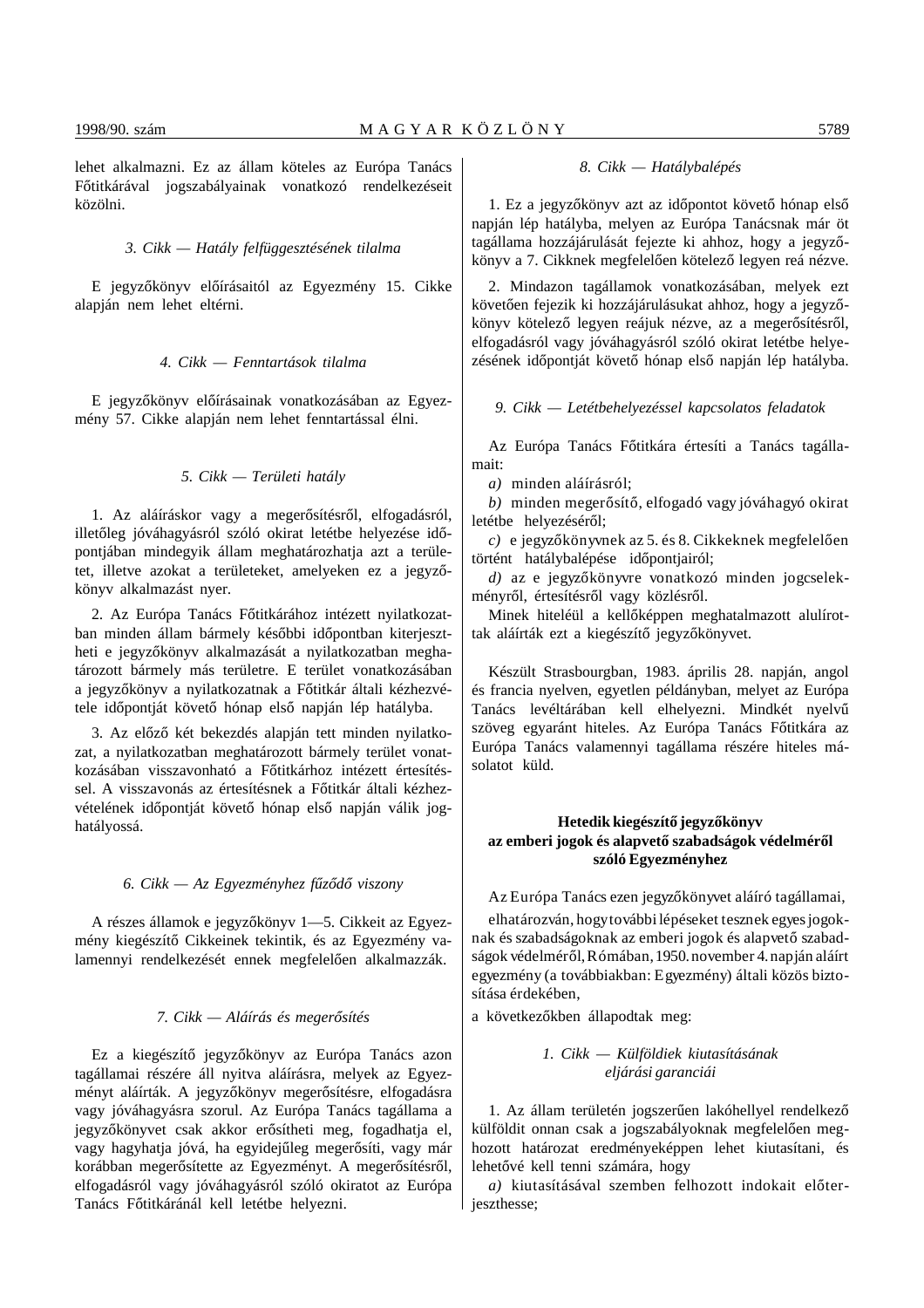*b)* ügyének felülvizsgálatát kérhesse; és

*c)* e célokból képviseltethesse magát az illetékes hatóság vagy e hatóság által kijelölt személy, illetőleg személyek előtt.

2. A külföldit az 1. bekezdés *a), b)* és *c)* pontjaiban meghatározott jogainak gyakorlását megelőzően akkor lehet kiutasítani, ha a kiutasítás a közrend érdekében szükséges, vagy pedig nemzetbiztonsági okok indokolják.

#### 2. Cikk — Fellebbezéshez való jog büntetőügyekben

1. Annak, akit bíróság bűncselekmény miatt elítélt, joga van arra, hogy a bűnössége megállapítását, illetőleg a büntetés kiszabását tartalmazó ítéletet felsőbb bírósággal felülbíráltassa. E jog gyakorlását, ideértve azokat az okokat is, melyekre alapítva a jogok gyakorolhatók, jogszabályban kell szabályozni.

2. E jogot korlátozni lehet a jogszabályok által meghatározott kisebb jelentőségű bűncselekmények esetében, vagy abban az esetben, amikor a szóban forgó személy ügyét első fokon a legfelső bírói fórum tárgyalta, vagy amikor a felmentő ítélet ellen benyújtott jogorvoslat folytán hoztak bűnösség megállapítását tartalmazó ítéletet.

# *3. Cikk — Kártalanításhoz való jog bírói hiba esetén*

Ha büntetőügyben hozott jogerős elmarasztaló ítéletet utóbb megsemmisítenek, vagy az elítéltet kegyelemben részesítik azért, mert új vagy újonnan feltárt tények bizonyítják, hogy bírói tévedés történt, azt a személyt, aki ezen ítélet folytán büntetést szenvedett el, kártalanítani kell az adott államban érvényes törvényeknek vagy joggyakorlatnak megfelelően, hacsak be nem bizonyítják, hogy a tények nem kellő időben való felfedése teljesen vagy részben az elítéltnek róható fel.

# *4. Cikk — Kétszeres eljárás alá vonás vagy büntetés tilalma*

1. Ha valakit egy állam büntetőtörvényének és büntetőeljárási törvényének megfelelően egy bűncselekmény kapcsán már jogerősen felmentettek vagy elítéltek, e személlyel szemben ugyanennek az államnak az igazságszolgáltatási szervei ugyane bűncselekmény miatt nem folytathatnak büntetőeljárást, és vele szemben abban büntetést nem szabhatnak ki.

2. Az előző bekezdés rendelkezései nem képezik akadályát annak, hogy az adott állam büntetőtörvényeinek és büntetőeljárási törvényeinek megfelelően az eljárást újból megindítsák, ha új vagy újólag feltárt tények, vagy az eljárás alapvető hibái természetüknél fogva kihatással vannak a meghozott ítéletre.

3. A jelen Cikk rendelkezéseitől az Egyezmény 15. Cikkére hivatkozással nem lehet eltérni.

#### *5. Cikk — Házastársak egyenjogúsága*

A házastársaknak polgári jogi vonatkozásokban egyenlő jogaik vannak és felelősségük is egyenlő egymás közötti, valamint a gyermekeikkel való kapcsolataikban a házasság tekintetében, annak tartama alatt és felbontása esetében. Ez a Cikk nem gátolja az államokat abban, hogy a gyermekek érdekében szükséges intézkedéseket tegyenek.

# *6. Cikk — Területi hatály*

1. Az aláíráskor vagy a megerősítésről, elfogadásról, illetőleg jóváhagyásról szóló okirat letétbe helyezésének időpontjában mindegyik állam meghatározhatja azt a területet, illetve azokat a területeket, amelyekre ez a jegyzőkönyv alkalmazást nyer, és kinyilváníthatja, hogy milyen terjedelemben vállalja e jegyzőkönyv rendelkezéseinek ezen vagy ezeken a területeken való alkalmazását.

2. Az Európa Tanács Főtitkárához intézett nyilatkozatában minden állam bármely későbbi időpontban kiterjesztheti e jegyzőkönyv alkalmazását a nyilatkozatban meghatározott bármely más területre. E terület vonatkozásában a jegyzőkönyv a nyilatkozatnak a Főtitkár általi kézhezvétele időpontjától számított két hónapos időszak lejártát követő hónap első napján lép hatályba.

3. Az előző két bekezdés alapján tett minden nyilatkozat, a nyilatkozatban meghatározott bármely terület vonatkozásában visszavonható vagy módosítható a Főtitkárhoz intézett értesítéssel. A visszavonás vagy módosítás a nyilatkozatnak a Főtitkár általi kézhezvétele időpontjától számított két hónapos időszak lejártát követő hónap első napján válik joghatályossá.

4. A jelen Cikknek megfelelően tett nyilatkozatot olyannak kell tekinteni, mint amelyet az Egyezmény 56. Cikk 1. bekezdésének megfelelően tettek.

5. Bármely állam területe, melyre ezt a jegyzőkönyvet ezen állam által történt megerősítése vagy elfogadása folytán alkalmazni kell, és minden terület, melyre ezt a jegyzőkönyvet ezen állam által az e Cikk alapján tett nyilatkozat folytán alkalmazni kell, az 1. Cikknek egy állam területére való hivatkozása szempontjából különálló területnek tekintendő.

6. Bármely állam, amely ezen Cikk 1. vagy 2. bekezdésével kapcsolatban nyilatkozatot tett, a későbbiekben egy vagy több olyan terület vonatkozásában, amelyre a nyilatkozat vonatkozott, bármikor kinyilváníthatja, hogy elfogadja a Bíróság joghatóságát arra, hogy természetes személyektől, nem-kormányzati szervezetektől vagy egyének csoportjaitól az Egyezmény 34. Cikkében meghatározottak szerint kérelmeket fogadjon ezen jegyzőköny 1-5. Cikkei vonatkozásában.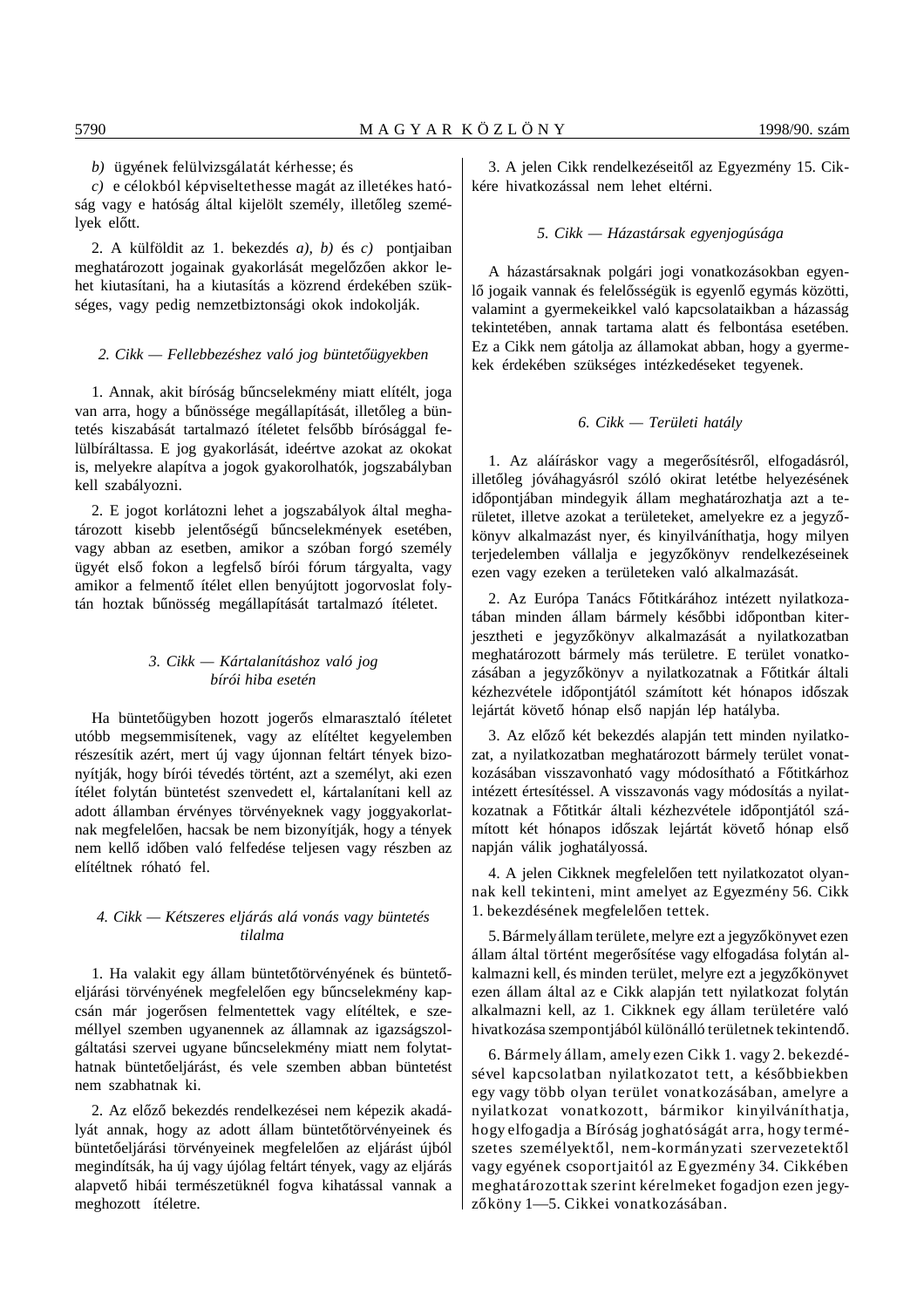## *7. Cikk — Az Egyezményhez f´´uz´´od´´o viszony*

A részes államok e jegyzőkönyv 1-60. Cikkeit az Egyezmény kiegészítő Cikkeinek tekintik, és az Egyezmény valamennyi rendelkezését ennek megfelelően kell alkalmazni.

#### *8. Cikk — Aláírás és meger´´osítés*

Ez a jegyzőkönyv az Európa Tanács azon tagállamai részére áll nyitva aláírásra, melyek aláírták az Egyezményt. A jegyzőkönyvet meg kell erősíteni, illetőleg el kell fogadni vagy jóvá kell hagyni. Az Európa Tanács tagállamai csak akkor erősíthetik meg, fogadhatják el vagy hagyhatják jóvá ezt a kiegészítő jegyzőkönyvet, ha ezt megelőzően vagy egyidejűleg megerősítették az Egyezményt. A megerősítésről, elfogadásról vagy jóváhagyásról szóló okiratot az Európa Tanács Főtitkáránál kell letétbe helyezni.

# *9. Cikk — Hatálybalépés*

1. Ez a jegyzőkönyv az azon időpontot követő két hónapos időszak lejárta utáni hónap első napján lép hatályba, amikor az Európa Tanács hét tagállama hozzájárulását fejezte ki ahhoz, hogy a jegyzőkönyv a 8. Cikknek megfelelően kötelező legyen számára.

2. Mindazon tagállamok vonatkozásában, melyek ezt követően fejezik ki hozzájárulásukat ahhoz, hogy a jegyzőkönyv kötelező legyen számukra, az a megerősítésről, elfogadásról vagy jóváhagyásról szóló okirat letétbe helyezésének időpontját követő két hónapos időszak lejárta utáni hónap első napján lép hatályba.

# *10. Cikk — Letétbehelyezéssel kapcsolatos feladatok*

Az Európa Tanács Főtitkára értesíti a Tanács tagállamait:

*a)* minden aláírásról;

*b*) minden megerősítő, elfogadó vagy jóváhagyó okirat letétbe helyezéséről;

 $c)$  e jegyzőkönyvnek a 6. és 9. Cikkeknek megfelelően történt hatálybalépés időpontjairól;

d) az e jegyzőkönyvre vonatkozó minden jogcselekményről, értesítésről vagy közlésről.

Minek hiteléül a kellőképpen meghatalmazott alulírottak aláírták ezt a jegyzőkönyvet.

Készült Strasbourgban, 1984. november 22. napján, angol és francia nyelven, egyetlen példányban, melyet az Európa Tanács levéltárában kell elhelyezni. Mindkét nyelvű szöveg egyaránt hiteles. Az Európa Tanács Főtitkára az Európa Tanács valamennyi tagállama részére hiteles másolatot küld.

# **Az Alkotmánybíróság határozatai**

# **Az Alkotmánybíróság 41/1998. (X. 2.) AB határozata**

# A MAGYAR KÖZTÁRSASÁG NEVÉBEN!

Az Alkotmánybíróság jogszabályok alkotmányellenességének megállapítása iránt előterjesztett alkotmányjogi panasz tárgyában meghozta a következő

# határozatot:

1. Az Alkotmánybíróság megállapítja: az Alkotmánybíróságról szóló 1989. évi XXXII. törvény 48. §-a alkalmazásánál, ha a panaszolt alapjogsérelem nem a rendes, hanem a rendkívüli jogorvoslati eljárásban következett be, alkotmányos követelmény, hogy az alkotmányjogi panasz benyújtásának határidejét a rendkívüli jogorvoslati eljárásban hozott, vagy — ha új eljárásra és új határozat hozatalára kerül sor — az elrendelt új eljárás során született jogerős határozat kézbesítésétől kell számítani.

2. Az Alkotmánybíróság a Magyar Köztársaság ügyészségéről szóló, az ügyészségi szolgálati viszony és az ügyészségi adatkezelés tárgyában alkotott 1994. évi LXXX. törvény 111. § (2) bekezdésével hatályon kívül helyezett 1972. évi V. törvény 24. § (1) bekezdése, az egyes munkaügyi jogszabályok hatályon kívül helyezéséről szóló 103/1992. (VI. 26.) Korm. rendelet 4. §-a, továbbá az ügyészségi szolgálat szabályairól szóló 10/1982. Legf.Ü. utasítás 2. sz. mellékleteként kiadott Ügyészek Fegyelmi Szabályzata alkotmányellenességének megállapítására irányuló alkotmányjogi panaszt visszautasítja.

3. Az Alkotmánybíróság ugyancsak visszautasítja a Magyar Köztársaság Legfelsőbb Bírósága, mint felülvizsgálati bíróság Mfd.I.10.666/1995/6. számú végzése megsemmisítésére irányuló, továbbá az annak megállapítására irányuló indítványt, hogy a megsemmisíteni kért rendelkezések az alkotmányjogi panasz előterjesztőjének konkrét ügyében nem alkalmazhatók.

Az Alkotmánybíróság ezt a határozatát a Magyar Közlönyben közzéteszi.

#### **INDOKOLÁS**

# I.

1. Az alkotmányjogi panaszt benyújtó indítványozó annak megállapítását kérte, hogy a Magyar Köztársaság ügyészségéről szóló, az ügyészségi szolgálati viszony és az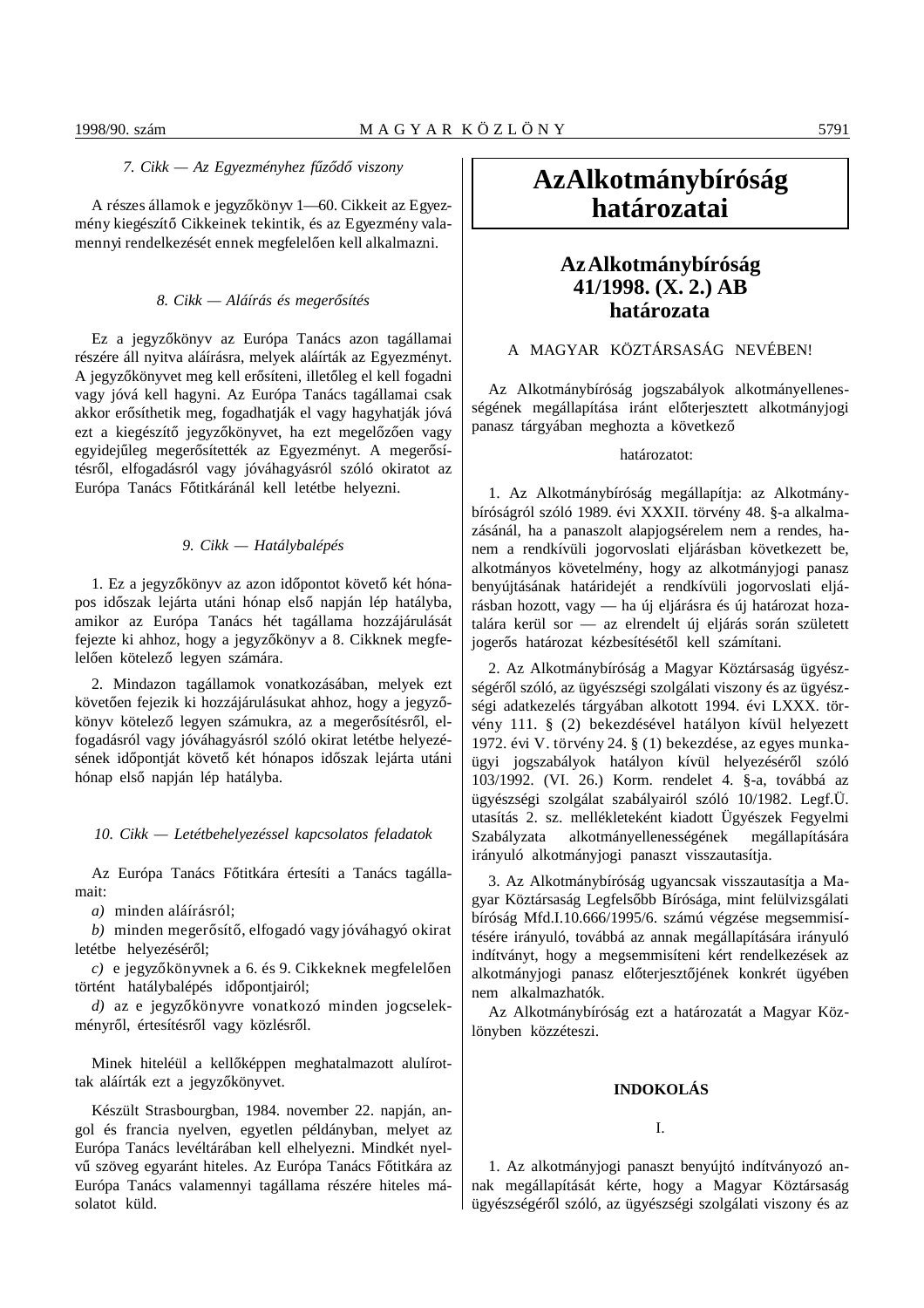ügyészségi adatkezelés tárgyában született 1994. évi LXXX. törvény 111. § (2) bekezdésével hatályon kívül helyezett 1972. évi V. törvény (a továbbiakban: Ütv.) 24. § (1) bekezdése, az egyes munkaügyi jogszabályok hatályon kívül helyezéséről szóló 103/1992. (VI. 26.) Korm. rendelet (a továbbiakban: R.) 4. §-a, továbbá a többször módosított 10/1982. Legf.Ü. utasítás 2. sz. mellékleteként kiadott Ügyészek Fegyelmi Szabályzata (a továbbiakban: ÜFSZ) alkotmányellenes. Kérte az alkotmányellenes rendelkezések megsemmisítését, annak kimondását, hogy a megsemmisített rendelkezések a folyamatban levő konkrét eljárásban nem alkalmazhatóak, kérte továbbá a Legfelsőbb Bíróság, mint felülvizsgálati bíróság Mfv.I.10.666/1995/5. számú végzésének megsemmisítését.

2. Az indítványozó terhére a legfőbb ügyész fegyelmi határozata ügyészhez nem méltó magatartás fegyelmi vétségét állapította meg és őt "elbocsátás" fegyelmi büntetéssel sújtotta. A fegyelmi határozat az Ütv. 24. § (1) bekezdése felhatalmazása alapján kiadott ÜFSZ 2. § (2) bekezdésén alapult. Az indítványozó a fegyelmi határozat ellen bírósági jogorvoslattal élt, egyidejűleg a határozat alapjául szolgáló jogszabály, illetőleg legfőbb ügyészi utasítás alkotmányellenességének utólagos megállapítása és megsemmisítése iránt indítványt terjesztett elő az Alkotmánybíróságon.

Az Alkotmánybíróság 912/B/1994/2. számú végzésével az indítvány tárgyában az eljárást megszüntette, illetőleg az indítványt részben visszautasította. Az Alkotmánybíróság határozatában megállapította, hogy a kifogásolt törvényi rendelkezést és a felhatalmazásán alapuló ÜFSZ-t 1995. január 1-jei hatállyal hatályon kívül helyezte az ügyészségi szolgálati viszonyról és az ügyészség adatkezeléséről szóló 1994. évi LXXX. törvény 111. § (2) bekezdés *a)* pontja, így az indítvány már nem hatályos jogszabályi rendelkezések megsemmisítésére irányult. Az Alkotmánybíróság rámutatott arra, hogy hatáskörébe — főszabályként — csak hatályos jogszabályok utólagos vizsgálata tartozik, kivéve az ún. konkrét normakontroll iránti eljárást, amelyet azonban az indítványozó csak az Alkotmánybíróságról szóló 1998. évi XXXII. törvény (a továbbiakban: Abtv.) 48. §-a alapján kezdeményezhet. Az alkotmányjogi panasz előterjesztésének törvényi feltétele azonban egyebek között — a panaszos számára nyitva álló valamennyi rendes jogorvoslati lehetőség kimerítése. Az indítványozó által kezdeményezett és a terhére hozott fegyelmi határozat hatályon kívül helyezése iránt indított peres eljárás az alkotmánybírósági határozat meghozatalakor még folyamatban volt, ezért az Alkotmánybíróság megállapította, hogy az Abtv. 48. §-ában meghatározott törvényi feltételek az alkotmányjogi panasz előterjesztése vonatkozásában nem állnak fenn, így az indítvány érdemben nem volt elbírálható. Határozatában utalt az Alkotmánybíróság arra, hogy a bírósági eljárás jogerős befejezése után lesz az indítványozó abban a helyzetben, hogy az Abtv. 48. §-a alapján alkotmányjogi panaszt terjesszen elő.

3. Az indítványozó által kezdeményezett peres eljárásban a Pest Megyei Munkaügyi Bíróság, mint elsőfokú bíróság 2.M.668/1994/11. számú ítéletével az indítványozó keresetét elutasította, az indítványozó fellebbezése folytán azonban a Pest Megyei Bíróság, mint másodfokú bíróság 5.Mf.20.181/1995/8. számú ítéletével az elsőfokú bíróság ítéletét megváltoztatta, és az indítványozóval szemben hozott fegyelmi határozatot hatálytalanította. Mivel a jogerős bírósági határozat érdemben az indítványozó álláspontját fogadta el, az alkotmányjogi panasz előterjesztése az indítványozó szempontjából okafogyottá vált.

A jogerős ítélet ellen azonban az alperes felülvizsgálati kérelemmel élt. A felülvizsgálati kérelem folytán a Magyar Köztársasság Legfelsőbb Bírósága, mint felülvizsgálati bíróság Mfv.I.10.666/1995/5. számú végzésével az ügyben eljárt bíróságok határozatait hatályon kívül helyezte, és az elsőfokú bíróságot új eljárásra és új határozat hozatalára utasította. A felülvizsgálati bíróság határozata szerint az R. 4. §-a értelmében, amely törvényi felhatalmazás alapján kiadott rendelkezés, az igazságszolgáltatási dolgozókra ideértve az ügyészeket is — az 1972. évi V. törvény módosításáig alkalmazni kell a 38/1973. (XI. 27.) MT rendeletet. E rendelet pedig az 1. §-ában kimondta, hogy az 1967. évi II. törvény rendelkezései — egyebek között az ügyészségek dolgozóira — a rendeletben foglalt eltérésekkel és kiegészítésekkel megfelelően irányadóak. Ebből következően az indítvány előterjesztőjére vonatkozóan  $-$  a fegyelmi felelősségre vonás tekintetében — hatályban voltak az 1967. évi II. törvénynek a fegyelmi felelősségről szóló rendelkezései. A felülvizsgálati bíróság kimondta továbbá azt is, hogy 1995. január 1-jéig ugyancsak hatályban volt az Ütv. 24. §-ának az Alkotmánybíróság 3/1994. (I. 21.) AB határozatával nem érintett rendelkezése, így hatályban volt az e törvényi rendelkezés alapján kiadott ÜFSZ is.

Mindezekre figyelemmel a Legfelsőbb Bíróság a másodfokú bíróságnak a hivatkozott jogszabályokkal kapcsolatos álláspontját tévesnek ítélte, a tényállás felderítetlensége miatt azonban az ítéletet — az elsőfokú ítéletre is kiterjedően — hatályon kívül helyezte, és az elsőfokú bíróságot új eljárásra és új határozat hozatalára utasította.

II.

1. Az indítványozó szerint a Legfelsőbb Bíróság hivatkozott felülvizsgálati határozatában ügyében alkotmányellenes jogszabály alkalmazását rendelte el, mert az Alkotmány 2. § (1) bekezdésében deklarált jogállamiság eszméjével összeegyeztethetetlen az, hogy egy alacsonyabb szintű jogszabály, jelesül az R. 4. §-a, egy már hatályon kívül helyezett törvény alkalmazását rendelje el a jövőre nézve. Az indítványozó álláspontja szerint a Kormány az R. 4. §-ában túllépte törvényi felhatalmazásának kereteit, így a támadott jogszabályi rendelkezés ez okból is alkotmányellenes.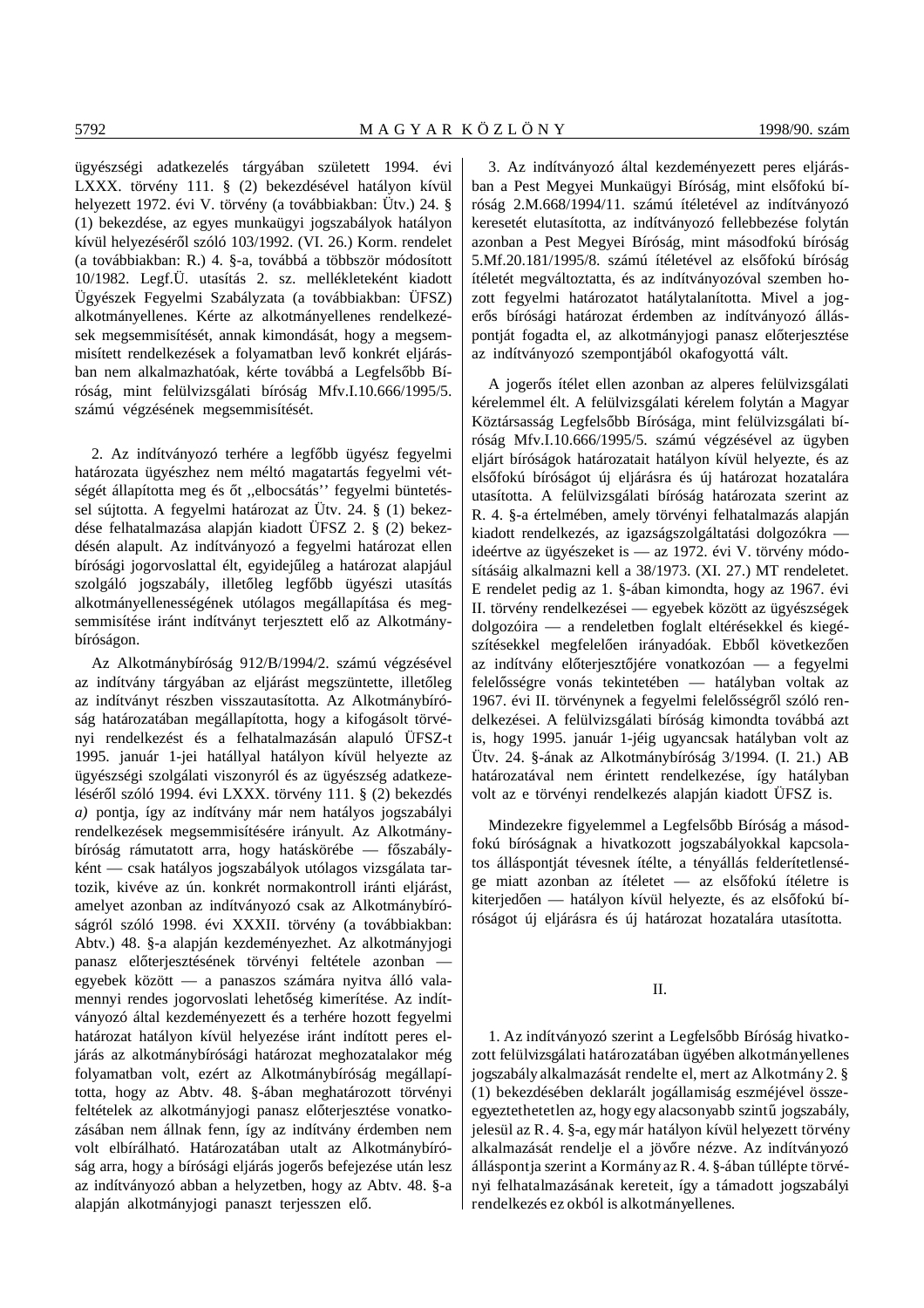Hivatkozott az indítványozó arra is, hogy a felülvizsgálati határozat alkotmányellenesen rendelte el alkalmazni az Ütv. 24. § (1) bekezdése folytán kiadott ÜFSZ rendelkezéseit, mert a fegyelmi felelősségre vonáshoz nélkülözhetetlen alkotmányossági követelmény, hogy annak megállapítására törvényi szintű szabályozásban kerüljön sor, így a legfőbb ügyész fegyelmi határozatának alkalmazása ügyében alkotmányos alapjogainak megsértéséhez vezetett.

2. Az indítványozó szerint az alkotmányjogi panasz előterjesztésének törvényi feltételei arra tekintettel állnak fenn, hogy a Legfelsőbb Bíróság, mint felülvizsgálati bíróság az ellene folyamatban levő fegyelmi eljárás jogalapját ,,megfellebbezhetetlenül'', azaz végérvényesen és felülvizsgálhatatlanul eldöntötte, e tekintetben egyéb jogorvoslati lehetőség számára már nincs biztosítva. Véleménye szerint ezért az alkotmányjogi panasz előterjesztésére az Abtv. 48. § (2) bekezdésében megállapított határidőt a Legfelsőbb Bíróság határozatának kézbesítésétől kell számítani.

# III.

Az Alkotmánybíróság az alkotmányjogi panaszt visszautasította, mert az alkotmányjogi panasz előterjesztésének törvényi feltételei nem állnak fenn.

1. Az Abtv. 48. § (1) bekezdése szerint az Alkotmányban biztosított jogainak megsértése miatt alkotmányjogi panasszal fordulhat az Alkotmánybírósághoz az, akinek a jogsérelme az alkotmányellenes jogszabály alkalmazása folytán következett be, és egyéb jogorvoslati lehetőségeit már kimerítette, illetőleg más jogorvoslati lehetőség nincs számára biztosítva. A (2) bekezdés értelmében az alkotmányjogi panaszt a jogerős határozat kézbesítésétől számított 60 napon belül lehet az Alkotmánybírósághoz írásban benyújtani.

Az Alkotmánybíróság következetes gyakorlata az, hogy az Abtv. 48. §-ának (1) és (2) bekezdésében foglaltakat együttesen kell értelmezni és figyelembe venni [23/1991. (V. 18.) AB végzés, ABH 1991, 311.]. Ebből következik, hogy az Abtv. 48. § (1) bekezdése szerinti jogorvoslatokon is csak azokat a jogorvoslatokat kell érteni, amelyeket az ügy jogerős befejezéséig terjeszthetők elő. Az alkotmányjogi panaszra megállapított határidő számítása szempontjából tehát a rendkívüli jogorvoslatokat figyelmen kívül kell hagyni. Vagyis a rendkívüli jogorvoslatoknak (perújítás, felülvizsgálati kérelem stb.) az alkotmányjogi panasz benyújtására megállapított határidőt meghosszabbító hatálya nincs.

Az Abtv. 1989. évi megalkotásakor sem a büntetőeljárás, sem a polgári perrendtartás a felülvizsgálati kérelem intézményét még nem szabályozta, és mivel a törvényességi óvás akkor még mindkét eljárásban élő jogintézménye nem minősült jogorvoslatnak, a jogalkotónak a rendkívüli eljárások közül gyakorlatilag csak a valóban kivételes esetekben előforduló perújítással kellett számolnia. A törvényhozó az Abtv. 48. § (2) bekezdésében ezért köthette az alkotmányjogi panasz benyújtásának határidejét a jogerős határozat kézbesítéséhez, függetlenül attól, hogy a 48. § (1) bekezdése általában az ,,egyéb jogorvoslati lehetőségek'' kimerítéséről rendelkezik. A büntető- és polgári eljárásokban bevezetett felülvizsgálati kérelem alanyi jogon tette lehetővé jogszabálysértés esetén a jogorvoslati kérelem benyújtását, amely jogorvoslat elvileg az Abtv. 48. § (1) bekezdése szerinti "egyéb jogorvoslati lehetőség" fogalmi körébe esik. Így a felülvizsgálati eljárás bevezetésével az Abtv. 48. § (1) és (2) bekezdése közötti ellentmondás — hogy tudniillik az (1) bekezdés elvileg valamennyi, míg a (2) bekezdés csak a jogerőig igénybe vehető jogorvoslatokról rendelkezik — kiéleződött.

A felülvizsgálati eljárás ugyanis rendkívüli perorvoslat, amely csak a már jogerősen lezárt ügyben kezdeményezhető. Így rendelkezik a Polgári Perrendtartásról szóló 1952. évi III. törvény 270. §-a, továbbá a büntetőeljárásról szóló 1973. évi I. törvény 284. § (1) bekezdése.

Az így kiéleződött ellentmondást küszöböli ki az Alkotmánybíróság állandó gyakorlata, amely szerint a felülvizsgálati eljárás az Abtv. 48. § (2) bekezdésében írt hatvannapos határidőt nem hosszabbítja meg, azaz az alkotmányjogi panasz az ügyet jogerősen lezáró határozat kézhezvételét követő hatvan napon belül terjeszthető elő, amely határidő számításánál a felülvizsgálati eljárás — mint rendkívüli perorvoslat — tehát figyelmen kívül marad.

2. Mindazonáltal lehetséges, hogy a kifogásolt alapjogsértés a rendkívüli eljárás során, így a perújítási eljárásban, illetőleg a felülvizsgálati rendkívüli eljárásban következik be. Mind a polgári, mind a büntető felülvizsgálati rendkívüli eljárás során törvényi lehetőség van ugyanis arra, hogy a felülvizsgálati bíróság a jogerős határozatot hozó bíróság álláspontiától eltérő érdemi álláspontot foglaljon el. Ha a felülvizsgálati bíróság határozata az ügyet ilyen módon zárja le jogerősen, az alkotmányjogi panasz benyújtására megszabott törvényi határidő a felülvizsgálat tárgyában hozott határozat kézbesítésétől veszi kezdetét, mert hisz az alkotmányjogi panasz benyújtására jogosult a felülvizsgálat tárgyában hozott határozat folytán kerül csak abba a helyzetbe, hogy az ügyében alkalmazott jogszabály alkotmányellenességét és az emiatt bekövetkezett alkotmányos alapjogsértést állítsa és panaszolja. Ezért minden ilyen esetben az alkotmányjogi panasz benyújtására megszabott, az Abtv. 48. § (2) bekezdése szerinti törvényi határidő a felülvizsgálat tárgyában hozott határozat kézbesítésétől számított hatvan nap.

3. Ezekben az esetekben is irányadó azonban az Alkotmánybíróság következetes álláspontja, amely szerint az Abtv. 48. § (1) és (2) bekezdésben foglalt feltételeket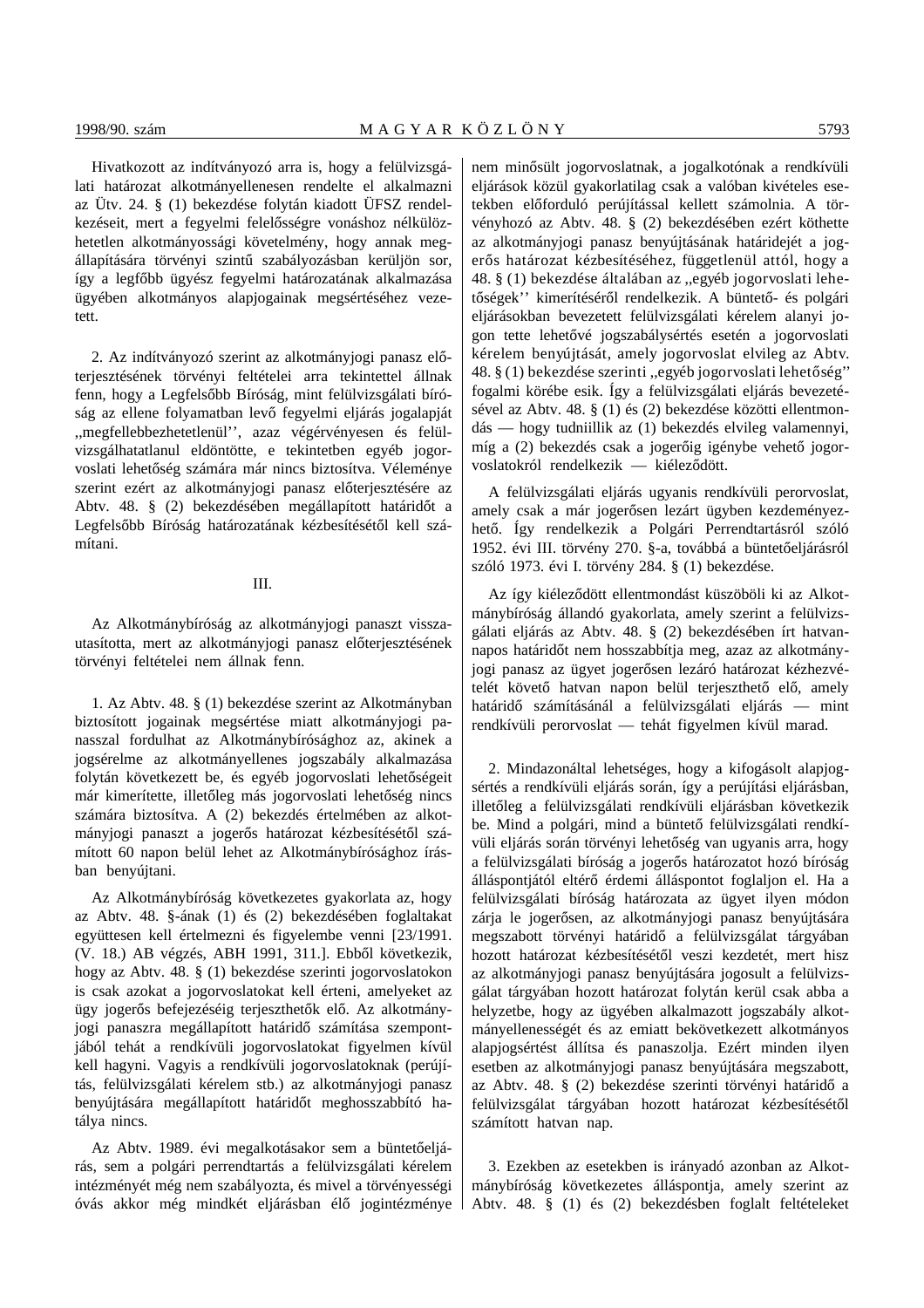együttesen kell értelmezni és alkalmazni. Vagyis a panasz benyújtására irányadó határidő számítására vonatkozó, fentebb kifejtett álláspontot csak akkor lehet alkalmazni, ha a felülvizsgálati bíróság határozata az ügyet jogerősen eldönti. Ha ugyanis a felülvizsgálati bíróság határozata nem érdemi, hanem a jogerő feloldása mellett az ügyben eljárt első- vagy másodfokú bíróság határozatát hatályon kívül helyezi, és a bíróságot új eljárásra és új határozat hozatalára utasítja, az alkotmányjogi panasz benyújtásának nem áll fenn az Abtv. 48. § (1) bekezdése szerinti feltétele, mert a jogosult a rendelkezésére álló egyéb jogorvoslati lehetőségeket még nem merítette ki. Ilyenkor a jogerő feloldása miatt az ügyben még nincs jogerős határozat, az eljárás folyamatban van, szó sincs tehát arról, hogy a jogosult a rendelkezésére álló valamennyi jogorvoslati lehetőséget már kimerítette, illetőleg arról, hogy más jogorvoslati lehetőség nincs számára már biztosítva. Így van ez akkor is, ha a Legfelsőbb Bíróság, mint felülvizsgálati bíróság a jogszabálysértő határozat hatályon kívül helyezése során az első- vagy másodfokú bírósági eljárás lefolytatására vonatkozóan kötelező utasításokat ad. Ez ugyanis nem jelenti az ügy érdemi elbírálását még akkor sem, ha a felülvizsgálati bíróság iránymutatása az eljárás során alkalmazandó jogszabályok körére vonatkozik. A megismételt eljárásban irányadók az első-, illetőleg másodfokú eljárás szabályai. Az eljárás befejeződhet megszüntetéssel vagy egyéb módon érdemi határozat nélkül. Sőt sor kerülhet az Abtv. 38. §-ának alkalmazására is, amikor az Alkotmánybíróság a konkrét normakontroll eljárást bírói kezdeményezésre folytatja le.

Az eljárás jogerős befejezésének hiányában nem állnak fenn tehát az Abtv. 48. § (1) és (2) bekezdésében írt törvényi feltételek, ezért a megismételt eljárásban meghozandó jogerős határozat kézbesítéséig az alkotmányjogi panasz benyújtására megszabott határidő az Abtv. 48. § (2) bekezdése alapján nem nyílik meg. Ezért az Alkotmánybíróság a jogbiztonság követelményét magába foglaló jogállami klauzula, az Alkotmány 2. § (1) bekezdése, továbbá a jogorvoslathoz való alapjog alkotmányi szabályozása, az Alkotmány 57. § (5) bekezdése alapján megállapította, hogy az Abtv. 48. §-a alkalmazásánál, ha a panaszolt alapjogsérelem nem a rendes, hanem a rendkívüli jogorvoslati eljárásban következett be, alkotmányos követelmény, hogy az alkotmányjogi panasz benyújtásának határidejét a rendkívüli jogorvoslati eljárásban hozott vagy — ha új eljárásra és új határozat hozatalára kerül sor — az elrendelt új eljárás során született jogerős határozat kézbesítésétől kell számítani.

#### IV.

1. A kifejtettek folytán nem osztja az Alkotmánybíróság az indítványozónak azt az álláspontját, hogy a Legfelsőbb Bíróság felülvizsgálati határozatának megfellebbezhetetlensége és felülbírálhatatlansága miatt megnyílt számára az alkotmányjogi panasz benyújtásának törvényi lehetősége. A Legfelsőbb Bíróság vonatkozó határozata az ügyben az elsőfokú bíróságot új eljárás lefolytatására és új határozat hozatalára kötelezte, így az ügyben jogerős határozat nem áll rendelkezésre, következésképpen az Abtv. 48. § (1) és (2) bekezdésében írt és együttesen alkalmazandó feltételek nem állnak fenn, ezért az indítványozó alkotmányjogi panasz előterjesztésére nem jogosult. Az anyagi és eljárásjogi feltételeket nélkülöző alkotmányjogi panaszt az Alkotmánybíróság erre tekintettel visszautasította.

2. Az Alkotmánybíróság erre vonatkozó hatáskörének hiányában ugyancsak visszautasította az indítványozónak azt a kérelmét, amely az ügyében született felülvizsgálati határozat megsemmisítésére irányult.

Az alkotmányjogi panasz érdemi elbírálhatóságának hiányában tárgytalanná vált, ezért visszautasításra szorult az indítványozónak az a kérelme is, hogy ügyében az alkotmányjogi panasszal sérelmezett jogszabályok alkalmazhatóságát az Alkotmánybíróság zárja ki.

3. A határozat közzétételére vonatkozó rendelkezés az Abtv. 41. §-án alapul.

> *Dr. Sólyom László* s. k., az Alkotmánybíróság elnöke

| Dr. Ádám Antal s. k.,         | Dr. Bagi István s. k.,  |
|-------------------------------|-------------------------|
| alkotmánybíró                 | alkotmánybíró           |
| Dr. Erdei Árpád s. k.,        | Dr. Holló András s. k   |
| alkotmánybíró                 | alkotmánybíró           |
| Dr. Kilényi Géza s. k.,       | Dr. Kiss László s. k.,  |
| alkotmánybíró                 | alkotmánybíró           |
| Dr. Lábady Tamás s. k.,       | Dr. Németh János s. k., |
| előadó alkotmánybíró          | alkotmánybíró           |
| Dr. Tersztyánszky Odön s. k., | Dr. Vörös Imre s. k     |
| alkotmánybíró                 | alkotmánybíró           |

Alkotmánybírósági ügyszám: 79/D/1996/6.

# **Az Alkotmánybíróság 42/1998. (X. 2.) AB végzése**

Az Alkotmánybíróság az Alkotmány rendelkezéseinek értelmezésére, jogszabály alkotmányellenességének utólagos vizsgálatára, valamint hatásköri összeütközés megszüntetésére irányuló indítványok tárgyában — *dr. Sólyom László, dr. Lábady Tamás* és *dr. Tersztyánszky Ödön* alkot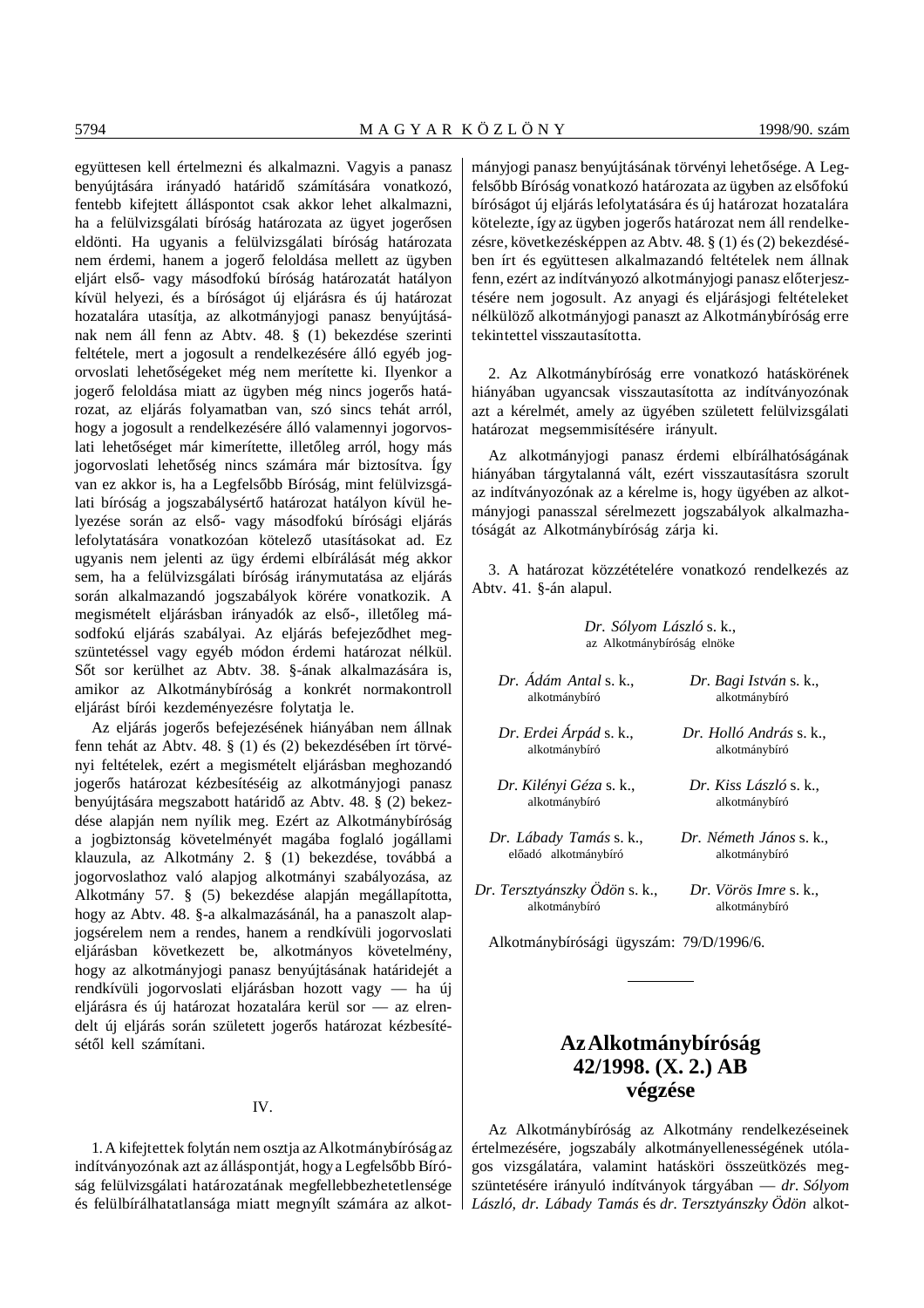mánybírók különvéleményével valamint *dr. Holló András, dr. Sólyom László, dr. Lábady Tamás* és *dr. Tersztyánszky Ödön* alkotmánybírók párhuzamos indokolásával — meghozta a következő

végzést:

Az Alkotmánybíróság az Alkotmány 32/A. § (1) és (2) bekezdései értelmezésére, továbbá az állampolgári jogok országgyűlési biztosáról szóló 1993. évi LIX. törvény 29. § (1) bekezdése alkotmányellenességének megállapítására, valamint az ügyészség és az állampolgári jogok országgyűlési biztosai közötti hatásköri összeütközés megszüntetésére irányuló eljárást megszünteti.

Az Alkotmánybíróság ezt a végzést a Magyar Közlönyben közzéteszi.

# **INDOKOLÁS**

1. Az állampolgári jogok országgyűlési biztosa, annak általános helyettese, továbbá a nemzeti és etnikai kisebbségi jogok országgyűlési biztosa (kisebbségi biztos) és az adatvédelmi biztos közös indítvánnyal fordultak az Alkotmánybírósághoz az alábbiak szerint:

Az indítványozók az Alkotmány 32/B. § (1) és (2) bekezdései értelmezését az Alkotmánynak az ügyészségre vonatkozó XI. fejezete összevetésével kérték annak eldöntése érdekében, hogy alkotmányos-e, ha az ügyészség nem tartozik az országgyűlési biztos vizsgálati és ellenőrzési hatásköre alá.

Az indítványozók az alkotmányértelmezés eredményére tekintettel utólagos normakontroll iránti kérelmet is előterjesztettek, az állampolgári jogok országgyűlési biztosáról szóló 1993. évi LIX. törvény (a továbbiakban: Obtv.) 29. § (1) bekezdése tekintetében. Álláspontjuk szerint az Alkotmány 2. § (1) bekezdésében meghatározott jogállamiságból eredő jogbiztonságot sérti — bizonytalan és homályos tartalma miatt — annak meghatározása, hogy az Obtv. alkalmazásában mely szerveket kell hatóságnak tekinteni. Az Obtv. 29. § (1) bekezdése — vélik az indítványozók — az Alkotmány 32/B. § érvényesülési körét is korlátozza.

Végül az indítványozók hatásköri összeütközés megszüntetésére irányuló eljárást is kezdeményeztek. A hatásköri vita álláspontjuk szerint abban áll, hogy ha az alkotmányos jogokkal kapcsolatos panasz az ügyészséget érinti, vagy a panasz kivizsgálásához szükséges adatok, iratok az ügyészség birtokában vannak, akkor vitás, hogy a vizsgálatra ki rendelkezik hatáskörrel: csak az ügyészség maga, vagy az országgyűlési biztos is?

2. Az Alkotmánybíróság az érdemi vizsgálatot megkezdte, időközben azonban az indítványozók indítványaikat visszavonták. Az Alkotmánybíróságról szóló 1989. évi XXXII. törvény 20. §-a értelmében az Alkotmánybíróság az arra jogosult indítványa alapján jár el. Ezért az Alkotmánybíróság — az erre vonatkozó gyakorlata szerint — az eljárást megszüntette.

> *Dr. Sólyom László* s. k., az Alkotmánybíróság elnöke

| Dr. Lábady Tamás s. k.,      | Dr. Ádám Antal s. k     |
|------------------------------|-------------------------|
| alkotmánybíró                | alkotmánybíró           |
| Dr. Bagi István s. k.,       | Dr. Erdei Árpád s. k.,  |
| alkotmánybíró                | alkotmánybíró           |
| Dr. Holló András s. k        | Dr. Kilényi Géza s. k., |
| előadó alkotmánybíró         | alkotmánybíró           |
| Dr. Kiss László s. k         | Dr. Németh János s. k., |
| alkotmánybíró                | alkotmánybíró           |
| Dr. Tersztyánszky Ödön s. k. | Dr. Vörös Imre s. k.,   |
| alkotmánybíró                | alkotmánybíró           |

Alkotmánybírósági ügyszám: 1349/A/1996/5.

#### *Dr. Sólyom László alkotmánybíró különvéleménye*

Nem értek egyet azzal, hogy az Alkotmánybíróság az eljárást ebben az ügyben megszüntette. Az Alkotmánybíróság ügyrendje, valamint az Alkotmánybíróság eddigi gyakorlatából következő elvek alapján az indítvány visszavonása esetén nem kötelező az eljárás megszüntetése, hanem csupán lehetőség. Ezt a különböző eljárásokra irányuló három indítvány mindegyikére nézve külön-külön kellett volna mérlegelni. Az elvont normakontrollra irányuló indítvány visszavonása ellenére az Obtv. 29. §-a alkotmányosságáról az Alkotmánybíróságnak határozatot kellett volna hoznia (I); hasonlóan döntenie kellett volna az elvont alkotmányértelmezésre irányuló indítvány tárgyában is (II.). Csupán a hatásköri összeütközés megszüntetésére irányuló indítvány vonatkozásában lett volna helye — eme eljárás és az ügyben beadott indítvány sajátosságai alapján, s ezért a határozatban megjelölt októl különböző indokból — az eljárás megszüntetésének.

I.

1. Az Alkotmány szabályozása világossá teszi, hogy az absztrakt normakontroll esetében az indítványozó nem saját jogsérelme orvoslása érdekében lép fel, hanem a köz képviselőjeként az Alkotmánynak megfelelő jogállapot helyreállításáért. Az alkotmányos rend sérelmének csakis jogi tényállása van, az indítványnak nem feltétele semmilyen konkrét jogsérelem. Mindezt különösen kifejezi a mindenkinek kijáró indítványozási jog: az actio popularis. Ennek megfelelően az ilyen közérdekű kereset indítványozóját nem illeti meg a saját jogát konkrét tényállás alapján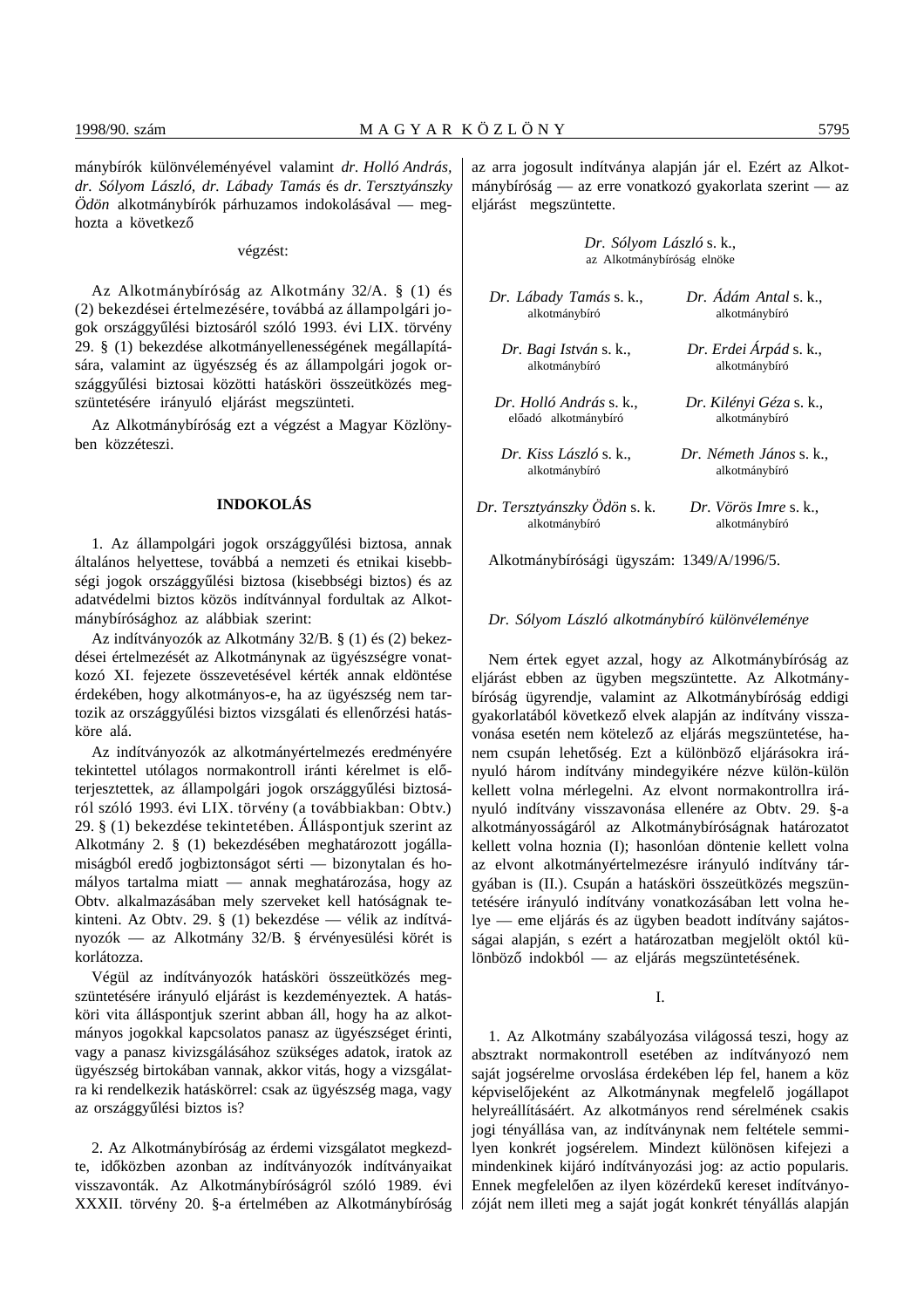érvényesítő ügyfél jogállása és az ehhez kapcsolódó garanciák közül a perbeli rendelkezési jog sem.

Az Abtv. az eljárás közös szabályai között azt mondja ki, hogy az Alkotmánybíróság az arra jogosult indítványa alapján jár el (20. §). Ezek után a különféle eljárások indítványozására jogosultakat határozza meg. A 22. § (2) bekezdése szerint az indítványnak határozott kérelmet kell tartalmaznia.

Az alkotmánybíráskodás megindulásakor a legfontosabb kérdések közé tartozott az indítványozó jogainak és az indítvány kezelésének rendezése — különös tekintettel az Abtv. hézagos szabályozására. Az első évben kialakult gyakorlatot ebben a kérdésben is ,,Az Alkotmánybíróság első éve" című elnöki jelentés foglalta össze, amelyet a teljes ülés 1991 februárjában megvitatott, majd ezt követően nyilvános teljes ülésen ismertetett, hogy ezáltal az alkotmánybíráskodás jellegét meghatározó értelmezési kérdések eldöntéséről a nyilvánosság hiteles és határozott képet kapjon. A jelentés 5. pontja szerint ,,Az indítványról az Abtv. alig rendelkezik. Az Alkotmánybíróság… tág lehetőséget hagyott magának az ügy elfogadására, illetve a tárgyalt kérdések körének meghatározására. …Az indítványhoz kötöttség elvét a teljes ülés megállapodása kiterjesztően értelmezte: az "összefüggés" okán bevonta a vizsgálatba az adott alkotmányossági probléma által érintett összes törvényi rendelkezést. Ezzel függetlenítette magát a kérelmező szándékától; lehetővé tette a lavina-effektust [32/1990. (XII. 22.) AB]; az eredeti indítvány elutasítását, de más, nem támadott §-ok tekintetében alkotmányellenesség kimondását [14/1990. (VI. 27.) AB]. …Indítványon túl helyez hatályon kívül az Alkotmánybíróság akkor is, ha ez a kérdés újraszabályozásához célszerű. Ilyenkor alkotmányos rendelkezéseket is hatályon kívül kell helyezni [24/1990. (XI. 8.) AB]. …Az indítványt az Alkotmánybíróság azzal az elvi elhatározásával is elválasztotta az indítványozótól, hogy a bárki által beadható indítvány visszavonása a bíróságot nem köti.''

2. Amikor az Alkotmánybíróság túlterjeszkedik az indítványon, a határozat e részében — az Abtv. 20. §-ának megszorító értelmezése szerint — nem az indítvány ,,alapján'' jár el. Az Alkotmánybíróság azonban további gyakorlatában is fenntartotta az indítványhoz kötöttség kiterjesztő értelmezését. Ez az Abtv. 20. § olyan értelmezésével fér össze, amely szerint az ,,indítvány alapján'' való eljárás azt jelenti, hogy az indítvány az eljárás megindításához elengedhetetlen.

A leggyakoribb eset, hogy ,,szoros összefüggés'' okán az indítványban nem támadott jogszabályok alkotmányosságát is elbírálja az Alkotmánybíróság. [Például nem vagyoni kár a Ptk.-n kívül is, 34/1992. (VI. 1.) AB, ABH 1992, 192, 193; lásd továbbá 3/1992. (I. 23.) AB, ABH 1992, 329, 330; levéltári kutatások korlátai, 34/1994. (VI. 24.) AB, ABH 1994, 175, 180; vagy legújabban a 2/1998. (II. 4.) AB, ABK 1998. február 23., 26. (hadigondozás), vagy a tb-önkormányzatok ügye, 16/1998. (V. 8.) AB, ABK 1998. május, 225, 232.]

Az Alkotmánybíróság olyan, immár intézményessé vált megoldásai, mint a határozat rendelkező részébe kiemelt, kötelező erejű elvi tételek, amelyek nem egyszer pozitív rendelkezéseket tartalmaznak, mindig túlmennek a normakontrollra és megsemmisítésre irányuló indítványon. [Lásd személyi szám, 15/1991. (IV. 13.) AB, ABH 1991, 40; vallásszabadság tartalma, 4/1993. (II. 12.) AB, ABH 1993, 48; bírósági vezetők kinevezése, 38/1993. (VI. 11.) AB, ABH 1993, 256; környezetvédelmi status quo fenntartása, 28/1994. (V. 20.) AB, ABH 1994, 134; hatóság megsértése, 36/1994. (VI. 24.) AB, ABH 1994, 219; szakmai kamarák felhatalmazásai, 39/1997. (VII. 1.) AB, ABH 1997, 263; népszavazás, 52/1997. (X. 14.) AB, ABH 1997, 331; parlamenti frakcióalakítás feltételei 27/1998. (VI. 16.) AB, ABK 1998. június—július, 290.]

Az Alkotmánybíróság 1990 után is döntött úgy, hogy az indítványban sérelmezett jogszabályi rendelkezések tekintetében az indítványt elutasította, viszont más, az indítványban nem támadott jogszabályi rendelkezést alkotmányellenesként megsemmisített. [Alapeset a 14/1990. (VI. 27) AB; de lásd a 29/1995. (V. 25.) AB határozatot is, ahol a támadott önkormányzati rendelet helyett a bányatörvény egyes rendelkezéseinek alkotmányellenességét állapította meg az Alkotmánybíróság. ABH 1995, 145.]

Az Alkotmánybíróság gyakorlatává vált az is, hogy ahol szükség van rá, az indítványtól függetlenül a teljes hierarchikus normasor összhangját vizsgálja. [Önkormányzati rendelet — törvény — Alkotmány: 44/1992. (VII. 23.) AB, ABH 1992, 378, 380; 29/1995. (V. 25.) AB, ABH 1995. 145. Törvény — nemzetközi szerződés — Alkotmány: 53/1993. (X. 13.) AB, ABH 1993, 323, 326; 4/1997. (I. 22.) AB, ABH 1997, 41.] Ha ugyanis az alkotmányellenesség vizsgálata az Alkotmány alatti jogszabályi hierarchia megsértésére vonatkozik, előfordulhat, hogy a legalsó szintű norma formailag ellentétes ugyan a felette állóval, de tartalmilag megfelel az Alkotmánynak; ilyenkor a vizsgált norma és az Alkotmány közötti — az indítványban nem támadott jogszabály vagy nemzetközi szerződés alkotmányellenességére derülhet fény.

3. A fenti esetekben az Alkotmánybíróság az indítványozó akaratától függetlenül, de nem annak ellenére kiterjesztette határozatát az indítványban nem érintett kérdésekre és jogszabályokra. Kérdés, hogy akkor is függetlenítheti-e magát az Alkotmánybíróság az indítványozó akaratától és az indítványtól, ha az indítványozó kifejezetten visszavonja az indítványt. Mindkét esetben az eljárás folytatásának elvi alapja csakis ugyanaz lehet: egyrészt az illető alkotmánybírósági hatáskör és eljárás eleve közérdekű volta, amelyben az indítványozó az eljárás megindulása után már nem az ügy ura; másrészt pedig az ügyben felmerült alkotmányossági probléma elvi jelentősége.

Az első két olyan esetben, amikor az indítványozó kifejezetten visszavonta indítványát, az Alkotmánybíróság az eljárást elvileg ellentétes indokokkal szüntette meg. A 125/B/1990. AB végzés szerint az indítványozó (indokolás nélkül) kérte az eljárás megszüntetését. Ennek az Alkot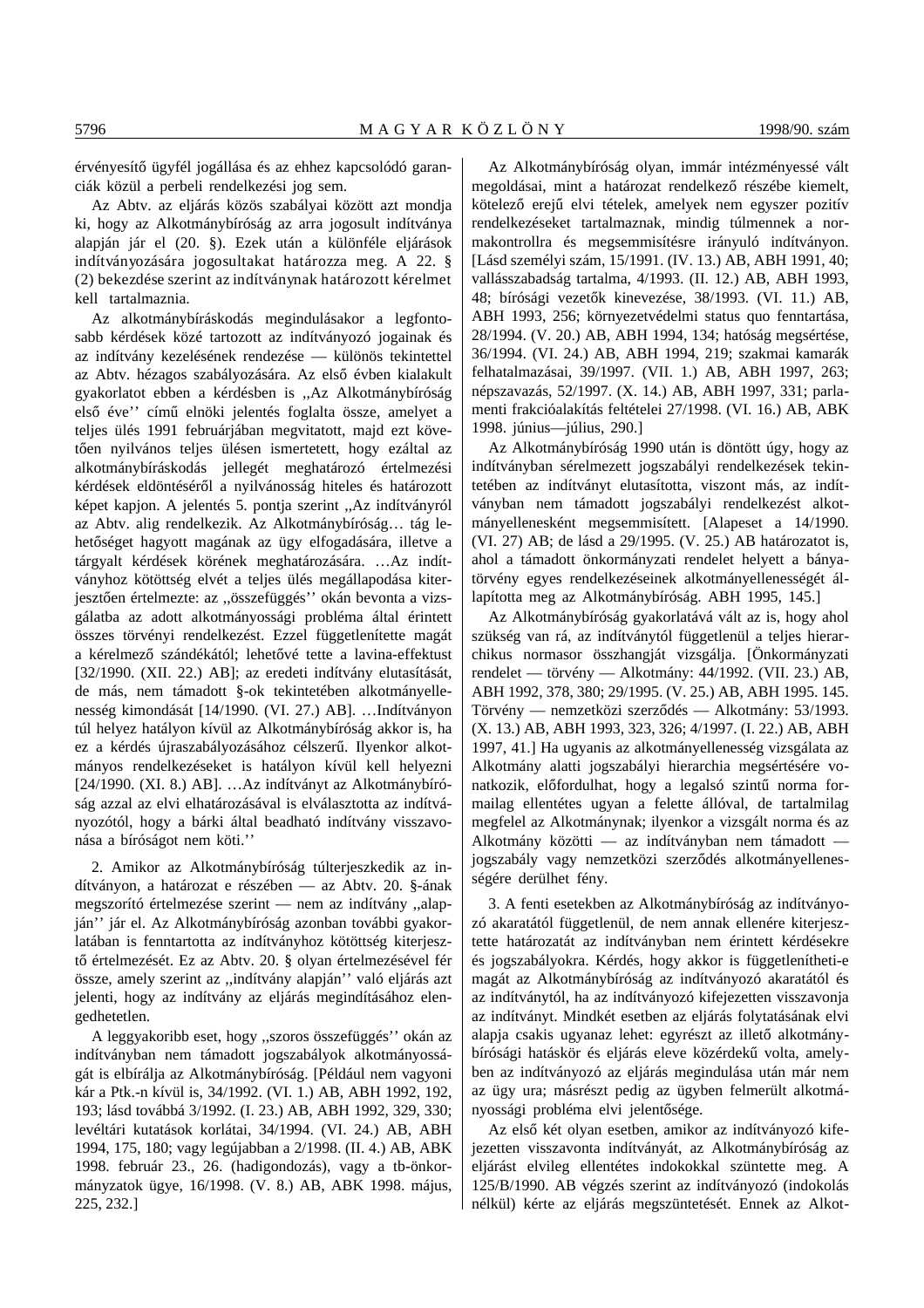mánybíróság az Abtv. 20. §-a és a 21. § (7) bekezdése alapján eleget tett, ,,mert az indítvány hatálytalanná vált, és az eljárás hivatalból nem folytatható''. (ABH 1990, 361) A három héttel később a 280/B/1990. AB végzéssel megszüntetett ügyben az indítványozó az ország gazdasági helyzetére hivatkozva vonta vissza a nyugdíjszámítás szabályait támadó indítványát. A végzés rendelkező része szerint ,,az Alkotmánybíróság hozzájárul, hogy [az indítványozó] visszavonja az indítványát. Az Alkotmánybíróság az eljárást megszünteti.'' Az indokolás szerint ,,az Alkotmánybíróság az indítvány visszavonásához hozzájárult és az eljárást megszüntette, mivel nem látott olyan nyomós okot, amely a visszavonás megtagadását indokolta volna.'' (ABH 1990, 363, 364.) (Az eljáró hármas tanács két tagja mindkét ügyben ugyanaz volt, az előadó alkotmánybíró volt más.) Az év végére azonban a testület véleménye konszolidálódott; az első évről szóló jelentés szerint "a bárki által beadható indítvány visszavonása a bíróságot nem köti''.

Ellentétben látszik lenni ezzel a megállapítással az indítvány visszavonása nyomán született megszüntető végzések rendszeres előfordulása. Az egyes ügyek vizsgálata azonban azt mutatja, hogy az eljárást szinte mindegyik esetben egyébként is meg kellett volna szüntetni. Két tipikus tényállás-csoport különböztethető meg. A ritkábban előfordulóban az indítványozó a bíróság felhívásának, hogy egészítse ki indítványát (például jelölje meg pontosan a támadott jogszabályt), nem tesz eleget, hanem hiánypótlás helyett visszavonja indítványát. (Első esetek: 1141/B/1990. AB végzés, ABH 1990, 392; 1149/B/1990. AB végzés, ABH 1990, 393, 411/B/1991. AB végzés, ABH 1991, 938.) Az indítványt azonban tipikus esetben és az esetek túlnyomó részében azért vonják vissza, mert az eljárás tartama alatt a támadott jogszabályt hatályon kívül helyezték, vagy úgy módosították, hogy az indítvány oka megszűnt. A visszavonással leggyakrabban élő köztársasági megbízott, majd a Közigazgatási Hivatal vezetője eme indítványával voltaképpen csupán megkönnyíti az Alkotmánybíróság dolgát, hiszen a határozathozatalkor a bíróságnak hivatalos tudomással kell bírnia arról, hogy az önkormányzat időközben a megtámadott rendeletet módosította, vagy hatályon kívül helyezte. Előfordulnak továbbra is olyan végzések, amelyek az Abtv. 20. §-ára hivatkozva szüntetik meg az eljárást, de ezekből a visszavonás oka nem derül ki. Ezek nagy része is a Közigazgatási Hivatal vezetőjétől származik, s feltehető, hogy ugyanazon okból lép vissza, mint az indokolt visszavonások esetében. (ABH 1993, 845, 859, 861.)

Az Alkotmánybíróság gyakorlata szerint tehát az elvont normakontrollra irányuló indítvány visszavonása — ha nem kellene az eljárást a visszavonástól függetlenül is megszüntetni — nem jár azzal, hogy az eljárást meg kell szüntetni.

Az Alkotmánybíróság ügyrendjéről szóló, 1991-ben elkészített törvényjavaslat, amelyet az Alkotmánybíróság 1994-ben nyújtott be az Országgyűlésnek, szintén azt tartalmazza, hogy ,,Az Alkotmánybíróság az eljárást megszüntetheti, ha az indítvány hatálya annak visszavonása miatt vagy egyéb okból megszűnt''. [T 15.239 sz. törvényjavaslat, 31. § (2) bekezdés.] Az Alkotmánybíróság által 1996-ban ismét előterjesztett törvényjavaslat (T 2066), amelyet az Alkotmányjogi Bizottság több ülésben is tárgyalt, és amelyhez számos módosító javaslatot terjesztettek elő a képviselők, mind az Alkotmánybíróság részéről, mind módosító javaslatok hiányában változatlan maradt: az indítvány visszavonása esetén az eljárás folytatását az Alkotmánybíróság mérlegelésétől tette függővé.

Az Alkotmánybíróság rámutat, hogy a német Szövetségi Alkotmánybíróság a normakontrollra irányuló eljárás tárgyának kezdettől fogva nem az indítványt, hanem az adott jogszabály alaptörvénnyel való összeegyeztethetőségét tartotta. Ezért ha indítvány alapján egy ilyen eljárás már elindult, akkor az eljárásról az indítványozó többé nem rendelkezhet, az eljárás további alakulását kizárólag a közérdek szempontjai határozzák meg. A kérelem visszavonása tehát nem szükségszerűen vezet az eljárás megszüntetéséhez. (Így már a BVerfGE 1, 396, 414. döntés, s a gyakorlat máig változatlan.)

4. Az alkotmányossági probléma megoldásához fűződő közérdek még olyan eljárás esetében is fontosabb lehet az indítványozó rendelkezési jogánál, amely kifejezetten egyéni alapjogvédelemre szolgál.

Nem minden esetben szünteti meg az Alkotmánybíróság az eljárást, ha az eredetileg alkotmányjogi panaszként beadott indítványról megállapítja, hogy az az alkotmányjogi panasz feltételeinek nem felel meg. Ilyen eset a jogorvoslat ki nem merítése, vagy az indítványozási jogosultság hiánya, amikor is nem az fordul az Alkotmánybírósághoz, aki az alkotmányellenes jogszabály alkalmazása folytán jogsérelmet szenvedett. Az Alkotmánybíróság több ilyen esetben az alkotmányjogi panaszra irányuló indítványt elutasította, viszont az eljárást az elutasított indítványban megjelölt jogszabály absztrakt kontrolljára lefolytatta. [44/1991. (VIII. 28.) AB, ABH 1991, 428, 429; 59/1993. (XI. 29.) AB, ABH 1993, 353, 357; 39/1997. (VII. 1.) AB, ABH 1997, 263, 277.]

Az Emberi Jogok Európai Egyezménye megsértése esetére kizárólag egyéni panaszok számára nyit nemzetközi bírósági utat. Az Egyezmény 30. Cikke — amelyet a 8. kiegészítő jegyzőkönyv iktatott be 1990. január 1-jei hatállyal — kimondja, hogy a Bizottság az eljárás bármely szakaszában határozhat úgy, hogy a kérelmet az ügylajstromából törli (azaz megszünteti az eljárást), ha a körülmények arra engednek következtetni, hogy *a*) a kérelmezőnek nincs szándékában kérelmét tovább fenntartani, vagy *b)* az ügy megoldódott, vagy *c)* a Bizottság által megállapított bármely más okból nem indokolt a kérelem megvizsgálását tovább folytatni. A Bizottságnak mindazonáltal folytatnia kell a kérelem megvizsgálását, ha az Egyezményben meghatározott emberi jogok védelme ezt kívánja meg. Ezt a rendelkezést néhány stiláris változással átvette a 11. kiegészítő jegyzőkönyv. Az Emberi Jogok Európai Egyezményének ebben megállapított 37. Cikke értelmében most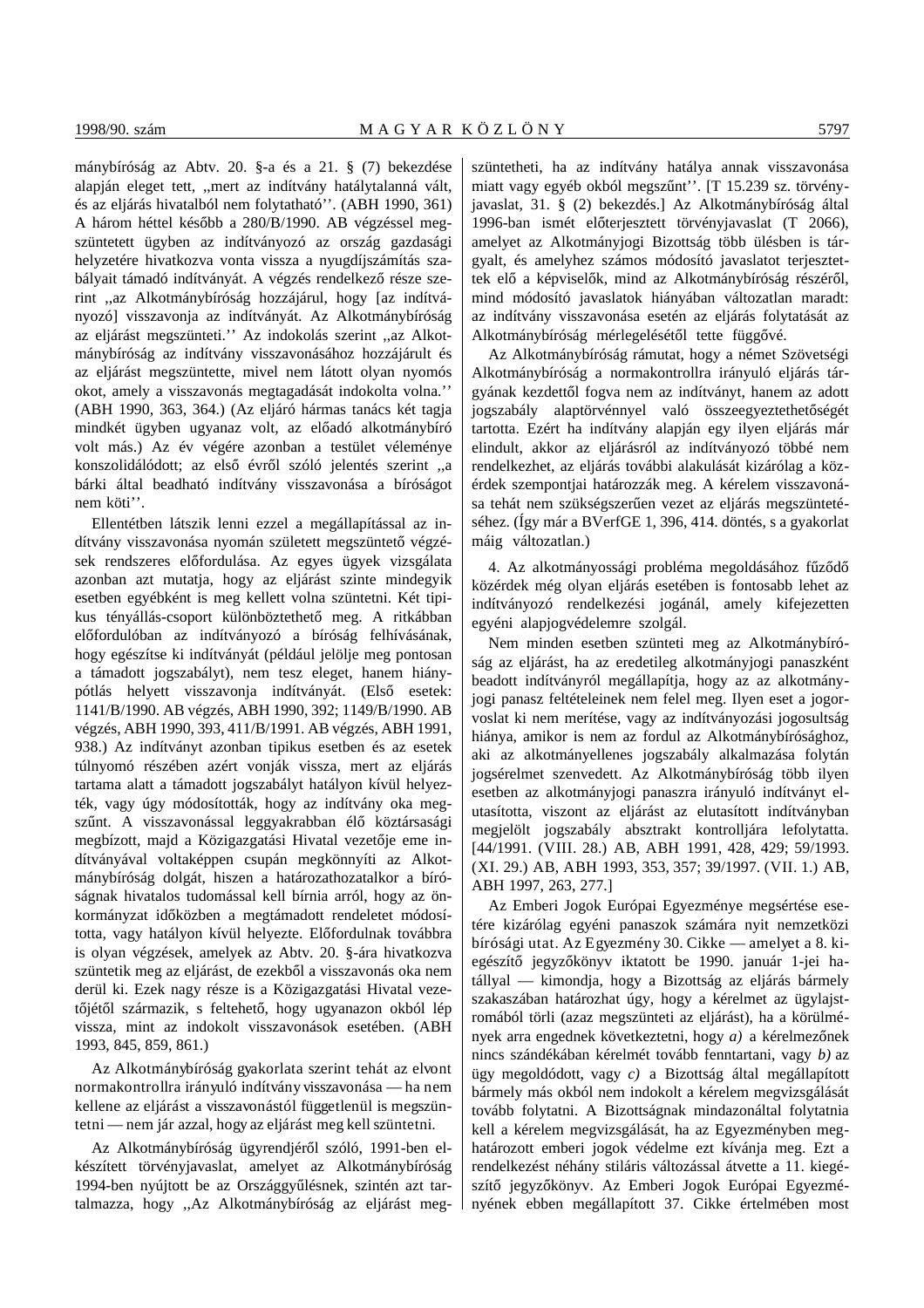már az (állandó) Emberi Jogok Európai Bíróságának is vizsgálnia kell az indítvány visszavonása esetén, hogy az Egyezményben és kiegészítő jegyzőkönyveiben védett jogok nem követelik-e meg mégis az eljárás folytatását. Megjegyzendő azonban, hogy mind a Bizottság, mind az akkori Bíróság még a 30. Cikk beiktatása előtt is így járt el, ha az eljárás folytatását közérdekből szükségesnek látta. [Lásd például a Tyrer v UK ügyet (1978 Series A no. 26)]

A német Szövetségi Alkotmánybíróság pedig ebben az évben változtatta meg korábbi gyakorlatát a fentieknek megfelelő érvek alapján. Az ítélet szerint a Szövetségi Alkotmánybíróság (a német jogban egyéni jogsérelemre vonatkozó) alkotmányjogi panasz visszavonása ellenére is lefolytatja az eljárást, ha ezt közérdekből szükségesnek látja. [Urteil vom 14. Juli 1998, Europäische Grundrechte Zeitschrift 1998, 13—14, 395, 402. (helyesírási reformok bevezetése az iskolai oktatásban)]. Az ítélet indokolása szerint az ügyben az alkotmányjogi panasz funkciói közül az objektív alkotmányjog védelme, valamint annak értelmezése és továbbfejlesztése olyan mértékben előtérbe került az egyéni alkotmánybírósági jogvédelemmel szemben, hogy közérdekből az eljárást a panasz visszavonása ellenére is le kellett folytatni. Az indítvány ugyanis alapvető fontosságú alkotmányjogi kérdést vetett fel, amelynek közérdekűségét a Szövetségi Alkotmánybíróság már azzal elismerte, hogy az eljárást a jogerős rendes bírósági ítélet megszületése előtt elkezdte.

Látható, hogy az eddigi magyar gyakorlatban nem fordult elő, hogy visszavont alkotmányjogi panasz ellenére folytatta volna az eljárást az Alkotmánybíróság. Az ismertetett ügyek inkább az eljárás fent leírt ,,indítvány nélküli'' folytatása körébe illenek, mintsem az egyéni jogsérelem ügyében a jogsérelmet szenvedett fél akarata ellenére folytatott eljáráshoz. Az Alkotmánybíróság itt az alkotmányjogi panaszt mintegy átfunkcionálta, amit annál is inkább megtehetett, mert az Abtv. szerinti alkotmányjogi panasz nem más, mint egyéni ügyben indítványozott és arra is kiható normakontroll, amelyben a norma alkotmányosságára vonatkozó határozati rendelkezés ugyanúgy mindenkire kötelező, mintha elvont normakontroll során született volna. Ha tehát az Alkotmánybíróság nem járhat el az alkotmányjogi panasz eljárásában úgy, hogy az eredmény az indítványozó ügyére kihasson, a fennmaradó részt, a normakontrollt tovább folytathatja.

Az országgyűlési biztos az elvont normakontrollra vonatkozó indítványát vonta vissza, alkotmányjogi panasz visszavonása ebben az ügyben nem merült fel. Az ügyrendi törvényjavaslat nem különböztet indítványfajták szerint; annak alapján tehát az Alkotmánybíróság a visszavont alkotmányjogi panasz ellenére is mérlegelheti az eljárás folytatását, ha azt közérdekből szükségesnek látja. A közérdekű eljárás azonban nyilván nem tekint az eredeti indítványozó ügyére, hanem a norma alkotmányellenessége esetén annak megsemmisítése a célja. Erre pedig az Abtv. rendszerében és az Alkotmánybíróság már kialakult gyakorlatában az eljárás absztrakt normakontrollként való folytatása elegendő.

#### $II$ .

Az elvont alkotmányértelmezés természete szerint mindig közérdekű, és az ebben a tárgyban hozott határozat mindenkire kötelező voltánál fogva mindig elvi jelentőségű. Ezt a jellemvonását nem csorbítja, hogy indítványozására csak az Abtv.-ben meghatározott szervek jogosultak. Ha az Alkotmány rendelkezése mindenkire kiterjedő hatályú értelmezésének szükségessége egyszer felmerül, s az arra jogosult megfelelő indítványt tesz az Alkotmánybíróságnál, az indítvány bármely okból való visszavonása éppen úgy nem akadályozhatja az Alkotmánybíróságot abban, hogy az eljárást folytathassa, mint az elvont normakontrollra irányuló indítvány visszavonása sem, ahol pedig csak valamely jogszabály alkotmányosságának tisztázása és az ezzel együtt járó alkotmányértelmezés képviselte a közérdeket. A most elbírált ügyben tehát az Alkotmány 32/B. §-ának értelmezését az Alkotmánybíróság lefolytathatia

> *Dr. Sólyom László* s. k., alkotmánybíró

A különvéleményhez csatlakozom:

*Dr. Lábady Tamás* s. k., *Dr. Tersztyánszky Ödön* s. k., alkotmánybíró alkotmánybíró

*Dr. Sólyom László alkotmánybíró párhuzamos indokolása*

Egyetértek azzal, hogy az eljárást a hatásköri összeütközés megszüntetésére irányuló indítvány tárgyában az indítvány visszavonása után az Alkotmánybíróság megszüntette. Az eljárás megszüntetése azonban eme eljárás esetében sem az Abtv.-ből folyó kötelessége az Alkotmánybíróságnak. Ha a hatásköri összeütközés valódi alkotmányossági kérdést is felvet, az eljárás folytatható. A most elbírált ügyben az alkotmánybírósági eljárás megszüntetését véleményem szerint az ügy és az abban beadott indítványok sajátosságai indokolják.

Az országgyűlési biztos visszavonta a hatásköri összeütközés megszüntetésére irányuló indítványát is. Az Alkotmánybíróságnak ez a hatásköre két meghatározott szerv konkrét vitájában való döntésre irányul. Ezért itt az eljárás esetleges folytatásának közérdekűsége nem adódik olyan természetesen, mint a normakontroll közös nevezője alapján az alkotmányjogi panasz és az elvont alkotmányossági vizsgálat esetén, és az egyedi hatásköri konfliktus nem is minden esetben vet fel elvi súlyú alkotmányossági problémát, sőt valódi alkotmányossági kérdés az ügyek egy jelentős részében egyáltalán nem is szerepel. Ezért annak elbírálásához, hogy a hatásköri összeütközés megszüntetésére irányuló indítvány visszavonása esetén az Alkotmánybíróság mikor és milyen szempontok alapján szüntetheti meg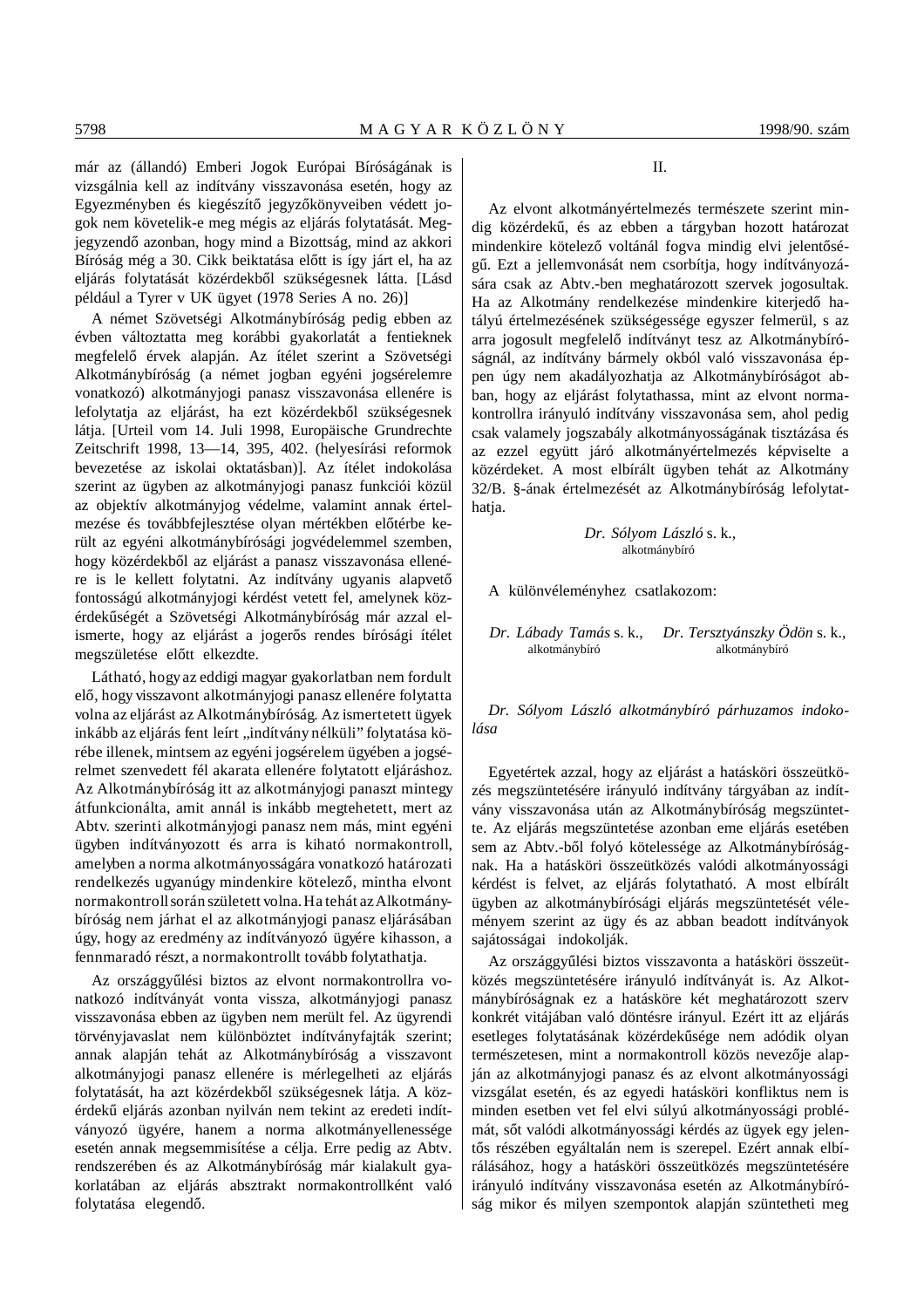az eljárást, e hatáskör sajátosságait kell először megvizsgálni.

1. Az Abtv.-nek az Alkotmánybíróság hatáskörét meghatározó I. fejezete csak a hatásköri összeütközéssel érintett szerveket sorolja fel, ezen túlmenő tartalmi szabályt nem ad. ,,Az állami szervek, továbbá az önkormányzatok és más állami szervek, illetőleg az önkormányzatok között felmerült hatásköri összeütközés megszüntetése'' tartozik az Alkotmánybíróság hatáskörébe [1. § *f)* pont]. Az egyes eljárások részletes szabályait tartalmazó IV. fejezet az állami szervek közül kiveszi a bíróságokat; megállapítja, hogy azok a szervek indítványozhatják a hatásköri összeütközés megszüntetését, amelyek között az felmerült; s jogkövetkezményként azt határozza meg, hogy az Alkotmánybíróság — az indítványozó meghallgatása nélkül dönt arról, hogy a felmerült vitában mely szervnek van hatásköre, és kijelöli az eljárásra kötelezettet (50. §).

Ez a szabály sajátos átalakulás után nyerte el mai tartalmát. Az Abtv. első publikált tervezete (1989. május 6.) kizárólag a bíróság és más állami szerv között felmerült hatásköri összeütközés eldöntését értette hatásköri összeütközés alatt (52. §). A tárcakörözés után megszerkesztett május 29-i törvényjavaslat szövege még konkrétabban arról szól, hogy az Alkotmánybíróság ,,dönt arról, hogy a felmerült vitában a bíróságnak vagy az indítványozónak van-e hatásköre, és kijelöli az eljárásra kötelezettet''. A törvényjavaslat e mellé már felveszi a más szervek közötti hatásköri összeütközés megszüntetését is. 1989 szeptemberére kikerült a javaslatból a bíróság és más szerv közötti összeütközés, s így ez a hatáskör a többi állami szervre és az önkormányzatokra szűkült. Noha a szabályok változtak, a mögöttük álló koncepció egyes elemei a ma hatályos rendelkezésekig folyamatosan megmaradtak.

Ilyen a hatásköri összeütközés adott, egyedi ügyre vonatkozó mivolta: a bíróság hatáskörét vitató ,,más szerv'' egyedi bírósági határozat felülvizsgálatát kezdeményezte volna az Alkotmánybíróságon (s ezt a tárcakörözéskor a Legfelsőbb Bíróság sem észrevételezte). Hasonlóképpen, ,,az eljáró szerv kijelölésekor'' az Alkotmánybíróság már a május 29-i törvényjavaslat indokolása szerint időkímélés és a további viták elkerülése miatt nem általában egy szerv(típus) hatásköréről dönt, hanem a konkrét ügyben eljáró konkrét szervet jelöli ki. Kezdettől nyomon kísérhető továbbá a törvényjavaslatok indokolásában a hatásköri összeütközés szűk, a közigazgatásra jellemző modellje mellett (két szerv ugyanabban az ügyben állapítja meg hatáskörét vagy annak hiányát), az összeütközés tág felfogása is, amely azt a hatalmi ágak közötti konfliktusként (lásd bíróságok és más szervek), illetve jogalkotó szervek vitájaként fogja fel arról, hogy melyiknek van joga valamely tárgyat szabályozni.

Az Abtv. 50. §-a megőrizte az előzményekből a hatásköri összeütközés egyedi vitára vonatkozó voltát, mind az indítványozás joga, mind a jogkövetkezmény tekintetében. ,,Az eljárásra kötelezett szerv kijelölése'' az 50. § (2) bekezdésében első látásra a klasszikus közigazgatási hatásköri összeütközés megoldását tartja szem előtt. Az ilyen értelmezés azonban ellentmondásba kerülne a törvényalkotási folyamatban és az Abtv. indokolásában is tekintetbe vett jogalkotási hatásköri konfliktussal, ahol nem az eljárásra kötelezett szerv kijelölése a megoldás, hanem az adott esetben az eljárásra való jogosultság megállapítása, vagy — negatív oldalról — annak eldöntése, hogy vajon az alacsonyabb szintű jogalkotó szerv nem cselekedett-e ultra vires. Az, hogy a jogalkotásra hatáskörrel rendelkező szervnek meg kell-e alkotnia a jogszabályt, már nem a hatásköri összeütközésre vonatkozó eljárásnak lehet tárgya, hanem mulasztásban megnyilvánuló alkotmánysértés megállapításának. Az Abtv. 50. § (2) bekezdése valójában a legvégső következtetést vonja le, amikor "eljárásra kötelezésről'' beszél; ám ez feltételezi az eljárásra jogosultság megállapítását. Ez a hatásköri összeütközés megoldásának a lényege. A továbblépés a kötelező eljárásra csupán az egyik lehetséges összeütközés-típusban szükséges. A klasszikus igazgatási hatásköri vitára vonatkozóan — amikor ugyanabban az ügyben több közigazgatási szerv állapítja meg hatáskörét, vagy annak hiányát — csak az 1991. évi XX. törvény (az önkormányzati hatásköri törvény) 22. §-a fogalmazta meg pontosan az Alkotmánybíróság hatáskörét az eljáró közigazgatási szerv kijelölésére. Ez, az államigazgatási eljárásról szóló 1957. évi IV. törvénybe (Áe. 8. §) iktatott rendelkezés azonban kizárólag az Áe. hatályán belül értelmezhető, s nincs semmilyen alap arra, hogy az Abtv. 50. §-át ebbe a keretbe szorítsa az értelmezés.

2. Az Alkotmánybíróság eddigi ügyei, amelyekben a hatásköri összeütközés szóba került, egyaránt felölelnek klasszikus közigazgatási és jogalkotási hatásköri összeütközéseket is. Egyszerű közigazgatási hatásköri vitát döntött el például a 444/F/1992. (ABH 1992, 743), a 645/F/1996. (ABH 1996, 771) és a 737/F/1995. (ABH 1996, 706) határozat. A határozatok másik része viszont arra vonatkozott, hogy a rendelet a törvény végrehajtásán belül marad-e, vagy ultra vires szabályoz. Ezen belül sokféle átmenet figyelhető meg az egyedi hatásköri vita és a hatáskörök normatív rendezésének vitatása, s végül a tiszta hatáskör-túllépési esetek között — különös tekintettel arra, hogy egyes jogszabályok kizárólag valamely egyedi tényállásra vonatkoznak. [960/H/1992. AB, ABH 1993, 732; 45/1993. (VII. 2.) AB, ABH 1993, 484; 563/H/1994. AB, ABH 1995, 881.]

Az Alkotmánybíróság eddigi gyakorlata tehát — összhangban a törvényalkotó szándékával — a konkrét ügyekre korlátozza az Abtv. 50. §-a használatát, s a hatáskörökkel kapcsolatos általános kérdéseket — kezdve a hatáskörök jogszabályi elosztásának alkotmányosságától a hatáskör-túllépéssel alkotott normákig — általában az utólagos normakontroll keretében dönti el. Megjegyzendő azonban a voltaképpeni (s így elbírált) hatásköri összeütközésekről, hogy ezek eddig a klasszikus közigazgatási konfliktus keretén belül maradtak. A hatásköri összeütközés olyan eseteiben, ahol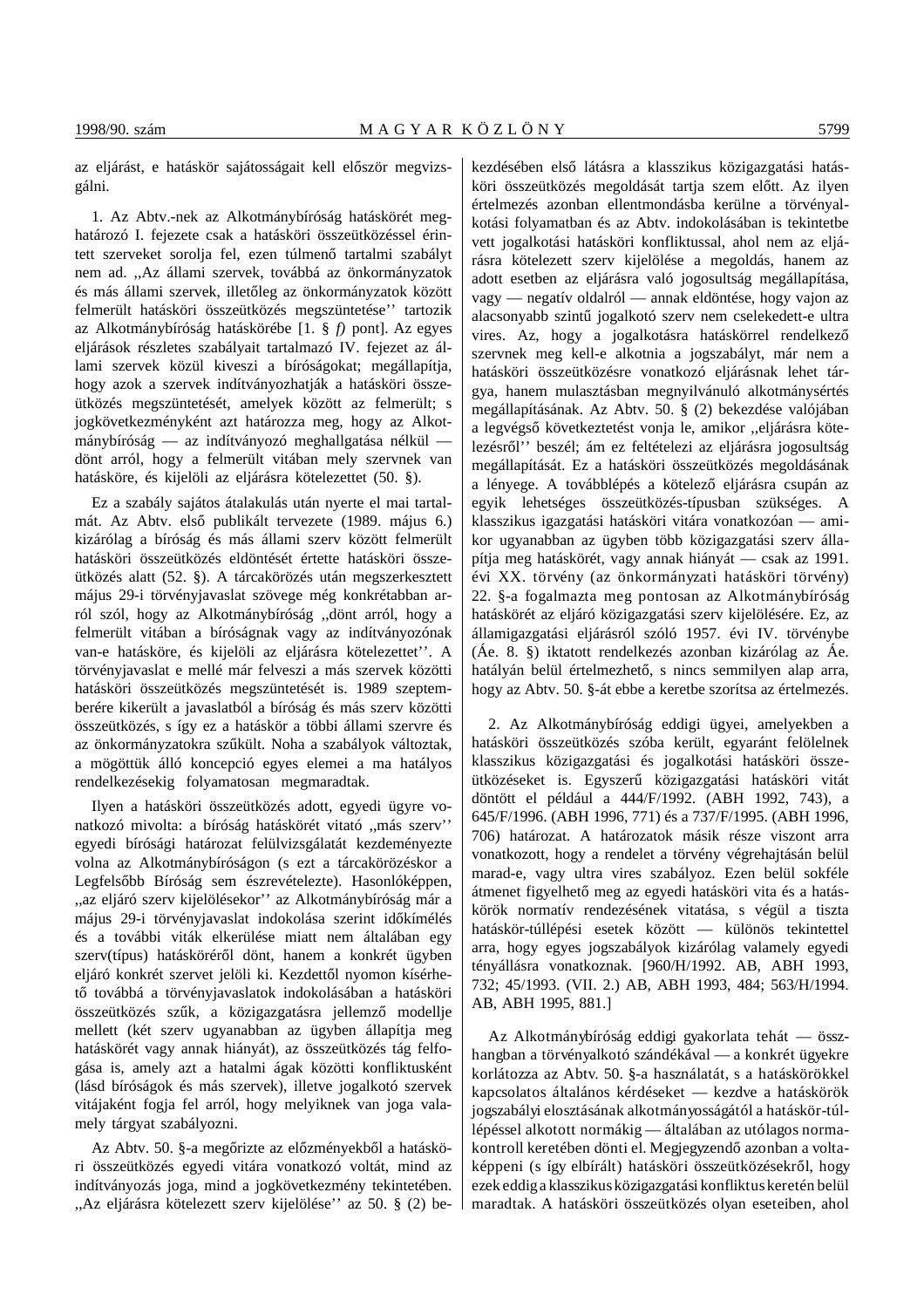nem merül fel alkotmányossági probléma, természetesen az adott esetre vonatkozó egyszerű jogalkalmazói törvényértelmezést kell csak végeznie az Alkotmánybíróságnak. Ilyen eset például az egyszerű közigazgatási hatásköri összeütközés (Áe. 8. §), amely természete szerint nem is kívánná meg az alkotmánybírósági hatáskört.

3. Alkotmányossági probléma ott merül fel, ahol azt kell megállapítani, mely szerv milyen hatáskört, s főleg meddig a határig gyakorolhat alkotmányosan, azaz ahol a vitában szereplő mindkét szerv hatáskörének alkotmányos értelmezésére szükség van. A közigazgatáson belüli vitán túlmenő, s elsősorban a hatalmi ágak közötti "hatásköri összeütközés'' megszüntetése ilyen elemzés nélkül el sem képzelhető. Ez utóbbi viták mindig az illető szerv államszervezetbeli jogállását, alkotmányos minőségét érintik. Hogy a törvényalkotó effajta vitákat is szem előtt tartott, nemcsak az 50. § (1) bekezdésében meghatározott szervek felsorolásából tűnik ki, hanem a törvényhozási folyamat során az indokolásokban állandóan szereplő példából is, amely az ugyanazt a tárgyat szabályozni kívánó jogalkotó szervek közötti összeütközést említi.

Az Abtv. szerinti hatásköri vita tehát magában foglalja azoknak az összeütközéseknek eldöntését is, amikor valamely szerv hatáskörének alkotmányos terjedelmét kell meghatározni, beleértve annak elbírálását is, hogy hatáskörét a konkrét esetben vajon alkotmányosan gyakorolta-e. Így az Abtv. 50. §-a nem csupán arra az esetre vonatkozik, hogy ugyanarra a hatáskörre több szerv jelenti be igényét, vagy több szerv egyaránt tagadja azt, hanem az ilyen kérdésekhez képest előzetesen eldöntendő, fent meghatározott hatásköri kérdésekre is. Az Abtv.-ben meghatározott jogkövetkezmény pedig — a döntés arról, hogy a vitázók közül melyik szervnek van hatásköre — a hatáskör alkotmányos meghatározására is kiterjed, s az eljáró szerv kijelölése úgy is értendő, hogy az adott ügyben az eljárás eredményeként meghatározott hatáskör (s gyakorlásának meghatározott módja) illeti meg az illető szervet.

Ebben az összefüggésben a voltaképpeni hatásköri összeütközés adott ügyet eldöntő mivolta azt jelenti, hogy az alkotmánybírósági határozat a vitatkozó szervek számára a hatáskörök terjedelmét és gyakorlásuk konkrét módját úgy jelöli ki, hogy nem hagy teret az illető jogalkalmazóknak további, saját értelmezésre. Ez az előnye annak, ha az Alkotmánybíróság a hatásköri vitát az Abtv. 50. § szerinti eljárásban dönti el.

4. A hatásköri összeütközés megszüntetése tehát két szerv konkrét jogvitájában való döntés. Ezért itt az eljárás folytatásának sem közérdekűsége, sem az Alkotmánybíróság határozatát igénylő elvi alkotmányossági kérdés megléte nem adódik olyan természetesen, mint a normakontroll közös nevezők alapján az (egyedi) alkotmányjogi panasz és az elvont alkotmányossági vizsgálat esetén.

Ha azonban a hatásköri összeütközés valóban felvet alkotmányossági problémát, sőt, ha ez a probléma jelentős elvi súlyú, az ilyen kérdések tisztázása közérdekű lehet, s ha már egyszer felmerültek, a tisztázáshoz fűződő közérdeket az indítványozó visszavonulása nem szünteti meg. A most elbírálandó ügyben az indítványra okot adó vita két alkotmányos szerv jogállását érinti. Az eltérő értelmezések miatt az egyik szerv akadályozhatja a másikat alkotmányos funkciójának ellátásában. Ezért közérdekű és elvi jelentőségű alkotmányossági kérdésnek kell-e tekinteni annak tisztázását, hogy az országgyűlési biztos vizsgálódási joga kiterjed-e az ügyészségre is.

Megjegyzendő, hogy a német Szövetségi Alkotmánybíróság állandó gyakorlata szerint hatásköri vitában a szóbeli tárgyalás után csak a Bíróság engedélyével lehet visszavonni az indítványt. A Bíróság nem adja meg ezt az engedélyt, ha az eljárás megszüntetése közérdekkel ellentétes lenne. (BVerfGE 24, 299, 300.)

A most elbírált ügyben az országgyűlési biztos egyrészt arra hivatkozással vonta vissza indítványait, hogy időközben megfelelő munkakapcsolat alakult ki a kisebbségi jogok országgyűlési biztosa és az ügyészség között, az ügyészség a vizsgálatokat engedélyezi, s így a hatásköri összeütközés gyakorlatilag megszűnt. Az Alkotmánybíróság azonban már a köztársasági elnök jogállásáról szóló határozataiban rámutatott arra, hogy alkotmányossági kérdések megoldása nem helyettesíthető a hatalmat éppen gyakorlók megállapodásával. Az alkotmányossági kérdést az Alkotmánybíróságnak kell kötelezően eldöntenie (ABH 1991, 244.) Emlékeztetni kell arra is, hogy azokban a normakontroll-esetekben, ahol az indítványt azért vonták vissza, mert az arra okot adó probléma jogszabályi szinten rendeződött, az eljárást a visszavonás nélkül is meg kellett volna szüntetni, hiszen az Alkotmánybíróság hatályon kívül helyezett normákat nem vizsgál. Ha pedig az a visszavonás indoka, hogy a jogszabályt az Alkotmánynak megfelelően módosították, az alkotmányosság normatív szinten állt helyre. Ez pedig lényegében más, mint az éppen a hatáskört gyakorló felek ,,privát'' megegyezése. Már csak a jogbiztonsághoz fűződő érdek is amellett szól, hogy az Alkotmánybíróság ezen indok alapján ne szüntesse meg az eljárást.

Az országgyűlési biztos másik érve, az ügyészség alkotmányos helyzetének megváltoztatására irányuló törvényhozói szándékok [nyilvánvalóan az ügyészség Kormány alá rendelésének terve, ahogy annak ügye a visszavonás keltekor, 1998. június 30-án állni látszott] olyan szubjektív várakozás, amely a visszavonó kérelemben írottakkal szemben egyáltalán nem teszi időszerűtlenné az elvi kérdések tisztázását. Éppen a visszavonó indítvány benyújtása óta történt változások a törvényhozói szándékban és az ügyészség alkotmányos helyzete megváltoztatásának esélyeiben világítanak rá legjobban az Alkotmánybíróság által határozatba foglalt elvi tisztázás és a várakozások és megegyezések közötti különbségre.

Az országgyűlési biztos érvei az eredeti indítványban felvetett hatásköri összeütközés alkotmánybírósági megszüntetéséhez fűződő közérdeket nem érintik, sem a kérdés elvi tisztázásának jelentőségét nem csökkentik, ezért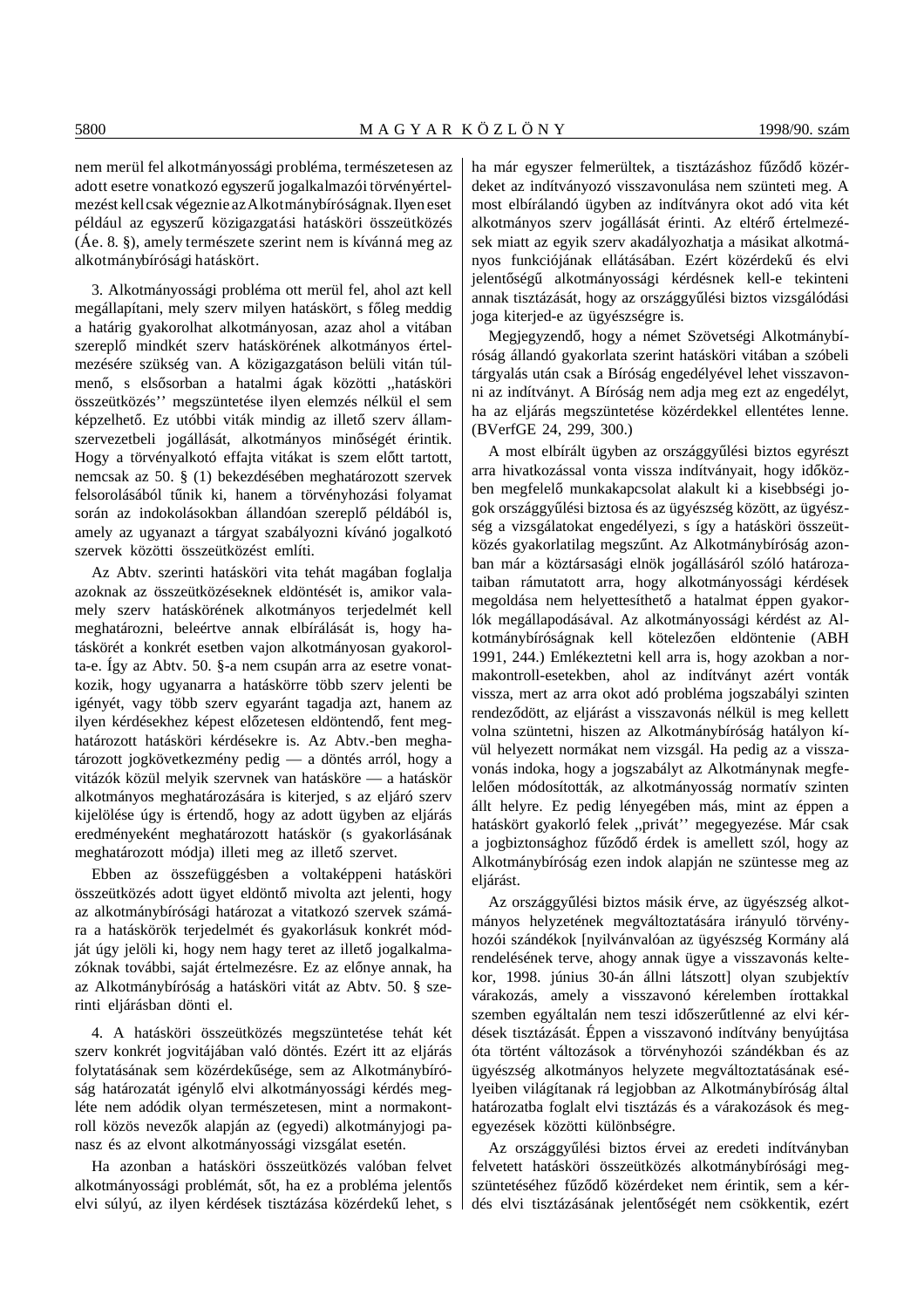az eljárást tovább lehetne folytatni. Más indokok alapján viszont a hatásköri összeütközés megszüntetésére irányuló indítvány visszavonásához mégis azt a jogkövetkezményt lehet kapcsolni, hogy az Abtv. 50. § szerinti eljárást az Alkotmánybíróság megszünteti. Az ügyben felvetett alkotmányossági kérdés súlyának és közérdekű voltának leginkább az általános érvényű alkotmánybírósági határozat felel meg. Az általános érvényű hatásköri rendezésre nem az Abtv. 50. § szerinti eljárási mód szolgál — sőt, elvont döntésre ez kifejezetten alkalmatlan. Mint azokban az esetekben általában, ahol a hatáskörökkel kapcsolatban valódi alkotmányossági kérdés merül fel, elvileg itt is rendelkezésre áll a normakontroll és az elvont alkotmányértelmezés is. Mivel jelen esetben ezekre külön indítvány is van, s a feni különvéleményemben kifejtettek szerint a ilyen indítványok visszavonása nem köti az Alkotmánybíróságot, az Alkotmánybíróságnak mérlegelnie kellett volna, hogy az Obtv. 29. § (1) bekezdése alkotmányossági vizsgálatára és az Alkotmány 32/B. §-ának elvont értelmezésére az eljárást lefolytatja, s ennek a mérlegelésnek véleményem szerint pozitív eredményre kellett volna vezetnie.

A fenti gondolatmenet alapján az Alkotmánybíróság a hatásköri összeütközés megszüntetésére irányuló indítvány visszavonásának a közérdek sérelme nélkül és az Alkotmánybíróság sajátos funkcióját, az elvi alkotmányossági kérdések tisztázását betöltve, ebben az ügyben helyt adhat.

> *Dr. Sólyom László* s. k., alkotmánybíró

A párhuzamos indokoláshoz csatlakozom:

*Dr. Lábady Tamás* s. k., *Dr. Tersztyánszky Ödön* s. k., alkotmánybíró alkotmánybíró

*Dr. Holló András alkotmánybíró párhuzamos indokolása*

1. Az Alkotmánybíróság az indítvány visszavonása miatt, az Abtv. 20. §-ára alapítva — eddigi gyakorlatának megfelelően — megszüntette az eljárást. Ezen okból a testület 1990. január 1-jétől, tehát működésének megkez $d$ ésétől — egy kivétellel — mindig az eljárást megszüntető döntést hozott. Az alkotmánybírósági gyakorlatban egy ügy ismeretes, amikor az Alkotmánybíróság úgy értelmezte az Abtv.-t, hogy az ún. szubjektív, az indítványozói mérlegelésen alapuló indítvány-visszavonás az Alkotmánybíróságot nem köti: ,,Az Alkotmánybíróság az indítvány visszavonásához hozzájárult és az eljárást megszüntette, mivel nem látott olyan nyomós okot, amely a visszavonás megtagadását indokolta volna.'' (280/B/1990/10. AB végzés ABH 1990, 363.)

1990-ben e döntést megelőzően (pl. 125/B/1990. AB végzés, ABH 1990. 361.) és a későbbiekben is az indítvány visszavonása minden esetben — az Abtv. 20. §-ára hivatkozással — az eljárás megszüntetését eredményezte.

Az eljárást megszüntető végzések sem 1990-ben, sem azóta nem tettek különbséget az indítvány-visszavonások ún. objektív oka (pl. jogszabály hatályon kívül helyezése, új jogszabály hatálybalépése miatt az indítvány okafogyottá válása) és a már jelzett ún. szubjektív oka (az indítványozói mérlegelésen alapuló visszavonás pl. 514/B/1990. AB végzés, ABH 1990, 372., 655/B/1993. AB végzés, ABH 1994, 916., 397/B/1997. AB végzés, ABH 1997, 962.) között.

Az eljárást megszüntető végzések jellemzően akkor is az indítvány hiányára (visszavonására) utaltak, amikor az indítványozó a visszavonást ,,objektív okkal'' indokolta. (Például 597/H/1992., ABH 1993, 851., 1042/B/1993., ABH 1993, 927., 317/B/1993. AB végzés, ABH 1996, 839., 1247/H/1996. AB végzés, ABH 1997, 939.)

Az egy esetben sem fordult elő, hogy a visszavont indítvány ellenére az Alkotmánybíróság a nem hivatalból indítható eljárást hivatalból folytatta volna.

Álláspontom szerint a fenti gyakorlat összhangban van az Abtv. vonatkozó rendelkezéseivel.

2. Az Alkotmány 32/A. § (3) bekezdése és (6) bekezdése a törvényhozónak adott alkotmányi felhatalmazást az alkotmánybírósági eljárás — ezen belül: az eljárás kezdeményezés, az indítványozói kör — normatív szabályozására.

Az Abtv. konstrukcióját az elsődlegesen kérelemre és másodlagosan (kivételesen) hivatalbóli, tehát az Alkotmánybíróság által (is) indítható eljárási rend jellemzi. Az Abtv. egyértelműen meghatározza, hogy az Alkotmánybíróság csak két hatáskörét [az Abtv. 1. § *c)* és *e)* pontok] gyakorolhatja indítvány hiányában: ,,Az 1. § *c)* és *e)* pontja szerinti eljárás hivatalból is indulhat.'' [Abtv. 21. § (7) bekezdés.] A hivatalbóli eljárás kivételességére utaló megállapítás az Abtv. 20—21. §-aihoz fűzött miniszteri indokolásban az Abtv. első törvényjavaslatában (1989. május 29.) megfogalmazott azonos tartalmú mondattal szerepel: ,,Az Alkotmánybíróság kivételesen hivatalból is eljárhat.''

Az Abtv. 20. §-a szerint: ,,Az Alkotmánybíróság az arra jogosult indítványa alapján jár el.'' Az Alkotmánybíróság eljárása tehát egyértelműen — a két törvényi kivételt leszámítva — indítvány-kötött eljárás: az Abtv. 22. § által meghatározott tartalmú indítvány nemcsak elindítója az alkotmánybírósági eljárásnak, hanem az eljárás lefolytatásának törvényi feltételét is jelenti.

Az Abtv. 20. §-ában meghatározott — idézett — törvényi rendelkezés az Alkotmánybíróság indítvány kötöttségéről szó szerint azonos tartalommal jelent meg az Abtv. első (1989. május 29.) és — a Kerekasztal-tárgyalásokon végleges formát öltő — második törvényjavaslatában (1989. szeptember 22.).

Az Alkotmánybíróság az indítvány-kötöttséget — az indítványban megnevezett alkotmányossági problémát illetően — tágan értelmezte, illetőleg értelmezi. Ez azt jelenti, hogy az indítványban jelzett alkotmányossági prob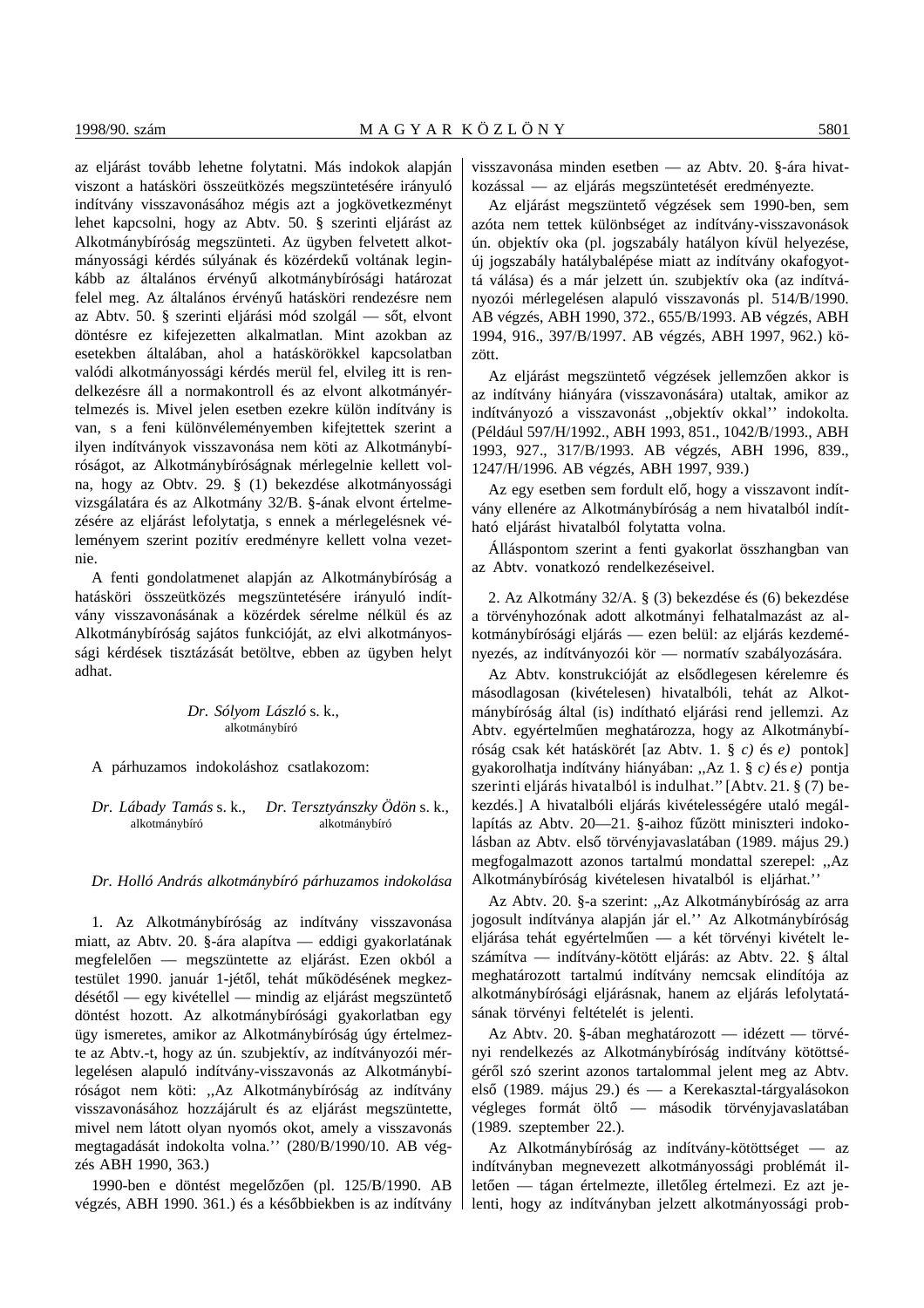léma adott esetben csak kiindulási pont, ha az Alkotmánybíróság megítélése szerint az indítvány alapján több alkotmányjogi összefüggés tárható fel. Ez eredményezhette olyan jogszabályok alkotmányossági revízióját, amelyek konkrétan nem szerepeltek az indítványban. Az is előfordult, hogy az Alkotmánybíróság alkotmányjogi panasz törvényi feltételeinek meg nem felelő indítvány alapján a megnevezett norma utólagos alkotmányossági kontrollját végezte el. [Például 133/B/1991. AB hat., ABH 1991, 619., 3/1992. (I. 23.) AB hat., ABH 1992, 329., 31/1995. (V. 25.) AB hat., ABH 158., 285/B/1994. AB hat., ABH 1994, 827.]

Az indítvány szabad kezelését az alkotmánybíráskodás természete és az Alkotmányban, valamint az Abtv.-ben meghatározott alkotmánybírósági hatáskörök alapozzák meg. Az alkotmányjogi panasz elbírálásának hatáskörétől eltekintve a többi hatáskör gyakorlására irányuló indítvány jellemzően közvetlenül nem érinti az indítványozó jogi helyzetét; ilyen értelemben a felvetett alkotmányossági kifogások az alkotmányvédelmet közérdekűvé transzformálják. Ebben az összefüggésben az indítvány szabad kezelésével az Alkotmánybíróság egy relatíve (nem közvetlenül hivatalból gyakorolt) objektív alkotmányvédelmet lát el. A testület indítvány alapján jár el, de a jelzett alkotmányjogi probléma teljes feltárása megkapja az alkotmányvédelem objektív (közérdekű) nézőpontját.

Az indítvány-kötöttség törvényi korlátját álláspontom szerint az indítvány szabad kezelésének alkotmánybírósági gyakorlata nem töri át, ugyanis minden esetben van esetenként értelmezett — indítvány, amelynek alapján az Alkotmánybíróság az eljárást lefolytatja. Az alkotmánybírósági eljárásnak indítvány teljes hiánya (visszavonása) ellenére történő lefolytatása már az indítvány-kötöttség törvényi korlátjába ütközik.

3. Az Abtv.-ben kialakított eljárási rend — álláspontom szerint — a törvényalkotó nyilvánvaló szándékát tükrözi az Alkotmánybíróság közjogi pozícióját illetően. Ez a jogi konstrukció nem kizárólagos objektív alkotmányvédelmet biztosított az Alkotmánybíróság számára, hanem összetett megoldást választott: a szubjektív és objektív alkotmányvédelem kombinációját, a szubjektív alkotmányvédelem túlsúlyával (az indítvány szabad kezelése által megalapozott "relatíve" objektív jellegű alkotmányvédelemmel) és az objektív alkotmányvédelem kiegészítő jellegével. Az indítvány-alapú és a hivatalbóli eljárás arányának törvényi előírása nem rendezhető át az Alkotmánybíróság értelmezésével. Az Abtv. 1. § *a)*, *b)*, *d)*, *f)* és *g)* pontokban meghatározott hatáskörök az Alkotmánybíróság számára, mint gyakorolható hatáskörök az indítványok alapján nyílnak meg. Amennyiben az Alkotmánybíróság mérlegelési jogkörébe tartozna — akár közérdekűség okából is — a visszavont indítvány (jellemzően a szubjektív ok miatti visszavonás) esetében az eljárás folytatásának eldöntése, ez relativizálná a jelenlegi törvényi konstrukciót: valamennyi alkotmánybírósági eljárás ugyanis végső fokon hivatalbóli eljárás lenne (lehetne).

4. Az Alkotmányból levezethető az az igény, hogy az alkotmánybírósági eljárásban legyen kiegyensúlyozott az objektív és szubjektív alkotmányvédelem. Ennek megfelelően az Alkotmánnyal összhangban lenne az a törvényi szabályozás, amely a kizárólag indítvány alapján induló eljárások hivatalbóli folytatásának jogi feltételeit rendezné.

Az Abtv. hatályos rendelkezéséből azonban a fenti igény - jogértelmezés útján — mint követendő gyakorlat nem vezethető le.

> *Dr. Holló András* s. k., alkotmánybíró

# **A Köztársasági Elnök határozatai**

# **A Köztársaság Elnökének 119/1998. (X. 2.) KE határozata**

# **rend´´or dandártábornok szolgálati viszonyának** megszüntetéséről

A belügyminiszter előterjesztésére dr. Berta Attila rendőr dandártábornok szolgálati viszonyát, érdemei elismerése mellett, felmentéssel megszüntetem, egyben szolgálati nyugállományba helyezem, 1999. március 31-i hatállyal.

Budapest, 1998. szeptember 30.

*Göncz Árpád* s. k., a Köztársaság elnöke

Ellenjegyzem:

*Dr. Pintér Sándor* s. k., belügyminiszter

# **A Köztársaság Elnökének 120/1998. (X. 2.) KE határozata**

# **egyetemi tanárok felmentéséről**

Az oktatási miniszter előterjesztésére

a Kossuth Lajos Tudományegyetemen

*dr. Sebestyén Árpád* egyetemi tanárt — saját kérésére nyugállományba vonulására tekintettel

1999. január hó 1. napjával és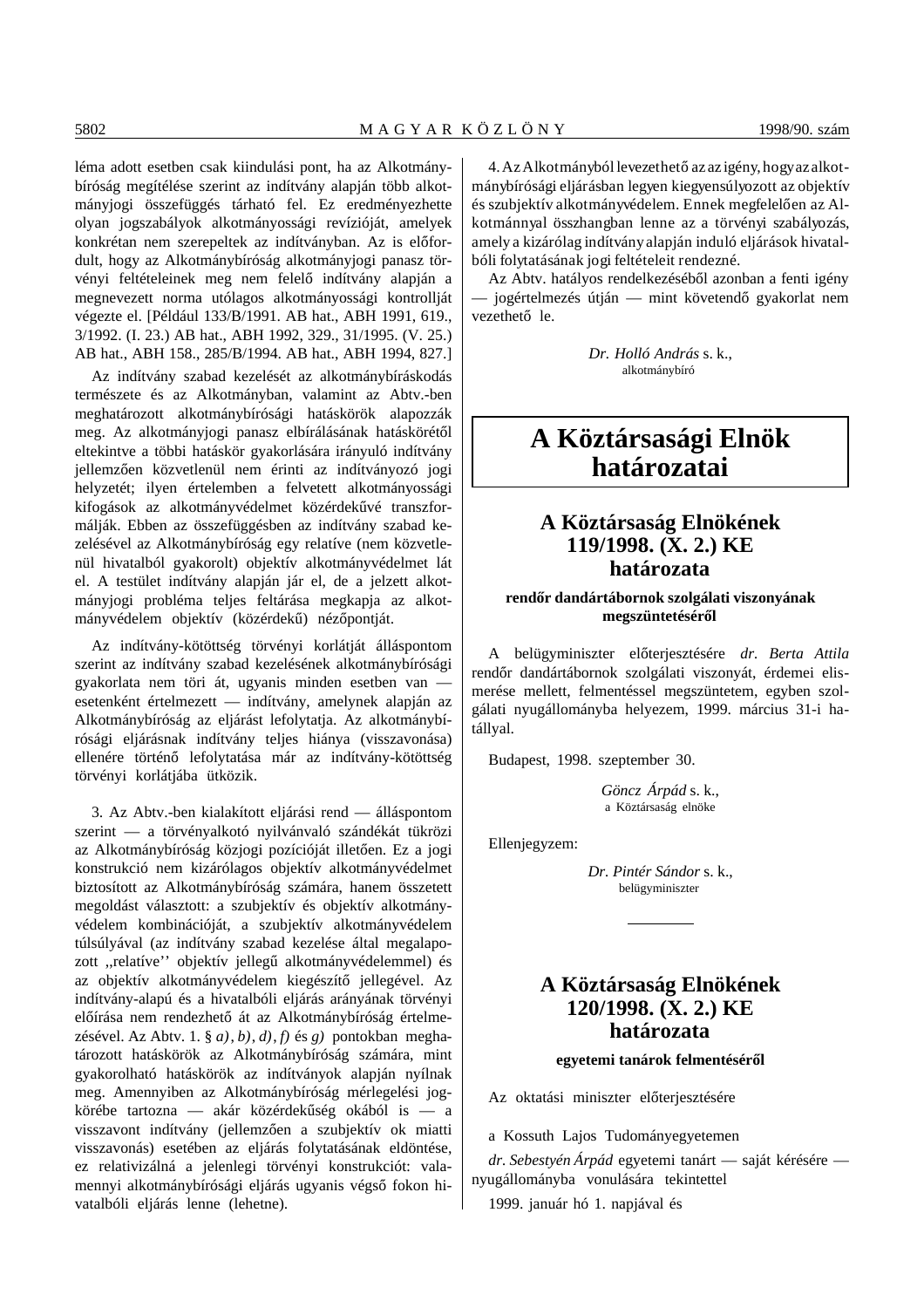# a Pannon Agrártudományi Egyetemen

*dr. Fehér István* egyetemi tanárt — 70. életéve betöltésére tekintettel —

1999. január hó 17. napjával

e tisztsége alól felmentem.

Budapest, 1998. szeptember 30.

*Göncz Árpád* s. k., a Köztársaság elnöke

Ellenjegyzem:

*Pokorni Zoltán* s. k., oktatási miniszter

# **A Kormány határozatai**

# **A Kormány 1127/1998. (X. 2.) Korm. határozata**

# a millenniumi kormánybiztos kinevezéséről

A Kormány

Magyarország ezeréves államiságának, valamint a kereszténység felvételének ezredik évfordulójával kapcsolatos rendezvénysorozat előkészítésével és lebonyolításával kapcsolatos feladatok koordinálására

*dr. Nemeskürty Istvánt* millenniumi kormánybiztossá — 1998. október 1-jei hatállyal —

kinevezi.

Budapest, 1998. szeptember 29.

*Orbán Viktor* s. k., miniszterelnök